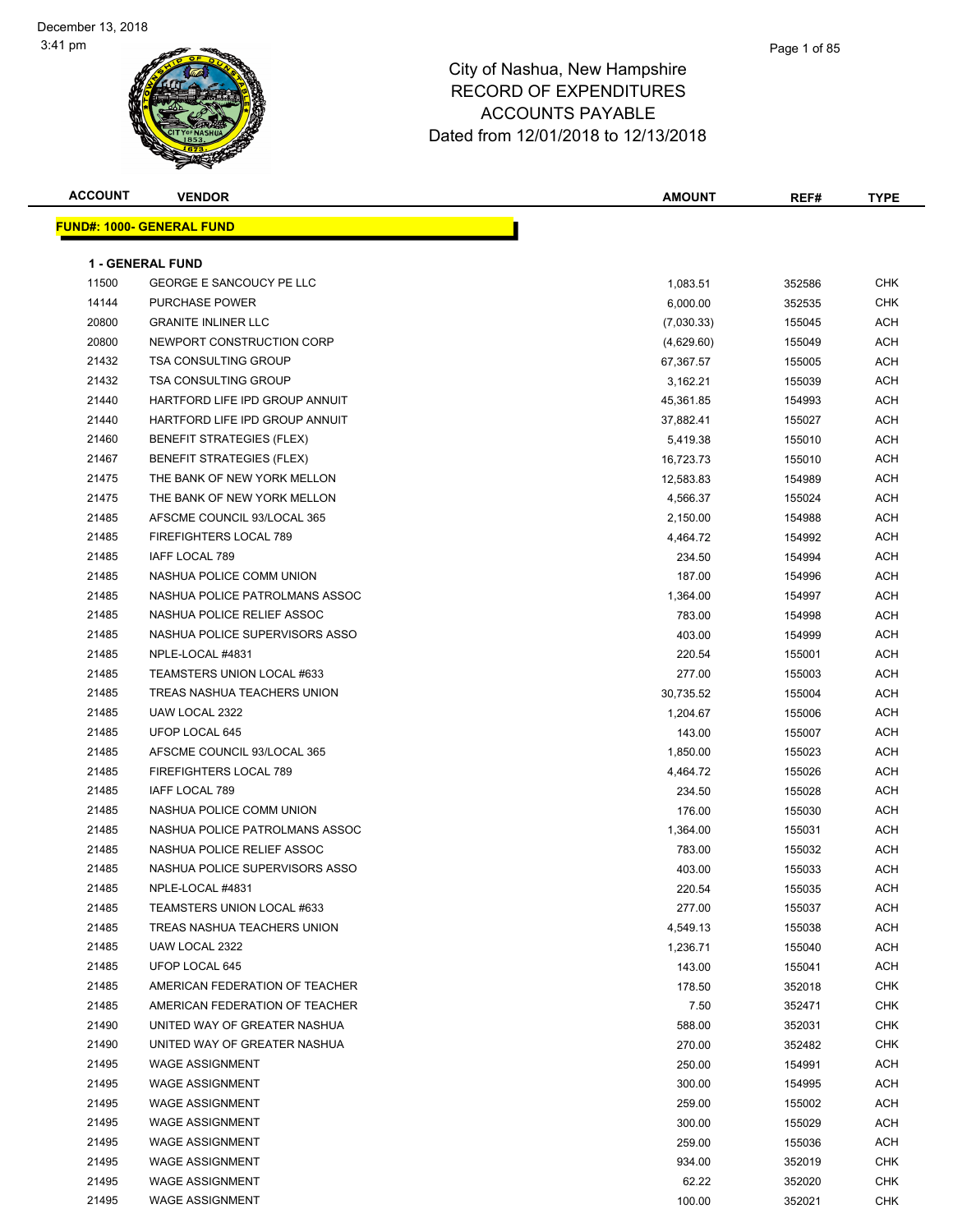| <b>ACCOUNT</b> | <b>VENDOR</b>                    | <b>AMOUNT</b> | REF#   | <b>TYPE</b> |
|----------------|----------------------------------|---------------|--------|-------------|
|                | <b>FUND#: 1000- GENERAL FUND</b> |               |        |             |
|                | 1 - GENERAL FUND                 |               |        |             |
| 21495          | <b>WAGE ASSIGNMENT</b>           | 149.76        | 352022 | <b>CHK</b>  |
| 21495          | <b>WAGE ASSIGNMENT</b>           | 155.00        | 352023 | <b>CHK</b>  |
| 21495          | <b>WAGE ASSIGNMENT</b>           | 104.00        | 352024 | <b>CHK</b>  |
| 21495          | <b>WAGE ASSIGNMENT</b>           | 75.00         | 352025 | <b>CHK</b>  |
| 21495          | <b>WAGE ASSIGNMENT</b>           | 1,610.09      | 352026 | <b>CHK</b>  |
| 21495          | <b>WAGE ASSIGNMENT</b>           | 225.18        | 352027 | <b>CHK</b>  |
| 21495          | <b>WAGE ASSIGNMENT</b>           | 11.54         | 352028 | <b>CHK</b>  |
| 21495          | <b>WAGE ASSIGNMENT</b>           | 90.00         | 352029 | <b>CHK</b>  |
| 21495          | <b>WAGE ASSIGNMENT</b>           | 311.88        | 352030 | <b>CHK</b>  |
| 21495          | <b>WAGE ASSIGNMENT</b>           | 892.23        | 352032 | <b>CHK</b>  |
| 21495          | <b>WAGE ASSIGNMENT</b>           | 195.61        | 352033 | <b>CHK</b>  |
| 21495          | <b>WAGE ASSIGNMENT</b>           | 934.00        | 352472 | <b>CHK</b>  |
| 21495          | <b>WAGE ASSIGNMENT</b>           | 75.98         | 352473 | <b>CHK</b>  |
| 21495          | <b>WAGE ASSIGNMENT</b>           | 100.00        | 352474 | <b>CHK</b>  |
| 21495          | <b>WAGE ASSIGNMENT</b>           | 155.00        | 352475 | <b>CHK</b>  |
| 21495          | <b>WAGE ASSIGNMENT</b>           | 104.00        | 352476 | <b>CHK</b>  |
| 21495          | <b>WAGE ASSIGNMENT</b>           | 25.00         | 352477 | <b>CHK</b>  |
| 21495          | <b>WAGE ASSIGNMENT</b>           | 1,252.15      | 352478 | <b>CHK</b>  |
| 21495          | <b>WAGE ASSIGNMENT</b>           | 11.54         | 352479 | <b>CHK</b>  |
| 21495          | <b>WAGE ASSIGNMENT</b>           | 90.00         | 352480 | <b>CHK</b>  |
| 21495          | <b>WAGE ASSIGNMENT</b>           | 311.88        | 352481 | <b>CHK</b>  |
| 21495          | <b>WAGE ASSIGNMENT</b>           | 293.56        | 352483 | <b>CHK</b>  |
| 21538          | NASHUA TEACHERS UNION            | 3,088.30      | 155000 | <b>ACH</b>  |
| 21538          | NASHUA TEACHERS UNION            | 87.35         | 155034 | <b>ACH</b>  |
| 21780          | KEVIN GRASSETT EXCAVATION        | 1,504.50      | 352828 | <b>CHK</b>  |
| 21921          | STATE OF NH -MV                  | 28,593.54     | 154981 | <b>ACH</b>  |
| 21921          | STATE OF NH-MV                   | 22,487.84     | 154985 | <b>ACH</b>  |
| 21921          | STATE OF NH-MV                   | 17,354.44     | 154986 | <b>ACH</b>  |
| 21921          | STATE OF NH-MV                   | 15,245.22     | 155008 | <b>ACH</b>  |
| 21921          | STATE OF NH-MV                   | 11,252.47     | 155015 | <b>ACH</b>  |
| 21921          | STATE OF NH-MV                   | 12,421.25     | 155018 | <b>ACH</b>  |
| 21921          | STATE OF NH-MV                   | 19,042.22     | 155019 | <b>ACH</b>  |
| 21921          | STATE OF NH -MV                  | 10,500.98     | 155021 | <b>ACH</b>  |
| 21921          | STATE OF NH -MV                  | 13,955.70     | 155052 | ACH         |
|                |                                  |               |        |             |
|                | <b>TOTAL 1 - GENERAL FUND</b>    | \$412,574.91  |        |             |

## **101 - MAYOR**

|       | <b>TOTAL 101 - MAYOR</b> | \$122.34 |        |            |
|-------|--------------------------|----------|--------|------------|
| 68350 | KIMBERLY KLEINER         | 31.43    | 352050 | <b>CHK</b> |
| 61910 | PETTY CASH               | 56.76    | 352467 | <b>CHK</b> |
| 61299 | PETTY CASH               | 9.67     | 352467 | <b>CHK</b> |
| 61100 | <b>KERRY MILLER</b>      | 24.48    | 352060 | <b>CHK</b> |

## **103 - LEGAL**

| 55300 | STEVEN A BOLTON       | 17.60 | 352037 | СНК |
|-------|-----------------------|-------|--------|-----|
| 55607 | UNITED PARCEL SERVICE | ົ 4 : | 352103 | СНК |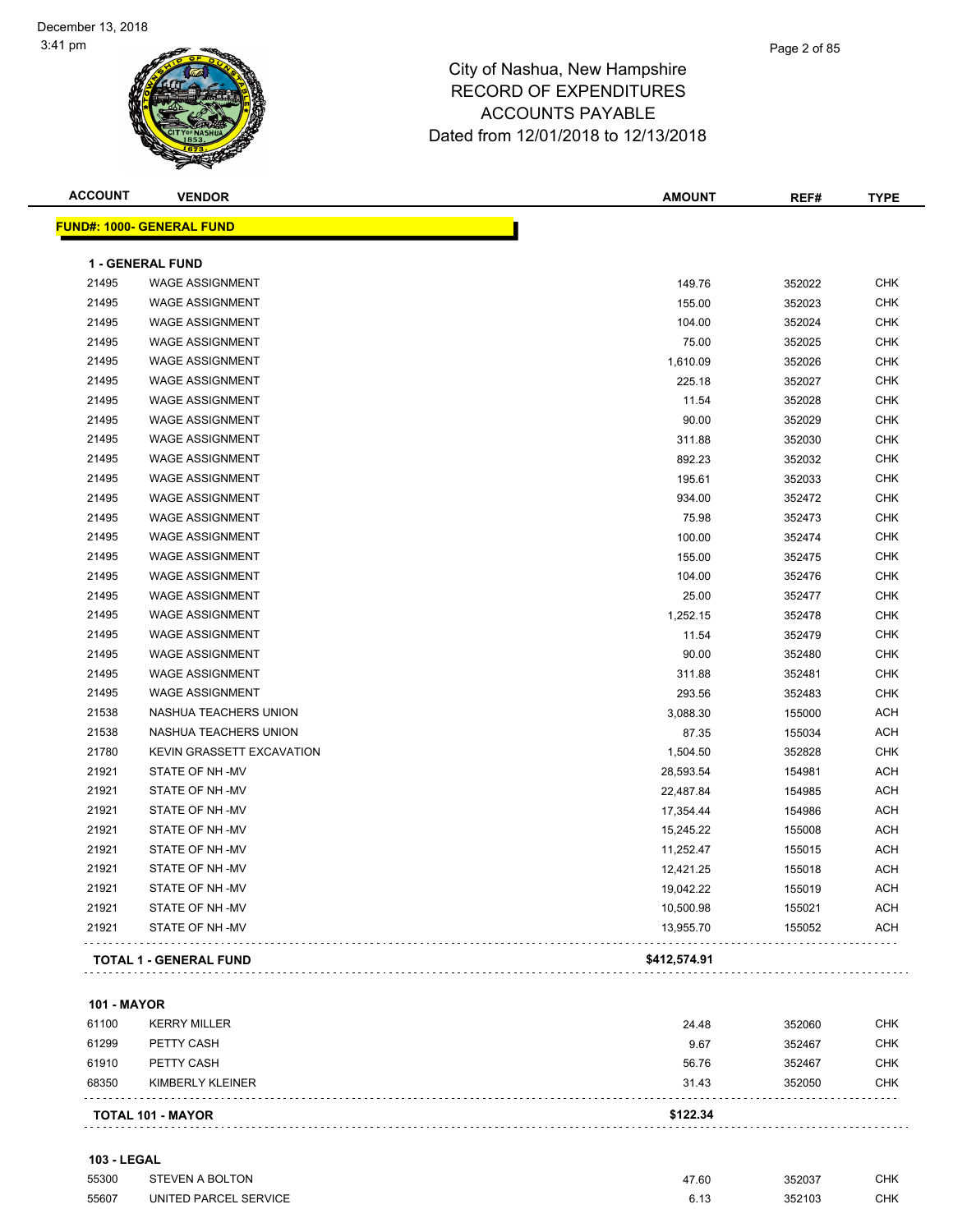| <b>ACCOUNT</b> | <b>VENDOR</b>                                                     | <b>AMOUNT</b> | REF#   | <b>TYPE</b> |
|----------------|-------------------------------------------------------------------|---------------|--------|-------------|
|                | <b>FUND#: 1000- GENERAL FUND</b>                                  |               |        |             |
|                |                                                                   |               |        |             |
|                | <b>TOTAL 103 - LEGAL</b>                                          | \$53.73       |        |             |
|                | <b>107 - CITY CLERK</b>                                           |               |        |             |
| 42508          | TREASURER STATE OF NH                                             | 774.00        | 352102 | <b>CHK</b>  |
| 44149          | TREASURER STATE OF NH                                             | 6,766.00      | 352102 | <b>CHK</b>  |
| 53435          | LHS ASSOCIATES INC                                                | 1,903.00      | 352179 | <b>CHK</b>  |
| 55600          | LHS ASSOCIATES INC                                                | 9,200.00      | 352179 | CHK         |
| 55607          | LHS ASSOCIATES INC                                                | 444.00        | 352179 | <b>CHK</b>  |
|                | TOTAL 107 - CITY CLERK                                            | \$19,087.00   |        |             |
|                | <b>109 - CIVIC &amp; COMMUNITY ACTIVITIES</b>                     |               |        |             |
| 56214          | HUMANE SOCIETY FOR GREATER                                        | 8,256.75      | 352598 | <b>CHK</b>  |
|                | TOTAL 109 - CIVIC & COMMUNITY ACTIVITIES                          | \$8,256.75    |        |             |
|                | <b>111 - HUMAN RESOURCES</b>                                      |               |        |             |
| 55425          | PEOPLEFACTS LLC                                                   | 87.57         | 352097 | CHK         |
|                | <b>TOTAL 111 - HUMAN RESOURCES</b>                                | \$87.57       |        |             |
|                |                                                                   |               |        |             |
| 55109          | <b>120 - TELECOMMUNICATIONS</b><br>PACIFIC TELEMANAGEMENT SERVICE | 75.00         | 352217 | <b>CHK</b>  |
| 55109          | CONSOLIDATED COMMUNICATIONS                                       | 853.67        | 352511 | <b>CHK</b>  |
| 55109          | <b>FIRSTLIGHT</b>                                                 | 2,092.56      | 352517 | CHK         |
| 55118          | VERIZON WIRELESS-342053899-000                                    | 876.29        | 352544 | CHK         |
|                | <b>TOTAL 120 - TELECOMMUNICATIONS</b>                             | \$3,897.52    |        |             |
|                | <b>122 - INFORMATION TECHNOLOGY</b>                               |               |        |             |
| 54407          | <b>PITNEY BOWES</b>                                               | 418.50        | 352532 | <b>CHK</b>  |
| 54407          | MHC SOFTWARE                                                      | 22,711.35     | 352613 | CHK         |
| 54428          | TEAMABSOLUTE INC                                                  | 7,500.00      | 352642 | <b>CHK</b>  |
| 55118          | VERIZON WIRELESS-985557535                                        | 40.01         | 352542 | <b>CHK</b>  |
| 61100          | AMAZON.COM LLC                                                    | 7.94          | 155042 | ACH         |
| 71221          | AMAZON.COM LLC                                                    | 185.25        | 155009 | ACH         |
| 71221          | AMAZON.COM LLC                                                    | 414.94        | 155042 | ACH         |
| 71221          | CUSTOM COMPUTER SPECIALIST INC                                    | 1,796.25      | 352141 | <b>CHK</b>  |
| 71221          | <b>DELL MARKETING LP</b>                                          | 6,978.20      | 352143 | <b>CHK</b>  |
|                | TOTAL 122 - INFORMATION TECHNOLOGY                                | \$40,052.44   |        |             |
|                | <b>126 - FINANCIAL SERVICES</b>                                   |               |        |             |
| 41307          | HILLSBOROUGH COUNTY REGISTRY                                      | 50.47         | 352160 | <b>CHK</b>  |
| 42200          | PAUL J BROCKMAN                                                   | 206.40        | 352128 | <b>CHK</b>  |
| 42200          | STEPHEN DWYER                                                     | 40.00         | 352147 | <b>CHK</b>  |
| 42200          | CHARLES GODWIN                                                    | 111.20        | 352154 | <b>CHK</b>  |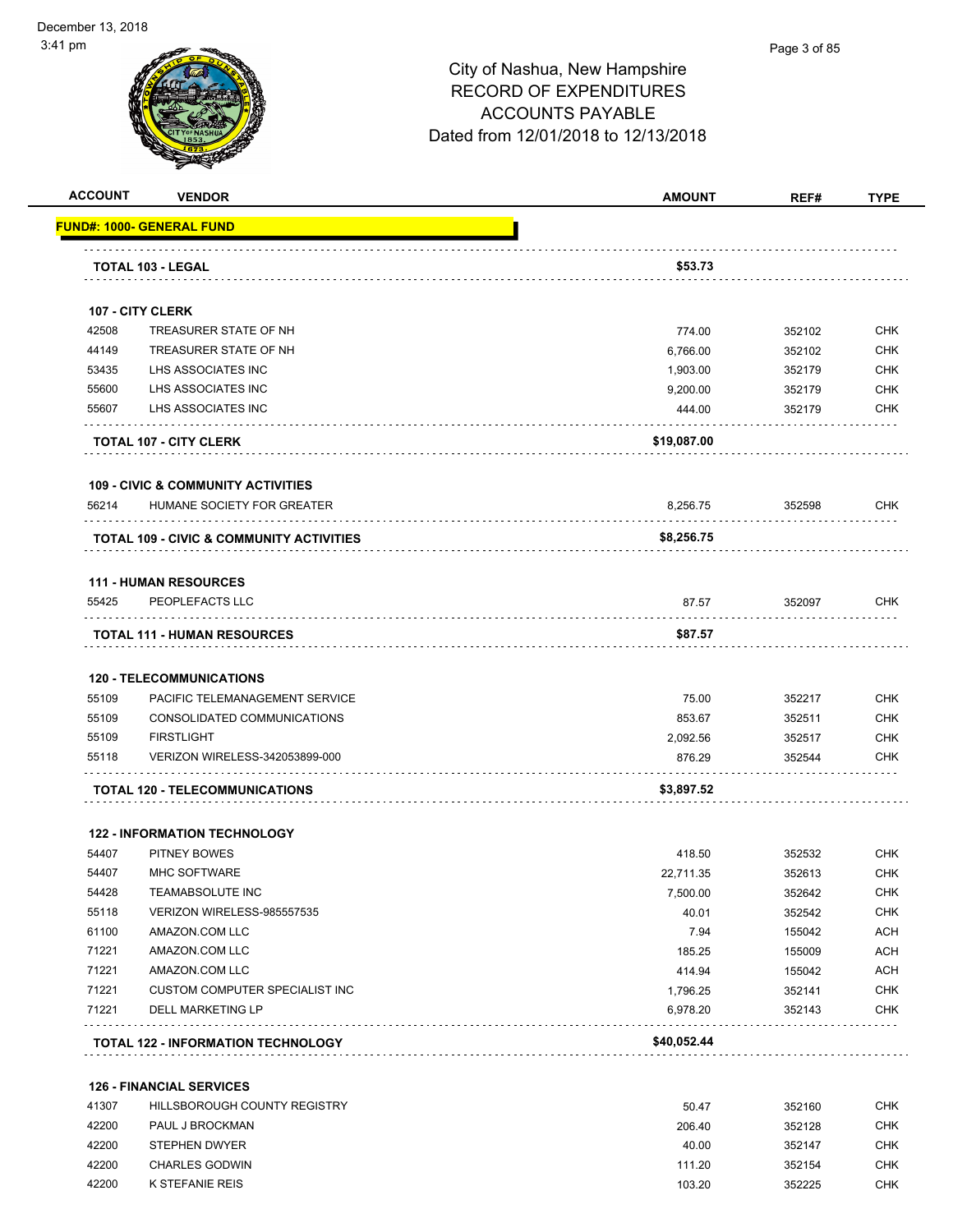

| <u> FUND#: 1000- GENERAL FUND</u>                             |                                                                                                                                                                                                              | REF#                                                                    | TYPE                                                                                                                                            |
|---------------------------------------------------------------|--------------------------------------------------------------------------------------------------------------------------------------------------------------------------------------------------------------|-------------------------------------------------------------------------|-------------------------------------------------------------------------------------------------------------------------------------------------|
|                                                               |                                                                                                                                                                                                              |                                                                         |                                                                                                                                                 |
| <b>126 - FINANCIAL SERVICES</b>                               |                                                                                                                                                                                                              |                                                                         |                                                                                                                                                 |
| <b>CONSTANCE RIDENER</b>                                      | 46.20                                                                                                                                                                                                        | 352227                                                                  | <b>CHK</b>                                                                                                                                      |
| PREM S SINHA                                                  | 82.00                                                                                                                                                                                                        | 352239                                                                  | <b>CHK</b>                                                                                                                                      |
| <b>JUE WANG</b>                                               | 179.20                                                                                                                                                                                                       | 352256                                                                  | <b>CHK</b>                                                                                                                                      |
| TIMOTHY O DAILEY                                              | 303.00                                                                                                                                                                                                       | 352571                                                                  | <b>CHK</b>                                                                                                                                      |
| DMV NATIONWIDE                                                | 9.00                                                                                                                                                                                                         | 352576                                                                  | <b>CHK</b>                                                                                                                                      |
| RAYMOND EARL FREEMAN                                          | 55.20                                                                                                                                                                                                        | 352585                                                                  | <b>CHK</b>                                                                                                                                      |
| <b>ERIN MORGAN</b>                                            | 87.20                                                                                                                                                                                                        | 352616                                                                  | <b>CHK</b>                                                                                                                                      |
| CHERENE MARIE MORRISSEY                                       | 558.00                                                                                                                                                                                                       | 352617                                                                  | <b>CHK</b>                                                                                                                                      |
| <b>ANTHONY ROKETENETZ</b>                                     | 30.00                                                                                                                                                                                                        | 352634                                                                  | <b>CHK</b>                                                                                                                                      |
| MELANSON HEATH & CO PC                                        | 18,625.00                                                                                                                                                                                                    | 352610                                                                  | <b>CHK</b>                                                                                                                                      |
| <b>MAILINGS UNLIMITED</b>                                     | 4,020.62                                                                                                                                                                                                     | 352187                                                                  | <b>CHK</b>                                                                                                                                      |
| <b>DEREK DANIELSON</b>                                        | 38.15                                                                                                                                                                                                        | 352042                                                                  | <b>CHK</b>                                                                                                                                      |
| DAVID FREDETTE                                                | 279.46                                                                                                                                                                                                       | 352046                                                                  | <b>CHK</b>                                                                                                                                      |
| MAILINGS UNLIMITED - MVR                                      | 1,890.00                                                                                                                                                                                                     | 155017                                                                  | <b>ACH</b>                                                                                                                                      |
| <b>MAILINGS UNLIMITED</b>                                     | 49.83                                                                                                                                                                                                        | 352187                                                                  | <b>CHK</b>                                                                                                                                      |
| WB MASON CO INC                                               | 82.78                                                                                                                                                                                                        | 352659                                                                  | <b>CHK</b>                                                                                                                                      |
|                                                               |                                                                                                                                                                                                              |                                                                         |                                                                                                                                                 |
| <b>129 - CITY BUILDINGS</b>                                   |                                                                                                                                                                                                              |                                                                         |                                                                                                                                                 |
|                                                               |                                                                                                                                                                                                              |                                                                         | <b>CHK</b>                                                                                                                                      |
|                                                               |                                                                                                                                                                                                              |                                                                         | <b>CHK</b><br><b>CHK</b>                                                                                                                        |
|                                                               |                                                                                                                                                                                                              |                                                                         | <b>CHK</b>                                                                                                                                      |
|                                                               |                                                                                                                                                                                                              |                                                                         | <b>CHK</b>                                                                                                                                      |
|                                                               |                                                                                                                                                                                                              | 352096                                                                  |                                                                                                                                                 |
| <b>BAIN PEST CONTROL SERVICE INC</b>                          | 164.00                                                                                                                                                                                                       | 352558                                                                  |                                                                                                                                                 |
|                                                               |                                                                                                                                                                                                              |                                                                         |                                                                                                                                                 |
|                                                               |                                                                                                                                                                                                              |                                                                         |                                                                                                                                                 |
| AFFILIATED HVAC SERVICES LLC                                  | 120.00                                                                                                                                                                                                       | 352554                                                                  |                                                                                                                                                 |
| AMAZON.COM LLC<br>HOME DEPOT CREDIT SERVICE 3065              | 134.99                                                                                                                                                                                                       | 155042                                                                  |                                                                                                                                                 |
|                                                               | 244.09                                                                                                                                                                                                       | 352162<br>352184                                                        |                                                                                                                                                 |
| M & M ELECTRICAL SUPPLY CO INC<br>NASHUA WALLPAPER & PAINT CO | 139.54<br>27.98                                                                                                                                                                                              | 352208                                                                  |                                                                                                                                                 |
| HILLYARD - NEW ENGLAND                                        | 148.43                                                                                                                                                                                                       | 352161                                                                  |                                                                                                                                                 |
|                                                               |                                                                                                                                                                                                              |                                                                         |                                                                                                                                                 |
| <b>TOTAL 129 - CITY BUILDINGS</b>                             | \$4,224.00                                                                                                                                                                                                   |                                                                         |                                                                                                                                                 |
| 130 - PURCHASING                                              |                                                                                                                                                                                                              |                                                                         |                                                                                                                                                 |
| PITNEY BOWES                                                  | 1,107.00                                                                                                                                                                                                     | 352532                                                                  |                                                                                                                                                 |
| PITNEY BOWES INC                                              | 613.64                                                                                                                                                                                                       | 352534                                                                  |                                                                                                                                                 |
| PURCHASE POWER                                                | 27.00                                                                                                                                                                                                        | 352535                                                                  | <b>CHK</b><br><b>CHK</b><br><b>CHK</b><br>ACH<br><b>CHK</b><br><b>CHK</b><br><b>CHK</b><br><b>CHK</b><br><b>CHK</b><br><b>CHK</b><br><b>CHK</b> |
|                                                               | <b>TOTAL 126 - FINANCIAL SERVICES</b><br>DIRECT ENERGY BUSINESS<br>LIBERTY UTILITIES - NH<br>LIBERTY UTILITIES - NH<br><b>LIBERTY UTILITIES - NH</b><br>DIRECT ENERGY BUSINESS<br>PENNICHUCK WATER WORKS INC | \$26,846.91<br>230.31<br>262.91<br>742.51<br>746.11<br>720.77<br>542.36 | 352146<br>352518<br>352521<br>352524<br>352575                                                                                                  |

## **132 - ASSESSING**

| 55307 | <b>DOUGLAS DAME</b>    | 77.78 | 352041 | СНК |
|-------|------------------------|-------|--------|-----|
| 55307 | <b>MICHAEL MANDILE</b> | 58.32 | 352053 | CHK |
| 55307 | <b>GARY TURGISS</b>    | 83.93 | 352071 | СНК |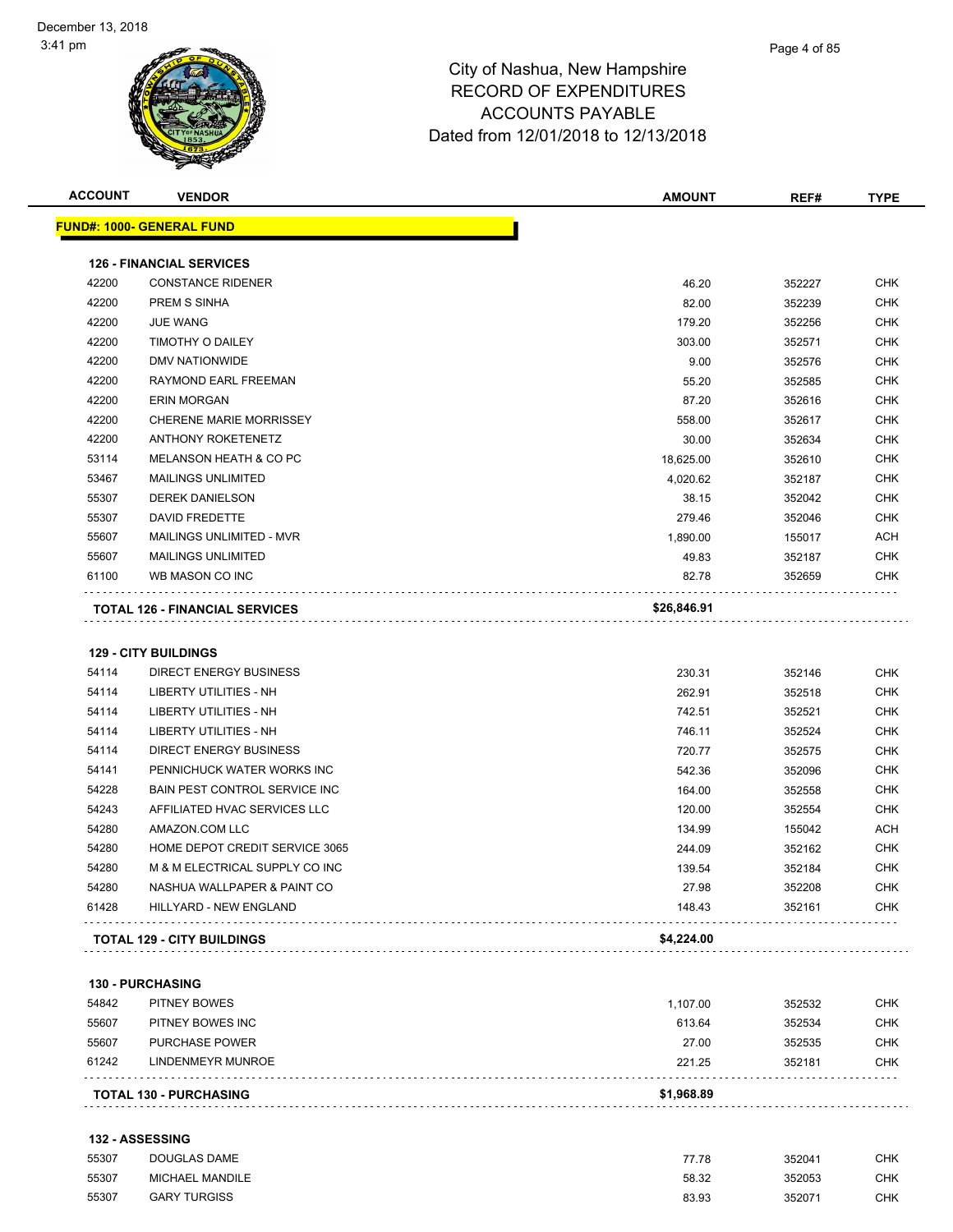

| <b>ACCOUNT</b> | <b>VENDOR</b>                                         | <b>AMOUNT</b> | REF#   | <b>TYPE</b> |
|----------------|-------------------------------------------------------|---------------|--------|-------------|
|                | <u> FUND#: 1000- GENERAL FUND</u>                     |               |        |             |
|                | <b>132 - ASSESSING</b>                                |               |        |             |
| 55307          | <b>GREG TURGISS</b>                                   | 137.34        | 352503 | <b>CHK</b>  |
| 61100          | WB MASON CO INC                                       | 25.76         | 352257 | <b>CHK</b>  |
|                |                                                       |               |        |             |
|                | <b>TOTAL 132 - ASSESSING</b>                          | \$383.13      |        |             |
|                | <b>142 - WOODLAWN CEMETERY</b>                        |               |        |             |
| 54107          | <b>MCLAUGHLIN OIL CO</b>                              | 476.58        | 352196 | <b>CHK</b>  |
| 54114          | <b>DIRECT ENERGY BUSINESS</b>                         | 26.40         | 352146 | <b>CHK</b>  |
| 54243          | J LAWRENCE HALL INC                                   | 1,900.00      | 352175 | <b>CHK</b>  |
| 54280          | MATTHEWS INTERNATIONAL CORP                           | 549.55        | 352188 | <b>CHK</b>  |
| 54280          | HOME DEPOT CREDIT SERVICE 3065                        | 15.66         | 352595 | <b>CHK</b>  |
| 54487          | <b>TURF DEPOT</b>                                     | 25.23         | 352248 | <b>CHK</b>  |
| 54487          | <b>TURF DEPOT</b>                                     | 91.88         | 352650 | <b>CHK</b>  |
| 61107          | AMAZON.COM LLC                                        | 120.28        | 155009 | <b>ACH</b>  |
|                | <b>TOTAL 142 - WOODLAWN CEMETERY</b>                  | \$3,205.58    |        |             |
|                |                                                       |               |        |             |
|                | <b>144 - EDGEWOOD &amp; SUBURBAN CEMETERIES</b>       |               |        |             |
| 54280          | HOME DEPOT CREDIT SERVICE 3065                        | 239.19        | 352162 | <b>CHK</b>  |
| 54487          | NASHUA OUTDOOR POWER EQUIPMENT                        | 56.73         | 352620 | <b>CHK</b>  |
| 55699          | LOREN MORSE ELECTRICAL SERVICE                        | 1,575.00      | 352182 | <b>CHK</b>  |
| 61799          | AMAZON.COM LLC                                        | 126.12        | 155009 | ACH         |
|                | <b>TOTAL 144 - EDGEWOOD &amp; SUBURBAN CEMETERIES</b> | \$1,997.04    |        |             |
|                |                                                       |               |        |             |
| 150 - POLICE   |                                                       |               |        |             |
| 45999          | <b>JEANNIE FOX</b>                                    | 500.00        | 352491 | <b>CHK</b>  |
| 54100          | EVERSOUCE-POWER SUPPLY                                | 13,020.02     | 352078 | <b>CHK</b>  |
| 54107          | SHATTUCK MALONE OIL CO                                | 245.96        | 352100 | <b>CHK</b>  |
| 54114          | LIBERTY UTILITIES - NH                                | 60.33         | 352085 | <b>CHK</b>  |
| 54114          | <b>DIRECT ENERGY BUSINESS</b>                         | 2,543.53      | 352146 | CHK         |
| 54141          | PENNICHUCK WATER WORKS INC                            | 630.18        | 352531 | <b>CHK</b>  |
| 54280          | <b>B &amp; S LOCKSMITHS INC</b>                       | 325.00        | 352557 | CHK         |
| 54280          | METRO GROUP INC                                       | 243.00        | 352612 | <b>CHK</b>  |
| 54407          | GOVCONNECTION INC                                     | 662.00        | 352155 | <b>CHK</b>  |
| 54407          | RELX INC DBA LEXISNEXIS                               | 165.00        | 352226 | CHK         |
| 54407          | PC MALL GOV                                           | 2,725.00      | 352629 | <b>CHK</b>  |
| 54414          | <b>ID TECHNOLOGY LLC</b>                              | 625.00        | 352167 | <b>CHK</b>  |
| 54600          | SULLIVAN TIRE COMPANY                                 | 42.00         | 352243 | <b>CHK</b>  |
| 54600          | TMDE CALIBRATION LABS INC                             | 513.77        | 352645 | <b>CHK</b>  |
| 54842          | PITNEY BOWES                                          | 292.68        | 352533 | <b>CHK</b>  |
| 54849          | <b>CAITLIN BOUCHER</b>                                | 45.96         | 352038 | <b>CHK</b>  |
| 54849          | PETER CINFO                                           | 45.96         | 352040 | <b>CHK</b>  |
| 54849          | <b>JOSHUA ST ONGE</b>                                 | 45.96         | 352069 | <b>CHK</b>  |
| 54849          | <b>COMCAST</b>                                        | 534.55        | 352074 | <b>CHK</b>  |
| 54849          | CONSOLIDATED COMMUNICATIONS                           | 100.12        | 352075 | <b>CHK</b>  |
| 54849          | VERIZON WIRELESS-286546928                            | 1,094.88      | 352106 | <b>CHK</b>  |
| 54849          | COMCAST                                               | 189.90        | 352510 | <b>CHK</b>  |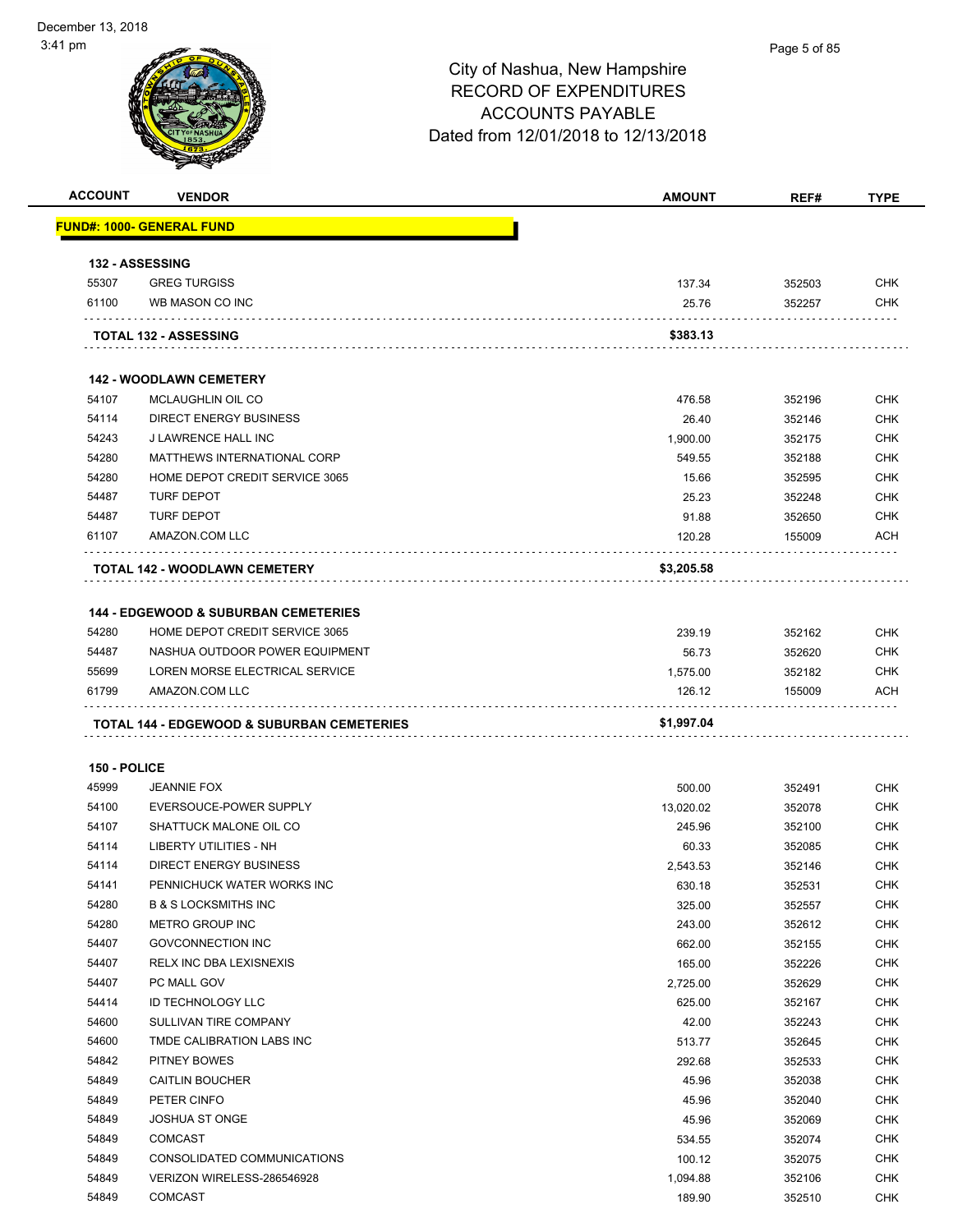| <b>ACCOUNT</b> | <b>VENDOR</b>                    | <b>AMOUNT</b> | REF#   | <b>TYPE</b> |
|----------------|----------------------------------|---------------|--------|-------------|
|                | <b>FUND#: 1000- GENERAL FUND</b> |               |        |             |
| 150 - POLICE   |                                  |               |        |             |
| 54849          | CONSOLIDATED COMMUNICATIONS      | 277.62        | 352511 | <b>CHK</b>  |
| 55118          | VERIZON WIRELESS-581499451       | 585.49        | 352105 | <b>CHK</b>  |
| 55307          | <b>MICHAEL KEKEJIAN</b>          | 43.60         | 352049 | <b>CHK</b>  |
| 55307          | ANDREW OTHOT                     | 43.60         | 352063 | <b>CHK</b>  |
| 55400          | <b>WILLIAM DILLON</b>            | 18.00         | 352489 | <b>CHK</b>  |
| 55699          | <b>KERRY FIRE PROTECTION INC</b> | 300.00        | 352178 | <b>CHK</b>  |
| 55699          | NASHUA MILLYARD ASSOC INC        | 388.46        | 352206 | <b>CHK</b>  |
| 55699          | <b>VERIZON WIRELESS</b>          | 100.00        | 352545 | <b>CHK</b>  |
| 55699          | NEW ENGLAND TRAUMA               | 125.00        | 352624 | <b>CHK</b>  |
| 61100          | WB MASON CO INC                  | 634.21        | 352257 | <b>CHK</b>  |
| 61107          | <b>BEN'S UNIFORMS</b>            | 486.00        | 352122 | <b>CHK</b>  |
| 61107          | <b>BEN'S UNIFORMS</b>            | 630.99        | 352560 | <b>CHK</b>  |
| 61110          | ANIMAL CARE EQUIPMENT &          | 109.07        | 352115 | <b>CHK</b>  |
| 61110          | <b>BEN'S UNIFORMS</b>            | 885.00        | 352122 | <b>CHK</b>  |
| 61110          | <b>STAR PACKER BADGES</b>        | 50.00         | 352242 | <b>CHK</b>  |
| 61110          | <b>BEN'S UNIFORMS</b>            | 105.00        | 352560 | <b>CHK</b>  |
| 61110          | <b>STAR PACKER BADGES</b>        | 146.35        | 352638 | <b>CHK</b>  |
| 61121          | AAA POLICE SUPPLY                | 3,152.00      | 352109 | CHK         |
| 61121          | NORTHERN SAFETY CO INC           | 247.59        | 352214 | CHK         |
| 61121          | SIG SAUER INC                    | 200.00        | 352635 | <b>CHK</b>  |
| 61142          | TACTICAL MEDICAL SOLUTIONS INC   | 219.30        | 352244 | <b>CHK</b>  |
| 61185          | PETTY CASH                       | 69.96         | 352067 | <b>CHK</b>  |
| 61185          | LOWE'S - 3502                    | 31.29         | 352183 | <b>CHK</b>  |
| 61299          | FISHER AUTO PARTS INC            | 392.12        | 352583 | <b>CHK</b>  |
| 61428          | HOME DEPOT CREDIT SERVICE 3073   | 231.36        | 352163 | <b>CHK</b>  |
| 61428          | HOME DEPOT CREDIT SERVICE 3073   | 63.03         | 352596 | <b>CHK</b>  |
| 61650          | WB MASON CO INC                  | 166.35        | 352257 | <b>CHK</b>  |
| 61705          | MAYNARD & LESIEUR INC            | 528.45        | 352190 | <b>CHK</b>  |
| 61799          | <b>BEST FORD</b>                 | 1,178.92      | 352124 | <b>CHK</b>  |
| 61799          | CARPARTS DISTRIBUTION CENTER.    | 365.80        | 352131 | <b>CHK</b>  |
| 61799          | <b>MAYNARD &amp; LESIEUR INC</b> | 58.40         | 352190 | <b>CHK</b>  |
| 61799          | <b>BEST FORD</b>                 | 199.08        | 352561 | CHK         |
| 61799          | CARPARTS DISTRIBUTION CENTER,    | 144.05        | 352567 | <b>CHK</b>  |
| 61799          | DONOVAN EQUIPMENT CO INC         | 23.49         | 352577 | <b>CHK</b>  |
| 61910          | PETTY CASH                       | 116.53        | 352067 | <b>CHK</b>  |
| 71221          | <b>GOVCONNECTION INC</b>         | 468.00        | 352155 | <b>CHK</b>  |
| 71221          | ADVANCED ELECTRONIC DESIGN INC   | 455.00        | 352552 | <b>CHK</b>  |
| 71221          | <b>GOVCONNECTION INC</b>         | 157.00        | 352589 | <b>CHK</b>  |
| 71400          | HOME DEPOT CREDIT SERVICE 3073   | 505.34        | 352163 | <b>CHK</b>  |
| 71400          | LOWE'S - 3502                    | 340.10        | 352606 | <b>CHK</b>  |
|                |                                  |               |        |             |
|                | <b>TOTAL 150 - POLICE</b>        | \$38,892.35   |        |             |

### **152 - FIRE**

| 53135 | ST JOSEPHS BUSINESS & HEALTH | 56.00  | 352637 | снк |
|-------|------------------------------|--------|--------|-----|
| 54100 | EVERSOURCE                   | 673.83 | 352080 | снк |
| 54114 | LIBERTY UTILITIES - NH       | 164.56 | 352084 | снк |
| 54114 | LIBERTY UTILITIES - NH       | 301.18 | 352089 | снк |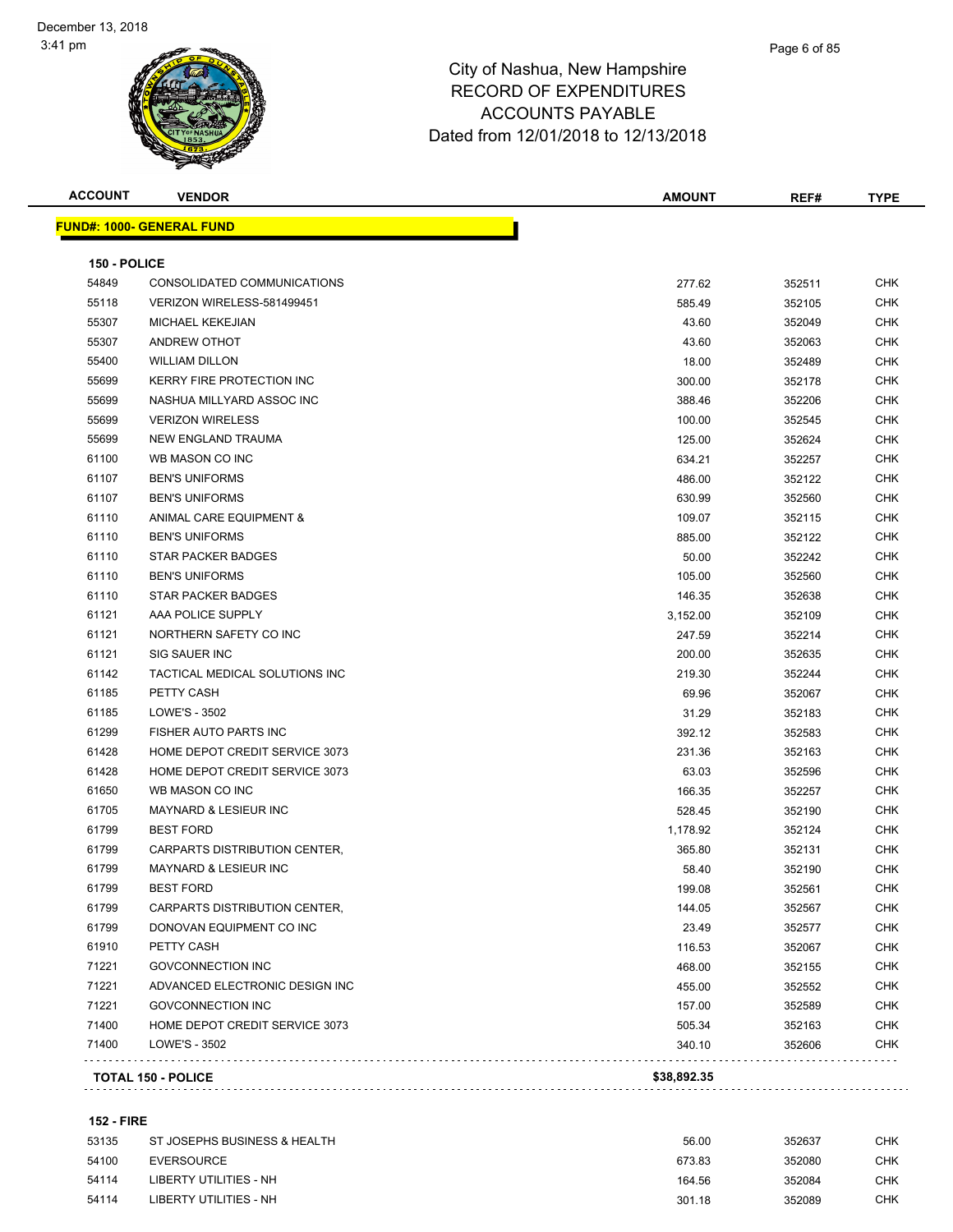| <b>ACCOUNT</b> | <b>VENDOR</b> |
|----------------|---------------|
|                |               |

| <b>ACCOUNT</b>                   | <b>VENDOR</b> |  | <b>AMOUNT</b> | REF# | <b>TYPE</b> |
|----------------------------------|---------------|--|---------------|------|-------------|
| <b>FUND#: 1000- GENERAL FUND</b> |               |  |               |      |             |
|                                  |               |  |               |      |             |
|                                  |               |  |               |      |             |

| <b>152 - FIRE</b> |                                       |             |        |            |
|-------------------|---------------------------------------|-------------|--------|------------|
| 54114             | LIBERTY UTILITIES - NH                | 246.85      | 352091 | <b>CHK</b> |
| 54114             | <b>DIRECT ENERGY BUSINESS</b>         | 1,649.85    | 352146 | <b>CHK</b> |
| 54114             | LIBERTY UTILITIES - NH                | 857.51      | 352520 | <b>CHK</b> |
| 54114             | <b>LIBERTY UTILITIES - NH</b>         | 839.65      | 352523 | CHK        |
| 54114             | DIRECT ENERGY BUSINESS                | 348.37      | 352575 | CHK        |
| 54141             | PENNICHUCK WATER WORKS INC            | 654.18      | 352096 | CHK        |
| 54141             | PENNICHUCK WATER WORKS INC            | 303.11      | 352531 | CHK        |
| 54228             | J P PEST SERVICES INC                 | 178.00      | 352176 | CHK        |
| 54280             | PETTY CASH                            | 64.95       | 352066 | CHK        |
| 54280             | M & M ELECTRICAL SUPPLY CO INC        | 12.60       | 352184 | CHK        |
| 54280             | AE MECHANICAL INC                     | 199.90      | 352553 | CHK        |
| 54600             | <b>FACTORY MOTOR PARTS</b>            | 873.31      | 155011 | ACH        |
| 54600             | THE HOPE GROUP                        | 452.33      | 155047 | ACH        |
| 54600             | <b>BEST FORD</b>                      | 33.19       | 352124 | <b>CHK</b> |
| 54600             | LIBERTY INTNL TRUCKS OF NH LLC        | 285.20      | 352180 | CHK        |
| 54600             | <b>MAYNARD &amp; LESIEUR INC</b>      | 200.00      | 352191 | <b>CHK</b> |
| 54600             | <b>NEW ENGLAND KENWORTH</b>           | 80.68       | 352210 | <b>CHK</b> |
| 54600             | <b>SANEL NAPA</b>                     | 49.56       | 352235 | CHK        |
| 54600             | SANEL AUTO PARTS CO                   | 123.18      | 352468 | CHK        |
| 54600             | SANEL NAPA                            | 8.29        | 352469 | CHK        |
| 54600             | <b>NEW ENGLAND KENWORTH</b>           | 98.76       | 352622 | CHK        |
| 54600             | TST HYDRAULICS INC                    | 14.97       | 352649 | <b>CHK</b> |
| 55607             | PETTY CASH                            | 10.00       | 352066 | CHK        |
| 55699             | TRUE BLUE CLEANERS                    | 47.52       | 352247 | CHK        |
| 61100             | PETTY CASH                            | 33.67       | 352066 | <b>CHK</b> |
| 61100             | WB MASON CO INC                       | 73.75       | 352659 | CHK        |
| 61107             | ALECS SHOE STORE INC                  | 399.95      | 352112 | CHK        |
| 61110             | BERGERON PROTECTIVE CLOTHING          | 485.94      | 352123 | CHK        |
| 61135             | FIRE SAFETY EDUCATION                 | 2,869.00    | 352152 | CHK        |
| 61142             | MOORE MEDICAL LLC                     | 408.57      | 352615 | CHK        |
| 61299             | SANEL NAPA                            | 8.83        | 352235 | CHK        |
| 61300             | PETTY CASH                            | 5.39        | 352066 | CHK        |
| 61428             | <b>NEW ENGLAND PAPER &amp; SUPPLY</b> | 25.95       | 352213 | CHK        |
| 61428             | <b>NEW ENGLAND PAPER &amp; SUPPLY</b> | 493.12      | 352623 | <b>CHK</b> |
| 61650             | WB MASON CO INC                       | 116.12      | 352659 | CHK        |
| 61705             | MAYNARD & LESIEUR INC                 | 16,633.66   | 352191 | CHK        |
| 61799             | PETTY CASH                            | 8.99        | 352066 | <b>CHK</b> |
| 61799             | NICHOLAS STEPNEY                      | 92.31       | 352639 | <b>CHK</b> |
| 71400             | PETTY CASH                            | 12.87       | 352066 | CHK        |
|                   | <b>TOTAL 152 - FIRE</b>               | \$30,495.65 |        |            |

## **153 - BUILDING INSPECTION**

| 42314 | DAVID DESCHENES            | 17.50  | 352574 | CHK        |
|-------|----------------------------|--------|--------|------------|
| 42321 | DAVID DESCHENES            | 17.50  | 352574 | CHK        |
| 55200 | NH FIRE PREVENTION SOCIETY | 75.00  | 352528 | <b>CHK</b> |
| 55307 | TIMOTHY DUPONT             | 329.26 | 352044 | <b>CHK</b> |
| 55307 | <b>RUSS MARCUM</b>         | 183.83 | 352055 | <b>CHK</b> |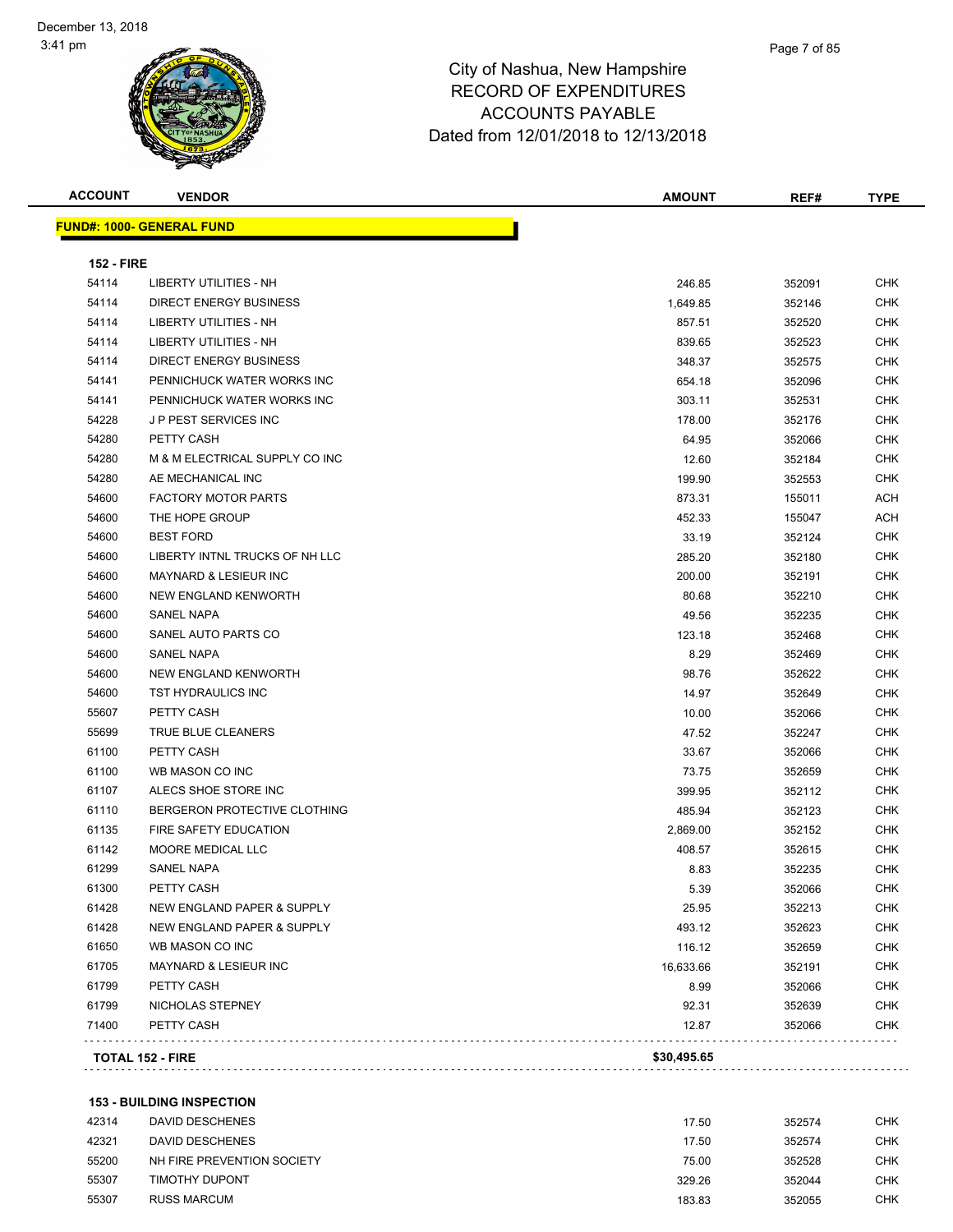

|       |                                         | <b>AMOUNT</b> | REF#   | <b>TYPE</b> |
|-------|-----------------------------------------|---------------|--------|-------------|
|       | <u> FUND#: 1000- GENERAL FUND</u>       |               |        |             |
|       | <b>153 - BUILDING INSPECTION</b>        |               |        |             |
| 55307 | <b>JEFFREY RICHARD</b>                  | 235.44        | 352068 | <b>CHK</b>  |
| 55307 | DAWN MICHAUD                            | 193.48        | 352494 | <b>CHK</b>  |
| 55307 | <b>WILLIAM MCKINNEY</b>                 | 125.09        | 352506 | <b>CHK</b>  |
| 55421 | DAWN MICHAUD                            | 85.00         | 352494 | CHK         |
| 61830 | JLC                                     | 39.95         | 352082 | <b>CHK</b>  |
|       | <b>TOTAL 153 - BUILDING INSPECTION</b>  | \$1,302.05    |        |             |
|       | <b>155 - CODE ENFORCEMENT</b>           |               |        |             |
| 55307 | <b>NELSON ORTEGA</b>                    | 195.49        | 352062 | <b>CHK</b>  |
| 55421 | SAFETY & HEALTH COUNCIL OF NNE          | 625.00        | 352229 | <b>CHK</b>  |
|       | <b>TOTAL 155 - CODE ENFORCEMENT</b>     | \$820.49      |        |             |
|       | <b>157 - CITYWIDE COMMUNICATIONS</b>    |               |        |             |
| 54100 | <b>EVERSOURCE</b>                       | 364.84        | 352080 | <b>CHK</b>  |
| 54114 | <b>ENERGY NORTH PROPANE</b>             | 899.59        | 352077 | <b>CHK</b>  |
| 55100 | <b>COMCAST</b>                          | 134.90        | 352074 | <b>CHK</b>  |
| 55118 | VERIZON WIRELESS-581499451              | 120.03        | 352105 | <b>CHK</b>  |
| 61299 | PETTY CASH                              | 4.65          | 352067 | CHK         |
|       | TOTAL 157 - CITYWIDE COMMUNICATIONS     | \$1,524.01    |        |             |
|       | <b>159 - OTHER PUBLIC SAFETY</b>        |               |        |             |
| 54835 | PENNICHUCK WATER WORKS INC              | 241,279.33    | 352531 | CHK         |
|       | <b>TOTAL 159 - OTHER PUBLIC SAFETY</b>  | \$241,279.33  |        |             |
|       | <b>160 - PW-ADMIN &amp; ENGINEERING</b> |               |        |             |
| 54114 | <b>DIRECT ENERGY BUSINESS</b>           | 76.70         | 352146 | <b>CHK</b>  |
| 54114 | <b>LIBERTY UTILITIES - NH</b>           | 2,009.35      | 352519 | CHK         |
| 54141 | PENNICHUCK WATER WORKS INC              | 83.51         | 352531 | <b>CHK</b>  |
| 55200 | STEPHEN DOOKRAN                         | 270.00        | 352490 | CHK         |
| 55307 | <b>ROBERT MEUNIER</b>                   | 137.89        | 352059 | <b>CHK</b>  |
| 55307 | <b>MARK SAUNDERS</b>                    | 116.09        | 352237 | <b>CHK</b>  |
| 55307 | <b>WILLIAM TOOMEY</b>                   | 304.11        | 352501 | <b>CHK</b>  |
| 55307 | WAYNE HUSBAND                           | 50.69         | 352505 | <b>CHK</b>  |
| 55699 | PATRICIA A GEDZIUN                      | 75.00         | 352153 | <b>CHK</b>  |
| 55699 | LFRT CLEANING SERVICES INC              | 665.00        | 352604 | <b>CHK</b>  |
| 61100 | AMAZON.COM LLC                          | 38.98         | 155042 | <b>ACH</b>  |
| 61100 | WB MASON CO INC                         | 116.64        | 352257 | <b>CHK</b>  |
| 61100 | WB MASON CO INC                         | 32.99         | 352659 | CHK         |
|       |                                         |               |        |             |

| <b>161 - STREETS</b> |            |          |        |     |
|----------------------|------------|----------|--------|-----|
| 54100                | EVERSOURCE | 880.64   | 352080 | СНК |
| 54100                | EVERSOURCE | 1.074.37 | 352465 | СНК |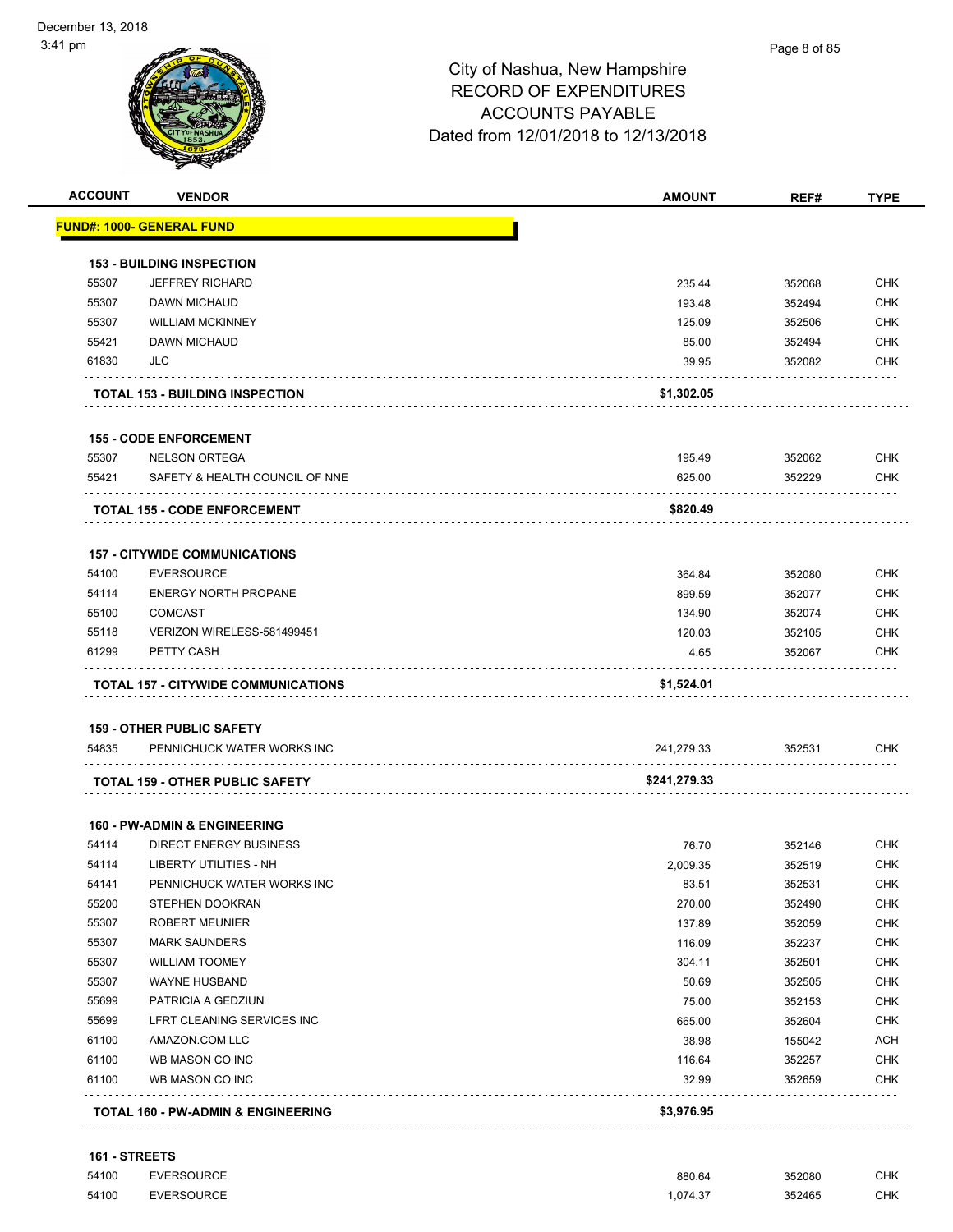| <b>ACCOUNT</b> | <b>VENDOR</b>                       | AMOUNT    | REF#   | <b>TYPE</b> |
|----------------|-------------------------------------|-----------|--------|-------------|
|                | <b>FUND#: 1000- GENERAL FUND</b>    |           |        |             |
|                |                                     |           |        |             |
| 161 - STREETS  |                                     |           |        |             |
| 54114          | DIRECT ENERGY BUSINESS              | 2,930.14  | 352146 | <b>CHK</b>  |
| 54141          | METRO GROUP INC                     | 909.00    | 352198 | <b>CHK</b>  |
| 54141          | PENNICHUCK WATER WORKS INC          | 524.07    | 352531 | CHK         |
| 54200          | LFRT CLEANING SERVICES INC          | 855.00    | 352604 | CHK         |
| 54207          | LYDIA E BELTRAN                     | 362.50    | 352508 | CHK         |
| 54207          | <b>BEN SENTER TRUCKING</b>          | 1,413.75  | 352509 | CHK         |
| 54207          | S L DIONNE LANDSCAPING              | 2,697.50  | 352536 | CHK         |
| 54243          | F W WEBB COMPANY                    | 18.27     | 352582 | <b>CHK</b>  |
| 54280          | M & M ELECTRICAL SUPPLY CO INC      | 102.35    | 352184 | CHK         |
| 54280          | NASHUA WALLPAPER & PAINT CO         | 467.62    | 352208 | <b>CHK</b>  |
| 54600          | <b>FACTORY MOTOR PARTS</b>          | 329.27    | 155011 | ACH         |
| 54600          | <b>BEST FORD</b>                    | (108.80)  | 352124 | <b>CHK</b>  |
| 54600          | CARPARTS DISTRIBUTION CENTER,       | 90.16     | 352131 | CHK         |
| 54600          | <b>CHADWICK BAROSS INC</b>          | 179.66    | 352132 | CHK         |
| 54600          | <b>HOWARD P FAIRFIELD LLC</b>       | 750.42    | 352164 | <b>CHK</b>  |
| 54600          | LIBERTY INTNL TRUCKS OF NH LLC      | 76.56     | 352180 | CHK         |
| 54600          | NEW ENGLAND KENWORTH                | 26.66     | 352212 | CHK         |
| 54600          | SANEL NAPA                          | 376.22    | 352234 | CHK         |
| 54600          | TENNANT SALES & SERVICE CO          | 222.38    | 352246 | CHK         |
| 54600          | USP OF NEW ENGLAND                  | 3,627.98  | 352254 | CHK         |
| 54600          | <b>FASTENAL CO</b>                  | 136.14    | 352516 | CHK         |
| 54600          | <b>BEST FORD</b>                    | 193.29    | 352561 | CHK         |
| 54600          | CARPARTS DISTRIBUTION CENTER,       | 455.51    | 352567 | CHK         |
| 54600          | DONOVAN SPRING CO INC               | 2,072.88  | 352578 | CHK         |
| 54600          | <b>GRANITE STATE HYDRAULICS INC</b> | 325.00    | 352590 | CHK         |
| 54600          | HOWARD P FAIRFIELD LLC              | 299.12    | 352597 | CHK         |
| 54600          | VALK MANUFACTURING CO               | 9,772.00  | 352656 | CHK         |
| 54821          | UNITED RENTALS (NORTH AMERICA)      | 829.05    | 352252 | CHK         |
| 55118          | <b>SPOK INC</b>                     | 188.16    | 352538 | CHK         |
| 55400          | <b>VAISALA INC</b>                  | 105.00    | 352255 | CHK         |
| 55699          | <b>NAGLER GROUP</b>                 | 433.50    | 352205 | <b>CHK</b>  |
| 55699          | NAGLER GROUP                        | 2,001.33  | 352619 | <b>CHK</b>  |
| 61107          | UNIFIRST CORPORATION                | 588.88    | 352251 | <b>CHK</b>  |
| 61107          | ALECS SHOE STORE INC                | 440.00    | 352555 | <b>CHK</b>  |
| 61107          | UNIFIRST CORPORATION                | 386.56    | 352653 | CHK         |
| 61166          | <b>BOT L GAS INC</b>                | 45.00     | 352563 | <b>CHK</b>  |
| 61299          | F W WEBB COMPANY                    | 14.39     | 352150 | CHK         |
| 61299          | MAGID GLOVE & SAFETY MFG CO.        | 506.88    | 352186 | <b>CHK</b>  |
| 61299          | NASHUA WALLPAPER & PAINT CO         | 39.42     | 352208 | CHK         |
| 61299          | <b>CRYSTAL ROCK</b>                 | 25.16     | 352512 | CHK         |
| 61300          | DENNIS K BURKE INC                  | 13,170.00 | 352572 | CHK         |
| 61307          | SHATTUCK MALONE OIL CO              | 17,002.16 | 352100 | CHK         |
| 61428          | BANNER SYSTEMS OF MASSACHUSETT      | 216.18    | 352121 | <b>CHK</b>  |
| 61507          | CONTINENTAL PAVING INC              | 349.52    | 352138 | <b>CHK</b>  |
| 61507          | <b>BROX INDUSTRIES INC</b>          | 908.50    | 352565 | CHK         |
| 61514          | <b>EASTERN MINERALS INC</b>         | 16,585.98 | 352580 | CHK         |
| 61521          | NORTHEAST SAND AND GRAVEL LLC       | 1,528.88  | 155050 | ACH         |
| 61542          | PERMA LINE CORP OF NEW ENGLAND      | 106.40    | 352219 | <b>CHK</b>  |
|                |                                     |           |        |             |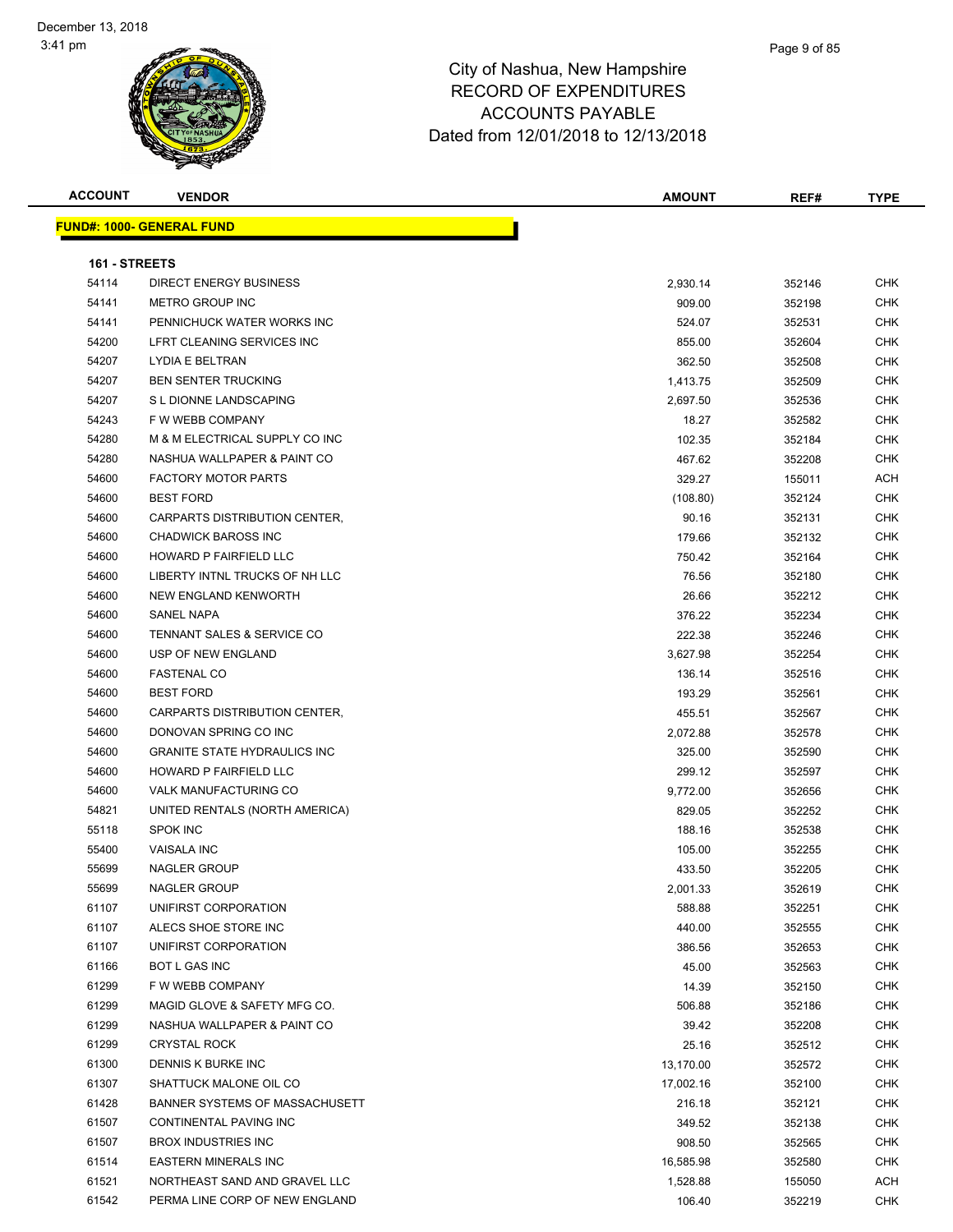| <b>ACCOUNT</b> | <b>VENDOR</b>                             | <b>AMOUNT</b> | REF#   | <b>TYPE</b> |
|----------------|-------------------------------------------|---------------|--------|-------------|
|                | FUND#: 1000- GENERAL FUND                 |               |        |             |
|                |                                           |               |        |             |
| 161 - STREETS  |                                           |               |        |             |
| 61560          | <b>HUDSON QUARRY CORP</b>                 | 391.76        | 352166 | <b>CHK</b>  |
| 61560          | NASHUA WALLPAPER & PAINT CO               | 14.99         | 352208 | <b>CHK</b>  |
| 61705          | <b>MAYNARD &amp; LESIEUR INC</b>          | 285.00        | 352189 | <b>CHK</b>  |
| 61705          | MAYNARD & LESIEUR INC                     | 818.98        | 352192 | <b>CHK</b>  |
| 61705          | MAYNARD & LESIEUR INC                     | 350.20        | 352193 | <b>CHK</b>  |
| 61709          | IRVING BLENDING AND PACKAGING             | 481.08        | 352173 | <b>CHK</b>  |
| 61709          | BRENNTAG LUBRICANTS NORTHEAST             | 1,832.66      | 352564 | <b>CHK</b>  |
| 61799          | USP OF NEW ENGLAND                        | 198.50        | 352254 | <b>CHK</b>  |
| 71025          | <b>FASTENAL CO</b>                        | 137.98        | 352151 | <b>CHK</b>  |
| 71025          | USP OF NEW ENGLAND                        | 509.46        | 352254 | <b>CHK</b>  |
| 71025          | TOOL & EQUIPMENT CONNECTION               | 1,498.28      | 352646 | <b>CHK</b>  |
|                | <b>TOTAL 161 - STREETS</b>                | \$93,049.50   |        |             |
|                | <b>162 - STREET LIGHTING</b>              |               |        |             |
| 54100          | <b>EVERSOURCE</b>                         | 326.27        | 352080 | <b>CHK</b>  |
| 54100          | EVERSOUCE-POWER SUPPLY                    | 37,824.78     | 352513 | <b>CHK</b>  |
| 54276          | <b>EVERSOURCE</b>                         | 230.00        | 352515 | <b>CHK</b>  |
|                | TOTAL 162 - STREET LIGHTING               | \$38,381.05   |        |             |
|                |                                           |               |        |             |
|                | <b>166 - PARKING OPERATIONS</b>           |               |        |             |
| 54100          | <b>EVERSOURCE</b>                         | 512.50        | 352080 | <b>CHK</b>  |
| 54141          | PENNICHUCK WATER WORKS INC                | 100.35        | 352096 | <b>CHK</b>  |
| 54487          | DONOVAN EQUIPMENT CO INC                  | 18.58         | 352577 | <b>CHK</b>  |
| 61100          | WB MASON CO INC                           | 433.34        | 352659 | <b>CHK</b>  |
| 61299          | NASHUA WALLPAPER & PAINT CO               | 22.92         | 352621 | <b>CHK</b>  |
| 71600          | OFFICE ALTERNATIVES LLC                   | 264.00        | 352215 | <b>CHK</b>  |
| 71999          | NASHUA WALLPAPER & PAINT CO               | 6.59          | 352621 | <b>CHK</b>  |
|                | <b>TOTAL 166 - PARKING OPERATIONS</b>     | \$1,358.28    |        |             |
|                | <b>170 - HYDROELECTRIC OPERATIONS</b>     |               |        |             |
| 54100          | EVERSOUCE-POWER SUPPLY                    | 721.35        | 352079 | <b>CHK</b>  |
| 54221          | WASTE MANAGMENT OF                        | 77.17         | 352546 | <b>CHK</b>  |
| 54221          | CHARLES GEORGE COMPANIES INC              | 121.28        | 352568 | <b>CHK</b>  |
| 54821          | TRIANGLE PORTABLE SERVICES INC            | 88.00         | 352648 | <b>CHK</b>  |
|                | .<br>TOTAL 170 - HYDROELECTRIC OPERATIONS | \$1,007.80    |        |             |
|                | <b>171 - COMMUNITY SERVICES</b>           |               |        |             |
| 54107          | SHATTUCK MALONE OIL CO                    | 1,058.83      | 352537 | <b>CHK</b>  |
| 54141          | PENNICHUCK WATER WORKS INC                | 243.56        | 352096 | <b>CHK</b>  |
| 55400          | ANGELA LUMENELLO                          |               |        | <b>CHK</b>  |
|                |                                           | 341.50        | 352052 | <b>ACH</b>  |
| 61100          | AMAZON.COM LLC                            | 93.56         | 155042 |             |
| 61250          | POSITIVE PROMOTIONS INC                   | 359.29        | 352222 | CHK         |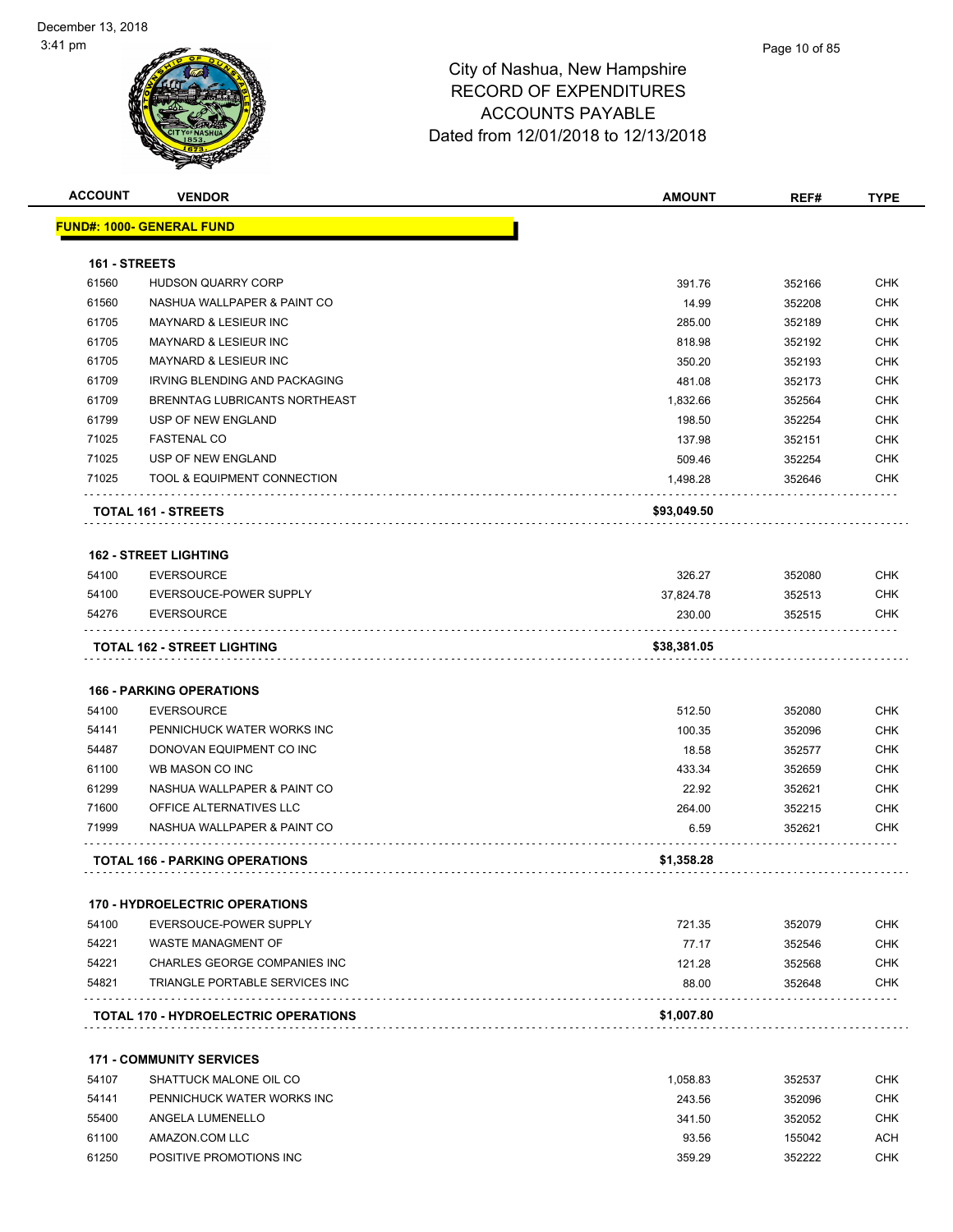| <b>ACCOUNT</b> | <b>VENDOR</b>                         | <b>AMOUNT</b> | REF#   | <b>TYPE</b> |
|----------------|---------------------------------------|---------------|--------|-------------|
|                | <u> FUND#: 1000- GENERAL FUND</u>     |               |        |             |
|                | <b>TOTAL 171 - COMMUNITY SERVICES</b> | \$2,096.74    |        |             |
|                | <b>172 - COMMUNITY HEALTH</b>         |               |        |             |
| 61142          | <b>ULINE</b>                          | 236.83        | 352250 | <b>CHK</b>  |
|                | <b>TOTAL 172 - COMMUNITY HEALTH</b>   | \$236.83      |        |             |
|                | <b>173 - ENVIRONMENTAL HEALTH</b>     |               |        |             |
| 55307          | <b>GWEN WILLIAMS</b>                  | 41.97         | 352073 | <b>CHK</b>  |
|                | TOTAL 173 - ENVIRONMENTAL HEALTH      | \$41.97       |        |             |
|                | <b>175 - WELFARE ASSISTANCE</b>       |               |        |             |
| 55810          | 188 CONCORD ST LLC                    | 809.17        | 352443 | <b>CHK</b>  |
| 55810          | 23-25 TEMPLE ST REALTY LLC            | 350.00        | 352444 | <b>CHK</b>  |
| 55810          | <b>ARLINGTON ARMS LLC</b>             | 825.00        | 352445 | <b>CHK</b>  |
| 55810          | M325 REAL ESTATE LLC                  | 630.00        | 352446 | <b>CHK</b>  |
| 55810          | MWH HOLDINGS LLC                      | 1,295.00      | 352447 | <b>CHK</b>  |
| 55810          | <b>EDWARD PAQUIN</b>                  | 840.00        | 352448 | <b>CHK</b>  |
| 55810          | 188 CONCORD ST LLC                    | 3,127.50      | 352830 | <b>CHK</b>  |
| 55810          | 23-25 TEMPLE ST REALTY LLC            | 435.00        | 352831 | <b>CHK</b>  |
| 55810          | 28-34 RAILROAD SQUARE LLC             | 290.00        | 352832 | <b>CHK</b>  |
| 55810          | <b>COTTON MILL SQUARE</b>             | 1,047.00      | 352833 | <b>CHK</b>  |
| 55810          | <b>GANDER PROPERTY MANAGEMENT LLC</b> | 745.00        | 352835 | <b>CHK</b>  |
| 55810          | <b>CONSTANCE GAUTHIER</b>             | 695.00        | 352836 | <b>CHK</b>  |
| 55810          | <b>BRIAN HEFFRON JR</b>               | 950.00        | 352837 | <b>CHK</b>  |
| 55810          | <b>J2RP LLC</b>                       | 540.00        | 352838 | <b>CHK</b>  |
| 55810          | <b>JONATHAN PARRISH</b>               | 481.00        | 352839 | <b>CHK</b>  |
| 55810          | <b>KEVIN C WHITTAKER</b>              | 1,260.37      | 352840 | <b>CHK</b>  |
| 55814          | <b>EVERSOURCE</b>                     | 59.45         | 352442 | <b>CHK</b>  |
| 55820          | <b>CREMATION SOCIETY OF NH</b>        | 1,500.00      | 352834 | <b>CHK</b>  |
|                | <b>TOTAL 175 - WELFARE ASSISTANCE</b> | \$15,879.49   |        |             |
|                | <b>177 - PARKS &amp; RECREATION</b>   |               |        |             |
| 53999          | <b>NESTMA</b>                         | 95.00         | 352095 | <b>CHK</b>  |
| 54100          | <b>EVERSOURCE</b>                     | 29.78         | 352080 | <b>CHK</b>  |
| 54100          | EVERSOUCE-POWER SUPPLY                | 6,903.69      | 352513 | <b>CHK</b>  |
| 54100          | <b>EVERSOURCE</b>                     | 414.24        | 352514 | <b>CHK</b>  |
| 54114          | <b>LIBERTY UTILITIES - NH</b>         | 54.22         | 352088 | <b>CHK</b>  |
| 54114          | <b>LIBERTY UTILITIES - NH</b>         | 358.73        | 352090 | <b>CHK</b>  |
| 54114          | DIRECT ENERGY BUSINESS                | 207.61        | 352146 | <b>CHK</b>  |
| 54114          | DIRECT ENERGY BUSINESS                | 430.74        | 352575 | <b>CHK</b>  |
| 54141          | PENNICHUCK WATER WORKS INC            | 40,235.84     | 352096 | <b>CHK</b>  |

 ASAP SPRINKLER LLC 915.00 352119 CHK CHRISTIAN PARTY RENTAL 365.40 352134 CHK

 PENNICHUCK WATER WORKS INC 343.10 352531 CHK 54280 ASAP FIRE & SAFETY CORP **376.00** 352118 CHK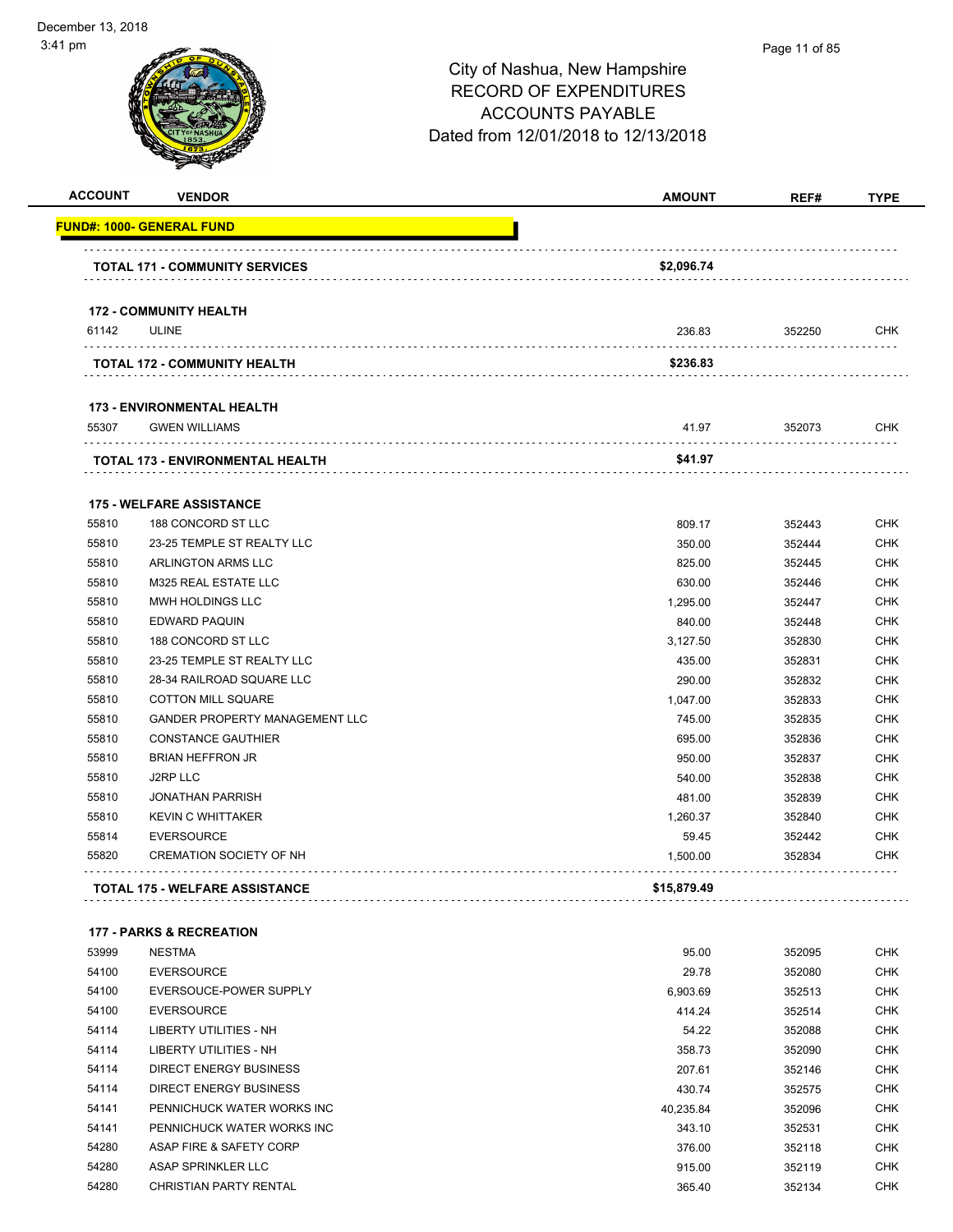| <b>ACCOUNT</b> | <b>VENDOR</b>                             | <b>AMOUNT</b> | REF#   | <b>TYPE</b> |
|----------------|-------------------------------------------|---------------|--------|-------------|
|                | <b>FUND#: 1000- GENERAL FUND</b>          |               |        |             |
|                | <b>177 - PARKS &amp; RECREATION</b>       |               |        |             |
| 54280          | <b>HAJOCA CORPORATION</b>                 | 100.01        | 352158 | <b>CHK</b>  |
| 54280          | HOME DEPOT CREDIT SERVICE 3065            | 907.96        | 352162 | <b>CHK</b>  |
| 54280          | NASHUA WALLPAPER & PAINT CO               | 178.23        | 352208 | <b>CHK</b>  |
| 54280          | HOME DEPOT CREDIT SERVICE 3065            | 153.67        | 352595 | <b>CHK</b>  |
| 54280          | LFRT CLEANING SERVICES INC                | 300.00        | 352604 | <b>CHK</b>  |
| 54280          | M & M ELECTRICAL SUPPLY CO INC            | 22.70         | 352607 | <b>CHK</b>  |
| 55658          | PETTY CASH                                | 88.59         | 352065 | <b>CHK</b>  |
| 55658          | <b>MARY L BINGHAM</b>                     | 100.00        | 352126 | CHK         |
| 61299          | <b>LAUREN BYERS</b>                       | 104.93        | 352051 | <b>CHK</b>  |
| 61299          | <b>DIANE THIBODEAU</b>                    | 134.91        | 352070 | <b>CHK</b>  |
| 61299          | HOME DEPOT CREDIT SERVICE 3065            | 307.66        | 352162 | <b>CHK</b>  |
| 61799          | <b>FACTORY MOTOR PARTS</b>                | 79.95         | 155011 | <b>ACH</b>  |
| 61799          | <b>MILTON CAT</b>                         | 1,149.83      | 352093 | <b>CHK</b>  |
| 61799          | CARPARTS DISTRIBUTION CENTER,             | 236.02        | 352131 | <b>CHK</b>  |
| 61799          | <b>D &amp; R TOWING INC</b>               | 245.00        | 352142 | <b>CHK</b>  |
| 61799          | LIBERTY INTNL TRUCKS OF NH LLC            | 468.95        | 352180 | <b>CHK</b>  |
| 61799          | MACMULKIN CHEVROLET INC                   | 81.37         | 352185 | <b>CHK</b>  |
| 61799          | MCDEVITT TRUCKS INC                       | 52.64         | 352195 | <b>CHK</b>  |
| 61799          | <b>MHQ MUNICIPAL VEHICLES</b>             | 157.86        | 352199 | <b>CHK</b>  |
| 61799          | PINE MOTOR PARTS                          | 84.96         | 352220 | <b>CHK</b>  |
| 61799          | <b>SANEL NAPA</b>                         | 139.86        | 352231 | <b>CHK</b>  |
| 61799          | <b>SANEL NAPA</b>                         | 905.66        | 352234 | <b>CHK</b>  |
| 61799          | CARPARTS DISTRIBUTION CENTER,             | 195.44        | 352567 | <b>CHK</b>  |
| 61799          | DONOVAN EQUIPMENT CO INC                  | 46.20         | 352577 | <b>CHK</b>  |
| 61799          | <b>HOWARD P FAIRFIELD LLC</b>             | 509.35        | 352597 | <b>CHK</b>  |
| 61799          | <b>TURF PRODUCTS</b>                      | 545.00        | 352651 | CHK         |
| 71999          | TOOL & EQUIPMENT CONNECTION               | 1,498.27      | 352646 | CHK         |
|                | <b>TOTAL 177 - PARKS &amp; RECREATION</b> | \$59,524.37   |        |             |

## **179 - LIBRARY**

| 54100 | EVERSOUCE-POWER SUPPLY         | 6,221.09 | 352513 | CHK        |
|-------|--------------------------------|----------|--------|------------|
| 54114 | DIRECT ENERGY BUSINESS         | 326.83   | 352146 | <b>CHK</b> |
| 54114 | LIBERTY UTILITIES - NH         | 918.10   | 352522 | <b>CHK</b> |
| 54280 | <b>JP PEST SERVICES INC</b>    | 114.00   | 352176 | <b>CHK</b> |
| 54428 | <b>JENNIFER HOSKING</b>        | 27.00    | 352048 | CHK        |
| 54428 | PACIFIC TELEMANAGEMENT SERVICE | 53.00    | 352628 | <b>CHK</b> |
| 54428 | PLYMOUTH ROCKET INC            | 1,375.00 | 352631 | <b>CHK</b> |
| 55200 | <b>CURRIER MUSEUM OF ART</b>   | 80.00    | 352076 | <b>CHK</b> |
| 55300 | <b>MARITA KLEMENTS</b>         | 168.37   | 352056 | CHK        |
| 55307 | ASHLEE LINGARD LYKANSION       | 212.02   | 352036 | <b>CHK</b> |
| 55307 | <b>MARITA KLEMENTS</b>         | 114.45   | 352056 | <b>CHK</b> |
| 55607 | PITNEY BOWES GLOBAL FIN SVCS   | 273.60   | 352098 | <b>CHK</b> |
| 61100 | <b>ULINE</b>                   | 50.45    | 352652 | CHK        |
| 61100 | WB MASON CO INC                | 52.26    | 352659 | CHK        |
| 61299 | <b>JENNIFER HOSKING</b>        | 59.25    | 352492 | <b>CHK</b> |
| 61299 | THE LIBRARY STORE              | 599.00   | 352644 | <b>CHK</b> |
| 61650 | WB MASON CO INC                | 139.18   | 352257 | <b>CHK</b> |
|       |                                |          |        |            |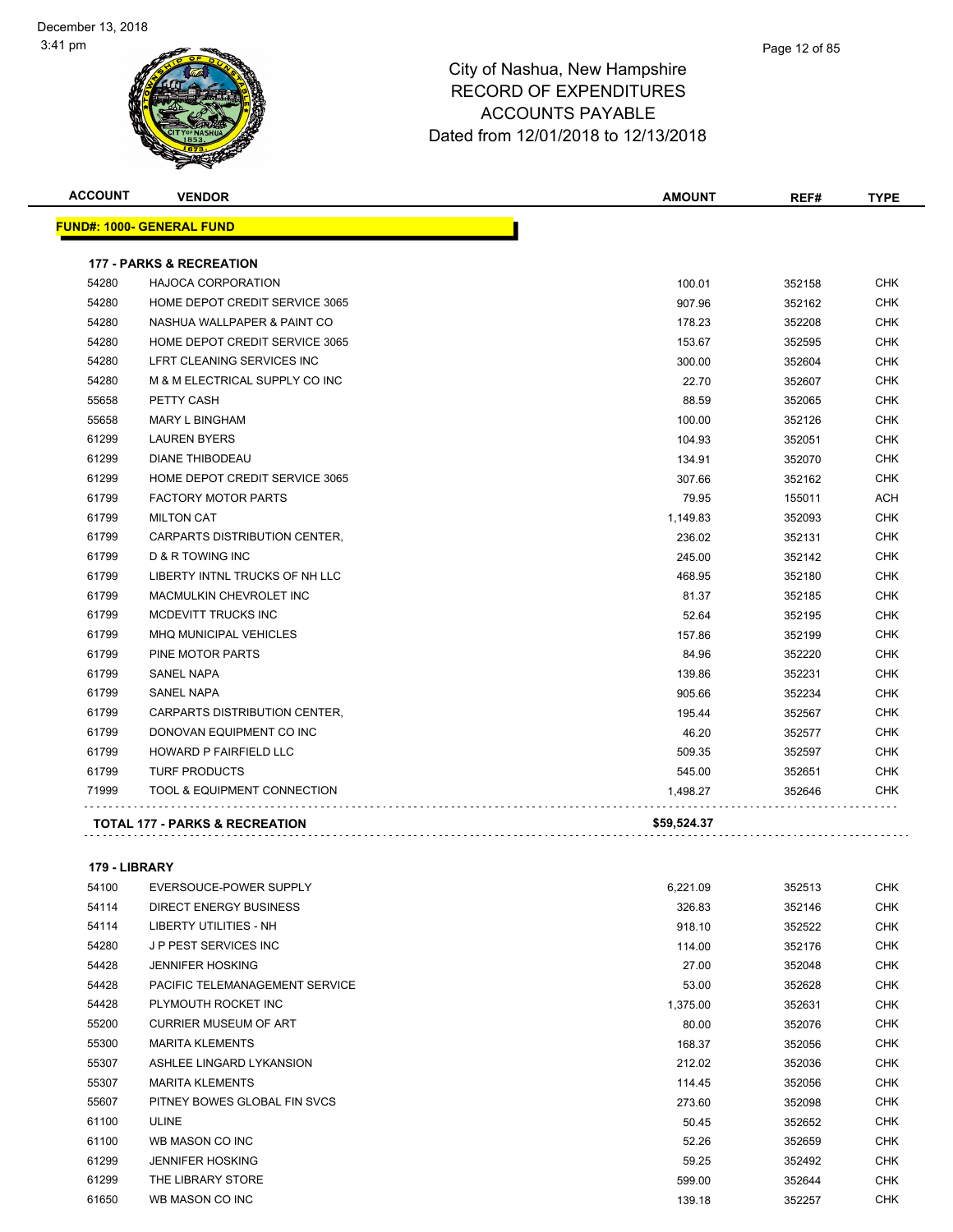| <b>ACCOUNT</b>      | <b>VENDOR</b>                            | <b>AMOUNT</b> | REF#   | <b>TYPE</b> |
|---------------------|------------------------------------------|---------------|--------|-------------|
|                     | <b>FUND#: 1000- GENERAL FUND</b>         |               |        |             |
|                     |                                          |               |        |             |
| 179 - LIBRARY       |                                          |               |        |             |
| 61807               | AMAZON.COM LLC                           | 192.80        | 155009 | <b>ACH</b>  |
| 61807               | <b>BAKER &amp; TAYLOR</b>                | 590.08        | 352120 | <b>CHK</b>  |
| 61807               | <b>INGRAM LIBRARY SERVICES</b>           | 35.92         | 352171 | <b>CHK</b>  |
| 61807               | <b>BAKER &amp; TAYLOR</b>                | 3,021.46      | 352559 | <b>CHK</b>  |
| 61807               | <b>INGRAM LIBRARY SERVICES</b>           | 588.47        | 352600 | <b>CHK</b>  |
| 61814               | <b>BAKER &amp; TAYLOR</b>                | 54.97         | 352120 | <b>CHK</b>  |
| 61814               | <b>BLACKSTONE PUBLISHING</b>             | 137.99        | 352127 | <b>CHK</b>  |
| 61814               | <b>MIDWEST TAPE</b>                      | 392.24        | 352200 | <b>CHK</b>  |
| 61814               | <b>MIDWEST TAPE</b>                      | 303.01        | 352614 | <b>CHK</b>  |
| 61830               | A TO Z DATABASES                         | 4,284.00      | 352547 | <b>CHK</b>  |
| 68322               | <b>MARITA KLEMENTS</b>                   | 26.98         | 352493 | <b>CHK</b>  |
| 68322               | <b>ASHLEE NORWOOD</b>                    | 119.46        | 352495 | <b>CHK</b>  |
| 68322               | AC MOORE INC                             | 197.03        | 352549 | <b>CHK</b>  |
| 68322               | WB MASON CO INC                          | 16.51         | 352659 | <b>CHK</b>  |
| 71000               | <b>DEMCO</b>                             | 3,406.00      | 352144 | <b>CHK</b>  |
| 71221               | AMAZON.COM LLC                           | 143.91        | 155009 | ACH         |
|                     | TOTAL 179 - LIBRARY                      | \$24,294.43   |        |             |
|                     |                                          |               |        |             |
|                     | <b>181 - COMMUNITY DEVELOPMENT</b>       |               |        |             |
| 61100               | AMAZON.COM LLC                           | 73.98         | 155009 | ACH         |
| 61100               | WB MASON CO INC                          | 151.59        | 352257 | <b>CHK</b>  |
| 61650               | WB MASON CO INC                          | 29.03         | 352257 | <b>CHK</b>  |
|                     | <b>TOTAL 181 - COMMUNITY DEVELOPMENT</b> | \$254.60      |        |             |
|                     | <b>182 - PLANNING AND ZONING</b>         |               |        |             |
| 55307               | <b>ROGER HOUSTON</b>                     | 160.78        | 352047 | <b>CHK</b>  |
| 55307               | DONALD SCOTT MCPHIE                      | 61.59         | 352057 | <b>CHK</b>  |
| 55307               | ROGER HOUSTON                            | 205.47        | 352466 | <b>CHK</b>  |
| 55421               | NH MUNICIPAL ASSOCIATION INC             | 25.00         | 352625 | <b>CHK</b>  |
| 55614               | HILLSBOROUGH COUNTY REGISTRY             | 18.00         | 352594 | <b>CHK</b>  |
|                     | TOTAL 182 - PLANNING AND ZONING          | \$470.84      |        |             |
|                     | <b>183 - ECONOMIC DEVELOPMENT</b>        |               |        |             |
| 55200               | GREATER NASHUA CHAMBER OF COMM           | 100.00        | 352081 | CHK         |
| 55200               | NASHUA MILLYARD ASSOC INC                | 373.13        | 352206 | <b>CHK</b>  |
|                     |                                          |               |        |             |
|                     | <b>TOTAL 183 - ECONOMIC DEVELOPMENT</b>  | \$473.13      |        |             |
| <b>191 - SCHOOL</b> |                                          |               |        |             |
| 53135               | CHARLES T CAPPETTA, MD #9330             | 2,500.00      | 352692 | <b>CHK</b>  |
| 53600               | LEARNWELL                                | 699.80        | 352350 | <b>CHK</b>  |
| 53600               | LEARNWELL                                | 45.00         | 352749 | <b>CHK</b>  |
| 53614               | <b>CLARK ASSOC</b>                       | 35,440.25     | 352300 | <b>CHK</b>  |
| 53614               | READYNURSE STAFFING SERVICES             | 1,812.61      | 352403 | <b>CHK</b>  |

AMY MCCARTNEY 7,962.50 352675 CHK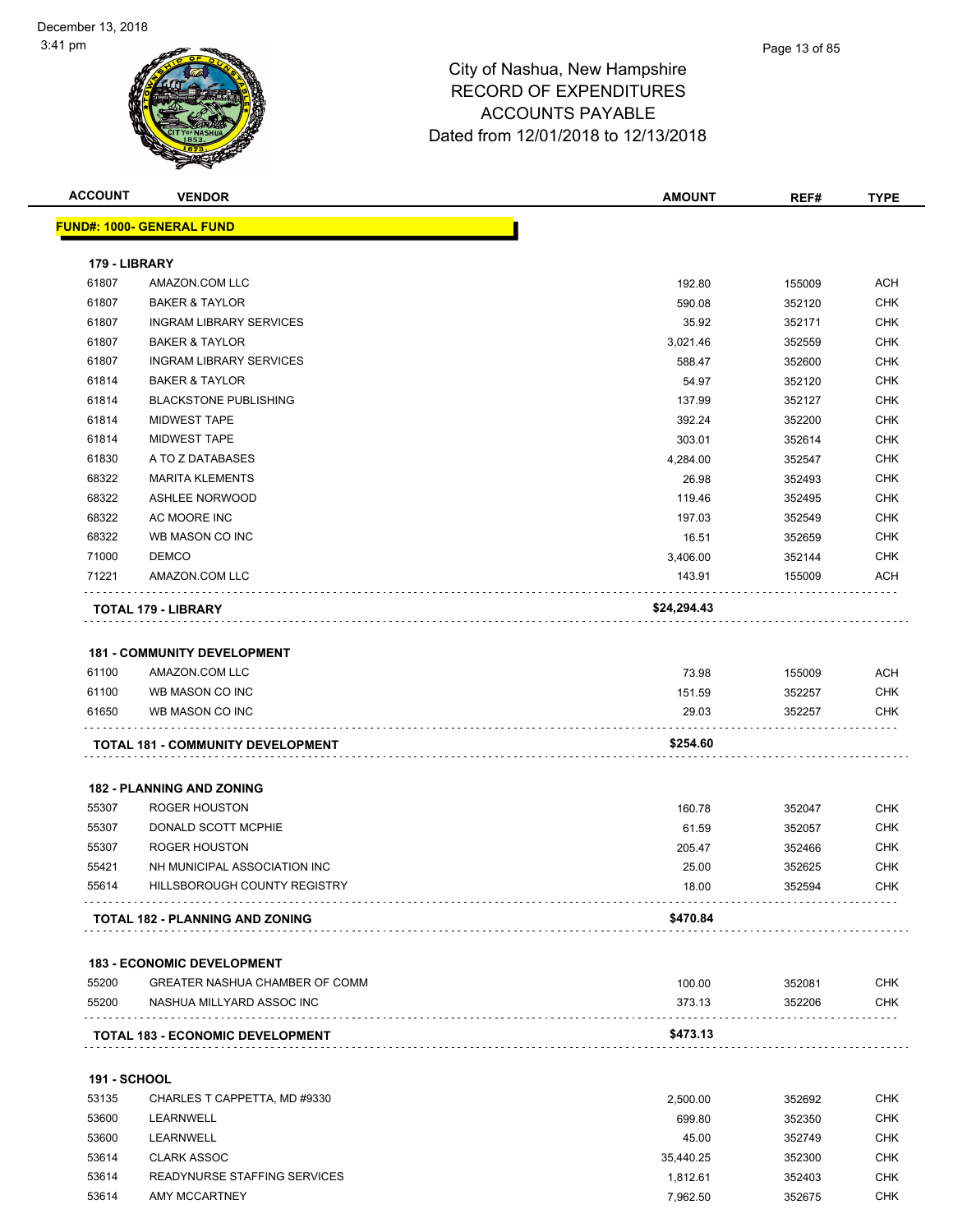| <b>ACCOUNT</b>      | <b>VENDOR</b>                    | <b>AMOUNT</b> | REF#   | <b>TYPE</b> |
|---------------------|----------------------------------|---------------|--------|-------------|
|                     | <b>FUND#: 1000- GENERAL FUND</b> |               |        |             |
|                     |                                  |               |        |             |
| <b>191 - SCHOOL</b> |                                  |               |        |             |
| 53614               | HEAVEN SENT HOME CARE LLC        | 1,801.25      | 352729 | <b>CHK</b>  |
| 53628               | STATE OF NH CRIMINAL RECORDS     | 479.25        | 352263 | CHK         |
| 53628               | STATE OF NH CRIMINAL RECORDS     | 453.50        | 352264 | CHK         |
| 53628               | STATE OF NH CRIMINAL RECORDS     | 459.00        | 352265 | CHK         |
| 53628               | STATE OF NH CRIMINAL RECORDS     | 485.25        | 352266 | CHK         |
| 53628               | STATE OF NH CRIMINAL RECORDS     | 459.00        | 352267 | CHK         |
| 53628               | STATE OF NH CRIMINAL RECORDS     | 495.00        | 352268 | <b>CHK</b>  |
| 53628               | STATE OF NH CRIMINAL RECORDS     | 255.75        | 352269 | <b>CHK</b>  |
| 53628               | <b>BAY STATE INTERPRETING</b>    | 157.25        | 352280 | <b>CHK</b>  |
| 53628               | CUSTOM COMPUTER SPECIALIST INC   | 44,864.65     | 352307 | CHK         |
| 53628               | <b>METRO GROUP INC</b>           | 831.00        | 352370 | CHK         |
| 53628               | MICROSOCIETY CHARTER SCHOOL      | 4,692.00      | 352371 | CHK         |
| 53628               | MSB CONSULTING GROUP LLC         | 9,199.08      | 352379 | CHK         |
| 53628               | NORTHEAST PRO-CON SOLUTIONS      | 770.00        | 352393 | CHK         |
| 53628               | PERFORMANCE REHAB INC            | 5,532.88      | 352396 | CHK         |
| 53628               | <b>STEVE BLUNT</b>               | 200.00        | 352685 | CHK         |
| 53628               | HOMETOWN FORECAST SERVICES INC   | 950.00        | 352735 | CHK         |
| 53628               | MSB CONSULTING GROUP LLC         | 2,234.06      | 352770 | <b>CHK</b>  |
| 53628               | KATELYN MULLIKIN                 | 300.00        | 352771 | <b>CHK</b>  |
| 53628               | THERAPY TRAVELERS LLC            | 2,688.00      | 352812 | <b>CHK</b>  |
| 54100               | <b>EVERSOURCE</b>                | 24,192.96     | 352260 | CHK         |
| 54100               | <b>EVERSOURCE</b>                | 14,995.92     | 352665 | CHK         |
| 54114               | <b>LIBERTY UTILITIES</b>         | 11,264.72     | 352262 | CHK         |
| 54114               | DIRECT ENERGY BUSINESS           | 8,879.95      | 352310 | CHK         |
| 54114               | <b>LIBERTY UTILITIES</b>         | 1,274.67      | 352667 | CHK         |
| 54114               | DIRECT ENERGY BUSINESS           | 1,871.60      | 352706 | CHK         |
| 54114               | <b>ENERGY NORTH PROPANE</b>      | 963.93        | 352712 | CHK         |
| 54141               | PENNICHUCK WATER WORKS INC       | 3,515.22      | 352668 | CHK         |
| 54243               | CONTROL TECHNOLOGIES INC         | 36,942.75     | 352303 | <b>CHK</b>  |
| 54280               | <b>B &amp; S LOCKSMITHS INC</b>  | 329.83        | 352275 | <b>CHK</b>  |
| 54280               | <b>BELLETETES INC</b>            | 81.25         | 352281 | CHK         |
| 54280               | HOME DEPOT CREDIT SERVICES       | 51.95         | 352335 | <b>CHK</b>  |
| 54280               | NASHUA WALLPAPER & PAINT CO      | 3,674.38      | 352384 | <b>CHK</b>  |
| 54280               | <b>PASEK CORP</b>                | 2,778.47      | 352394 | <b>CHK</b>  |
| 54280               | <b>BELLETETES INC</b>            | 105.07        | 352681 | <b>CHK</b>  |
| 54280               | GATE CITY FENCE CO INC           | 4,415.00      | 352720 | <b>CHK</b>  |
| 54280               | HOME DEPOT CREDIT SERVICES       | 26.93         | 352732 | <b>CHK</b>  |
| 54280               | HOME DEPOT CREDIT SERVICES       | 53.41         | 352734 | <b>CHK</b>  |
| 54280               | LOWE'S - 3410-SCHOOLS            | 132.05        | 352753 | <b>CHK</b>  |
| 54280               | MARVELL PLATE GLASS INC          | 385.47        | 352760 | CHK         |
| 54280               | NASHUA WALLPAPER & PAINT CO      | 9.99          | 352774 | <b>CHK</b>  |
| 54487               | JOHNSON CONTROLS FIRE PROTECT.   | 865.00        | 352339 | <b>CHK</b>  |
| 54487               | PIANOARTS INC                    | 445.00        | 352397 | CHK         |
| 54487               | DAVID BAILEY                     | 60.00         | 352678 | CHK         |
| 54600               | D & R TOWING INC                 | 1,119.19      | 352308 | CHK         |
| 54600               | MAYNARD & LESIEUR INC            | 295.00        | 352363 | CHK         |
| 54600               | SANEL NAPA                       | 232.94        | 352412 | CHK         |
| 54600               | <b>BEST FORD</b>                 | 19.86         | 352683 | CHK         |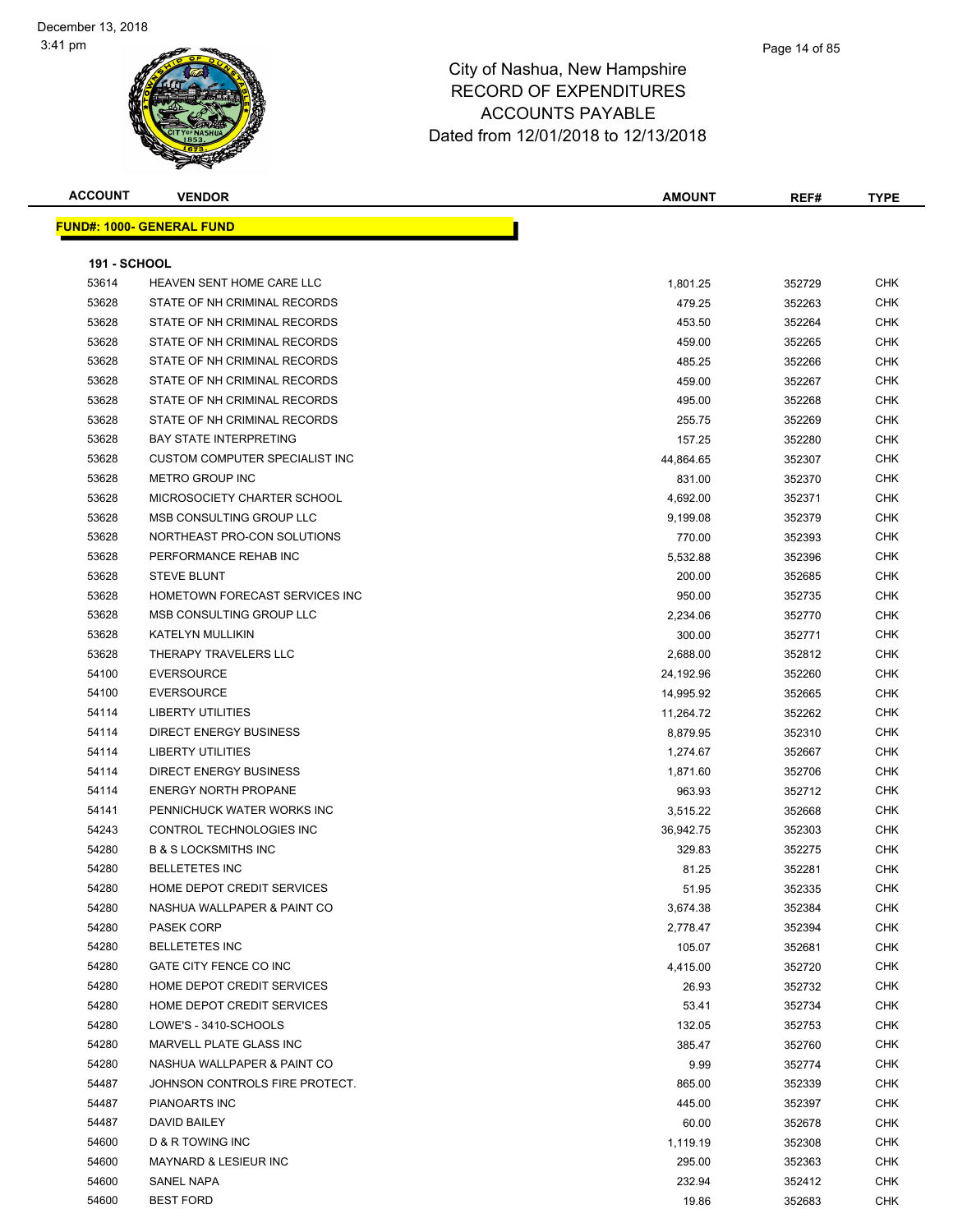| <b>ACCOUNT</b>      | <b>VENDOR</b>                     | <b>AMOUNT</b> | REF#   | <b>TYPE</b> |
|---------------------|-----------------------------------|---------------|--------|-------------|
|                     | <u> FUND#: 1000- GENERAL FUND</u> |               |        |             |
|                     |                                   |               |        |             |
| <b>191 - SCHOOL</b> |                                   |               |        |             |
| 54600               | D & R TOWING INC                  | 1,942.30      | 352703 | <b>CHK</b>  |
| 54600               | MAYNARD & LESIEUR INC             | 572.56        | 352762 | CHK         |
| 54600               | SANEL NAPA                        | 151.06        | 352797 | CHK         |
| 54899               | <b>BOYS &amp; GIRLS CLUB OF</b>   | 3,932.00      | 352286 | CHK         |
| 55109               | CONSOLIDATED COMMUNICATIONS       | 2,797.69      | 352259 | CHK         |
| 55109               | CONSOLIDATED COMMUNICATIONS       | 879.10        | 352511 | CHK         |
| 55109               | <b>COMCAST</b>                    | 1,900.00      | 352662 | CHK         |
| 55109               | CONSOLIDATED COMMUNICATIONS       | 140.84        | 352663 | CHK         |
| 55109               | <b>EARTHLINK BUSINESS</b>         | 938.83        | 352664 | <b>CHK</b>  |
| 55109               | <b>FIRSTLIGHT FIBER</b>           | 2,283.91      | 352666 | <b>CHK</b>  |
| 55200               | CARA-KRISTEN D MCINTIRE           | 88.00         | 352368 | CHK         |
| 55200               | <b>NHASP</b>                      | 640.00        | 352390 | <b>CHK</b>  |
| 55200               | <b>NHIAA</b>                      | 80.00         | 352391 | CHK         |
| 55200               | <b>NHBCO</b>                      | 110.00        | 352777 | CHK         |
| 55200               | CHAD ZIBOLIS                      | 50.00         | 352826 | CHK         |
| 55300               | <b>MARK LUCAS</b>                 | 283.80        | 352357 | CHK         |
| 55300               | <b>KEITH RICHARD</b>              | 201.85        | 352408 | CHK         |
| 55307               | FAIRGROUNDS MIDDLE SCH PETTY C    | 14.91         | 352261 | CHK         |
| 55307               | KAITLYN M BALLOU                  | 11.99         | 352276 | CHK         |
| 55307               | <b>LYNNE BROWN</b>                | 63.23         | 352289 | <b>CHK</b>  |
| 55307               | <b>JANET CLINE</b>                | 33.90         | 352301 | CHK         |
| 55307               | ELIZABETH KRAHENBUHL              | 17.03         | 352345 | <b>CHK</b>  |
| 55307               | <b>JOANNE LAKE</b>                | 17.00         | 352347 | <b>CHK</b>  |
| 55307               | RUTH LEVY-MEYER                   | 13.62         | 352352 | <b>CHK</b>  |
| 55307               | <b>SUSAN A LEWIS</b>              | 6.54          | 352353 | <b>CHK</b>  |
| 55307               | <b>JUDITH LOFTUS</b>              | 54.77         | 352356 | <b>CHK</b>  |
| 55307               | <b>RENEE SCHWARZ</b>              | 55.59         | 352418 | <b>CHK</b>  |
| 55307               | <b>GABRIELE VERNACCHIO</b>        | 9.16          | 352432 | <b>CHK</b>  |
| 55307               | DANIEL ALEXANDER                  | 138.16        | 352674 | <b>CHK</b>  |
| 55307               | <b>MARCIA BAGLEY</b>              | 183.17        | 352677 | CHK         |
| 55307               | AMANDA BASTONI                    | 85.02         | 352679 | <b>CHK</b>  |
| 55307               | <b>JAMES BROWN</b>                | 60.99         | 352691 | <b>CHK</b>  |
| 55307               | DANIEL DONOVAN                    | 21.80         | 352708 | <b>CHK</b>  |
| 55307               | ELISABETH GIANNAKOPOULOS          | 69.50         | 352721 | <b>CHK</b>  |
| 55307               | LISA GINGRAS                      | 199.92        | 352723 | <b>CHK</b>  |
| 55307               | LISA JANOSIK                      | 19.07         | 352739 | <b>CHK</b>  |
| 55307               | DONNA LATINA                      | 31.47         | 352745 | CHK         |
| 55307               | <b>HOLLY LAVINE</b>               | 41.69         | 352746 | CHK         |
| 55307               | <b>WILLIAM NELSON</b>             | 7.35          | 352776 | <b>CHK</b>  |
| 55307               | <b>ASHLEY ODIERNO</b>             | 172.32        | 352780 | <b>CHK</b>  |
| 55307               | PAULA PAPANICOLAOU                | 79.16         | 352782 | CHK         |
| 55307               | NICOLE SARGENT                    | 75.87         | 352798 | <b>CHK</b>  |
| 55307               | DONALD TESSIER                    | 8.18          | 352811 | CHK         |
| 55307               | <b>DENISE TROMBLY</b>             | 22.14         | 352814 | <b>CHK</b>  |
| 55400               | MICHELLE BRODEUR                  | 130.00        | 352288 | CHK         |
| 55400               | <b>CHRISTINE BURKE</b>            | 230.00        | 352292 | CHK         |
| 55400               | DAWN CHISLOM                      | 165.00        | 352298 | CHK         |
| 55400               | <b>MAUREEN CHORMA</b>             | 130.00        | 352299 | CHK         |
|                     |                                   |               |        |             |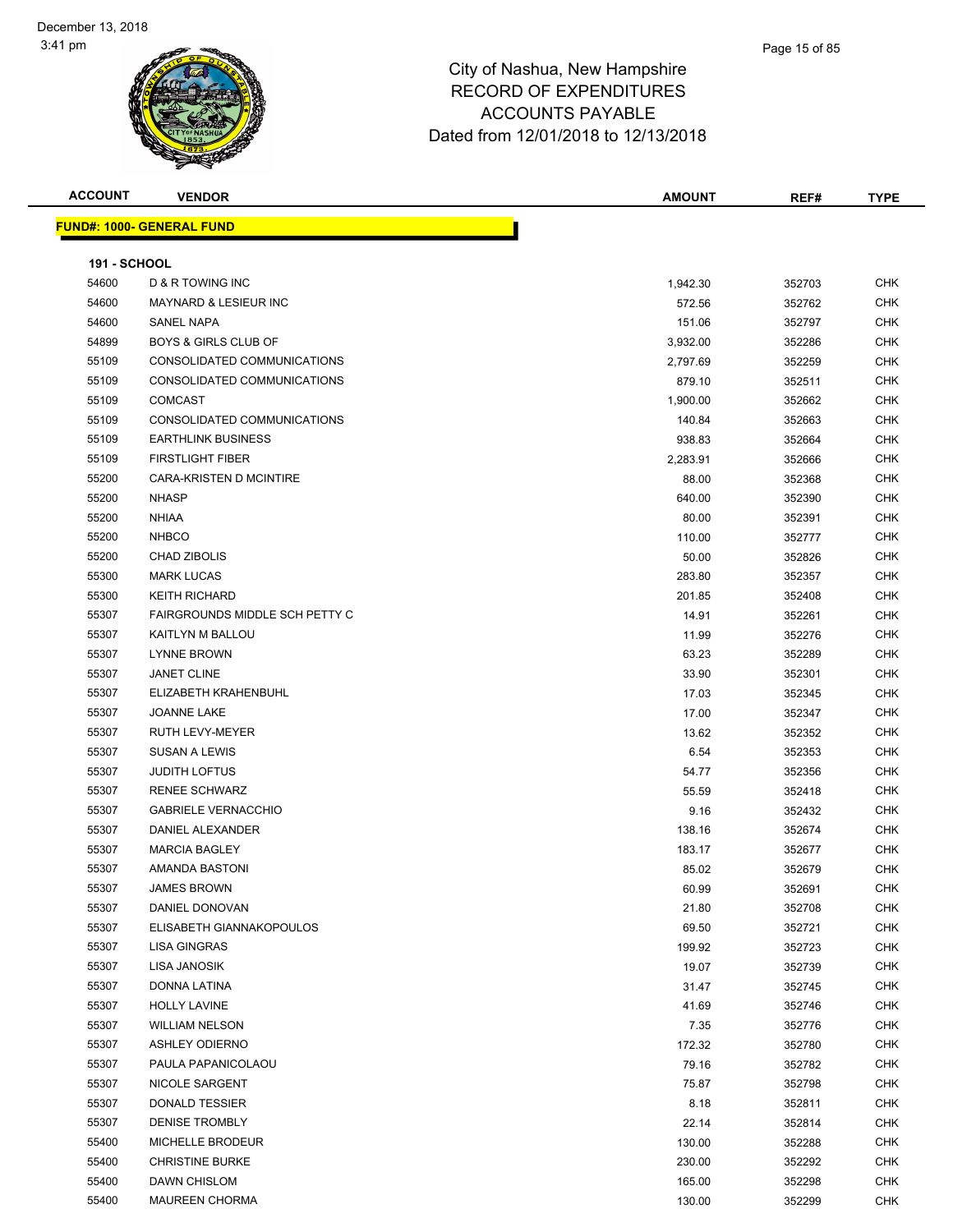### Page 16 of 85

# City of Nashua, New Hampshire RECORD OF EXPENDITURES ACCOUNTS PAYABLE Dated from 12/01/2018 to 12/13/2018

| <b>ACCOUNT</b>      | <b>VENDOR</b>                    | <b>AMOUNT</b> | REF#   | <b>TYPE</b> |
|---------------------|----------------------------------|---------------|--------|-------------|
|                     | <b>FUND#: 1000- GENERAL FUND</b> |               |        |             |
|                     |                                  |               |        |             |
| <b>191 - SCHOOL</b> |                                  |               |        |             |
| 55400               | ANNE KNOX                        | 130.00        | 352344 | <b>CHK</b>  |
| 55400               | <b>CAROL ANN MCGURK</b>          | 130.00        | 352366 | <b>CHK</b>  |
| 55400               | <b>NHASP</b>                     | 136.00        | 352390 | <b>CHK</b>  |
| 55400               | <b>MARIA REYNOLDS</b>            | 130.00        | 352406 | <b>CHK</b>  |
| 55400               | EKATERINA REZNICHENKO            | 130.00        | 352407 | <b>CHK</b>  |
| 55400               | SARAH ROLFE                      | 90.00         | 352409 | <b>CHK</b>  |
| 55400               | PRITI SHOKEEN                    | 575.00        | 352420 | <b>CHK</b>  |
| 55400               | <b>JENNIFER THOMAS</b>           | 130.00        | 352428 | CHK         |
| 55400               | <b>CATHERINE WALENCIS</b>        | 130.00        | 352434 | <b>CHK</b>  |
| 55400               | <b>CAROL DUFFY</b>               | 125.00        | 352709 | <b>CHK</b>  |
| 55400               | DIVYA NAGRI                      | 650.00        | 352772 | <b>CHK</b>  |
| 55400               | AMY E OGDEN                      | 160.00        | 352781 | <b>CHK</b>  |
| 55400               | <b>MARYANN PINTO</b>             | 70.00         | 352787 | <b>CHK</b>  |
| 55400               | <b>WILLIAM REARDON</b>           | 120.00        | 352795 | <b>CHK</b>  |
| 55400               | <b>APRILLE SAYER</b>             | 130.00        | 352799 | <b>CHK</b>  |
| 55400               | <b>JENNA SODDERS</b>             | 130.00        | 352807 | <b>CHK</b>  |
| 55400               | <b>CYNTHIA WHITNEY</b>           | 130.00        | 352822 | <b>CHK</b>  |
| 55500               | <b>HIPPO PRINTS</b>              | 250.00        | 352333 | <b>CHK</b>  |
| 55607               | FAIRGROUNDS MIDDLE SCH PETTY C   | 66.10         | 352261 | <b>CHK</b>  |
| 55635               | NASHUA SCHOOL DISTRICT 42        | 2,000.00      | 155048 | <b>ACH</b>  |
| 55642               | <b>JOHN BARRY</b>                | 80.00         | 352278 | <b>CHK</b>  |
| 55642               | <b>KEVIN BOLDUC</b>              | 80.00         | 352283 | <b>CHK</b>  |
| 55642               | <b>KENNETH A BOURQUE</b>         | 126.00        | 352285 | <b>CHK</b>  |
| 55642               | JAMES DOYLE                      | 80.00         | 352311 | <b>CHK</b>  |
| 55642               | <b>DAVID KUZMICK</b>             | 126.00        | 352346 | <b>CHK</b>  |
| 55642               | <b>FREDERICK LATHAM</b>          | 126.00        | 352348 | <b>CHK</b>  |
| 55642               | <b>DENNIS MCCARTHY</b>           | 126.00        | 352364 | <b>CHK</b>  |
| 55642               | <b>WALTER T MONSON</b>           | 68.00         | 352372 | <b>CHK</b>  |
| 55642               | <b>MICHAEL MORGAN</b>            | 98.00         | 352374 | CHK         |
| 55642               | <b>JONATHAN MOUNCE</b>           | 80.00         | 352376 | CHK         |
| 55642               | <b>DANIEL MOYLAN</b>             | 94.00         | 352378 | <b>CHK</b>  |
| 55642               | WILLIAM NEVERETT                 | 80.00         | 352387 | <b>CHK</b>  |
| 55642               | <b>MARIO PENA</b>                | 126.00        | 352395 | <b>CHK</b>  |
| 55642               | DAVID SIMPSON                    | 126.00        | 352422 | <b>CHK</b>  |
| 55642               | RUSSELL SMITH                    | 58.00         | 352423 | <b>CHK</b>  |
| 55642               | ROBERT BENINCASA                 | 270.00        | 352682 | <b>CHK</b>  |
| 55642               | <b>KENNETH A BOURQUE</b>         | 252.00        | 352689 | <b>CHK</b>  |
| 55642               | MICHAEL HENDERSON                | 68.00         | 352730 | <b>CHK</b>  |
| 55642               | ROBERT JOHNSON                   | 126.00        | 352742 | <b>CHK</b>  |
| 55642               | DAVID KUZMICK                    | 252.00        | 352743 | CHK         |
| 55642               | DARRYL MIEDICO                   | 80.00         | 352767 | CHK         |
| 55642               | <b>MARIO PENA</b>                | 252.00        | 352785 | <b>CHK</b>  |
| 55642               | JEFFREY B RADIN                  | 68.00         | 352793 | <b>CHK</b>  |
| 55642               | RALPH P SIDORE                   | 68.00         | 352804 | <b>CHK</b>  |
| 55642               | DAVE ZWICKER                     | 252.00        | 352827 | <b>CHK</b>  |
| 55649               | <b>DICK DUMAIS</b>               | 292.50        | 352312 | <b>CHK</b>  |
| 55649               | NAWGJ - NH                       | 20.00         | 352385 | <b>CHK</b>  |

NIHOA - NH INC 130.00 352392 CHK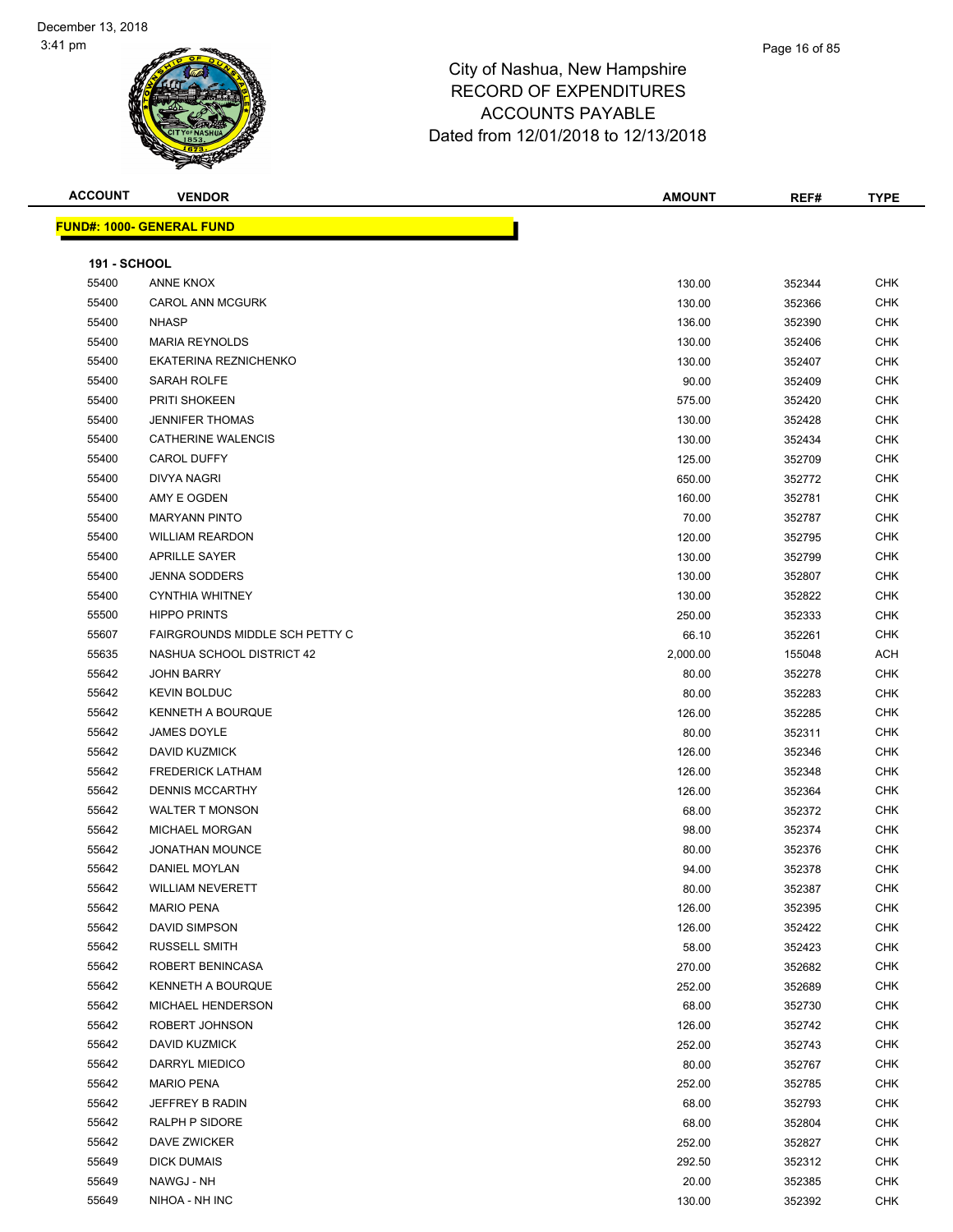**ACCOUNT VENDOR AMOUNT REF# TYPE FUND#: 1000- GENERAL FUND 191 - SCHOOL** ROBERT MENCK III 60.00 352766 CHK FIRST STUDENT INC 951.95 352716 CHK U-HAUL 78.45 352816 CHK BRAD CANFIELD 981.00 352293 CHK SARAH WINSLOW 299.75 352439 CHK DURHAM SCHOOL SERVICES 48,305.21 352710 CHK FIRST STUDENT INC 513.82 352716 CHK 55694 BOOTHBY THERAPY SERVICES LLC **1,260.00** 1,260.00 352284 CHK CREST 25,900.00 352306 CHK EASTER SEALS OF NEW HAMPSHIRE 9,690.22 352313 CHK 55694 GATEWAYS COMMUNITY SERVICES **1999 12:30 SEPTEMBER 10 STATE 10 STATE 10 STATE 10 STATE 10 STATE 10 STATE 10**  HERE THIS NOW LLC 2,763.44 352332 CHK 55694 LEARNING SKILLS ACADEMY **1.2.4.4.5.4.4.5.4.4.5.4.4.5.4.4.5.4.4.5.5.4.4.5.5.4.4.5.5.4.4.5.5.5.4.4.5.4.4.5.4.4.**  LEARNWELL 327.40 352350 CHK MARLENE S MORGAN 262.50 352373 CHK 55694 MOUNT PROSPECT ACADEMY INC **And The Contract CHK** 7,358.67 352377 CHK NASHOBA LEARNING GROUP 18,064.44 352381 CHK NASHUA CHILDRENS HOME 8,882.16 352382 CHK ALLISON NEAL 880.00 352386 CHK NEW HAMPSHIRE HOSPITAL 30.00 352388 CHK 55694 THE PLUS CO INC 308.00 352399 CHK REGIONAL SERVICES & EDUCATION 33,574.76 352404 CHK SPAULDING YOUTH CTR 68,895.59 352424 CHK VALLEY COLLABORATIVE 26,812.80 352431 CHK YORK MS CCC SLP TRICIA 2,390.67 352440 CHK

 DOCTOR FRANKLIN PERKINS SCH 12,392.94 352707 CHK LANDMARK SCHOOL OUTREACH PROG 6,957.50 352744 CHK 55694 LEARNING PREP SCHOOL SERVICES AND STRUCK STRUCK STRUCK STRUCK STRUCK STRUCK STRUCK STRUCK STRUCK STRUCK LEARNWELL 510.50 352749 CHK LIGHTHOUSE SCHOOL INC 153,159.30 352750 CHK MELMARK NEW ENGLAND 48,013.35 352765 CHK 55694 MOUNT PROSPECT ACADEMY INC **CHING ACADEMY INC CHING ACCESS AND ACCESS AND ACCESS ACCESS AND ACCESS AND ACCESS AND ACCESS AND ACCESS AND ACCESS AND ACCESS AND ACCESS AND ACCESS AND ACCESS AND ACCESS AND ACCESS AND A**  PARKER EDUCATION 5,792.91 352783 CHK EXTRA DUTY SOLUTIONS 1,853.20 155014 ACH JOHN CRAVEN 26.54 352702 CHK STEPHANIE DEVLIN 18.50 352705 CHK KAREN FABIANSKI 55.70 352714 CHK MARK T FOLEY 27.28 352718 CHK LISA HANDS 87.20 352727 CHK ROBERT MALAY 65.18 352757 CHK KEVIN MCNAMARA 231.41 352763 CHK MICHELE MELANSON SCHMITT 385.00 352764 CHK KATHLEEN MIRABILE 21.80 352768 CHK CHRISTINA PAULI 37.82 352784 CHK NANCY SMITH 36.33 352806 CHK KARA SPRAGUE 192.32 352808 CHK SCOTT STRAINGE 28.34 352809 CHK AUDREY VARGA 665.00 352819 CHK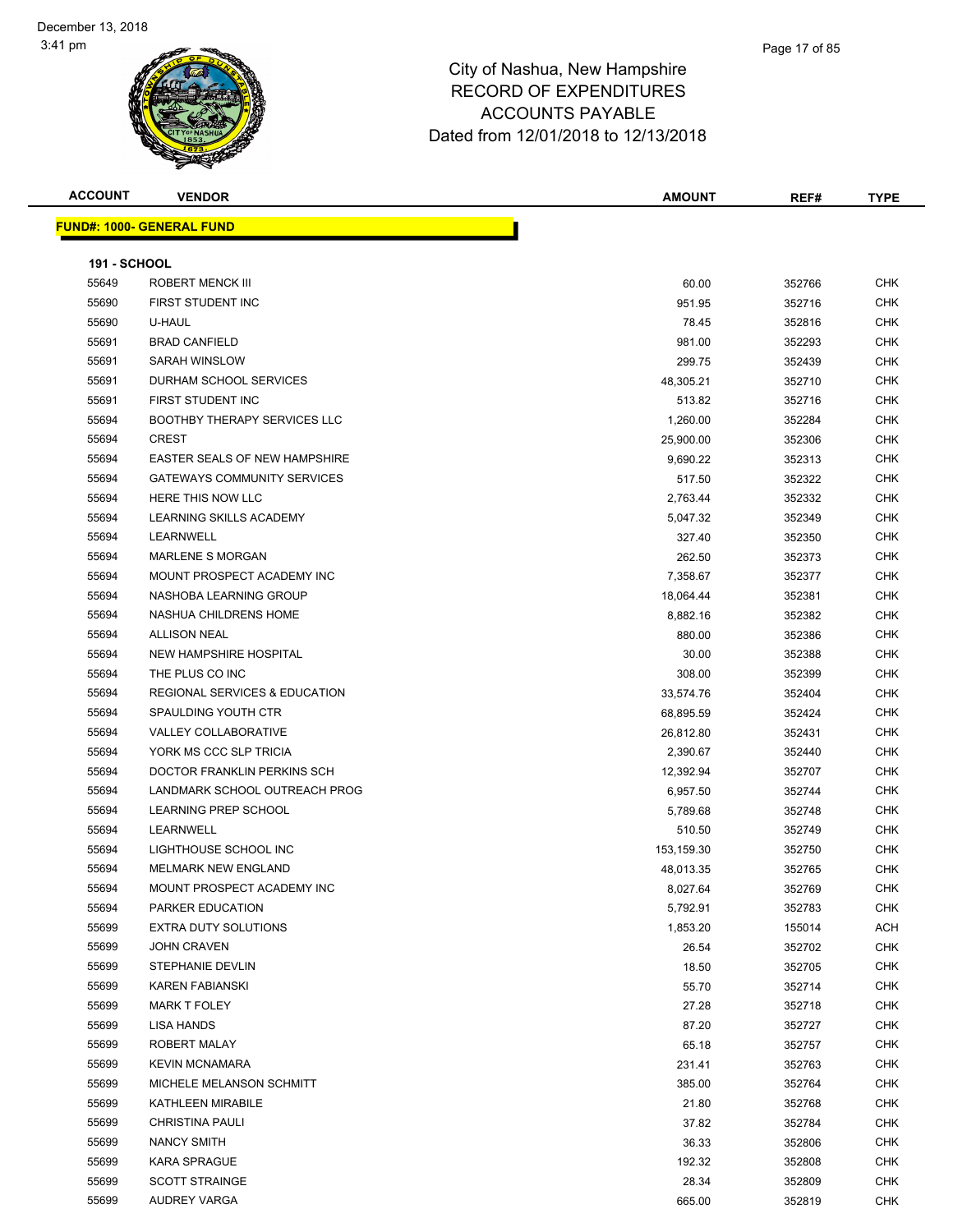| <b>ACCOUNT</b>      | <b>VENDOR</b>                        | <b>AMOUNT</b> | REF#   | <b>TYPE</b> |
|---------------------|--------------------------------------|---------------|--------|-------------|
|                     | <b>FUND#: 1000- GENERAL FUND</b>     |               |        |             |
|                     |                                      |               |        |             |
| <b>191 - SCHOOL</b> |                                      |               |        |             |
| 61100               | AMAZON.COM LLC                       | 67.13         | 155013 | ACH         |
| 61100               | AMAZON.COM LLC                       | 257.41        | 155051 | <b>ACH</b>  |
| 61100               | <b>SCHOOL SPECIALTY</b>              | 16.96         | 352417 | <b>CHK</b>  |
| 61100               | SWEETWATER SOUND INC                 | 82.98         | 352427 | CHK         |
| 61100               | WB MASON CO INC                      | 842.33        | 352435 | CHK         |
| 61100               | <b>TANYA ACKERMAN</b>                | 99.99         | 352672 | CHK         |
| 61100               | WB MASON CO INC                      | 5,868.35      | 352821 | CHK         |
| 61135               | AMAZON.COM LLC                       | 340.73        | 155013 | <b>ACH</b>  |
| 61135               | AMAZON.COM LLC                       | 614.57        | 155051 | ACH         |
| 61135               | <b>BROAD ST PETTY CASH</b>           | 7.25          | 352258 | <b>CHK</b>  |
| 61135               | FAIRGROUNDS MIDDLE SCH PETTY C       | 18.38         | 352261 | CHK         |
| 61135               | UNITED PARCEL SERVICE                | 7.73          | 352270 | <b>CHK</b>  |
| 61135               | <b>BELLETETES INC</b>                | 251.24        | 352281 | CHK         |
| 61135               | <b>LYNNE BROWN</b>                   | 132.64        | 352289 | <b>CHK</b>  |
| 61135               | ALEXANDRA BUBAR                      | 114.37        | 352291 | CHK         |
| 61135               | <b>CHERYL CARTER</b>                 | 51.88         | 352295 | CHK         |
| 61135               | CENTRAL PAPER PRODUCTS CO            | 219.60        | 352297 | CHK         |
| 61135               | <b>CONNECTICUT VALLEY BIO SUPPLY</b> | 52.80         | 352302 | CHK         |
| 61135               | <b>ERIC ARMIN INC</b>                | 351.07        | 352314 | CHK         |
| 61135               | <b>GENERAL LINEN SERVICE INC</b>     | 407.86        | 352323 | <b>CHK</b>  |
| 61135               | <b>GOPHER</b>                        | 116.94        | 352325 | <b>CHK</b>  |
| 61135               | <b>HANNAFORD</b>                     | 309.63        | 352330 | CHK         |
| 61135               | <b>HEINEMANN</b>                     | 526.50        | 352331 | CHK         |
| 61135               | HOME DEPOT CREDIT SERVICE            | 462.87        | 352334 | CHK         |
| 61135               | MARKET BASKET ACCT 2589096           | 269.49        | 352359 | <b>CHK</b>  |
| 61135               | <b>MICHAEL MCQUILKIN</b>             | 60.94         | 352369 | CHK         |
| 61135               | DEBORAH A MURRAY                     | 178.38        | 352380 | CHK         |
| 61135               | NASHUA OUTDOOR POWER EQUIPMENT       | 94.14         | 352383 | <b>CHK</b>  |
| 61135               | <b>JAMES PUGLIANO</b>                | 36.28         | 352402 | CHK         |
| 61135               | SAWSTOP LLC                          | 23.00         | 352415 | CHK         |
| 61135               | <b>SCHOOL SPECIALTY</b>              | 715.04        | 352417 | <b>CHK</b>  |
| 61135               | SULLIVAN BEAUTY INC                  | 2,094.15      | 352426 | <b>CHK</b>  |
| 61135               | US FOODS INC                         | 243.25        | 352430 | <b>CHK</b>  |
| 61135               | WB MASON CO INC                      | 429.45        | 352435 | <b>CHK</b>  |
| 61135               | <b>WEST MUSIC</b>                    | 346.19        | 352436 | CHK         |
| 61135               | <b>BELLETETES INC</b>                | 44.70         | 352681 | CHK         |
| 61135               | PHIL BOUCHARD                        | 115.48        | 352688 | CHK         |
| 61135               | CARD TECH ID                         | 152.66        | 352693 | CHK         |
| 61135               | ROBERT CLAUSS                        | 95.95         | 352696 | <b>CHK</b>  |
| 61135               | PATRICIA DAVIDSON                    | 12.73         | 352704 | <b>CHK</b>  |
| 61135               | EDUCATIONAL INNOVATIONS INC          | 36.90         | 352711 | CHK         |
| 61135               | <b>HANNAFORD</b>                     | 211.01        | 352728 | <b>CHK</b>  |
| 61135               | HOME DEPOT CREDIT SERVICES           | 243.10        | 352732 | CHK         |
| 61135               | HOME DEPOT CREDIT SERVICE            | 69.12         | 352733 | CHK         |
| 61135               | M & M ELECTRICAL SUPPLY CO INC       | 79.65         | 352755 | CHK         |
| 61135               | MARKET BASKET ACCT 2589096           | 787.87        | 352758 | CHK         |
| 61135               | PJ CURRIER LUMBER COMPNAY            | 289.26        | 352788 | CHK         |
| 61135               | SANE                                 | 355.95        | 352796 | <b>CHK</b>  |
|                     |                                      |               |        |             |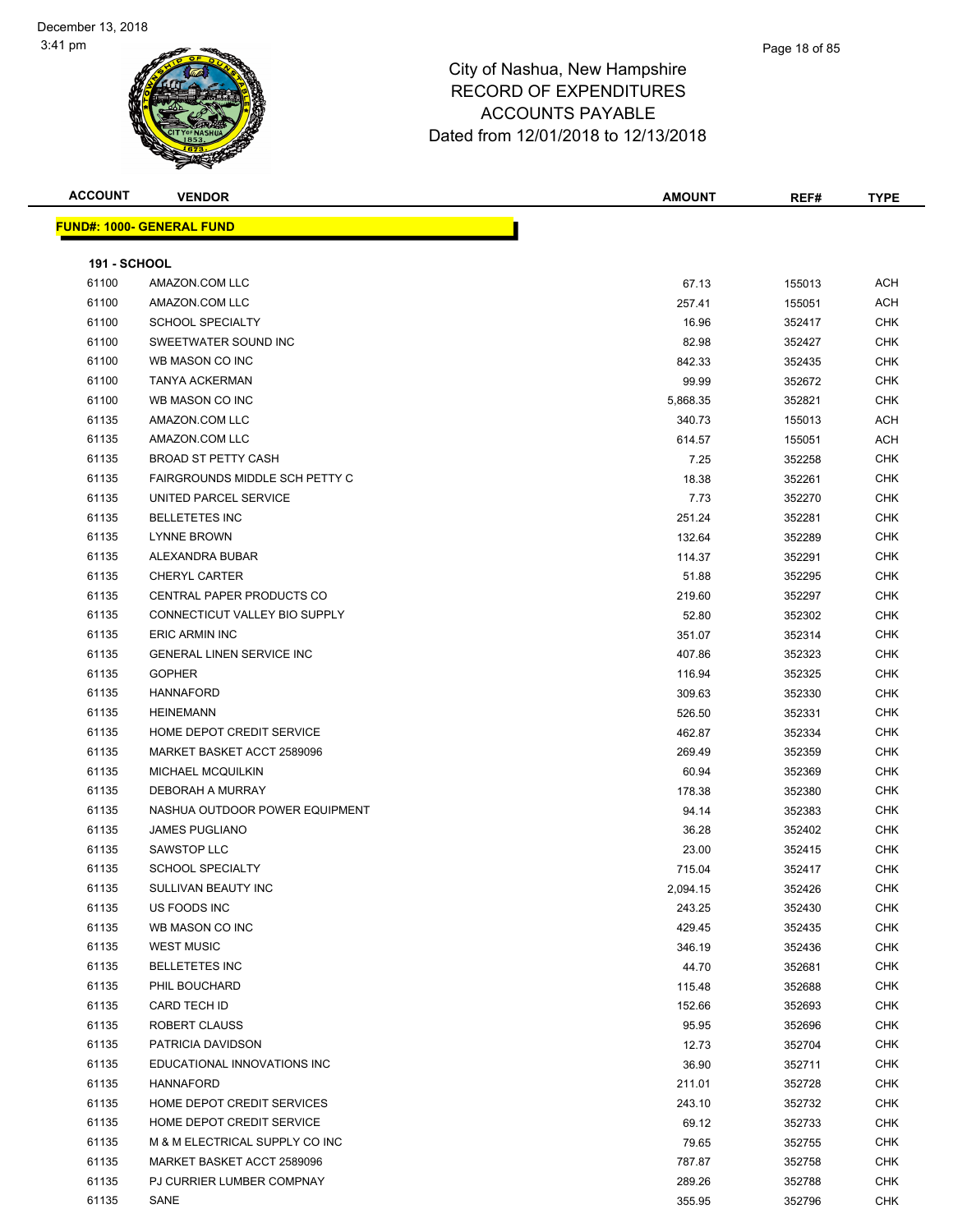### Page 19 of 85

| <b>ACCOUNT</b>      | <b>VENDOR</b>                         | <b>AMOUNT</b> | REF#   | <b>TYPE</b> |
|---------------------|---------------------------------------|---------------|--------|-------------|
|                     | <b>FUND#: 1000- GENERAL FUND</b>      |               |        |             |
|                     |                                       |               |        |             |
| <b>191 - SCHOOL</b> |                                       |               |        |             |
| 61135               | <b>SCHOOL SPECIALTY</b>               | 1,419.66      | 352803 | CHK         |
| 61135               | <b>ULINE</b>                          | 55.65         | 352817 | <b>CHK</b>  |
| 61135               | US SCHOOL SUPPLY INC                  | 128.00        | 352818 | <b>CHK</b>  |
| 61135               | WB MASON CO INC                       | 1,336.55      | 352821 | <b>CHK</b>  |
| 61135               | <b>WILSON LANGUAGE</b>                | 48.49         | 352825 | CHK         |
| 61142               | AMAZON.COM LLC                        | 82.38         | 155051 | ACH         |
| 61142               | ART MAERLENDER PHD                    | 2,600.00      | 352676 | <b>CHK</b>  |
| 61142               | <b>SCHOOL HEALTH CORP</b>             | 155.25        | 352800 | <b>CHK</b>  |
| 61142               | SCHOOL NURSE SUPPLY INC               | 425.89        | 352801 | <b>CHK</b>  |
| 61249               | MCGRAW HILL SCHOOL EDUCATION          | 87.61         | 352365 | CHK         |
| 61299               | <b>FASTENAL CO</b>                    | 71.94         | 352316 | CHK         |
| 61299               | <b>TARA KINSELLA</b>                  | 15.77         | 352342 | <b>CHK</b>  |
| 61299               | STEPHANIE SEWHUK-THOMAS               | 29.48         | 352419 | CHK         |
| 61299               | <b>GABRIELE VERNACCHIO</b>            | 153.76        | 352432 | CHK         |
| 61299               | <b>WAL-MART</b>                       | 50.25         | 352433 | CHK         |
| 61299               | WB MASON CO INC                       | 8.70          | 352435 | CHK         |
| 61299               | <b>BRENTWOOD PETTY CASH</b>           | 187.94        | 352660 | CHK         |
| 61407               | <b>ALARMAX</b>                        | 138.80        | 352272 | CHK         |
| 61407               | CED                                   | 1,107.00      | 352296 | <b>CHK</b>  |
| 61407               | <b>GRAINGER</b>                       | 700.00        | 352326 | <b>CHK</b>  |
| 61407               | INTERSTATE ALL BATTERY CENTER         | 10.79         | 352338 | CHK         |
| 61407               | M & M ELECTRICAL SUPPLY CO INC        | 2,648.28      | 352358 | CHK         |
| 61407               | WILLIAMS COMMUNICATIONS SERVIC        | 194.53        | 352438 | <b>CHK</b>  |
| 61407               | M & M ELECTRICAL SUPPLY CO INC        | 1,013.88      | 352755 | <b>CHK</b>  |
| 61407               | <b>WILLIAMS COMMUNICATIONS SERVIC</b> | 1,394.01      | 352824 | CHK         |
| 61414               | F W WEBB COMPANY                      | 38.36         | 352315 | CHK         |
| 61414               | <b>HAJOCA CORPORATION</b>             | 637.60        | 352328 | <b>CHK</b>  |
| 61414               | F W WEBB COMPANY                      | 1,568.06      | 352713 | <b>CHK</b>  |
| 61414               | <b>HAJOCA CORPORATION</b>             | 133.82        | 352726 | <b>CHK</b>  |
| 61421               | <b>CAPP INC</b>                       | 255.00        | 352294 | <b>CHK</b>  |
| 61421               | CONTROL TECHNOLOGIES INC              | 140.95        | 352303 | <b>CHK</b>  |
| 61421               | JOMAR DISTRIBUTORS INC                | 343.31        | 352340 | CHK         |
| 61421               | SIEMENS INDUSTRY INC                  | 1,761.96      | 352421 | CHK         |
| 61421               | CONTROL TECHNOLOGIES INC              | 25.90         | 352699 | CHK         |
| 61428               | CENTRAL PAPER PRODUCTS CO             | 2,331.76      | 352297 | <b>CHK</b>  |
| 61428               | DECKER SCHOOL FIX                     | 172.07        | 352309 | CHK         |
| 61428               | <b>IMPERIAL DADE</b>                  | 1,322.40      | 352336 | <b>CHK</b>  |
| 61428               | CLEAN-O-RAMA                          | 246.65        | 352697 | <b>CHK</b>  |
| 61599               | <b>BROX INDUSTRIES INC</b>            | 221.10        | 352290 | <b>CHK</b>  |
| 61599               | NASHUA OUTDOOR POWER EQUIPMENT        | 450.92        | 352383 | <b>CHK</b>  |
| 61599               | NASHUA OUTDOOR POWER EQUIPMENT        | 202.60        | 352773 | <b>CHK</b>  |
| 61607               | AMAZON.COM LLC                        | 47.86         | 155051 | ACH         |
| 61607               | <b>SUSAN WILBORG</b>                  | 123.97        | 352437 | <b>CHK</b>  |
| 61814               | AMAZON.COM LLC                        | 137.67        | 155051 | ACH         |
| 61814               | FOLLETT SCHOOL SOLUTIONS INC          | 220.04        | 352319 | CHK         |
| 61814               | FOLLETT SCHOOL SOLUTIONS INC          | 236.49        | 352320 | CHK         |
| 61814               | PERMA-BOUND                           | 16.57         | 352786 | CHK         |
| 61821               | ART NEW ENGLAND                       | 28.00         | 352274 | CHK         |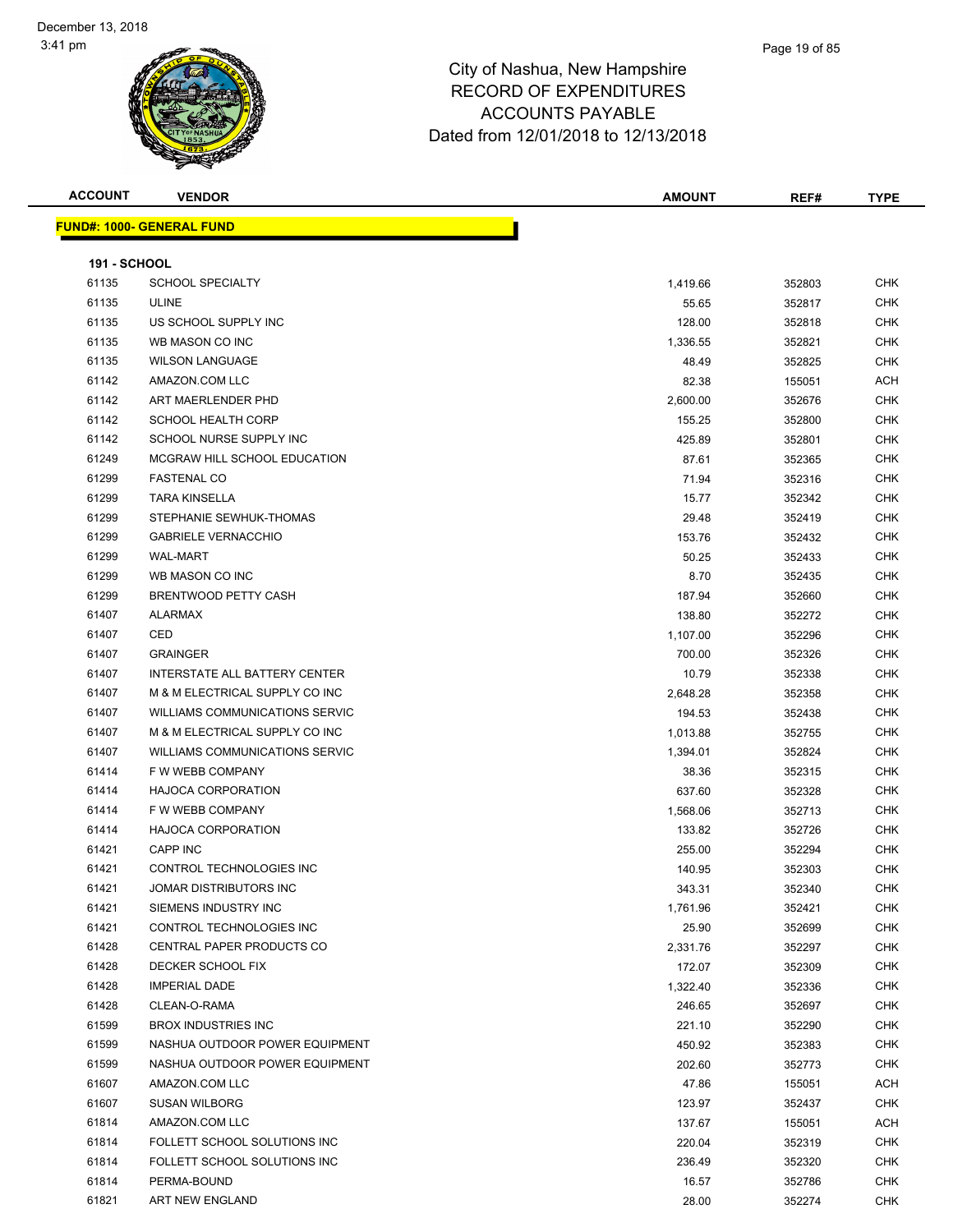| <b>ACCOUNT</b>              | <b>VENDOR</b>                                                | <b>AMOUNT</b>   | REF#             | <b>TYPE</b>              |
|-----------------------------|--------------------------------------------------------------|-----------------|------------------|--------------------------|
|                             | <b>FUND#: 1000- GENERAL FUND</b>                             |                 |                  |                          |
|                             |                                                              |                 |                  |                          |
| <b>191 - SCHOOL</b>         |                                                              |                 |                  |                          |
| 61830                       | <b>SCHOLASTIC INC</b>                                        | 1,143.45        | 352416           | <b>CHK</b><br>CHK        |
| 61830<br>71221              | <b>TIDEMARK INSTITUTE</b>                                    | 400.00          | 352813           |                          |
| 71228                       | COMPUTER HUT dba IT INSIDERS<br>COMPUTER HUT dba IT INSIDERS | 2,219.45        | 352738           | <b>CHK</b><br><b>CHK</b> |
| 71800                       | LINEN & SHADE BIN INC                                        | 24.00<br>125.00 | 352738<br>352354 | <b>CHK</b>               |
| 71800                       | LINEN & SHADE BIN INC                                        | 293.00          | 352751           | <b>CHK</b>               |
| 71999                       | AMAZON.COM LLC                                               | 543.45          | 155013           | <b>ACH</b>               |
| 71999                       | AMAZON.COM LLC                                               | 1,198.47        | 155051           | <b>ACH</b>               |
| 71999                       | PRO AV SYSTEMS INC                                           | 622.00          | 352790           | <b>CHK</b>               |
| 71999                       | <b>SCHOOL HEALTH CORP</b>                                    | 335.39          | 352800           | <b>CHK</b>               |
|                             |                                                              |                 |                  |                          |
|                             | <b>TOTAL 191 - SCHOOL</b>                                    | \$831,295.55    |                  |                          |
|                             | <b>193 - DEBT SERVICE</b>                                    |                 |                  |                          |
| 75400                       | <b>US BANK</b>                                               | 300.00          | 352541           | <b>CHK</b>               |
|                             | <b>TOTAL 193 - DEBT SERVICE</b>                              | \$300.00        |                  |                          |
|                             |                                                              |                 |                  |                          |
|                             | <b>196 - INTERGOVERNMENTAL</b>                               |                 |                  |                          |
| 77100                       | HILLSBOROUGH COUNTY TREASURER                                | 12,034,578.00   | 155046           | <b>ACH</b>               |
|                             | <b>TOTAL 196 - INTERGOVERNMENTAL</b>                         | \$12,034,578.00 |                  |                          |
|                             | <b>TOTAL FUND 1000 - GENERAL FUND</b>                        | \$13,944,291.22 |                  |                          |
|                             | <b>FUND#: 1001- GF-CAPITAL IMPROVEMENTS</b>                  |                 |                  |                          |
| 161 - STREETS               |                                                              |                 |                  |                          |
| 81100                       | TEAM EJP CONCORD NH                                          | 1,035.08        | 352245           | <b>CHK</b>               |
| 81100                       | HOME DEPOT CREDIT SERVICE 3065                               | 1,751.73        | 352595           | <b>CHK</b>               |
| 81100                       | M & M ELECTRICAL SUPPLY CO INC                               | 45.43           | 352607           | <b>CHK</b>               |
|                             | <b>TOTAL 161 - STREETS</b>                                   | \$2,832.24      |                  |                          |
| <b>191 - SCHOOL</b>         |                                                              |                 |                  |                          |
| 81100                       | TRANE U.S. INC                                               | 59,875.00       | 352429           | <b>CHK</b>               |
|                             | <b>TOTAL 191 - SCHOOL</b>                                    | \$59,875.00     |                  |                          |
|                             |                                                              |                 |                  |                          |
|                             | <b>TOTAL FUND 1001 - GF-CAPITAL IMPROVEMENTS</b>             | \$62,707.24     |                  |                          |
|                             | <b>FUND#: 1010- GF-PRIOR YEAR ENC &amp; ESCROWS</b>          |                 |                  |                          |
|                             |                                                              |                 |                  |                          |
| <b>101 - MAYOR</b><br>61299 | AMAZON.COM LLC                                               | 389.99          | 155009           | <b>ACH</b>               |

61299 KIMBERLY KLEINER 30.00 352050 CHK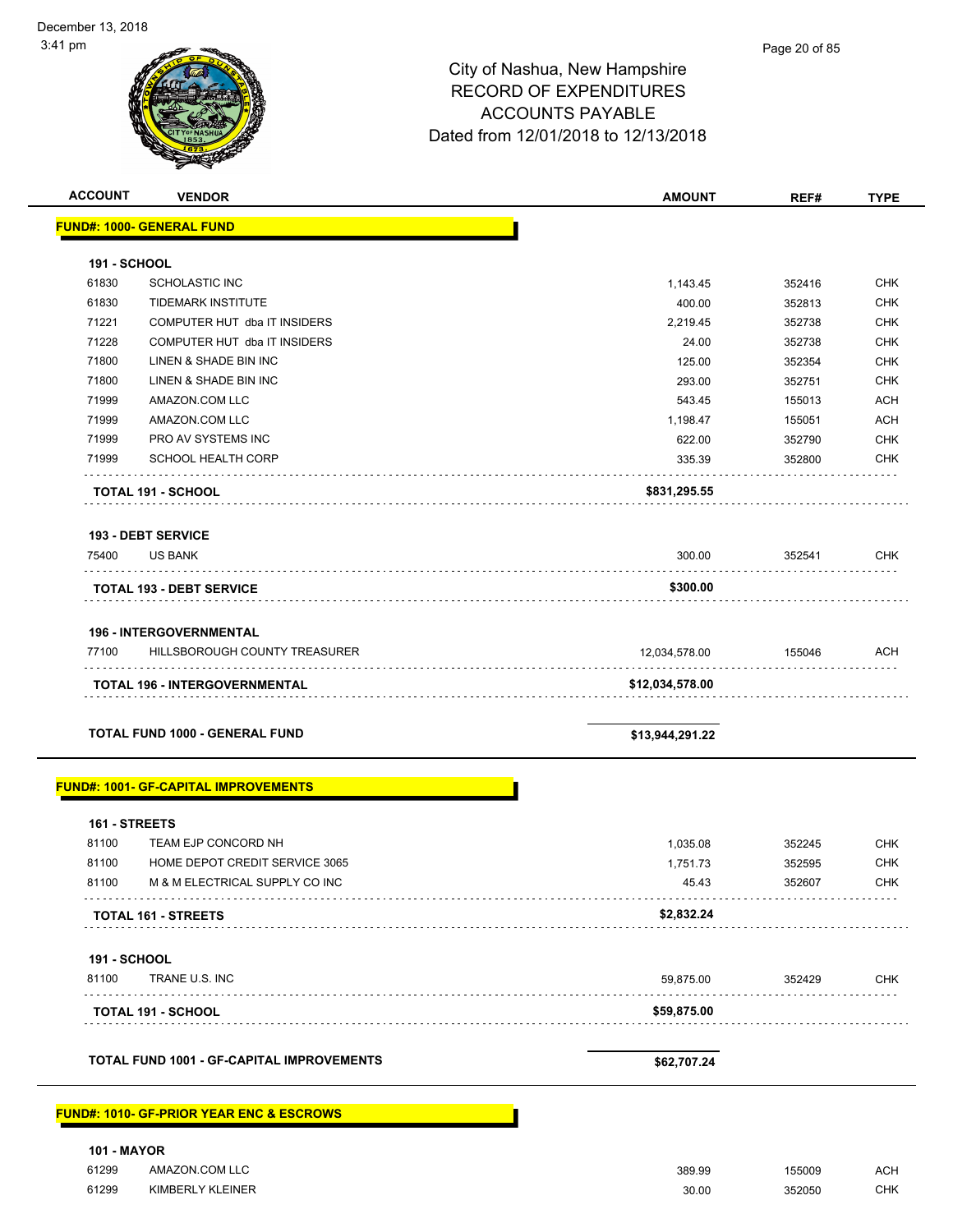| ⊦1 pm              |                                                     | City of Nashua, New Hampshire<br><b>RECORD OF EXPENDITURES</b><br><b>ACCOUNTS PAYABLE</b><br>Dated from 12/01/2018 to 12/13/2018 | Page 21 of 85 |             |
|--------------------|-----------------------------------------------------|----------------------------------------------------------------------------------------------------------------------------------|---------------|-------------|
| <b>ACCOUNT</b>     | <b>VENDOR</b>                                       | <b>AMOUNT</b>                                                                                                                    | REF#          | <b>TYPE</b> |
|                    | <b>FUND#: 1010- GF-PRIOR YEAR ENC &amp; ESCROWS</b> |                                                                                                                                  |               |             |
| <b>101 - MAYOR</b> |                                                     |                                                                                                                                  |               |             |
| 61299              | PETTY CASH                                          | 3.89                                                                                                                             | 352467        | <b>CHK</b>  |
|                    | <b>TOTAL 101 - MAYOR</b>                            | \$423.88                                                                                                                         |               |             |
|                    | <b>177 - PARKS &amp; RECREATION</b>                 |                                                                                                                                  |               |             |
| 54399              | AMERICAN TANK MANAGEMENT INC                        | 4,990.00                                                                                                                         | 352114        | <b>CHK</b>  |
|                    | <b>TOTAL 177 - PARKS &amp; RECREATION</b>           | \$4,990.00                                                                                                                       |               |             |
|                    | <b>183 - ECONOMIC DEVELOPMENT</b>                   |                                                                                                                                  |               |             |
| 53142              | KW COASTAL L&M REALTY                               | 7,000.00                                                                                                                         | 352602        | <b>CHK</b>  |
| 53142              | PINNACLE ADVISORY GROUP, INC                        | 15,659.00                                                                                                                        | 352630        | <b>CHK</b>  |
|                    | <b>TOTAL 183 - ECONOMIC DEVELOPMENT</b>             | \$22,659.00                                                                                                                      |               |             |
| 191 - SCHOOL       |                                                     |                                                                                                                                  |               |             |
| 61135              | <b>SANE</b>                                         | 688.64                                                                                                                           | 352411        | <b>CHK</b>  |
|                    | <b>TOTAL 191 - SCHOOL</b>                           | \$688.64                                                                                                                         |               |             |
|                    |                                                     |                                                                                                                                  |               |             |

**TOTAL FUND 1010 - GF-PRIOR YEAR ENC & ESCROWS \$28,761.52** 

|       | <b>FUND#: 2100- FOOD SERVICES FUND</b>      |             |        |            |
|-------|---------------------------------------------|-------------|--------|------------|
| 53628 | JOHN BENNETT CREATIVE SERVICES              | 250.00      | 352741 | <b>CHK</b> |
| 54487 | AFFILIATED HVAC SERVICES LLC                | 3,382.00    | 352673 | <b>CHK</b> |
| 55307 | PAMELA CORREA                               | 63.77       | 352701 | <b>CHK</b> |
| 55307 | <b>KAREN GUSTIN</b>                         | 38.15       | 352725 | <b>CHK</b> |
| 55307 | <b>KARYN LAWLESS</b>                        | 94.42       | 352747 | <b>CHK</b> |
| 55307 | PAULE RALPH                                 | 69.90       | 352794 | <b>CHK</b> |
| 55307 | <b>ODETTE SLOSEK</b>                        | 75.35       | 352805 | <b>CHK</b> |
| 55307 | <b>WAYNE WIDTFELDT</b>                      | 7.77        | 352823 | <b>CHK</b> |
| 61100 | WB MASON CO INC                             | 1,233.36    | 352435 | <b>CHK</b> |
| 61214 | TREASURER ST OF NH - SURPLUS D              | 1,878.75    | 352670 | <b>CHK</b> |
| 61214 | BELLAVANCE BEVERAGE CO INC                  | 1,749.00    | 352680 | <b>CHK</b> |
| 61214 | <b>BIMBO FOODS BAKERIES INC</b>             | 1,434.16    | 352684 | <b>CHK</b> |
| 61214 | COCA COLA BOTTLING CO                       | 874.50      | 352698 | <b>CHK</b> |
| 61214 | <b>GILLS PIZZA CO</b>                       | 11,335.55   | 352722 | <b>CHK</b> |
| 61214 | <b>HERSHEY'S ICE CREAM</b>                  | 719.40      | 352731 | <b>CHK</b> |
| 61214 | M SAUNDERS INC                              | 4,099.32    | 352756 | <b>CHK</b> |
| 61214 | NATIVE MAINE PRODUCE & SPEC                 | 3,048.66    | 352775 | <b>CHK</b> |
| 61214 | NORTHCENTER FOODS                           | 35,046.07   | 352778 | <b>CHK</b> |
| 61299 | <b>IMPERIAL DADE</b>                        | 4,675.07    | 352736 | <b>CHK</b> |
|       | <b>TOTAL FUND 2100 - FOOD SERVICES FUND</b> | \$70,075.20 |        |            |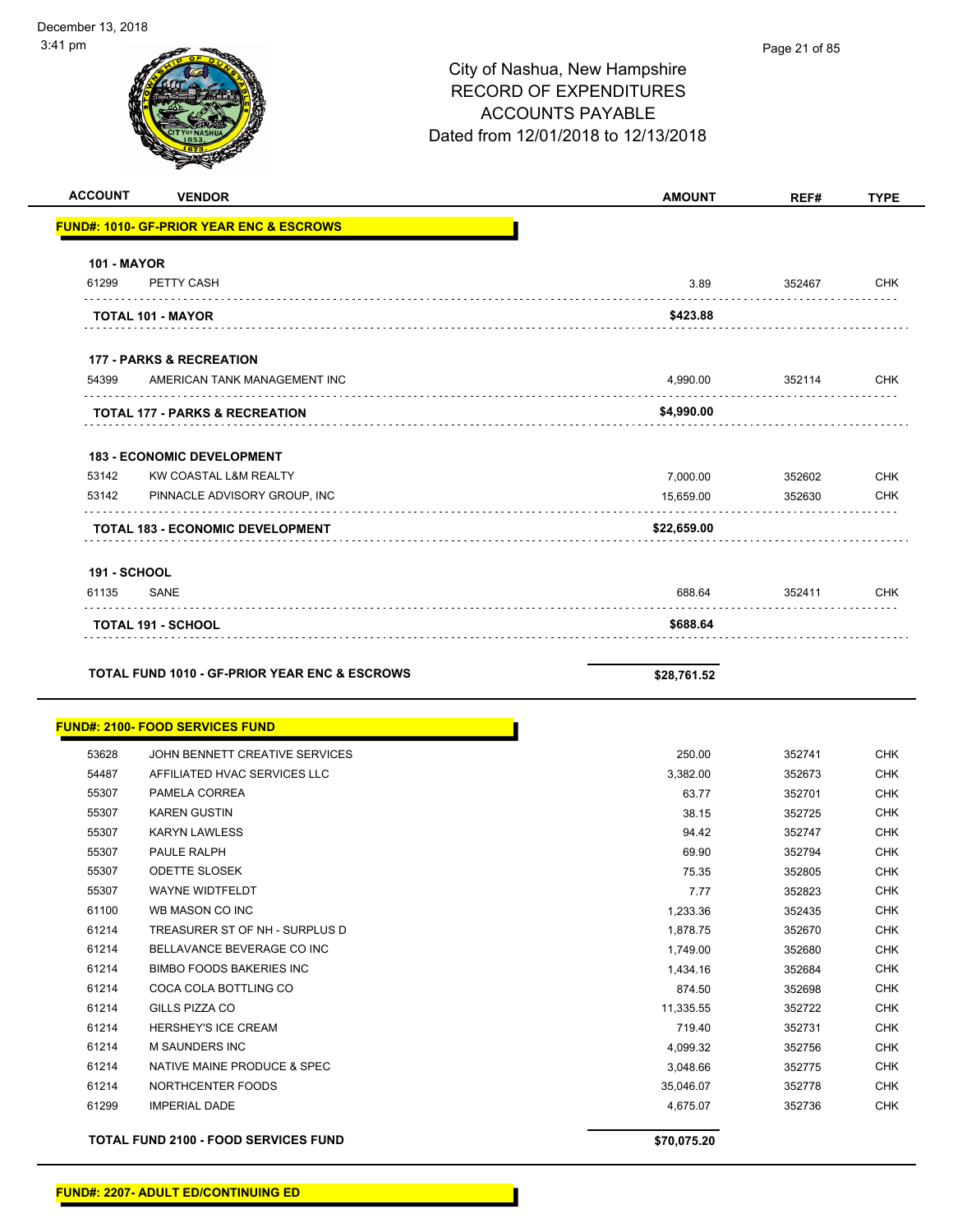

| <b>ACCOUNT</b> | <b>VENDOR</b>                                           | <b>AMOUNT</b>     | REF#             | <b>TYPE</b> |
|----------------|---------------------------------------------------------|-------------------|------------------|-------------|
|                | <b>FUND#: 2207- ADULT ED/CONTINUING ED</b>              |                   |                  |             |
| 55300          | <b>LAURIE ROTHHAUS</b>                                  | 101.15            | 352410           | <b>CHK</b>  |
| 55300          | <b>RENEE SANTOS</b>                                     | 33.13             | 352413           | <b>CHK</b>  |
| 61135          | <b>BARNES &amp; NOBLE INC</b>                           | 80.00             | 352277           | <b>CHK</b>  |
| 61135          | WB MASON CO INC                                         | 84.50             | 352821           | <b>CHK</b>  |
|                |                                                         |                   |                  |             |
|                | <b>TOTAL FUND 2207 - ADULT ED/CONTINUING ED</b>         | \$298.78          |                  |             |
|                | <b>FUND#: 2212- ATHLETICS REVENUE FUND</b>              |                   |                  |             |
| 61107          | <b>JOTHAN MASSEY</b>                                    | 159.80            | 352361           | <b>CHK</b>  |
| 61299          | <b>LISA GINGRAS</b>                                     | 260.88            | 352723           | <b>CHK</b>  |
| 71999          | AMAZON.COM LLC                                          | 68.97             | 155051           | <b>ACH</b>  |
| 71999          | <b>CONWAY ARENA</b>                                     | 150.00            | 352700           | <b>CHK</b>  |
|                |                                                         |                   |                  |             |
|                | <b>TOTAL FUND 2212 - ATHLETICS REVENUE FUND</b>         | \$639.65          |                  |             |
|                | <b>FUND#: 2222- AFTER SCHOOL PROGRAM</b>                |                   |                  |             |
|                | FIRST STUDENT INC                                       |                   |                  | <b>CHK</b>  |
| 55690<br>61299 | AC MOORE INC                                            | 1,659.24<br>12.13 | 352318<br>352271 | <b>CHK</b>  |
| 61299          | <b>CASEY APFELBERG</b>                                  | 48.49             | 352273           | <b>CHK</b>  |
| 61299          | <b>COSTA FRUIT &amp; PRODUCE CO</b>                     | 715.50            | 352305           | <b>CHK</b>  |
| 61299          | <b>GARELICK FARMS LLC</b>                               | 134.29            | 352321           | <b>CHK</b>  |
| 61299          | MARKET BASKET ACCT 2589096                              | 77.38             | 352359           | <b>CHK</b>  |
| 61299          | <b>WAL-MART</b>                                         | 51.36             | 352433           | <b>CHK</b>  |
| 61299          | <b>BOYS &amp; GIRLS CLUB OF</b>                         | 5,890.00          | 352690           | <b>CHK</b>  |
| 61299          | <b>GARELICK FARMS LLC</b>                               | 169.36            | 352719           | <b>CHK</b>  |
| 61299          | YURI JAYNES                                             | 22.00             | 352740           | <b>CHK</b>  |
| 61299          | MARKET BASKET ACCT 2589096                              | 38.24             | 352758           | <b>CHK</b>  |
| 61299          | <b>KELLI PLATH</b>                                      | 20.48             | 352789           | <b>CHK</b>  |
|                |                                                         |                   |                  |             |
|                | TOTAL FUND 2222 - AFTER SCHOOL PROGRAM                  | \$8,838.47        |                  |             |
|                | <b>FUND#: 2247- CULINARY ARTS</b>                       |                   |                  |             |
| 61135          | <b>HANNAFORD</b>                                        | 41.46             | 352330           | <b>CHK</b>  |
| 61135          | MARKET BASKET ACCT 2589096                              | 430.53            | 352359           | <b>CHK</b>  |
| 61135          | US FOODS INC                                            | 330.63            | 352430           | <b>CHK</b>  |
|                | <b>TOTAL FUND 2247 - CULINARY ARTS</b>                  |                   |                  |             |
|                |                                                         | \$802.62          |                  |             |
|                | <b>FUND#: 2501- PUBLIC HEALTH CLIENT FEES FUND</b>      |                   |                  |             |
| 55845          | TREASURER STATE OF NH                                   | 60.00             | 352540           | <b>CHK</b>  |
|                | <b>TOTAL FUND 2501 - PUBLIC HEALTH CLIENT FEES FUND</b> | \$60.00           |                  |             |
|                | <b>FUND#: 2504- HOLMAN STADIUM EVENTS FUND</b>          |                   |                  |             |
| 55699          | NASHUA POLICE ATHLETIC LEAGUE                           | 7,871.21          | 352207           | <b>CHK</b>  |
|                |                                                         |                   |                  |             |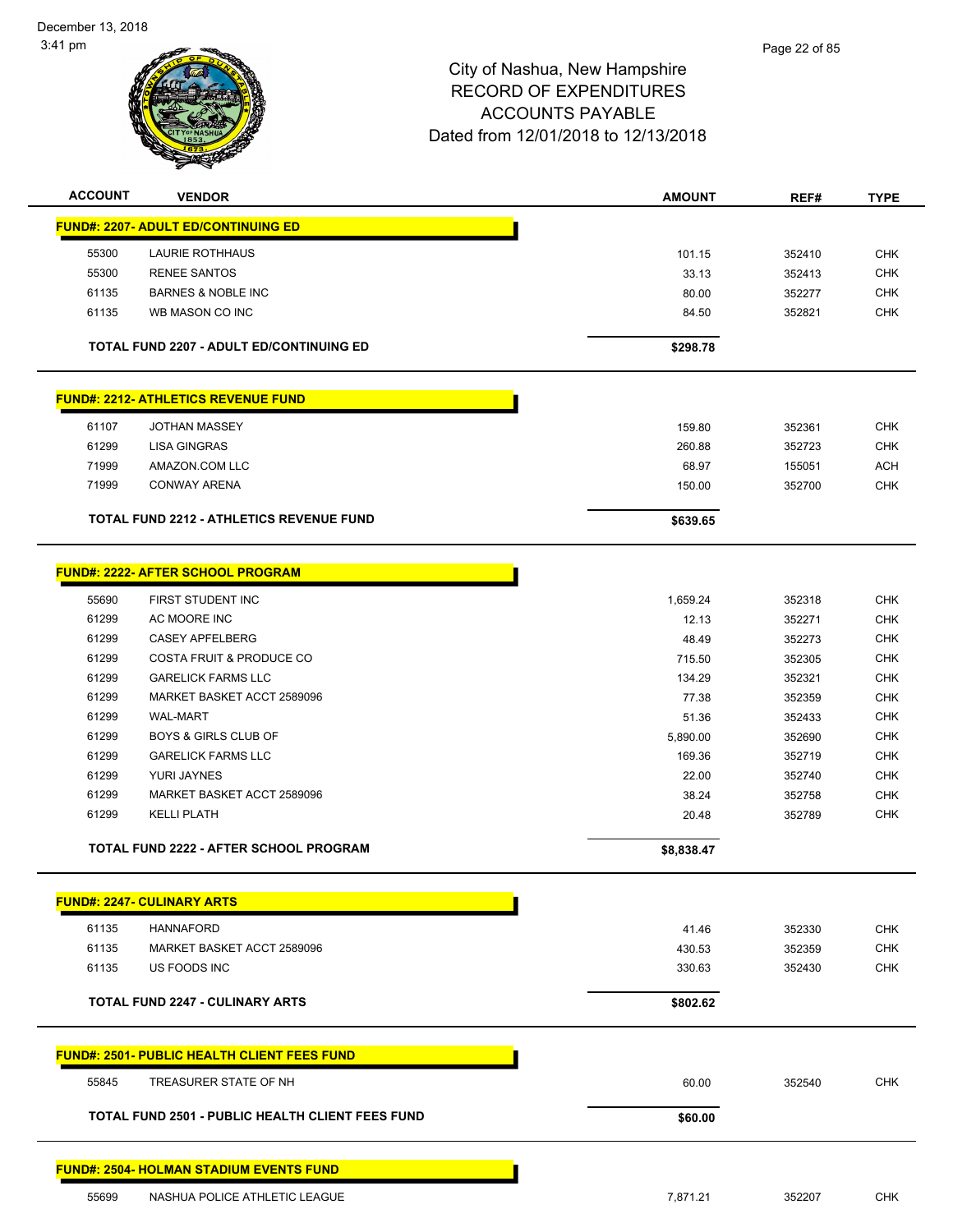| <b>ACCOUNT</b> | <b>VENDOR</b>                                           | <b>AMOUNT</b> | REF#   | <b>TYPE</b> |
|----------------|---------------------------------------------------------|---------------|--------|-------------|
|                | <b>TOTAL FUND 2504 - HOLMAN STADIUM EVENTS FUND</b>     | \$7,871.21    |        |             |
|                | <b>FUND#: 2505- PEG ACCESS CHANNELS FUND</b>            |               |        |             |
| 54114          | <b>DIRECT ENERGY BUSINESS</b>                           | 21.31         | 352146 | <b>CHK</b>  |
| 54141          | PENNICHUCK WATER WORKS INC                              | 22.78         | 352531 | <b>CHK</b>  |
| 55300          | <b>JEFF POEHNERT</b>                                    | 234.35        | 352496 | <b>CHK</b>  |
| 55699          | <b>COMCAST</b>                                          | 10.37         | 352074 | <b>CHK</b>  |
| 61100          | AMAZON.COM LLC                                          | 5.97          | 155009 | <b>ACH</b>  |
| 61299          | AMAZON.COM LLC                                          | 151.63        | 155009 | <b>ACH</b>  |
| 71000          | AMAZON.COM LLC                                          | 226.86        | 155009 | <b>ACH</b>  |
| 81100          | AMAZON.COM LLC                                          | 176.70        | 155009 | <b>ACH</b>  |
| 81100          | <b>ACCESS AV</b>                                        | 8,727.00      | 352550 | <b>CHK</b>  |
|                | <b>TOTAL FUND 2505 - PEG ACCESS CHANNELS FUND</b>       | \$9,576.97    |        |             |
|                | <b>FUND#: 2506- HUNT BLDG FACILITY RENTAL FUND</b>      |               |        |             |
|                |                                                         |               |        |             |
| 53400          | THE TELEGRAPH                                           | 250.00        | 352101 | <b>CHK</b>  |
| 53628          | <b>COMCAST</b>                                          | 84.90         | 352074 | <b>CHK</b>  |
| 53628          | <b>COMCAST</b>                                          | 84.90         | 352510 | <b>CHK</b>  |
| 54114          | LIBERTY UTILITIES - NH                                  | 278.66        | 352087 | <b>CHK</b>  |
| 54114          | <b>DIRECT ENERGY BUSINESS</b>                           | 325.72        | 352575 | <b>CHK</b>  |
| 54200          | <b>MERRY MAIDS</b>                                      | 1,862.00      | 352058 | <b>CHK</b>  |
| 54200          | ACE CARPET & UPHOLSTERY CLEANER                         | 100.00        | 352111 | <b>CHK</b>  |
| 54200          | <b>MERRY MAIDS</b>                                      | 392.00        | 352611 | <b>CHK</b>  |
| 54236          | PROTECTION ONE ALARM MONTORING                          | 60.09         | 352224 | <b>CHK</b>  |
| 54236          | DEPENDABLE LOCK SERVICE INC                             | 340.00        | 352573 | <b>CHK</b>  |
| 54280          | SOUTHERN NH PEST CONTROL                                | 53.00         | 352240 | <b>CHK</b>  |
| 54487          | <b>NELSON PIANO SERVICE</b>                             | 120.00        | 352209 | <b>CHK</b>  |
| 61100          | AMAZON.COM LLC                                          | 196.73        | 155009 | <b>ACH</b>  |
| 68350          | AMAZON.COM LLC                                          | 285.19        | 155009 | <b>ACH</b>  |
| 68350          | <b>PATRICK PARAGGIO</b>                                 | 600.00        | 352218 | <b>CHK</b>  |
| 71999          | A W EMBOSS LLC                                          | 200.00        | 352108 | <b>CHK</b>  |
|                | <b>TOTAL FUND 2506 - HUNT BLDG FACILITY RENTAL FUND</b> | \$5,233.19    |        |             |
|                | <b>FUND#: 2511-201 MAIN STREET RENTAL FUND</b>          |               |        |             |
| 54114          | LIBERTY UTILITIES - NH                                  | 2,003.63      | 352525 | <b>CHK</b>  |
| 54141          | PENNICHUCK WATER WORKS INC                              | 368.56        | 352096 | <b>CHK</b>  |
|                |                                                         |               |        |             |
|                | <b>TOTAL FUND 2511 - 201 MAIN STREET RENTAL FUND</b>    | \$2,372.19    |        |             |
|                | <b>FUND#: 3030- EMERGENCY MGMT GRANTS FUND</b>          |               |        |             |
| 61910          | SODEXO AMERICA LLC                                      | 2,656.50      | 352499 | <b>CHK</b>  |
|                | <b>TOTAL FUND 3030 - EMERGENCY MGMT GRANTS FUND</b>     | \$2,656.50    |        |             |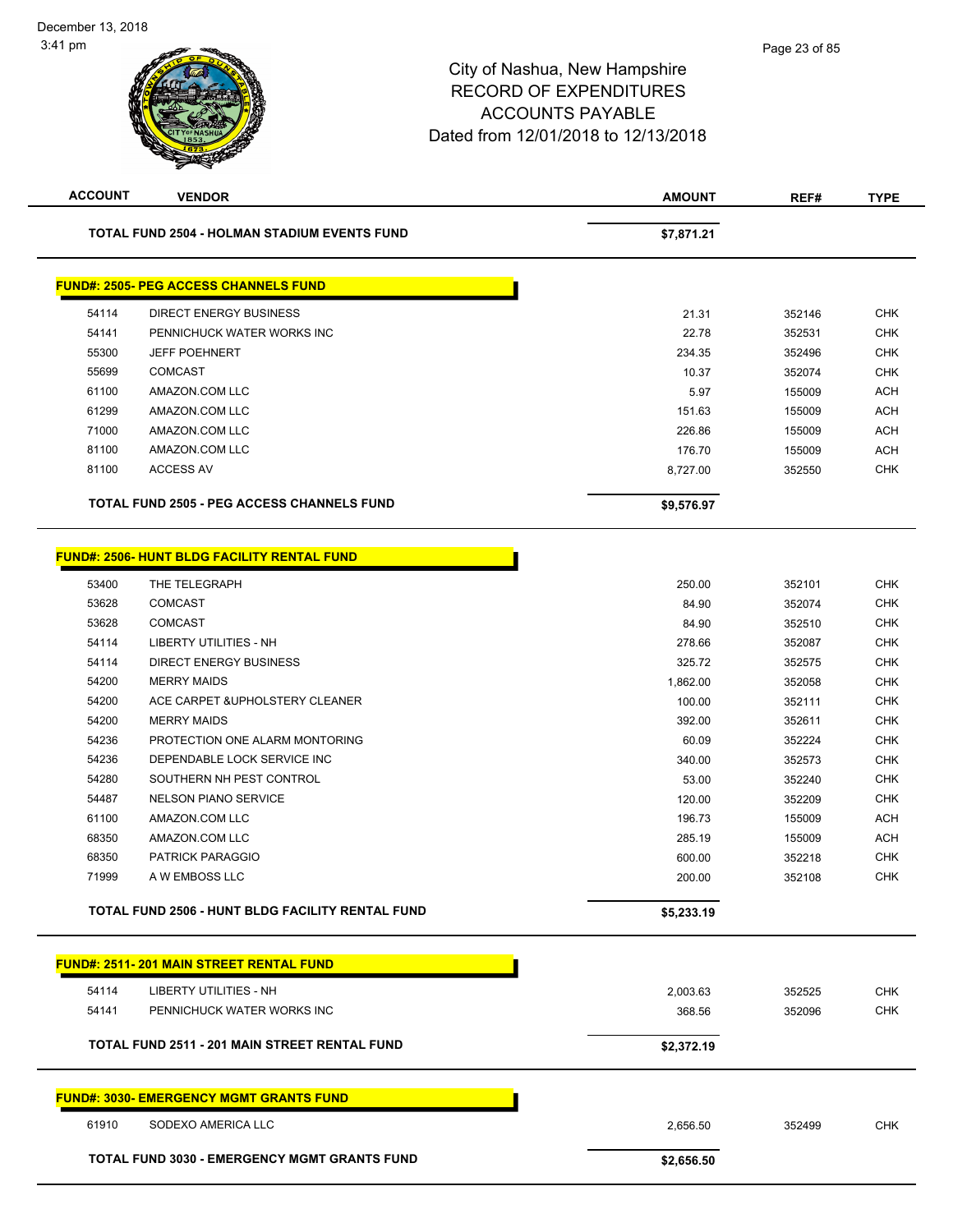| <b>GS</b><br>n f f |
|--------------------|
|                    |
|                    |
| TYOF NASHUA<br>cт  |
| 873                |

**SOL** 

جمد

| <b>ACCOUNT</b> | <b>VENDOR</b>                                           | <b>AMOUNT</b> | REF#   | <b>TYPE</b> |
|----------------|---------------------------------------------------------|---------------|--------|-------------|
|                | <b>FUND#: 3040- COMMUNICATIONS GRANTS FUND</b>          |               |        |             |
| 81300          | <b>ENERGY NORTH PROPANE</b>                             | 3,450.00      | 352077 | <b>CHK</b>  |
|                | TOTAL FUND 3040 - COMMUNICATIONS GRANTS FUND            | \$3,450.00    |        |             |
|                |                                                         |               |        |             |
|                | <b>FUND#: 3050- POLICE GRANTS FUND</b>                  |               |        |             |
| 55400          | <b>RAD SYSTEMS</b>                                      | 200.00        | 352099 | <b>CHK</b>  |
|                | <b>TOTAL FUND 3050 - POLICE GRANTS FUND</b>             | \$200.00      |        |             |
|                |                                                         |               |        |             |
|                | <b>FUND#: 3068- COMMUNITY SERVICES GRANTS FUND</b>      |               |        |             |
| 43295          | TREASURER STATE OF NH                                   | 21.26         | 352502 | <b>CHK</b>  |
| 55300          | <b>CHELSEA ST GEORGE</b>                                | 71.59         | 352500 | <b>CHK</b>  |
| 55300          | <b>NICOLE VIAU</b>                                      | 19.73         | 352072 | <b>CHK</b>  |
| 55699          | SOUTHERN NH HIV AIDS                                    | 9,347.00      | 352636 | <b>CHK</b>  |
| 61100          | AMAZON.COM LLC                                          | 25.99         | 155042 | <b>ACH</b>  |
| 61100          | <b>NICOLE VIAU</b>                                      | 14.21         | 352504 | <b>CHK</b>  |
| 61100          | AMAZON.COM LLC                                          | 135.18        | 155009 | <b>ACH</b>  |
| 61100          | WB MASON CO INC                                         | 7.66          | 352659 | <b>CHK</b>  |
| 68235          | SOUTHERN NH HIV AIDS                                    | 673.00        | 352636 | CHK         |
| 69025          | SOUTHERN NH HIV AIDS                                    | 273.00        | 352636 | <b>CHK</b>  |
|                |                                                         |               |        |             |
|                | <b>TOTAL FUND 3068 - COMMUNITY SERVICES GRANTS FUND</b> | \$10,588.62   |        |             |
|                |                                                         |               |        |             |
|                | <b>FUND#: 3070- COMMUNITY HEALTH GRANTS FUND</b>        |               |        |             |
| 55300          | <b>LUIS PORRES</b>                                      | 88.66         | 352497 | <b>CHK</b>  |
| 55421          | <b>NHICEP</b>                                           | 60.00         | 352529 | <b>CHK</b>  |
| 61100          | AMAZON.COM LLC                                          | 55.98         | 155042 | <b>ACH</b>  |
| 61100          | AMAZON.COM LLC                                          | 139.90        | 155042 | <b>ACH</b>  |
| 61100          | AMAZON.COM LLC                                          | 96.53         | 155042 | <b>ACH</b>  |
|                | <b>TOTAL FUND 3070 - COMMUNITY HEALTH GRANTS FUND</b>   | \$441.07      |        |             |
|                |                                                         |               |        |             |
|                | <b>FUND#: 3080- COMMUNITY DEVELOPMENT GRANTS</b>        |               |        |             |
| 53999          | HOYLE TANNER & ASSOCIATES INC                           | 15,999.78     | 352165 | CHK         |
| 54210          | GEORGE R CAIRNS & SONS INC                              | 74,230.39     | 352587 | CHK         |
|                | <b>TOTAL FUND 3080 - COMMUNITY DEVELOPMENT GRANTS</b>   | \$90,230.17   |        |             |
|                |                                                         |               |        |             |
|                | <b>FUND#: 3090- URBAN PROGRAM GRANTS FUND</b>           |               |        |             |
| 54210          | DAD'S ABATEMENT LLC                                     | 25,000.00     | 352488 | <b>CHK</b>  |
| 54210          | DAD'S ABATEMENT LLC                                     | 10,400.00     | 352487 | CHK         |
| 54210          | DAD'S ABATEMENT LLC                                     | 3,600.00      | 352487 | <b>CHK</b>  |
| 55307          | <b>ROBERT RICE</b>                                      | 136.96        | 352498 | <b>CHK</b>  |
| 69075          | ADULT LEARNING CENTER                                   | 6,294.25      | 352551 | <b>CHK</b>  |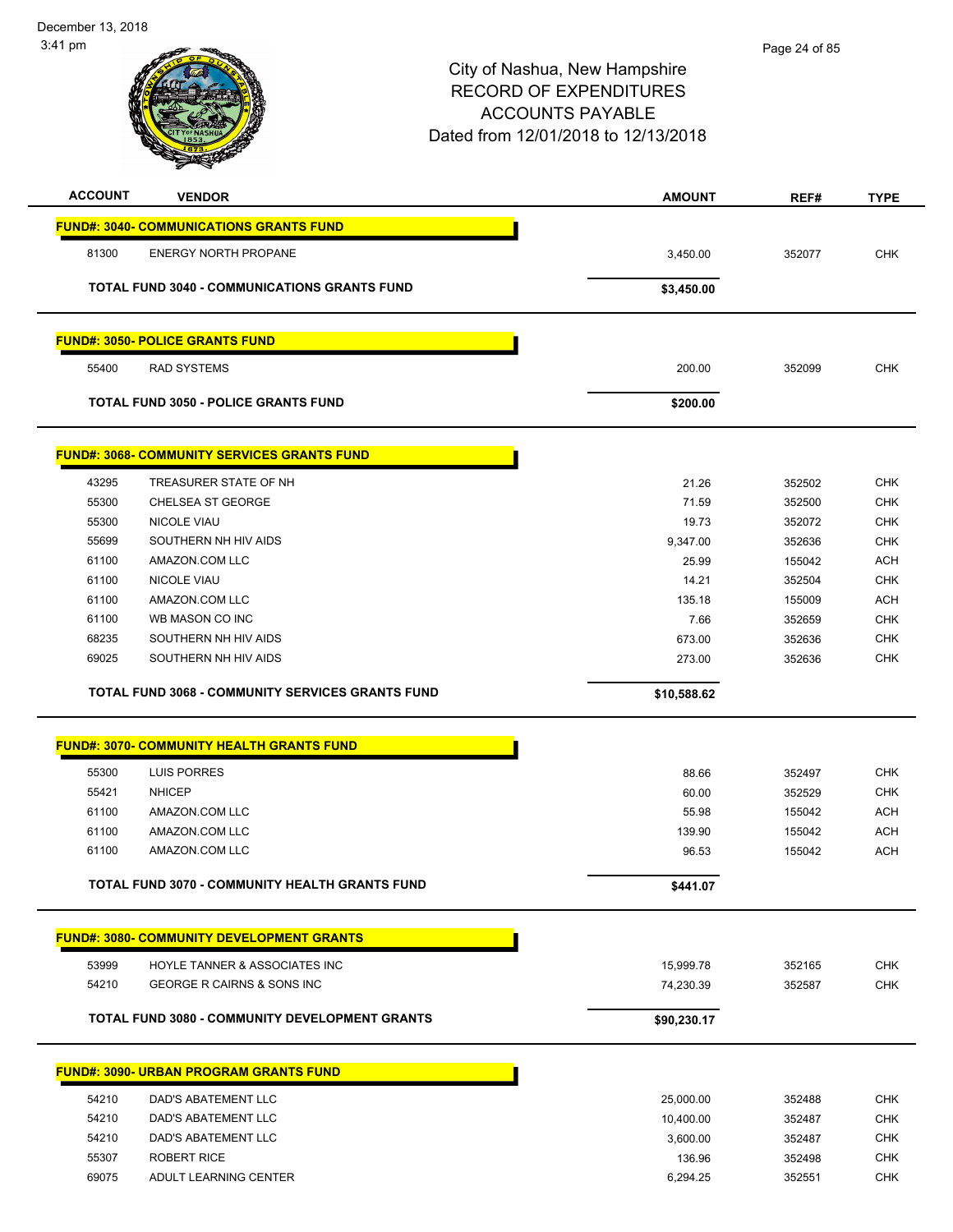| <b>ACCOUNT</b> | <b>VENDOR</b>                                | <b>AMOUNT</b> | REF#   | <b>TYPE</b> |
|----------------|----------------------------------------------|---------------|--------|-------------|
|                | TOTAL FUND 3090 - URBAN PROGRAM GRANTS FUND  | \$45,431.21   |        |             |
|                | <b>FUND#: 3120- TRANSIT GRANTS FUND</b>      |               |        |             |
| 54114          | DIRECT ENERGY BUSINESS                       | 78.82         | 352146 | <b>CHK</b>  |
| 54114          | <b>DIRECT ENERGY BUSINESS</b>                | 283.69        | 352146 | <b>CHK</b>  |
| 54114          | LIBERTY UTILITIES - NH                       | 128.74        | 352526 | CHK         |
| 54114          | <b>DIRECT ENERGY BUSINESS</b>                | 88.81         | 352575 | <b>CHK</b>  |
| 54141          | PENNICHUCK WATER WORKS INC                   | 83.51         | 352531 | <b>CHK</b>  |
| 54141          | PENNICHUCK WATER WORKS INC                   | 181.36        | 352531 | <b>CHK</b>  |
| 54141          | PENNICHUCK WATER WORKS INC                   | 73.19         | 352096 | <b>CHK</b>  |
| 54280          | BILLS WORLD CLASS CLEANING SER               | 550.00        | 352562 | <b>CHK</b>  |
| 55100          | VERIZON WIRELESS-842008777                   | 221.06        | 352543 | <b>CHK</b>  |
| 55109          | CONSOLIDATED COMMUNICATIONS                  | 50.00         | 352075 | <b>CHK</b>  |
| 55690          | FIRST TRANSIT INC                            | 35,502.00     | 155044 | <b>ACH</b>  |
| 55690          | <b>FIRST TRANSIT INC</b>                     | 97,659.36     | 155044 | <b>ACH</b>  |
| 55690          | FIRST TRANSIT INC                            | 29,382.28     | 155044 | <b>ACH</b>  |
| 61100          | WB MASON CO INC                              | 150.71        | 352257 | <b>CHK</b>  |
| 61107          | CINTAS#016                                   | 187.08        | 352135 | <b>CHK</b>  |
| 61299          | <b>IMPERIAL DADE</b>                         | 247.30        | 352169 | <b>CHK</b>  |
| 61299          | SEIFERT GRAPHICS INC                         | 163.59        | 352238 | <b>CHK</b>  |
| 61299          | <b>IMPERIAL DADE</b>                         | 210.90        | 352599 | <b>CHK</b>  |
| 61299          | <b>IMPERIAL DADE</b>                         | 290.00        | 352599 | <b>CHK</b>  |
| 61299          | AMAZON.COM LLC                               | 57.33         | 155009 | <b>ACH</b>  |
| 61299          | ARCSOURCE INC                                | 77.10         | 352116 | <b>CHK</b>  |
| 61299          | <b>FASTENAL CO</b>                           | 4.73          | 352151 | CHK         |
| 61299          | <b>FASTENAL CO</b>                           | 8.70          | 352516 | <b>CHK</b>  |
| 61299          | COHEN STEEL SUPPLY INC                       | 105.20        | 352137 | <b>CHK</b>  |
| 61705          | STRATHAM TIRE                                | 664.00        | 352640 | <b>CHK</b>  |
| 61705          | <b>MAYNARD &amp; LESIEUR INC</b>             | 840.00        | 352194 | <b>CHK</b>  |
| 61709          | DENNIS K BURKE INC                           | 439.99        | 352145 | <b>CHK</b>  |
| 61799          | AMAZON.COM LLC                               | 127.16        | 155042 | <b>ACH</b>  |
| 61799          | NEW ENGLAND KENWORTH                         | 640.08        | 352211 | <b>CHK</b>  |
| 61799          | SANEL NAPA                                   | 328.61        | 352233 | CHK         |
| 61799          | ALLIANCE BUS GROUP INC                       | 153.19        | 352556 | <b>CHK</b>  |
| 61799          | <b>CUMMINS NORTHEAST LLC</b>                 | 122.34        | 352570 | CHK         |
| 61799          | <b>GILLIG LLC</b>                            | 42.33         | 352588 | <b>CHK</b>  |
| 61799          | ALLIANCE BUS GROUP INC                       | 48.77         | 352113 | <b>CHK</b>  |
| 61799          | SANEL NAPA                                   | 468.13        | 352233 | <b>CHK</b>  |
| 61799          | <b>CUMMINS NORTHEAST LLC</b>                 | 25.02         | 352140 | CHK         |
| 61799          | SANEL NAPA                                   | 80.77         | 352233 | <b>CHK</b>  |
| 61799          | AMAZON.COM LLC                               | 311.99        | 155042 | <b>ACH</b>  |
| 61799          | <b>SANEL NAPA</b>                            | 862.27        | 352233 | <b>CHK</b>  |
| 68240          | HOME DEPOT CREDIT SERVICE 3065               | 13.98         | 352162 | <b>CHK</b>  |
|                | <b>TOTAL FUND 3120 - TRANSIT GRANTS FUND</b> | \$170,954.09  |        |             |

**FUND#: 3200- PARKS & RECREATION GRANTS FUND**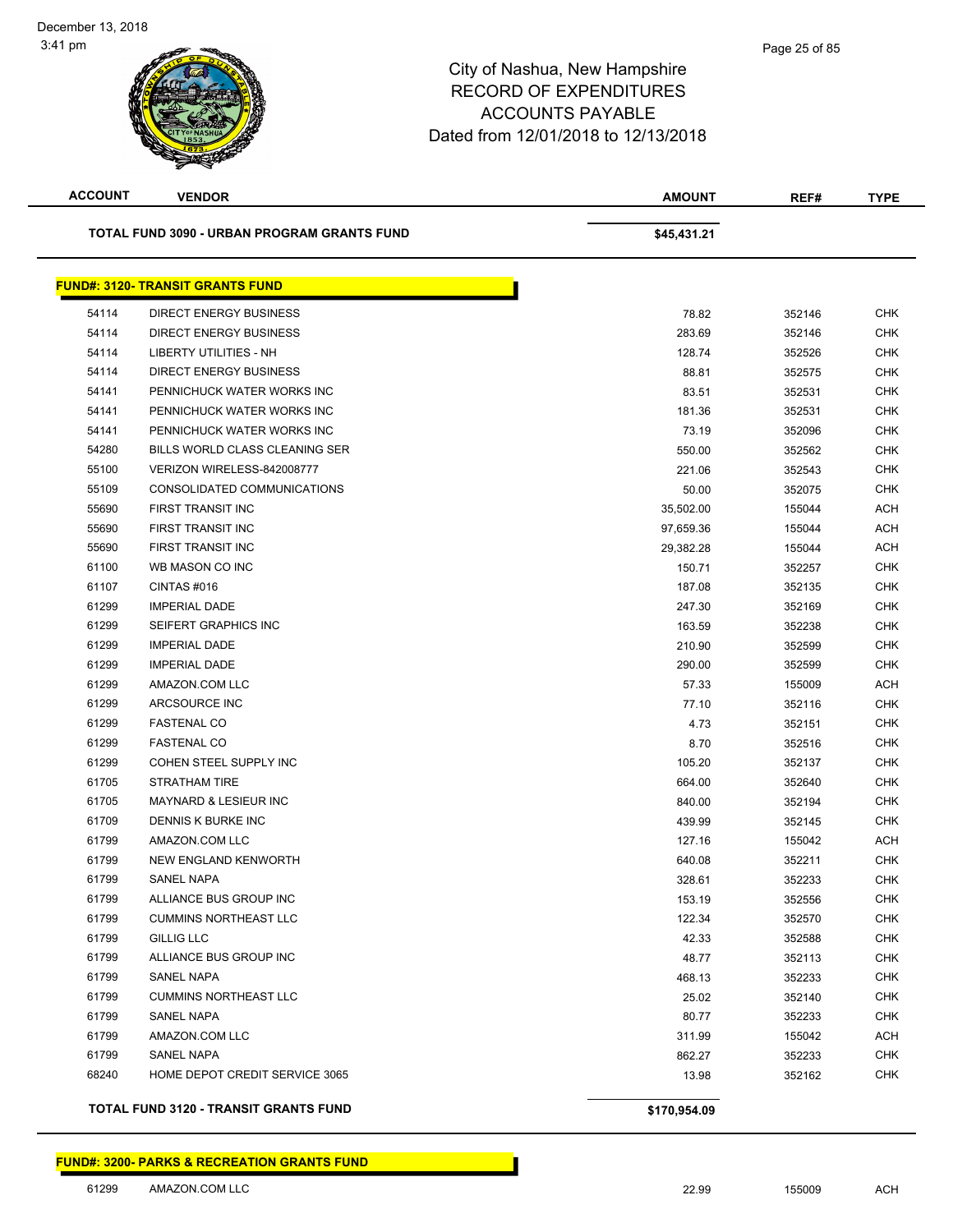| <b>ACCOUNT</b>                                              | <b>VENDOR</b>                          | AMOUNT    | REF#   | <b>TYPE</b> |
|-------------------------------------------------------------|----------------------------------------|-----------|--------|-------------|
| <b>TOTAL FUND 3200 - PARKS &amp; RECREATION GRANTS FUND</b> |                                        | \$22.99   |        |             |
|                                                             | <b>FUND#: 3800- SCHOOL GRANTS FUND</b> |           |        |             |
| 53607                                                       | PETER PRADO                            | 205.00    | 352400 | <b>CHK</b>  |
| 53607                                                       | <b>MARK PROULX</b>                     | 980.00    | 352792 | <b>CHK</b>  |
| 53614                                                       | <b>JEFF LEVIN</b>                      | 1,116.00  | 352351 | <b>CHK</b>  |
| 53614                                                       | <b>STEVE BLUNT</b>                     | 200.00    | 352282 | CHK         |
| 53628                                                       | <b>CHRISTINE MORRIS</b>                | 250.00    | 352375 | <b>CHK</b>  |
| 53628                                                       | ROBERT F LUKASIAK JR                   | 8,786.26  | 352754 | <b>CHK</b>  |
| 53628                                                       | <b>GROWING LEADERS</b>                 | 3,500.00  | 352327 | CHK         |
| 53628                                                       | KATHERINE S GOLTSOV                    | 25.00     | 352324 | <b>CHK</b>  |
| 53628                                                       | KATHERINE S GOLTSOV                    | 25.00     | 352724 | <b>CHK</b>  |
| 53628                                                       | <b>INTERIM HEALTH CARE</b>             | 938.00    | 352337 | <b>CHK</b>  |
| 53628                                                       | ACADEMY FOR SCIENCE AND DESIGN         | 475.00    | 352671 | <b>CHK</b>  |
| 53628                                                       | <b>INTERIM HEALTH CARE</b>             | 1,503.25  | 352737 | <b>CHK</b>  |
| 53628                                                       | NORTHEAST REHABILITATION HOSP          | 210.18    | 352779 | <b>CHK</b>  |
| 53628                                                       | <b>GATEWAYS COMMUNITY SERVICES</b>     | 1,000.00  | 352322 | <b>CHK</b>  |
| 53628                                                       | LITERACY LEARNING SOLUTIONS            | 1,450.00  | 352355 | <b>CHK</b>  |
| 53628                                                       | MAXIM HEALTHCARE SERVICES INC          | 1,885.00  | 352362 | <b>CHK</b>  |
| 53628                                                       | MICROSOCIETY CHARTER SCHOOL            | 13,940.00 | 352371 | <b>CHK</b>  |
| 53628                                                       | <b>BOOTHBY THERAPY SERVICES LLC</b>    | 1,092.50  | 352686 | <b>CHK</b>  |
| 53628                                                       | MAXIM HEALTHCARE SERVICES INC          | 5,916.00  | 352761 | <b>CHK</b>  |
| 54487                                                       | REHABILITATION EQUIPMENT ASSOC         | 212.88    | 352405 | <b>CHK</b>  |
| 54807                                                       | <b>FIRST CHURCH</b>                    | 4,006.00  | 352317 | <b>CHK</b>  |
| 55109                                                       | CONSOLIDATED COMMUNICATIONS            | 179.53    | 352511 | <b>CHK</b>  |
| 55200                                                       | <b>KAREN MARTIN</b>                    | 235.40    | 352759 | <b>CHK</b>  |
| 55300                                                       | AMANDA BASTONI                         | 920.96    | 352279 | <b>CHK</b>  |
| 55300                                                       | <b>CHRISTOPHER KNOETIG</b>             | 262.63    | 352343 | <b>CHK</b>  |
| 55300                                                       | NH LEARNING SOLUTIONS CORP             | 790.00    | 352389 | CHK         |
| 55300                                                       | <b>JENNIFER FITZGERALD</b>             | 78.48     | 352717 | <b>CHK</b>  |
| 55400                                                       | NAOMI HALL                             | 150.00    | 352329 | <b>CHK</b>  |
| 55400                                                       | BOSTON EDUCATIONAL DEV FDN             | 400.00    | 352687 | <b>CHK</b>  |
| 55400                                                       | NICOLE SARGENT                         | 100.00    | 352414 | <b>CHK</b>  |
| 55600                                                       | CATHERINE CRAWFORD CHASSE              | 325.00    | 352694 | <b>CHK</b>  |
| 55690                                                       | CHRISTIANSON BUS CO LLC                | 1,997.50  | 352695 | <b>CHK</b>  |
| 55690                                                       | FIRST STUDENT INC                      | 1,048.82  | 352318 | <b>CHK</b>  |
| 61135                                                       | SCHOOL OUTFITTERS, LLC                 | 352.80    | 352802 | <b>CHK</b>  |
| 61135                                                       | LITTLE SIGN COMPANY INC                | 120.00    | 352752 | <b>CHK</b>  |
| 61135                                                       | THE COPY SHOP                          | 395.00    | 352304 | <b>CHK</b>  |
| 61135                                                       | PRO SALES                              | 27.00     | 352401 | <b>CHK</b>  |
| 61299                                                       | BROAD ST RESTAURANT GROUP LLC          | 88.30     | 352287 | <b>CHK</b>  |
| 61299                                                       | WAL-MART                               | 196.82    | 352820 | <b>CHK</b>  |
| 61299                                                       | <b>WAL-MART</b>                        | 283.89    | 352820 | CHK         |
| 61299                                                       | <b>FIRST</b>                           | 427.80    | 352715 | <b>CHK</b>  |
| 61299                                                       | <b>CYNTHIA PROULX</b>                  | 132.62    | 352791 | <b>CHK</b>  |
| 61299                                                       | MCINTIRE BUSINESS PRODUCTS INC         | 122.96    | 352367 | CHK         |
| 61299                                                       | LAURA TUSA                             | 33.00     | 352815 | <b>CHK</b>  |
| 61299                                                       | TITLE ONE PETTY CASH                   | 51.79     | 352669 | <b>CHK</b>  |
| 61299                                                       | <b>CYNTHIA PROULX</b>                  | 89.77     | 352791 | <b>CHK</b>  |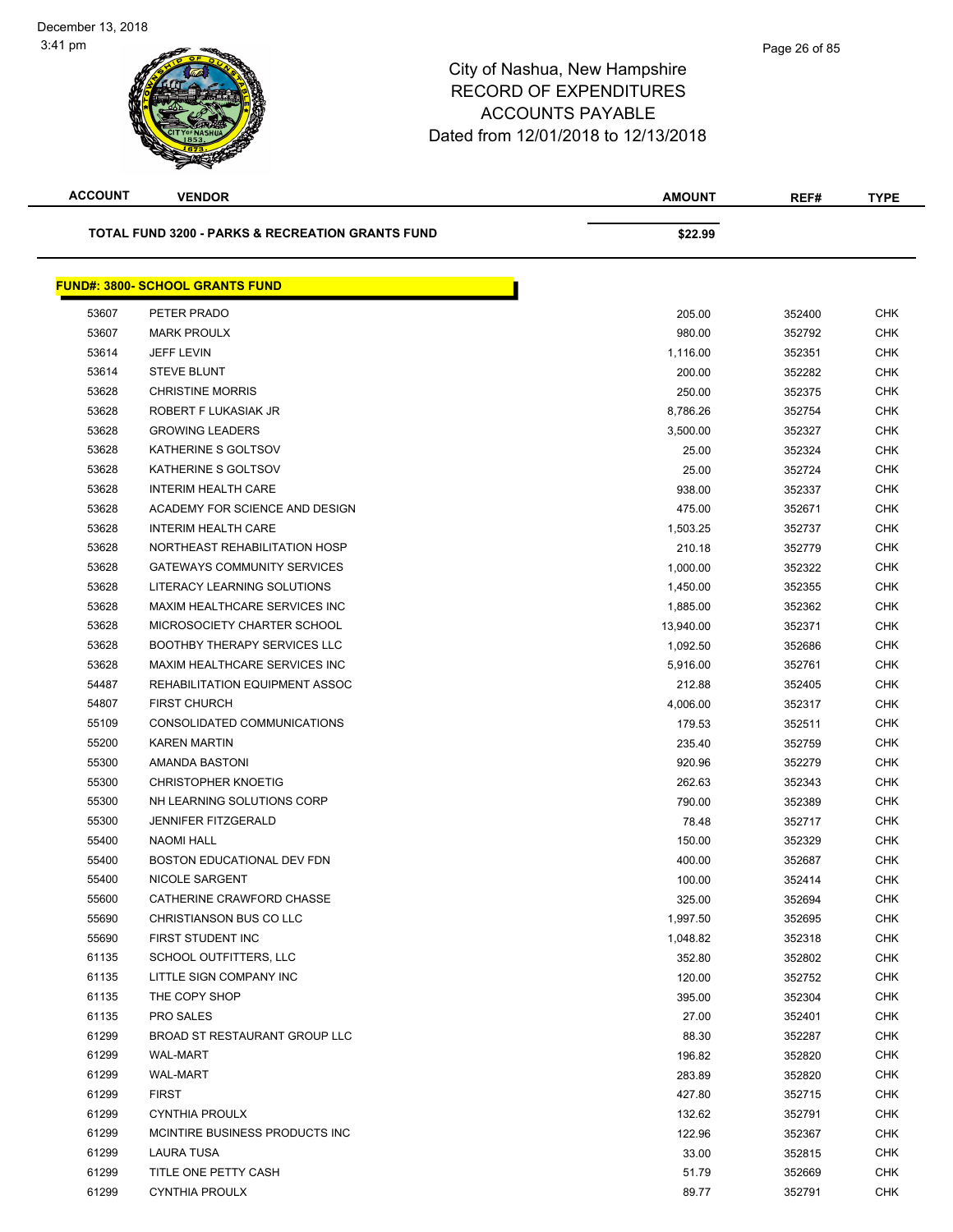

| <b>ACCOUNT</b>                                    | <b>VENDOR</b>                                     | <b>AMOUNT</b> | REF#   | <b>TYPE</b> |
|---------------------------------------------------|---------------------------------------------------|---------------|--------|-------------|
|                                                   | <b>FUND#: 3800- SCHOOL GRANTS FUND</b>            |               |        |             |
| 61875                                             | <b>BARNES &amp; NOBLE INC</b>                     | 203.32        | 352277 | <b>CHK</b>  |
| 61875                                             | PIONEER VALLEY BOOKS                              | 1,913.63      | 352398 | <b>CHK</b>  |
| 61875                                             | AMAZON.COM LLC                                    | 180.49        | 155051 | <b>ACH</b>  |
| 71228                                             | <b>STUKENT INC</b>                                | 1,600.00      | 352425 | <b>CHK</b>  |
| 71999                                             | M & M ELECTRICAL SUPPLY CO INC                    | 389.80        | 352755 | <b>CHK</b>  |
| 71999                                             | <b>SCHOOL SPECIALTY</b>                           | 524.52        | 352803 | <b>CHK</b>  |
|                                                   | <b>TOTAL FUND 3800 - SCHOOL GRANTS FUND</b>       | \$61,337.90   |        |             |
|                                                   | <b>FUND#: 3810- FOOD SERVICE GRANTS FUND</b>      |               |        |             |
| 61214                                             | <b>M SAUNDERS INC</b>                             | 447.20        | 352756 | <b>CHK</b>  |
| 61214                                             | M SAUNDERS INC                                    | 377.95        | 352756 | <b>CHK</b>  |
| 61214                                             | M SAUNDERS INC                                    | 1,113.15      | 352756 | <b>CHK</b>  |
| 61214                                             | M SAUNDERS INC                                    | 812.70        | 352756 | <b>CHK</b>  |
| 61214                                             | NATIVE MAINE PRODUCE & SPEC                       | 880.98        | 352775 | <b>CHK</b>  |
| 61214                                             | <b>M SAUNDERS INC</b>                             | 365.40        | 352756 | <b>CHK</b>  |
| 61214                                             | <b>M SAUNDERS INC</b>                             | 795.55        | 352756 | <b>CHK</b>  |
| 61299                                             | <b>IMPERIAL DADE</b>                              | 76.23         | 352736 | <b>CHK</b>  |
| <b>TOTAL FUND 3810 - FOOD SERVICE GRANTS FUND</b> |                                                   | \$4,869.16    |        |             |
|                                                   | <b>FUND#: 4005- TRAFFIC VIOLATIONS FUND</b>       |               |        |             |
| 45400                                             | <b>GASPAR DAVILA APOLO</b>                        | 200.00        | 352035 | <b>CHK</b>  |
| 45400                                             | <b>LAUREN ROWE</b>                                | 40.00         | 352228 | <b>CHK</b>  |
| 45400                                             | <b>SEAN P MCKAY</b>                               | 10.00         | 352609 | <b>CHK</b>  |
| 55607                                             | MAILINGS UNLIMITED - MVR                          | 210.00        | 155017 | <b>ACH</b>  |
| 61100                                             | <b>T2 SYSTEMS INC</b>                             | 136.00        | 352641 | <b>CHK</b>  |
| 71221                                             | <b>T2 SYSTEMS INC</b>                             | 222.35        | 352641 | <b>CHK</b>  |
|                                                   |                                                   |               |        |             |
|                                                   | <b>TOTAL FUND 4005 - TRAFFIC VIOLATIONS FUND</b>  | \$818.35      |        |             |
|                                                   | <b>FUND#: 4025- DOJ DRUG FORFEITURE FUND</b>      |               |        |             |
| 54100                                             | <b>EVERSOURCE</b>                                 | 181.09        | 352514 | <b>CHK</b>  |
| 54899                                             | LITCHFIELD VANTAGE LLC                            | 1,650.00      | 352605 | <b>CHK</b>  |
| 55118                                             | VERIZON WIRELESS-785728687                        | 379.65        | 352104 | <b>CHK</b>  |
| 55699                                             | <b>COMCAST</b>                                    | 309.13        | 352510 | <b>CHK</b>  |
| 55699                                             | <b>TRANSUNION RISK &amp; ALTERNATIVE</b>          | 110.00        | 352647 | <b>CHK</b>  |
| 68343                                             | <b>CASH</b>                                       | 9,500.00      | 352039 | <b>CHK</b>  |
|                                                   | <b>TOTAL FUND 4025 - DOJ DRUG FORFEITURE FUND</b> | \$12,129.87   |        |             |
|                                                   | <b>FUND#: 4090- LIB-LOST/DAMAGED BOOK FINES</b>   |               |        |             |
|                                                   |                                                   |               |        |             |
| 61299                                             | WB MASON CO INC                                   | 20.99         | 352659 | <b>CHK</b>  |
| 61814                                             | AMAZON.COM LLC                                    | 174.89        | 155009 | <b>ACH</b>  |
| 61814                                             | AMAZON.COM LLC                                    | 37.71         | 155042 | <b>ACH</b>  |
| 61814                                             | <b>ASHLEE NORWOOD</b>                             | 6.59          | 352061 | <b>CHK</b>  |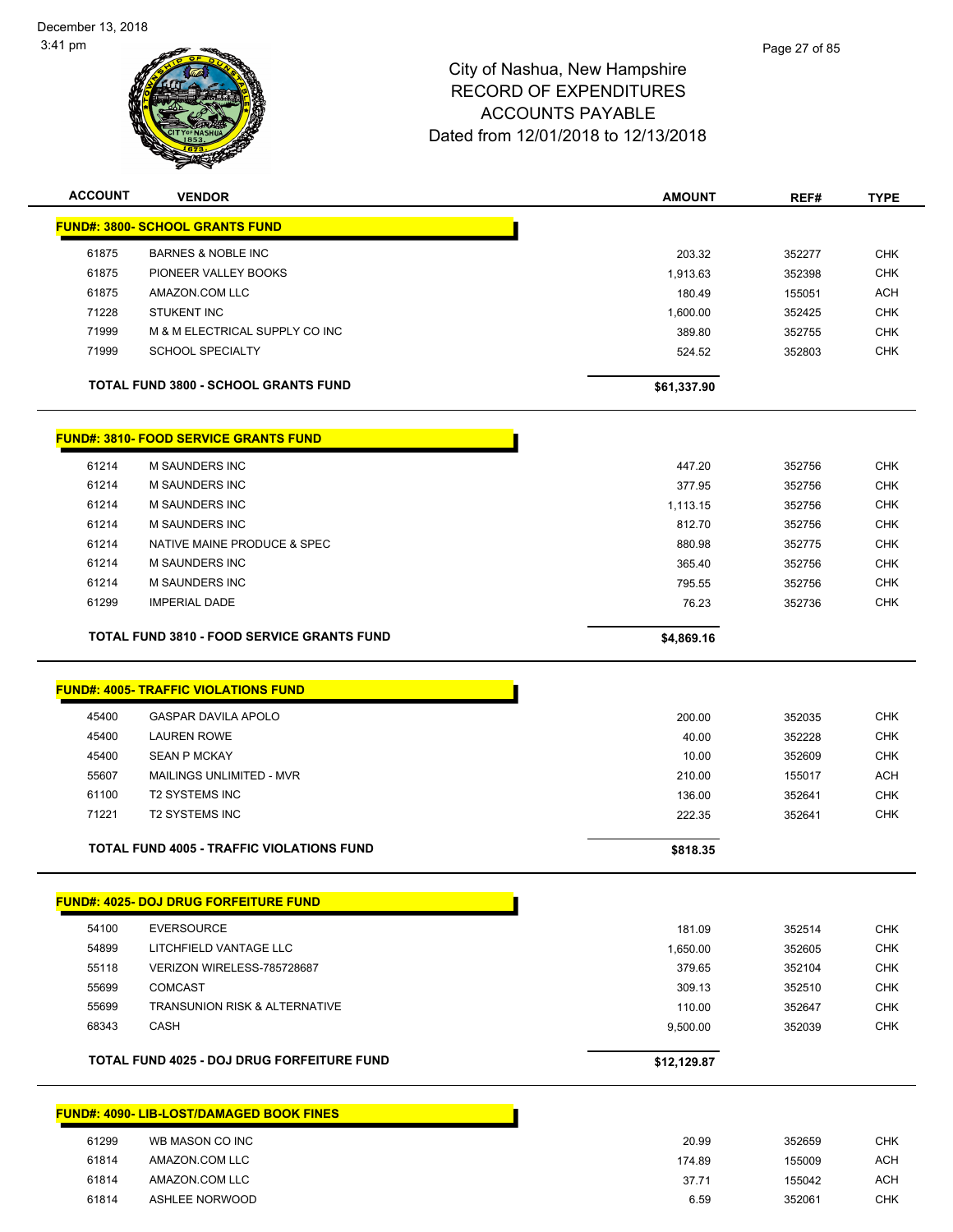December 13, 2018 3:41 pm



| <b>ACCOUNT</b> | <b>VENDOR</b>                                         | <b>AMOUNT</b>   | REF#             | <b>TYPE</b>              |
|----------------|-------------------------------------------------------|-----------------|------------------|--------------------------|
|                | <b>FUND#: 4090- LIB-LOST/DAMAGED BOOK FINES</b>       |                 |                  |                          |
|                |                                                       |                 |                  |                          |
| 61814          | <b>MIDWEST TAPE</b>                                   | 8.24            | 352200           | <b>CHK</b>               |
| 71000          | <b>DEMCO</b>                                          | 8,654.13        | 352144           | <b>CHK</b>               |
|                | <b>TOTAL FUND 4090 - LIB-LOST/DAMAGED BOOK FINES</b>  | \$8,902.55      |                  |                          |
|                |                                                       |                 |                  |                          |
|                |                                                       |                 |                  |                          |
|                | <b>FUND#: 5050- CAP PROJECTS-COMMUNICATIONS</b>       |                 |                  |                          |
| 55421          | <b>WILLIAM R MANSFIELD</b>                            | 54.95           | 352054           | <b>CHK</b>               |
|                |                                                       |                 |                  |                          |
|                | TOTAL FUND 5050 - CAP PROJECTS-COMMUNICATIONS         | \$54.95         |                  |                          |
|                |                                                       |                 |                  |                          |
|                | <b>FUND#: 5700- CAP PROJECTS-BROAD ST PARKWAY</b>     |                 |                  |                          |
| 81700          | WADLEIGH STARR & PETERS PLLC                          | 772.20          | 352658           | <b>CHK</b>               |
| 81700          | <b>EVERSOURCE</b>                                     | 24.86           | 352080           | <b>CHK</b>               |
| 81700          | PENNICHUCK WATER WORKS INC                            | 438.70          | 352096           | CHK                      |
| 81700          | PENNICHUCK WATER WORKS INC                            | 52.78           | 352096           | <b>CHK</b>               |
| 81700          | <b>LIBERTY UTILITIES - NH</b>                         | 367.43          | 352527           | <b>CHK</b>               |
|                | TOTAL FUND 5700 - CAP PROJECTS-BROAD ST PARKWAY       | \$1,655.97      |                  |                          |
|                |                                                       |                 |                  |                          |
|                |                                                       |                 |                  |                          |
|                | <b>FUND#: 5800- SCHOOL CAPITAL PROJECTS FUND</b>      |                 |                  |                          |
|                |                                                       |                 |                  |                          |
|                |                                                       |                 |                  |                          |
|                | <b>TOTAL FUND 5800 - SCHOOL CAPITAL PROJECTS FUND</b> | \$0.00          |                  |                          |
|                |                                                       |                 |                  |                          |
|                | <b>FUND#: 6000- SOLID WASTE FUND</b>                  |                 |                  |                          |
| 53107          | CHEMSERVE ENVIRONMENTAL ANALYS                        | 18,709.80       | 352133           | <b>CHK</b>               |
| 53114          | MELANSON HEATH & CO PC                                | 5,250.00        | 352610           | <b>CHK</b>               |
| 54100          | <b>EVERSOURCE</b>                                     | 466.16          | 352080           | <b>CHK</b>               |
| 54141          | PENNICHUCK WATER WORKS INC                            | 291.69          | 352531           | <b>CHK</b>               |
| 54200          | BILLS WORLD CLASS CLEANING SER                        | 780.00          | 352125           | CHK                      |
| 54280          | GRAINGER                                              | 115.00          | 352156           | <b>CHK</b>               |
| 54280          | J LAWRENCE HALL INC                                   | 1,100.58        | 352175           | <b>CHK</b>               |
| 54280          | <b>B &amp; S LOCKSMITHS INC</b>                       | 252.17          | 352557           | <b>CHK</b>               |
| 54280          | HOME DEPOT CREDIT SERVICE 3065                        | 9.82            | 352595           | <b>CHK</b>               |
| 54280          | M & M ELECTRICAL SUPPLY CO INC                        | 657.56          | 352607           | <b>CHK</b>               |
| 54600          | <b>FACTORY MOTOR PARTS</b>                            | 335.40          | 155011           | <b>ACH</b>               |
| 54600          | <b>MILTON CAT</b>                                     | 1,303.92        | 352092           | <b>CHK</b>               |
| 54600          | <b>MILTON CAT</b>                                     | 1,122.98        | 352094           | <b>CHK</b>               |
| 54600          | CARPARTS DISTRIBUTION CENTER,                         | 80.45           | 352131           | <b>CHK</b>               |
| 54600          | K D WELDING & FABRICATING                             | 1,380.00        | 352177           | <b>CHK</b>               |
| 54600          | LIBERTY INTNL TRUCKS OF NH LLC                        | 1,024.41        | 352180           | <b>CHK</b>               |
| 54600          | MCDEVITT TRUCKS INC                                   | 785.70          | 352195           | <b>CHK</b>               |
| 54600          | NEW ENGLAND KENWORTH                                  | 205.14          | 352212           | <b>CHK</b>               |
| 54600          | <b>POWERPLAN</b>                                      | 1,199.75        | 352223           | <b>CHK</b>               |
| 54600          | SANEL NAPA                                            | 162.51          | 352234           | <b>CHK</b>               |
| 54600<br>54600 | <b>SANEL NAPA</b><br><b>FASTENAL CO</b>               | 97.07<br>101.31 | 352236<br>352516 | <b>CHK</b><br><b>CHK</b> |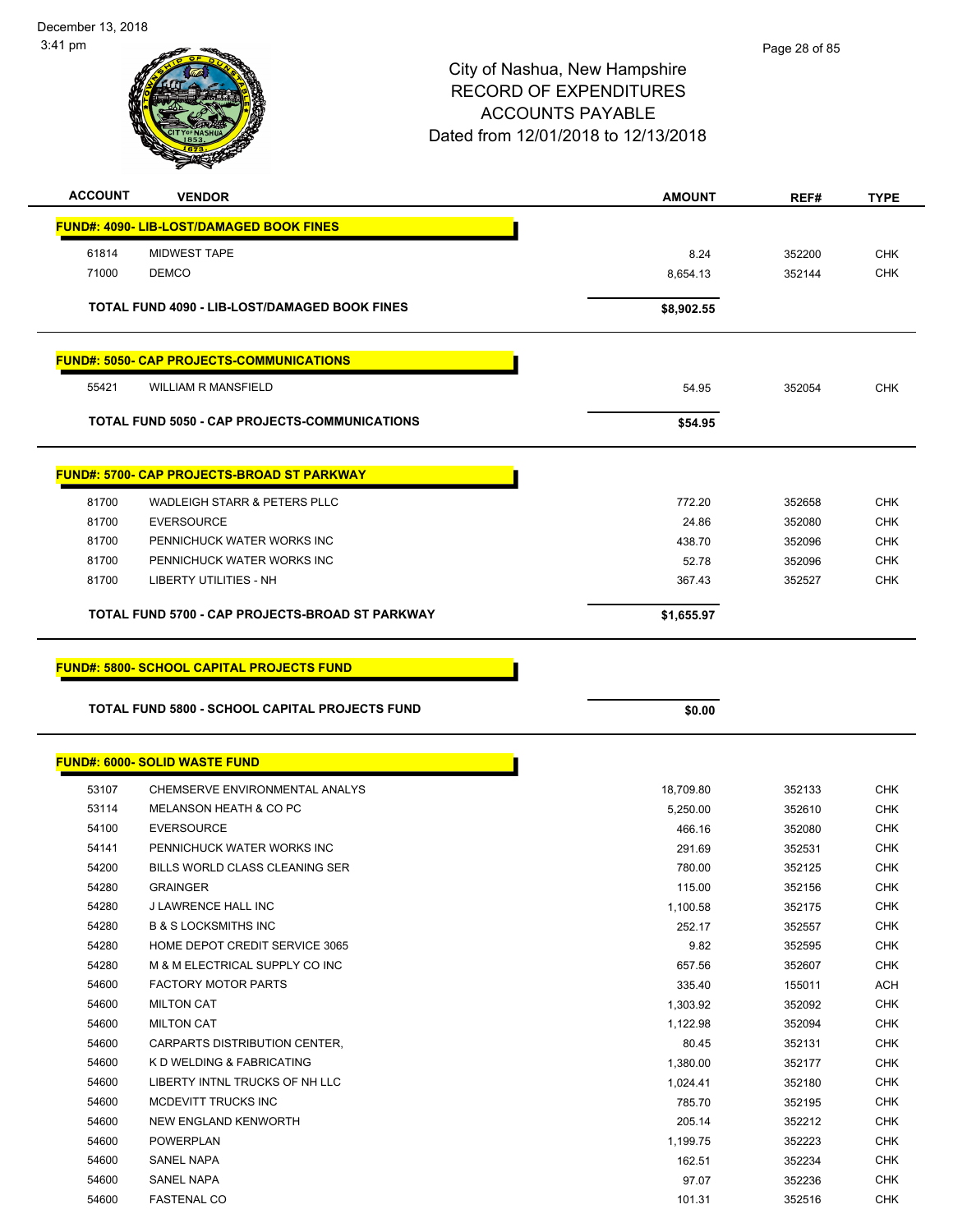

| <b>ACCOUNT</b> | <b>VENDOR</b>                             | <b>AMOUNT</b> | REF#   | <b>TYPE</b> |
|----------------|-------------------------------------------|---------------|--------|-------------|
|                | <b>FUND#: 6000- SOLID WASTE FUND</b>      |               |        |             |
| 54600          | <b>C2 ALT FUELS</b>                       | 985.50        | 352566 | <b>CHK</b>  |
| 54600          | CARPARTS DISTRIBUTION CENTER,             | 41.29         | 352567 | <b>CHK</b>  |
| 54600          | <b>ROGERS RADIATOR INC</b>                | 1,200.00      | 352633 | <b>CHK</b>  |
| 55400          | <b>ENVIRONMENTAL BUSINESS COUNCIL</b>     | 50.00         | 352045 | <b>CHK</b>  |
| 55421          | TREASURER STATE OF NH                     | 50.00         | 352034 | <b>CHK</b>  |
| 55421          | TREASURER STATE OF NH                     | 112.00        | 352484 | <b>CHK</b>  |
| 55514          | TREASURER STATE OF NH                     | 5,000.00      | 352485 | <b>CHK</b>  |
| 55699          | <b>INTERSTATE REFRIGERANT</b>             | 576.00        | 352172 | <b>CHK</b>  |
| 55699          | <b>INTERSTATE REFRIGERANT</b>             | 408.00        | 352601 | <b>CHK</b>  |
| 55699          | LAVOIES AUTO DETAILING                    | 179.00        | 352603 | <b>CHK</b>  |
| 55699          | NORTHEAST RESOURCE RECOVERY               | 805.00        | 352626 | <b>CHK</b>  |
| 55699          | UNIVERSAL RECYCLING TECH                  | 3,931.06      | 352655 | <b>CHK</b>  |
| 61100          | WB MASON CO INC                           | 445.87        | 352659 | <b>CHK</b>  |
| 61107          | UNIFIRST CORPORATION                      | 167.27        | 352251 | <b>CHK</b>  |
| 61107          | UNIFIRST CORPORATION                      | 167.27        | 352653 | <b>CHK</b>  |
| 61110          | ALECS SHOE STORE INC                      | 220.00        | 352112 | <b>CHK</b>  |
| 61307          | SHATTUCK MALONE OIL CO                    | 2,294.94      | 352100 | <b>CHK</b>  |
| 61307          | SHATTUCK MALONE OIL CO                    | 440.35        | 352537 | <b>CHK</b>  |
| 61428          | <b>CHEMSEARCHFE</b>                       | 307.95        | 352569 | <b>CHK</b>  |
| 61560          | <b>ISCO INDUSTRIES</b>                    | 861.58        | 352174 | <b>CHK</b>  |
| 61560          | HOME DEPOT CREDIT SERVICE 3065            | 207.01        | 352595 | <b>CHK</b>  |
| 61705          | <b>MAYNARD &amp; LESIEUR INC</b>          | 2,457.00      | 352189 | <b>CHK</b>  |
|                | <b>TOTAL FUND 6000 - SOLID WASTE FUND</b> | \$56,338.51   |        |             |

|       | FUND#: 6200- WASTEWATER FUND        |           |        |
|-------|-------------------------------------|-----------|--------|
| 21775 | <b>TALK 4 LESS WIRELESS</b>         | 42.52     | 352441 |
| 21775 | STEPHENB TOOM                       | 10.58     | 352829 |
| 44597 | <b>HILLSBOROUGH COUNTY REGISTRY</b> | 145.29    | 352594 |
| 53107 | ENVIROSYSTEMS, INCORPORATED         | 1,215.00  | 352148 |
| 53107 | <b>EASTERN ANALYTICAL INC</b>       | 32.50     | 352579 |
| 53107 | <b>FLOW ASSESSMENT SERVICES LLC</b> | 9,350.00  | 352584 |
| 53114 | MELANSON HEATH & CO PC              | 11,125.00 | 352610 |
| 53467 | <b>MAILINGS UNLIMITED</b>           | 445.46    | 352187 |
| 54114 | <b>LIBERTY UTILITIES - NH</b>       | 55.76     | 352086 |
| 54114 | <b>DIRECT ENERGY BUSINESS</b>       | 7,502.88  | 352146 |
| 54141 | PENNICHUCK WATER WORKS INC          | 4,488.24  | 352096 |
| 54141 | PENNICHUCK WATER WORKS INC          | 62.46     | 352531 |
| 54300 | <b>BROX INDUSTRIES INC</b>          | 167.28    | 352129 |
| 54300 | <b>BROX INDUSTRIES INC</b>          | 527.69    | 352565 |
| 54487 | CARL LUEDERS & CO INC               | 500.00    | 155043 |
| 54487 | F W WEBB COMPANY                    | 39.96     | 352150 |
| 54487 | <b>HAJOCA CORPORATION</b>           | 183.90    | 352159 |
| 54487 | <b>INGERSOLL RAND CO</b>            | 1,480.95  | 352170 |
| 54487 | M & M ELECTRICAL SUPPLY CO INC      | 39.66     | 352184 |
| 54487 | MCMASTER-CARR                       | 68.65     | 352197 |
| 54487 | <b>MOTION INDUSTRIES INC</b>        | 588.88    | 352204 |
| 54487 | <b>SANEL NAPA</b>                   | 45.03     | 352232 |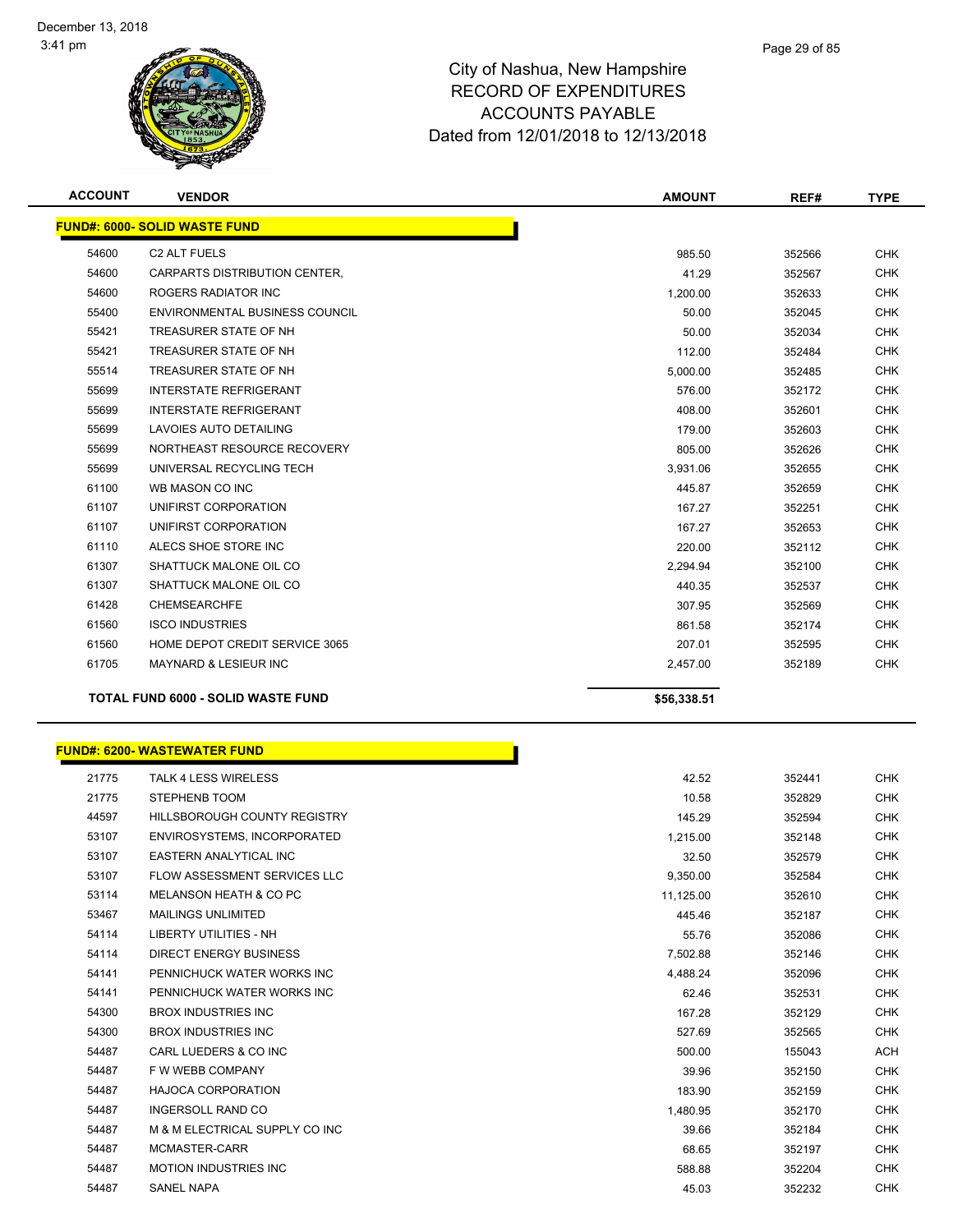

| <b>ACCOUNT</b> | <b>VENDOR</b>                       | <b>AMOUNT</b> | REF#   | <b>TYPE</b> |
|----------------|-------------------------------------|---------------|--------|-------------|
|                | <u>FUND#: 6200- WASTEWATER FUND</u> |               |        |             |
| 54487          | A W CHESTERTON COMPANY              | 2,900.07      | 352548 | <b>CHK</b>  |
| 54487          | <b>HACH COMPANY</b>                 | 530.62        | 352591 | <b>CHK</b>  |
| 54487          | <b>HAJOCA CORPORATION</b>           | 1,184.82      | 352592 | <b>CHK</b>  |
| 54487          | HOME DEPOT CREDIT SERVICE 3065      | 327.72        | 352595 | <b>CHK</b>  |
| 54487          | M & M ELECTRICAL SUPPLY CO INC      | 62.38         | 352607 | <b>CHK</b>  |
| 54487          | <b>MOTION INDUSTRIES INC</b>        | 4,594.08      | 352618 | <b>CHK</b>  |
| 54600          | <b>BEST FORD</b>                    | 9,566.32      | 352124 | <b>CHK</b>  |
| 54600          | CN WOOD CO INC                      | 1,097.82      | 352136 | <b>CHK</b>  |
| 54600          | <b>SANEL NAPA</b>                   | 175.80        | 352232 | <b>CHK</b>  |
| 54600          | <b>SANEL NAPA</b>                   | 125.64        | 352234 | <b>CHK</b>  |
| 54600          | SANEL NAPA                          | 74.88         | 352236 | CHK         |
| 54600          | CARPARTS DISTRIBUTION CENTER,       | 5.34          | 352567 | <b>CHK</b>  |
| 55109          | CONSOLIDATED COMMUNICATIONS         | 871.85        | 352511 | CHK         |
| 55109          | <b>FIRSTLIGHT</b>                   | 60.75         | 352517 | <b>CHK</b>  |
| 55118          | VERIZON WIRELESS-342053899-000      | 120.03        | 352107 | <b>CHK</b>  |
| 55400          | <b>NHWPCA</b>                       | 160.00        | 352530 | <b>CHK</b>  |
| 55421          | <b>NHWPCA</b>                       | 660.00        | 352530 | <b>CHK</b>  |
| 55699          | JOHNSON CONTROLS INC                | 555.12        | 155012 | <b>ACH</b>  |
| 55699          | ACCUWORX USA INC                    | 2,158.75      | 352110 | <b>CHK</b>  |
| 55699          | ARMAND E LEMIRE CO INC              | 3,932.54      | 352117 | <b>CHK</b>  |
| 55699          | <b>HACH COMPANY</b>                 | 3,665.00      | 352157 | <b>CHK</b>  |
| 55699          | NAGLER GROUP                        | 924.80        | 352205 | <b>CHK</b>  |
| 55699          | ST JOSEPHS BUSINESS & HEALTH        | 824.50        | 352241 | <b>CHK</b>  |
| 55699          | <b>CRYSTAL ROCK</b>                 | 105.03        | 352512 | <b>CHK</b>  |
| 55699          | <b>NAGLER GROUP</b>                 | 1,943.53      | 352619 | <b>CHK</b>  |
| 61100          | WB MASON CO INC                     | 179.95        | 352257 | <b>CHK</b>  |
| 61107          | UNIFIRST CORPORATION                | 377.09        | 352251 | <b>CHK</b>  |
| 61107          | UNIFIRST CORPORATION                | 377.99        | 352653 | <b>CHK</b>  |
| 61149          | ERA - A WATERS CO                   | 481.34        | 352149 | <b>CHK</b>  |
| 61149          | <b>IDEXX DISTRIBUTION INC</b>       | 3,727.50      | 352168 | <b>CHK</b>  |
| 61149          | <b>EMD MILLIPORE CORPORATION</b>    | 923.87        | 352581 | <b>CHK</b>  |
| 61149          | <b>VWR INTERNATIONAL</b>            | 1,399.51      | 352657 | CHK         |
| 61156          | POLYDYNE INC                        | 5,427.54      | 352221 | <b>CHK</b>  |
| 61156          | UNIVAR USA INC                      | 3,720.00      | 352253 | <b>CHK</b>  |
| 61156          | PVS CHEMICAL SOLUTIONS INC          | 3,914.47      | 352632 | <b>CHK</b>  |
| 61156          | UNIVAR USA INC                      | 3,720.00      | 352654 | <b>CHK</b>  |
| 61299          | AMAZON.COM LLC                      | 109.98        | 155009 | <b>ACH</b>  |
| 61299          | <b>FASTENAL CO</b>                  | 12.51         | 352151 | <b>CHK</b>  |
| 61299          | MOORE MEDICAL LLC                   | 160.23        | 352202 | <b>CHK</b>  |
| 61299          | BRENNTAG LUBRICANTS NORTHEAST       | 538.50        | 352564 | <b>CHK</b>  |
| 61299          | HOME DEPOT CREDIT SERVICE 3065      | 133.72        | 352595 | <b>CHK</b>  |
| 61299          | OMEGA INDUSTRIAL SUPPLY             | 197.81        | 352627 | <b>CHK</b>  |
| 61299          | <b>VWR INTERNATIONAL</b>            | (604.66)      | 352657 | <b>CHK</b>  |
| 61300          | DENNIS K BURKE INC                  | 658.72        | 352145 | CHK         |
| 61428          | <b>GRAINGER</b>                     | 261.00        | 352156 | <b>CHK</b>  |
| 71221          | AMAZON.COM LLC                      | 216.69        | 155009 | ACH         |
| 71228          | PITNEY BOWES                        | 418.50        | 352532 | <b>CHK</b>  |
| 81700          | <b>HAZEN &amp; SAWYER PC</b>        | 7,219.58      | 352593 | <b>CHK</b>  |
| 81700          | <b>GRANITE INLINER LLC</b>          | 87,163.70     | 155045 | <b>ACH</b>  |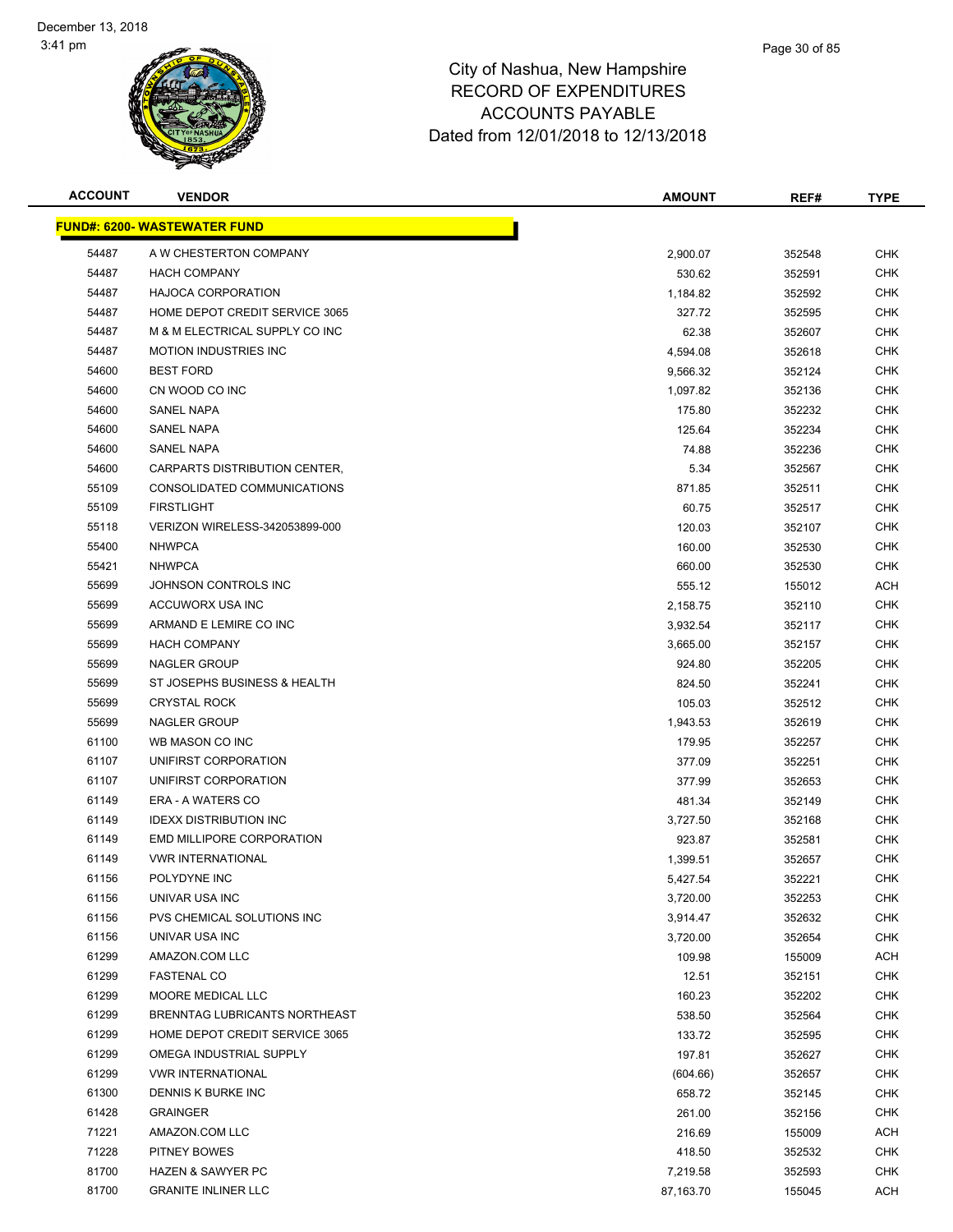December 13, 2018 3:41 pm



# City of Nashua, New Hampshire RECORD OF EXPENDITURES ACCOUNTS PAYABLE Dated from 12/01/2018 to 12/13/2018

| <b>ACCOUNT</b> | <b>VENDOR</b>                                         | <b>AMOUNT</b> | REF#   | <b>TYPE</b> |
|----------------|-------------------------------------------------------|---------------|--------|-------------|
|                | <b>FUND#: 6200- WASTEWATER FUND</b>                   |               |        |             |
| 81700          | NEWPORT CONSTRUCTION CORP                             | 46,296.00     | 155049 | ACH         |
| 81700          | <b>CRISP CONTRACTING LLC</b>                          | 7,000.00      | 352486 | <b>CHK</b>  |
|                | <b>TOTAL FUND 6200 - WASTEWATER FUND</b>              | \$248,776.62  |        |             |
|                | <b>FUND#: 6500- PROPERTY &amp; CASUALTY FUND</b>      |               |        |             |
| 55307          | ROSS DUGAS                                            | 37.55         | 352043 | <b>CHK</b>  |
| 59207          | <b>KELLIE DESIMONE</b>                                | 100.09        | 352449 | <b>CHK</b>  |
| 59207          | APPLE NASHUA LLC                                      | 2,935.92      | 352450 | <b>CHK</b>  |
| 59207          | <b>COMP TODAY</b>                                     | 282.80        | 352451 | <b>CHK</b>  |
| 59207          | CONNECTIONS PHYSICAL THERAPY                          | 260.00        | 352452 | <b>CHK</b>  |
| 59207          | DARTMOUTH HITCHCOCK CLINIC                            | 1,318.82      | 352453 | <b>CHK</b>  |
| 59207          | FOUNDATION MEDICAL PARTNERS                           | 261.00        | 352454 | <b>CHK</b>  |
| 59207          | FOUR SEASONS ORTHOPEDIC CENTER                        | 113.25        | 352455 | <b>CHK</b>  |
| 59207          | <b>CHERYL GERALD</b>                                  | 191.41        | 352456 | <b>CHK</b>  |
| 59207          | <b>GRANITE STATE ANESTHESIOLOGIST</b>                 | 768.00        | 352457 | <b>CHK</b>  |
| 59207          | <b>GRANITE STATE PHYSICAL THERAPY</b>                 | 212.00        | 352458 | <b>CHK</b>  |
| 59207          | PINNACLE REHABILITATION                               | 1,027.00      | 352461 | <b>CHK</b>  |
| 59207          | SO NH REGIONAL MEDICAL CENTER                         | 340.12        | 352462 | <b>CHK</b>  |
| 59207          | ST JOSEPH BUSINESS & HEALTH                           | 123.00        | 352463 | <b>CHK</b>  |
| 59207          | ST JOSEPHS HOSPITAL                                   | 7,505.60      | 352464 | <b>CHK</b>  |
| 59207          | FOUR SEASONS ORTHOPEDIC CENTER                        | 500.00        | 352470 | <b>CHK</b>  |
| 59207          | APPLE NASHUA LLC                                      | 2,161.12      | 352841 | <b>CHK</b>  |
| 59207          | DARTMOUTH HITCHCOCK CLINIC                            | 812.21        | 352842 | <b>CHK</b>  |
| 59207          | DONA DIMAMBRO                                         | 119.96        | 352843 | <b>CHK</b>  |
| 59207          | FOUNDATION MEDICAL PARTNERS                           | 381.00        | 352844 | <b>CHK</b>  |
| 59207          | <b>GRANITE STATE PHYSICAL THERAPY</b>                 | 96.00         | 352845 | <b>CHK</b>  |
| 59207          | INJURED WORKERS PHARMACY LLC                          | 140.99        | 352846 | <b>CHK</b>  |
| 59207          | THE LOWELL GENERAL HOSPITAL                           | 401.00        | 352847 | <b>CHK</b>  |
| 59207          | <b>MICHAEL WHALEN</b>                                 | 219.53        | 352848 | <b>CHK</b>  |
| 59207          | STONERIVER PHARMACY SOLUTIONS                         | 546.34        | 352850 | <b>CHK</b>  |
| 59250          | <b>MARVELL PLATE GLASS INC</b>                        | 278.61        | 352459 | <b>CHK</b>  |
| 59250          | RC WELDING LLC                                        | 1,900.00      | 352849 | <b>CHK</b>  |
| 59275          | METROPOLITAN APPRAISAL                                | 160.00        | 352460 | <b>CHK</b>  |
| 68360          | JOHNSON CONTROLS SECURITY                             | 537.95        | 352083 | <b>CHK</b>  |
| 68360          | ACTION TARGET INC                                     | 2,500.00      | 352507 | <b>CHK</b>  |
| 68360          | <b>TRC ENVIRONMENTAL</b>                              | 3,952.50      | 352539 | <b>CHK</b>  |
|                | <b>TOTAL FUND 6500 - PROPERTY &amp; CASUALTY FUND</b> | \$30,183.77   |        |             |
|                |                                                       |               |        |             |

## **FUND#: 6600- BENEFITS SELF INSURANCE FUND**

| <b>BOSTON MUTUAL LIFE INSURANCE</b> |
|-------------------------------------|
| COLONIAL LIFE AND ACCIDENT INS      |
| COLONIAL LIFE AND ACCIDENT INS      |
| <b>RAMON MIRANDA</b>                |
| NANCY MORRISON                      |
| MASSAGE BY MOLLY LLC                |
|                                     |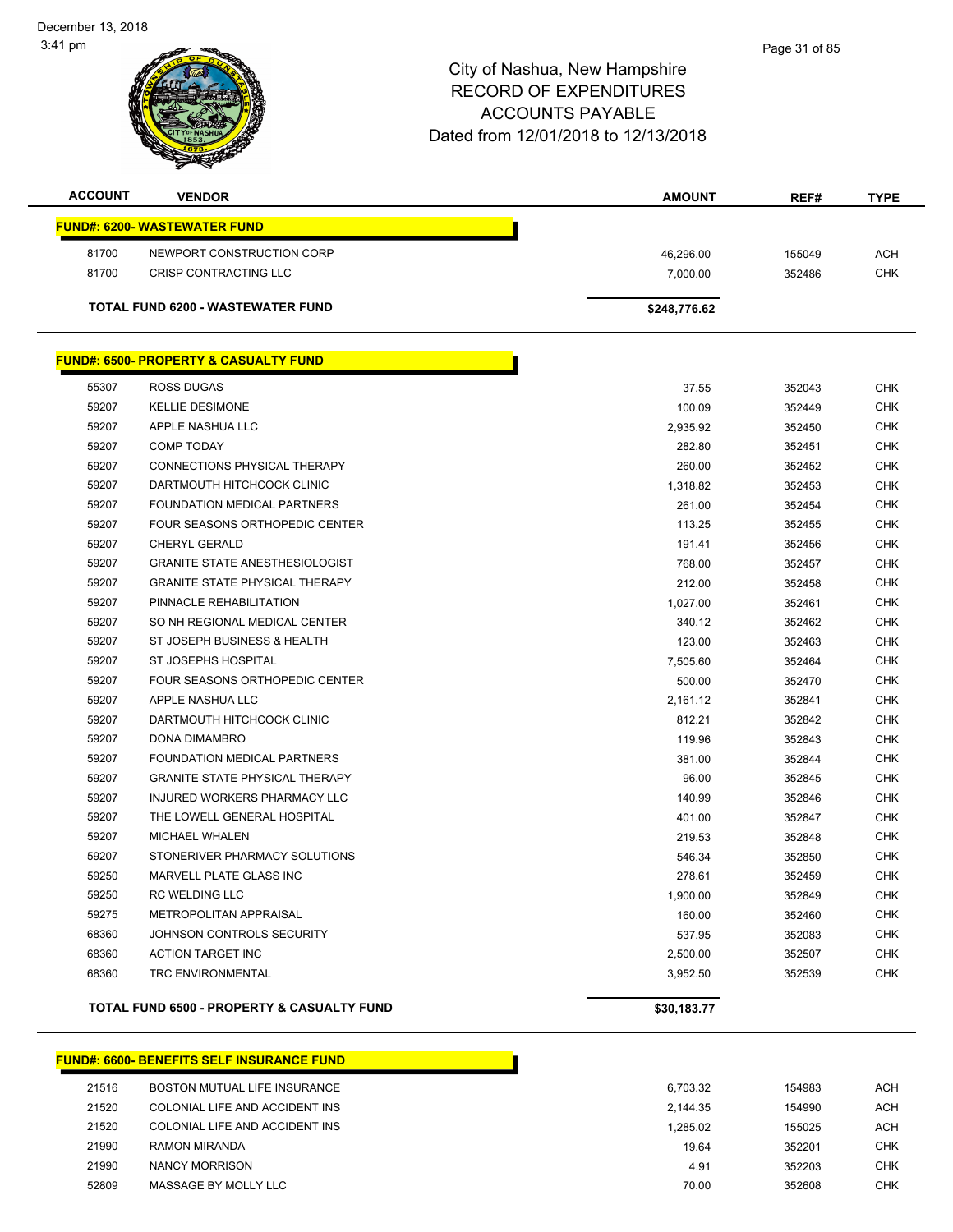

| <b>ACCOUNT</b> | <b>VENDOR</b>                                       | <b>AMOUNT</b>    | REF#             | <b>TYPE</b> |
|----------------|-----------------------------------------------------|------------------|------------------|-------------|
|                | <b>FUND#: 6600- BENEFITS SELF INSURANCE FUND</b>    |                  |                  |             |
| 52809          | THE LAWSON GROUP                                    |                  |                  | <b>CHK</b>  |
| 53452          | <b>CAREER CONNECTIONS</b>                           | 450.00<br>280.00 | 352643<br>352130 | <b>CHK</b>  |
| 53999          | BENEFIT STRATEGIES (ADMIN)                          | 3,250.85         | 154982           | <b>ACH</b>  |
| 59500          | NORTHEAST DELTA DENTAL                              | 24,152.90        | 154984           | <b>ACH</b>  |
| 59500          | ANTHEM BCBS OF NE                                   | 65,782.53        | 155022           | <b>ACH</b>  |
| 59507          | ANTHEM BCBS OF NE                                   | 57,040.56        | 154987           | <b>ACH</b>  |
| 59507          | ANTHEM BCBS OF NE                                   | 100,086.51       | 155022           | <b>ACH</b>  |
| 59507          | ANTHEM BCBS OF NE                                   | 371,712.95       | 154987           | <b>ACH</b>  |
| 59507          | ANTHEM BCBS OF NE                                   | 434,721.73       | 155022           | <b>ACH</b>  |
| 59507          | ANTHEM BCBS OF NE                                   | 15,107.32        | 154987           | <b>ACH</b>  |
| 59507          | ANTHEM BCBS OF NE                                   | 24,022.51        | 155022           | <b>ACH</b>  |
| 59507          | <b>HEALTH PLANS INC</b>                             | 189,511.83       | 155016           | <b>ACH</b>  |
| 59525          | NORTHEAST DELTA DENTAL                              | 73,626.17        | 154984           | <b>ACH</b>  |
| 59525          | NORTHEAST DELTA DENTAL                              | 72,503.43        | 155020           | <b>ACH</b>  |
|                | TOTAL FUND 6600 - BENEFITS SELF INSURANCE FUND      |                  |                  |             |
|                |                                                     | \$1,442,476.53   |                  |             |
|                |                                                     |                  |                  |             |
|                | <b>FUND#: 7052- MINE FALLS PARK ETF</b>             |                  |                  |             |
| 54280          | PENNICHUCK WATER WORKS INC                          | 6,130.40         | 352096           | <b>CHK</b>  |
|                | <b>TOTAL FUND 7052 - MINE FALLS PARK ETF</b>        | \$6,130.40       |                  |             |
|                |                                                     |                  |                  |             |
|                | <b>FUND#: 7549- LIBRARY-MISC LIB DONATIONS</b>      |                  |                  |             |
| 68322          | AMAZON.COM LLC                                      | 127.28           | 155009           | <b>ACH</b>  |
| 68322          | AMAZON.COM LLC                                      | 59.95            | 155042           | <b>ACH</b>  |
| 68322          | <b>ASHLEE NORWOOD</b>                               | 564.31           | 352061           | <b>CHK</b>  |
| 68322          | <b>ASHLEE NORWOOD</b>                               | 36.90            | 352495           | <b>CHK</b>  |
| 71221          | AMAZON.COM LLC                                      | 998.99           | 155009           | <b>ACH</b>  |
|                |                                                     |                  |                  |             |
|                | <b>TOTAL FUND 7549 - LIBRARY-MISC LIB DONATIONS</b> | \$1,787.43       |                  |             |
|                |                                                     |                  |                  |             |
|                | <b>FUND#: 7551- P&amp;R-SUMMERFUN</b>               |                  |                  |             |
| 68322          | UFO PARTY RENTALS, LLC                              | 3,849.00         | 352249           | <b>CHK</b>  |
|                | TOTAL FUND 7551 - P&R-SUMMERFUN                     | \$3,849.00       |                  |             |
|                |                                                     |                  |                  |             |
|                | <b>FUND#: 7563- SCHOOL ATHLETIC ETF</b>             |                  |                  |             |
| 71999          | TEAM FITZ GRAPHICS, LLC                             |                  |                  |             |
|                |                                                     | 1,050.00         | 352810           | <b>CHK</b>  |
|                | <b>TOTAL FUND 7563 - SCHOOL ATHLETIC ETF</b>        | \$1,050.00       |                  |             |
|                |                                                     |                  |                  |             |
|                | <b>FUND#: 7565- SCHOOL RELATED PROGRAMS-ETF</b>     |                  |                  |             |
| 61135          | <b>ERICA KEELEY</b>                                 | 52.95            | 352341           | <b>CHK</b>  |
| 61135          | CHUNKY'S CINEMA                                     | 148.50           | 352661           | <b>CHK</b>  |
| 71999          | <b>KAREN MARTIN</b>                                 | 274.11           | 352360           | <b>CHK</b>  |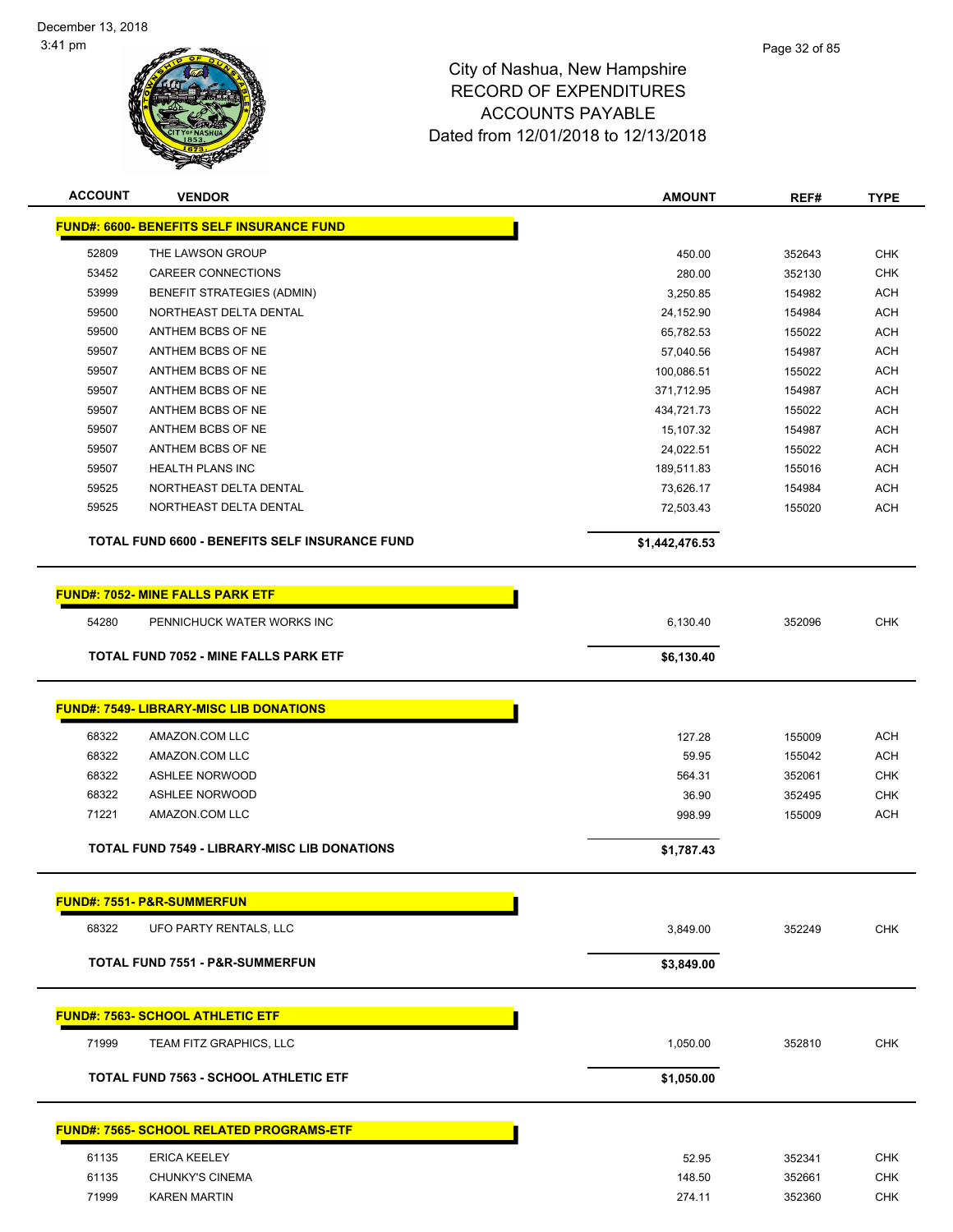| <b>ACCOUNT</b> | <b>VENDOR</b>                                          | <b>AMOUNT</b> | REF#   | <b>TYPE</b> |
|----------------|--------------------------------------------------------|---------------|--------|-------------|
|                | <b>TOTAL FUND 7565 - SCHOOL RELATED PROGRAMS-ETF</b>   | \$475.56      |        |             |
|                | <b>FUND#: 7582- ARLINGTON ST COMMUNITY CENTER</b>      |               |        |             |
| 55421          | PETTY CASH                                             | 16.49         | 352467 | <b>CHK</b>  |
|                | <b>TOTAL FUND 7582 - ARLINGTON ST COMMUNITY CENTER</b> | \$16.49       |        |             |
|                | <b>FUND#: 8063- LIBRARY-HENRY STEARNS FUND</b>         |               |        |             |
| 61807          | <b>BAKER &amp; TAYLOR</b>                              | 461.74        | 352120 | <b>CHK</b>  |
| 61807          | <b>INGRAM LIBRARY SERVICES</b>                         | 76.66         | 352171 | <b>CHK</b>  |
| 61807          | <b>BAKER &amp; TAYLOR</b>                              | 438.69        | 352559 | <b>CHK</b>  |
| 61830          | <b>OVERDRIVE INC</b>                                   | 5,000.00      | 352216 | <b>CHK</b>  |
|                | <b>TOTAL FUND 8063 - LIBRARY-HENRY STEARNS FUND</b>    | \$5,977.09    |        |             |
|                | FUND#: 8613- WILLIAM H & EDITH E KEENAN                |               |        |             |
| 68370          | JACQUELINE DUMONT AND                                  | 800.00        | 352851 | <b>CHK</b>  |
|                | TOTAL FUND 8613 - WILLIAM H & EDITH E KEENAN           | \$800.00      |        |             |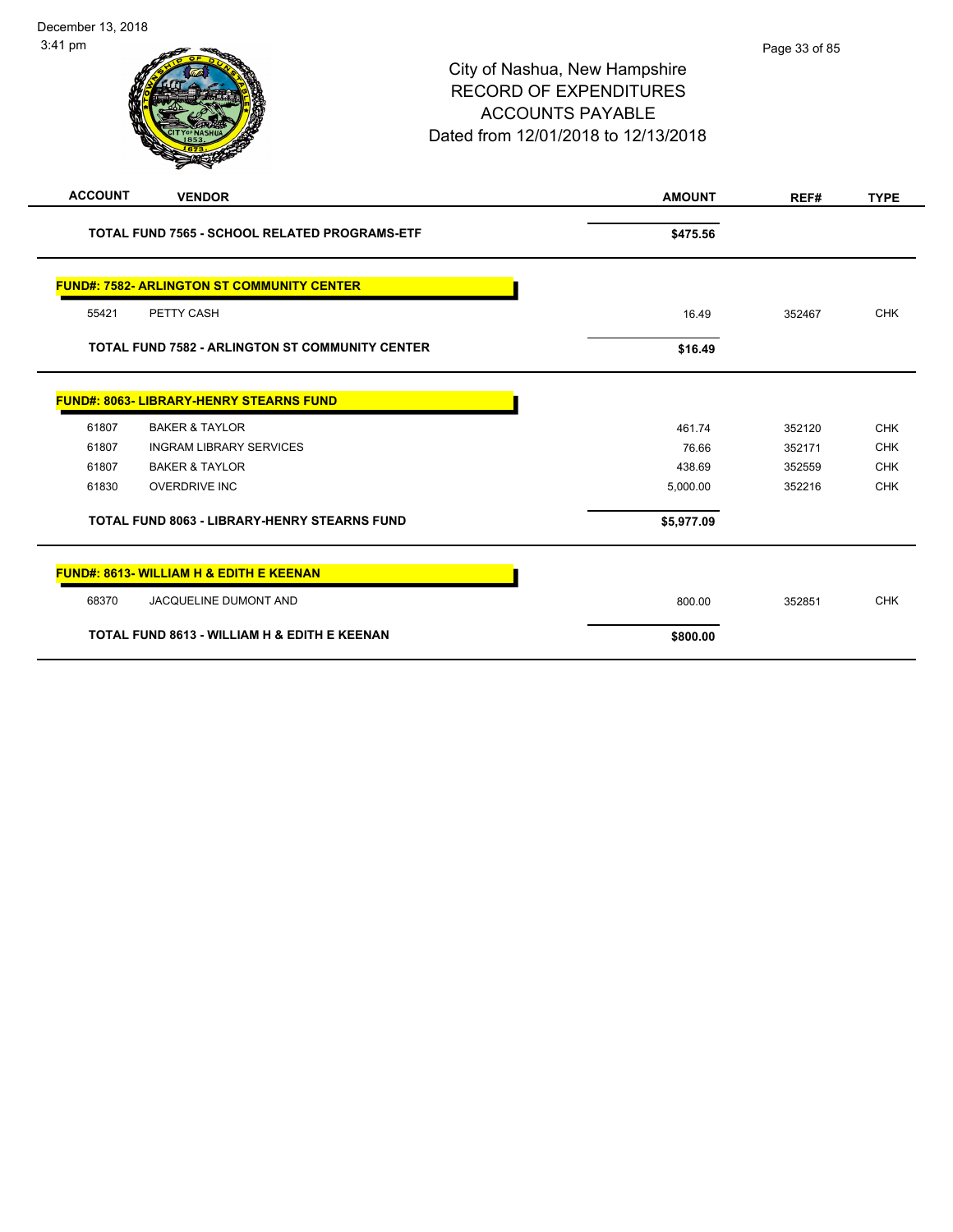

| <b>ACCOUNT</b> | <b>VENDOR</b> |                                           | <b>AMOUNT</b><br>REF# | <b>TYPE</b> |
|----------------|---------------|-------------------------------------------|-----------------------|-------------|
|                |               | <b>EXPENDITURE SUMMARY BY FUND</b>        | <b>AMOUNT</b>         |             |
|                | 1000          | <b>GENERAL FUND</b>                       | 13,944,291.22         |             |
|                | 1001          | <b>GF-CAPITAL IMPROVEMENTS</b>            | 62,707.24             |             |
|                | 1010          | <b>GF-PRIOR YEAR ENC &amp; ESCROWS</b>    | 28,761.52             |             |
|                | 2100          | <b>FOOD SERVICES FUND</b>                 | 70,075.20             |             |
|                | 2207          | ADULT ED/CONTINUING ED                    | 298.78                |             |
|                | 2212          | ATHLETICS REVENUE FUND                    | 639.65                |             |
|                | 2222          | AFTER SCHOOL PROGRAM                      | 8,838.47              |             |
|                | 2247          | <b>CULINARY ARTS</b>                      | 802.62                |             |
|                | 2501          | PUBLIC HEALTH CLIENT FEES FUND            | 60.00                 |             |
|                | 2504          | HOLMAN STADIUM EVENTS FUND                | 7,871.21              |             |
|                | 2505          | PEG ACCESS CHANNELS FUND                  | 9,576.97              |             |
|                | 2506          | HUNT BLDG FACILITY RENTAL FUND            | 5,233.19              |             |
|                | 2511          | 201 MAIN STREET RENTAL FUND               | 2,372.19              |             |
|                | 3030          | <b>EMERGENCY MGMT GRANTS FUND</b>         | 2,656.50              |             |
|                | 3040          | <b>COMMUNICATIONS GRANTS FUND</b>         | 3,450.00              |             |
|                | 3050          | POLICE GRANTS FUND                        | 200.00                |             |
|                | 3068          | COMMUNITY SERVICES GRANTS FUND            | 10,588.62             |             |
|                | 3070          | COMMUNITY HEALTH GRANTS FUND              | 441.07                |             |
|                | 3080          | COMMUNITY DEVELOPMENT GRANTS              | 90,230.17             |             |
|                | 3090          | URBAN PROGRAM GRANTS FUND                 | 45,431.21             |             |
|                | 3120          | TRANSIT GRANTS FUND                       | 170,954.09            |             |
|                | 3200          | <b>PARKS &amp; RECREATION GRANTS FUND</b> | 22.99                 |             |
|                | 3800          | SCHOOL GRANTS FUND                        | 61,337.90             |             |
|                | 3810          | FOOD SERVICE GRANTS FUND                  | 4,869.16              |             |
|                | 4005          | TRAFFIC VIOLATIONS FUND                   | 818.35                |             |
|                | 4025          | DOJ DRUG FORFEITURE FUND                  | 12,129.87             |             |
|                | 4090          | LIB-LOST/DAMAGED BOOK FINES               | 8,902.55              |             |
|                | 5050          | CAP PROJECTS-COMMUNICATIONS               | 54.95                 |             |
|                | 5700          | CAP PROJECTS-BROAD ST PARKWAY             | 1,655.97              |             |
|                | 5800          | SCHOOL CAPITAL PROJECTS FUND              | 0.00                  |             |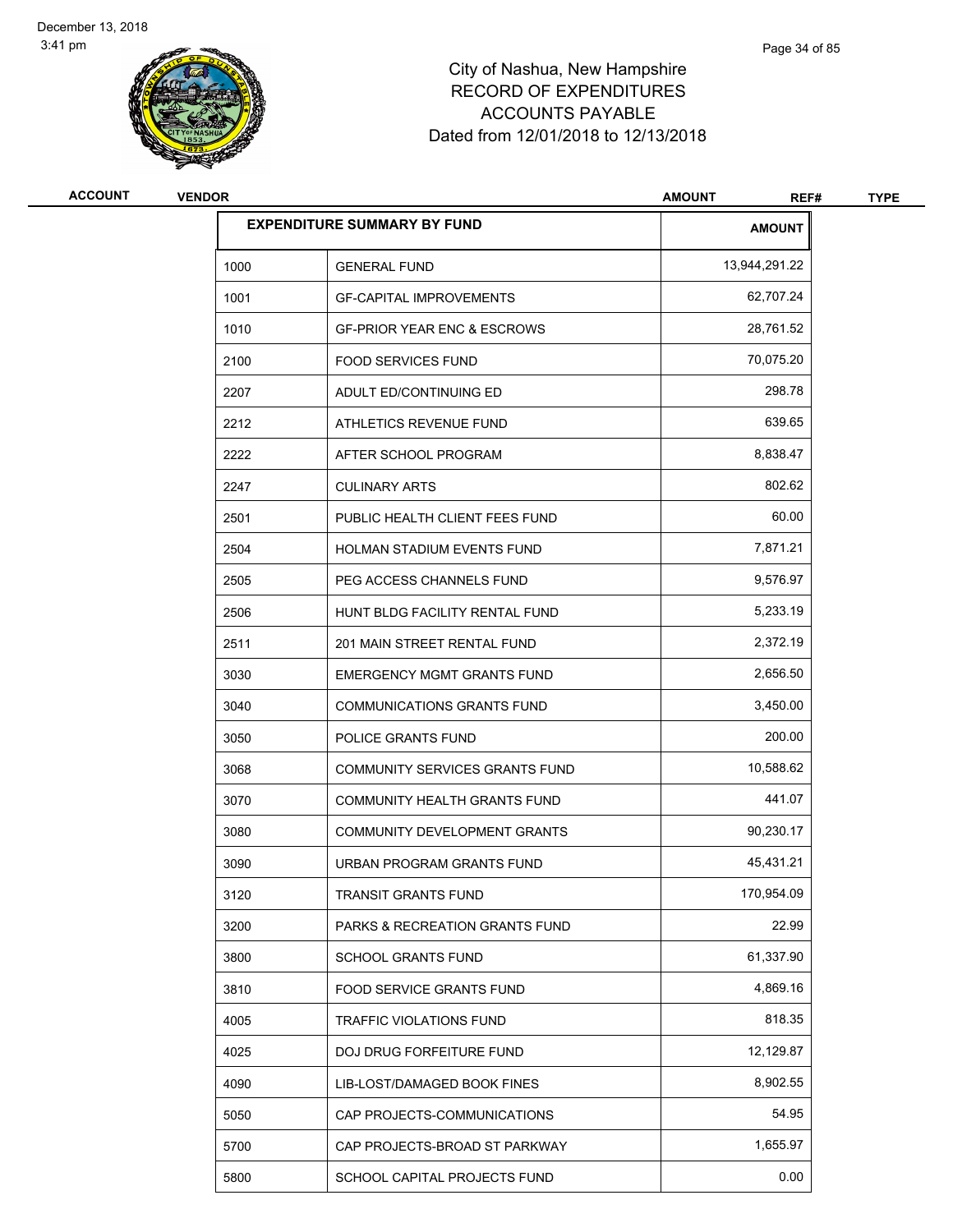

| <b>ACCOUNT</b> | <b>VENDOR</b> |                                    | <b>AMOUNT</b><br>REF# | <b>TYPE</b> |
|----------------|---------------|------------------------------------|-----------------------|-------------|
|                |               |                                    | <b>AMOUNT</b>         |             |
|                | 6000          | <b>SOLID WASTE FUND</b>            | 56,338.51             |             |
|                | 6200          | <b>WASTEWATER FUND</b>             | 248,776.62            |             |
|                | 6500          | PROPERTY & CASUALTY FUND           | 30,183.77             |             |
|                | 6600          | BENEFITS SELF INSURANCE FUND       | 1,442,476.53          |             |
|                | 7052          | MINE FALLS PARK ETF                | 6,130.40              |             |
|                | 7549          | LIBRARY-MISC LIB DONATIONS         | 1,787.43              |             |
|                | 7551          | P&R-SUMMERFUN                      | 3,849.00              |             |
|                | 7563          | <b>SCHOOL ATHLETIC ETF</b>         | 1,050.00              |             |
|                | 7565          | <b>SCHOOL RELATED PROGRAMS-ETF</b> | 475.56                |             |
|                | 7582          | ARLINGTON ST COMMUNITY CENTER      | 16.49                 |             |
|                | 8063          | LIBRARY-HENRY STEARNS FUND         | 5,977.09              |             |
|                | 8613          | WILLIAM H & EDITH E KEENAN         | 800.00                |             |
|                | <b>TOTAL:</b> |                                    | 16,353,133.06         |             |
|                |               |                                    |                       |             |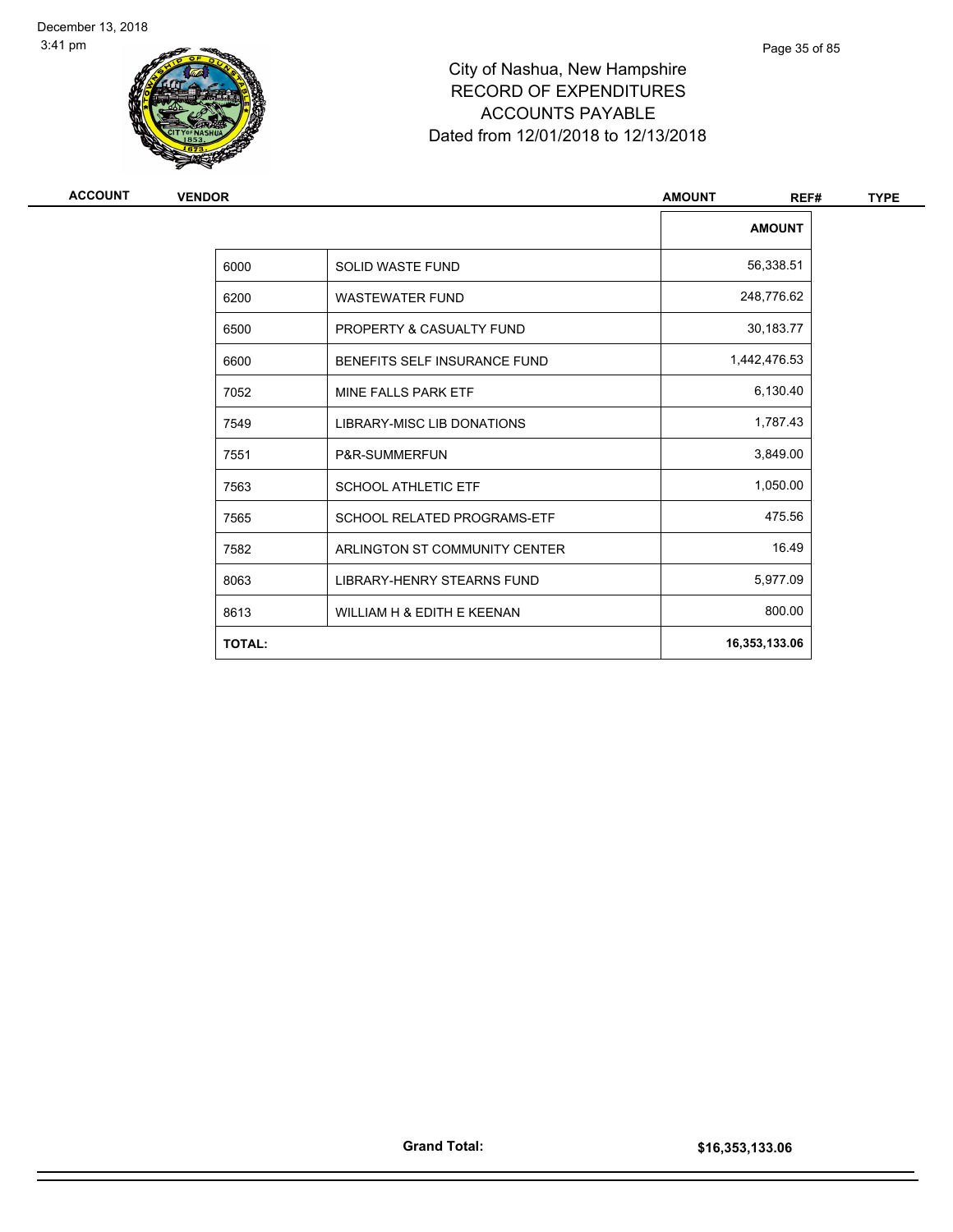

# City of Nashua, New Hampshire RECORD OF EXPENDITURES PAYROLL-GROSS WAGES Dated from 12/01/2018 to 12/13/2018

Page 36 of 85

|     | <b>PAY DATE</b>                   | <b>ACCOUNT</b>                       | <b>DESCRIPTION</b>                       | <b>AMOUNT</b> |
|-----|-----------------------------------|--------------------------------------|------------------------------------------|---------------|
|     |                                   |                                      |                                          |               |
|     | <b>FUND#: 1000 - GENERAL FUND</b> |                                      |                                          |               |
| 101 | <b>MAYOR</b>                      |                                      |                                          |               |
|     | 12/6/18                           | 51100                                | ADMINISTRATIVE ASSISTANT II              | 668.01        |
|     | 12/13/18                          | 51100                                | ADMINISTRATIVE ASSISTANT II              | 668.00        |
|     | 12/6/18                           | 51100                                | CHIEF OF STAFF                           | 1,589.45      |
|     | 12/13/18                          | 51100                                | CHIEF OF STAFF                           | 1,589.45      |
|     | 12/6/18                           | 51100                                | COMMUNICATIONS & SPECIAL PRJ COORDINATOR | 837.70        |
|     | 12/13/18                          | 51100                                | COMMUNICATIONS & SPECIAL PRJ COORDINATOR | 837.70        |
|     | 12/6/18                           | 51100                                | CONSTITUENT SERVICES COORDINATOR         | 805.50        |
|     | 12/13/18                          | 51100                                | CONSTITUENT SERVICES COORDINATOR         | 805.50        |
|     | 12/6/18                           | 51300                                | OVERTIME-REGULAR                         | 6.27          |
|     | 12/6/18                           | 51500                                | <b>MAYOR</b>                             | 2,252.50      |
|     | 12/13/18                          | 51500                                | <b>MAYOR</b>                             | 2,252.50      |
|     | <b>TOTAL 101 - MAYOR</b>          |                                      |                                          | \$12,312.58   |
| 102 |                                   | <b>BOARD OF ALDERMEN</b>             |                                          |               |
|     | 12/6/18                           | 51100                                | <b>LEGISLATIVE AFFAIRS MANAGER</b>       | 1,656.55      |
|     | 12/13/18                          | 51100                                | LEGISLATIVE AFFAIRS MANAGER              | 1,656.55      |
|     | 12/13/18                          | 51500                                | <b>BOARD OF ALDERMEN</b>                 | 17,500.00     |
|     | 12/13/18                          | 51500                                | <b>SUB TEACHER</b>                       | 1,250.00      |
|     |                                   | <b>TOTAL 102 - BOARD OF ALDERMEN</b> |                                          | \$22,063.10   |
| 103 | <b>LEGAL</b>                      |                                      |                                          |               |
|     | 12/6/18                           | 51100                                | <b>CORPORATION COUNSEL</b>               | 2,421.70      |
|     | 12/13/18                          | 51100                                | <b>CORPORATION COUNSEL</b>               | 2,421.70      |
|     | 12/6/18                           | 51100                                | DEPUTY CORPORATION COUNSEL               | 4,203.30      |
|     | 12/13/18                          | 51100                                | DEPUTY CORPORATION COUNSEL               | 4,203.29      |
|     | 12/6/18                           | 51100                                | <b>LEGAL ASSISTANT</b>                   | 1,994.25      |
|     | 12/13/18                          | 51100                                | LEGAL ASSISTANT                          | 1,994.25      |
|     | <b>TOTAL 103 - LEGAL</b>          |                                      |                                          | \$17,238.49   |
| 107 | <b>CITY CLERK</b>                 |                                      |                                          |               |
|     | 12/6/18                           | 51100                                | <b>CITY CLERK</b>                        | 1,804.30      |
|     | 12/13/18                          | 51100                                | <b>CITY CLERK</b>                        | 1,804.30      |
|     | 12/6/18                           | 51100                                | <b>CLERK VITAL RECORDS II</b>            | 1,836.57      |
|     | 12/13/18                          | 51100                                | <b>CLERK VITAL RECORDS II</b>            | 1,840.40      |
|     | 12/6/18                           | 51100                                | DEPARTMENT COORDINATOR, CC               | 744.19        |
|     | 12/13/18                          | 51100                                | DEPARTMENT COORDINATOR, CC               | 744.20        |
|     |                                   | 51100                                |                                          | 1,279.50      |
|     | 12/6/18                           |                                      | DEPUTY CITY CLERK                        |               |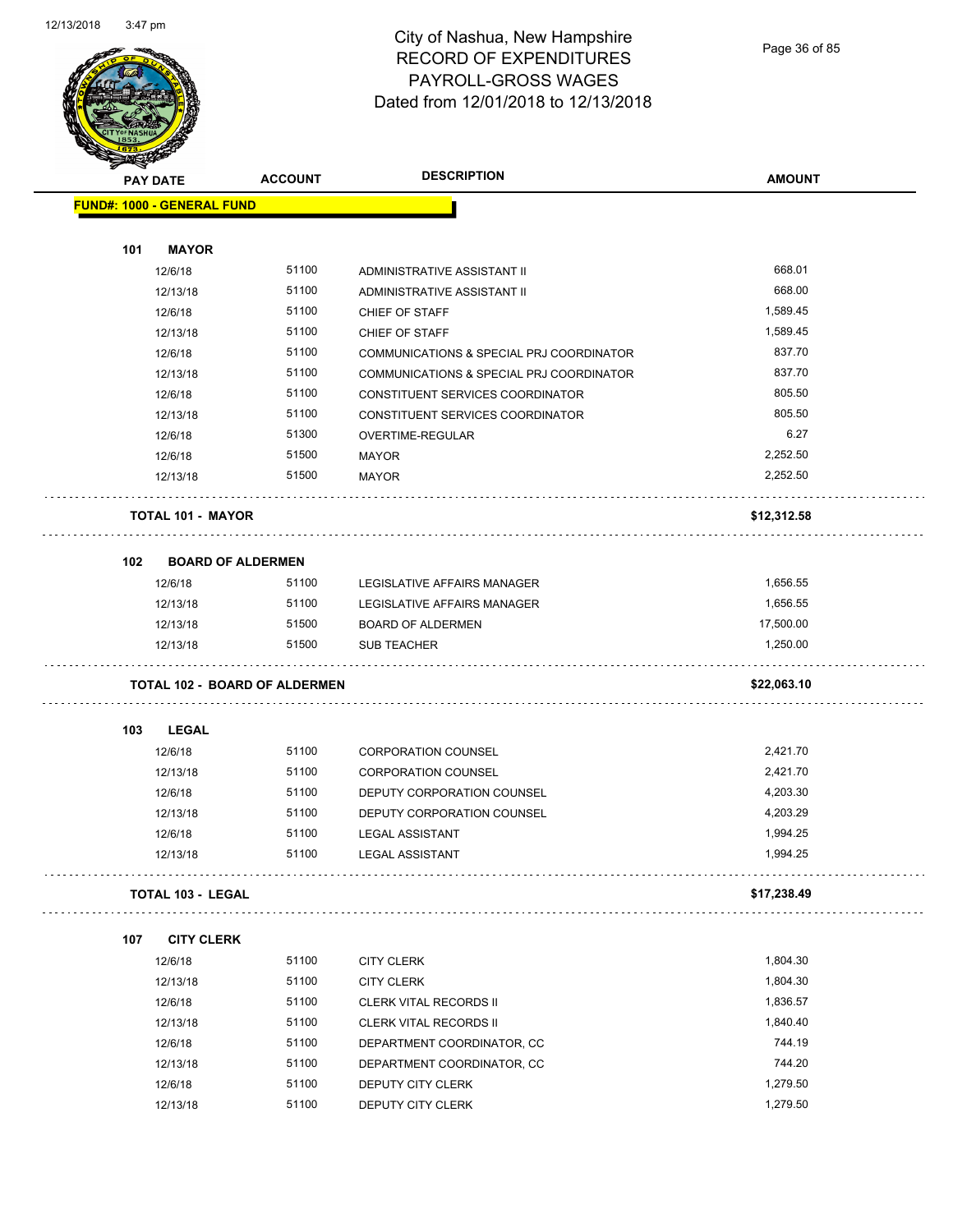Page 37 of 85

| <b>PAY DATE</b>                   |          | <b>ACCOUNT</b>                     | <b>DESCRIPTION</b>                       | <b>AMOUNT</b> |
|-----------------------------------|----------|------------------------------------|------------------------------------------|---------------|
| <b>FUND#: 1000 - GENERAL FUND</b> |          |                                    |                                          |               |
|                                   |          | <b>TOTAL 107 - CITY CLERK</b>      |                                          | \$11,332.96   |
|                                   |          |                                    |                                          |               |
| 111                               |          | <b>HUMAN RESOURCES</b>             |                                          |               |
|                                   | 12/6/18  | 51100                              | HR SPEC                                  | 927.06        |
|                                   | 12/13/18 | 51100                              | <b>HR SPEC</b>                           | 927.06        |
|                                   | 12/6/18  | 51100                              | <b>HRIS &amp; PAYROLL ANALYST</b>        | 1,172.20      |
|                                   | 12/13/18 | 51100                              | HRIS & PAYROLL ANALYST                   | 1,172.20      |
|                                   | 12/6/18  | 51100                              | HUMAN RESOURCES DIRECTOR                 | 1,803.30      |
|                                   | 12/13/18 | 51100                              | <b>HUMAN RESOURCES DIRECTOR</b>          | 1,803.30      |
|                                   | 12/6/18  | 51100                              | HUMAN RESOURCES MANAGER                  | 1,242.65      |
|                                   | 12/13/18 | 51100                              | HUMAN RESOURCES MANAGER                  | 1,242.65      |
|                                   | 12/6/18  | 51100                              | PAYROLL ANALYST                          | 2.223.26      |
|                                   | 12/13/18 | 51100                              | PAYROLL ANALYST                          | 2,223.25      |
|                                   | 12/6/18  | 51100                              | PAYROLL MANAGER                          | 1,562.35      |
|                                   | 12/13/18 | 51100                              | PAYROLL MANAGER                          | 1,562.35      |
|                                   | 12/6/18  | 51200                              | ADMINISTRATIVE ASSISTANT I               | 383.54        |
|                                   | 12/13/18 | 51200                              | ADMINISTRATIVE ASSISTANT I               | 383.55        |
|                                   | 12/6/18  | 51300                              | OVERTIME-REGULAR                         | 51.65         |
|                                   | 12/13/18 | 51300                              | OVERTIME-REGULAR                         | 20.54         |
|                                   |          |                                    |                                          |               |
|                                   |          | <b>TOTAL 111 - HUMAN RESOURCES</b> |                                          | \$18,700.91   |
| 122                               |          | <b>INFORMATION TECHNOLOGY</b>      |                                          |               |
|                                   | 12/6/18  | 51100                              | ADMIN ASSISTANT III                      | 801.90        |
|                                   | 12/13/18 | 51100                              | ADMIN ASSISTANT III                      | 801.91        |
|                                   | 12/6/18  | 51100                              | <b>ENTERPRISE SYS ADMINISTRATOR</b>      | 1,562.35      |
|                                   | 12/13/18 | 51100                              | <b>ENTERPRISE SYS ADMINISTRATOR</b>      | 1,562.35      |
|                                   | 12/6/18  | 51100                              | ERP SYSTEM ADMIN DBA                     | 1,913.25      |
|                                   | 12/13/18 | 51100                              | ERP SYSTEM ADMIN DBA                     | 1,913.25      |
|                                   | 12/6/18  | 51100                              | IT APPLICATIONS ANALYST                  | 1,414.95      |
|                                   | 12/13/18 | 51100                              | IT APPLICATIONS ANALYST                  | 1,414.95      |
|                                   | 12/6/18  | 51100                              | IT DIVISION DIRECTOR                     | 764.74        |
|                                   | 12/13/18 | 51100                              | IT DIVISION DIRECTOR                     | 764.74        |
|                                   | 12/6/18  | 51100                              | IT INFRASTRUCTURE ANALYST                | 1,306.00      |
|                                   | 12/13/18 | 51100                              | IT INFRASTRUCTURE ANALYST                | 1,306.00      |
|                                   | 12/6/18  | 51100                              | IT MANAGER, INFRASTRUCTURE               | 2,059.95      |
|                                   | 12/13/18 | 51100                              | IT MANAGER, INFRASTRUCTURE               | 2,059.95      |
|                                   | 12/6/18  | 51100                              | IT MANAGER, PROJECT/DEVELOPMENT SERVICES | 1,593.40      |
|                                   | 12/13/18 | 51100                              | IT MANAGER, PROJECT/DEVELOPMENT SERVICES | 1,593.40      |
|                                   | 12/6/18  | 51100                              | IT MANAGER, TECHNICAL SERVICES           | 1,620.45      |
|                                   | 12/13/18 | 51100                              | IT MANAGER, TECHNICAL SERVICES           | 1,620.44      |
|                                   |          | 51100                              | SYSTEMS ADM DATABASE ADM                 | 1,810.10      |
|                                   | 12/6/18  |                                    |                                          |               |
|                                   | 12/13/18 | 51100                              | SYSTEMS ADM DATABASE ADM                 | 1,810.10      |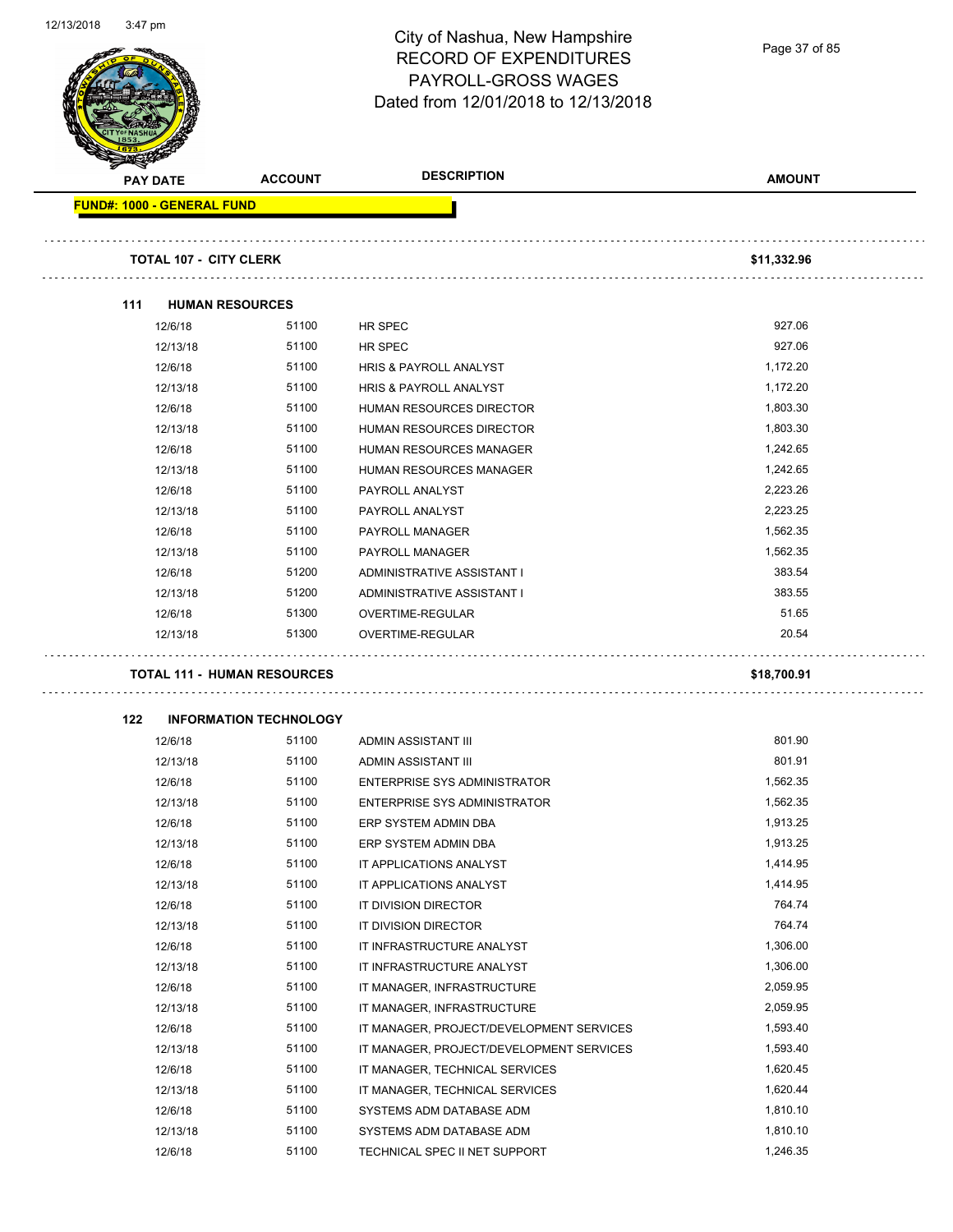|     | PAY DATE                          | <b>ACCOUNT</b>                            | <b>DESCRIPTION</b>                 | <b>AMOUNT</b> |
|-----|-----------------------------------|-------------------------------------------|------------------------------------|---------------|
|     | <b>FUND#: 1000 - GENERAL FUND</b> |                                           |                                    |               |
|     |                                   |                                           |                                    |               |
| 122 |                                   | <b>INFORMATION TECHNOLOGY</b>             |                                    |               |
|     | 12/13/18                          | 51100                                     | TECHNICAL SPEC II NET SUPPORT      | 1,246.35      |
|     | 12/6/18                           | 51100                                     | <b>TECHNICAL SPECIALIST I</b>      | 870.15        |
|     | 12/13/18                          | 51100                                     | <b>TECHNICAL SPECIALIST I</b>      | 870.15        |
|     | 12/6/18                           | 51100                                     | WEB ADMINISTRATOR/GRAPHIC DESINGER | 962.70        |
|     | 12/13/18                          | 51100                                     | WEB ADMINISTRATOR/GRAPHIC DESINGER | 962.70        |
|     |                                   | <b>TOTAL 122 - INFORMATION TECHNOLOGY</b> |                                    | \$35,852.58   |
| 126 |                                   | <b>FINANCIAL SERVICES</b>                 |                                    |               |
|     | 12/6/18                           | 51100                                     | ACCOUNTS PAYABLE COORDINATOR       | 2,308.65      |
|     | 12/13/18                          | 51100                                     | ACCOUNTS PAYABLE COORDINATOR       | 2,308.65      |
|     | 12/6/18                           | 51100                                     | ACCOUNTS PAYABLE SUPV              | 1,178.09      |
|     | 12/13/18                          | 51100                                     | ACCOUNTS PAYABLE SUPV              | 1,095.90      |
|     | 12/6/18                           | 51100                                     | ASSISTANT TREASURER                | 1,466.05      |
|     | 12/13/18                          | 51100                                     | <b>ASSISTANT TREASURER</b>         | 1,466.05      |
|     | 12/6/18                           | 51100                                     | <b>CFO COMPTROLLER</b>             | 2,518.65      |
|     | 12/13/18                          | 51100                                     | CFO COMPTROLLER                    | 2,518.65      |
|     | 12/6/18                           | 51100                                     | DEP TREASURER TAX COLLECTOR        | 1,222.45      |
|     | 12/13/18                          | 51100                                     | DEP TREASURER TAX COLLECTOR        | 1,222.45      |
|     | 12/6/18                           | 51100                                     | FINANCE AND ADMIN MANAGER          | 873.15        |
|     | 12/13/18                          | 51100                                     | FINANCE AND ADMIN MANAGER          | 873.15        |
|     | 12/6/18                           | 51100                                     | <b>MVR CLERK I</b>                 | 1,757.23      |
|     | 12/13/18                          | 51100                                     | <b>MVR CLERK I</b>                 | 1,757.22      |
|     | 12/6/18                           | 51100                                     | <b>MVR CLERK II</b>                | 941.45        |
|     | 12/13/18                          | 51100                                     | MVR CLERK II                       | 941.46        |
|     | 12/6/18                           | 51100                                     | MVR CLERK III                      | 1,529.91      |
|     | 12/13/18                          | 51100                                     | MVR CLERK III                      | 1,529.90      |
|     | 11/21/18                          | 51100                                     | ORDINANCE VIOLATIONS COORDINATOR   | 233.44        |
|     | 11/29/18                          | 51100                                     | ORDINANCE VIOLATIONS COORDINATOR   | 291.80        |
|     | 12/6/18                           | 51100                                     | ORDINANCE VIOLATIONS COORDINATOR   | 300.01        |
|     | 12/13/18                          | 51100                                     | ORDINANCE VIOLATIONS COORDINATOR   | 291.80        |
|     | 12/6/18                           | 51100                                     | REVENUE ACCOUNTS SPEC              | 845.00        |
|     | 12/13/18                          | 51100                                     | REVENUE ACCOUNTS SPEC              | 845.00        |
|     | 12/6/18                           | 51100                                     | REVENUE COORDINATOR                | 1,080.35      |
|     | 12/13/18                          | 51100                                     | REVENUE COORDINATOR                | 1,080.35      |
|     | 12/6/18                           | 51100                                     | SENIOR ACCOUNTANT                  | 1,143.00      |
|     | 12/13/18                          | 51100                                     | SENIOR ACCOUNTANT                  | 1,143.00      |
|     | 12/6/18                           | 51100                                     | SENIOR FINANCE MANAGER             | 1,705.80      |
|     | 12/13/18                          | 51100                                     | SENIOR FINANCE MANAGER             | 1,705.80      |
|     | 12/6/18                           | 51100                                     | SENIOR FINANCIAL ANALYST           | 1,240.50      |
|     | 12/13/18                          | 51100                                     | SENIOR FINANCIAL ANALYST           | 1,240.50      |
|     | 12/6/18                           | 51100                                     | SR MGR ACCT FIN REPORTING          | 1,339.30      |
|     | 12/13/18                          | 51100                                     | SR MGR ACCT FIN REPORTING          | 1,339.30      |
|     | 12/6/18                           | 51100                                     | SUPV VEHICLE REGISTRATION          | 1,214.70      |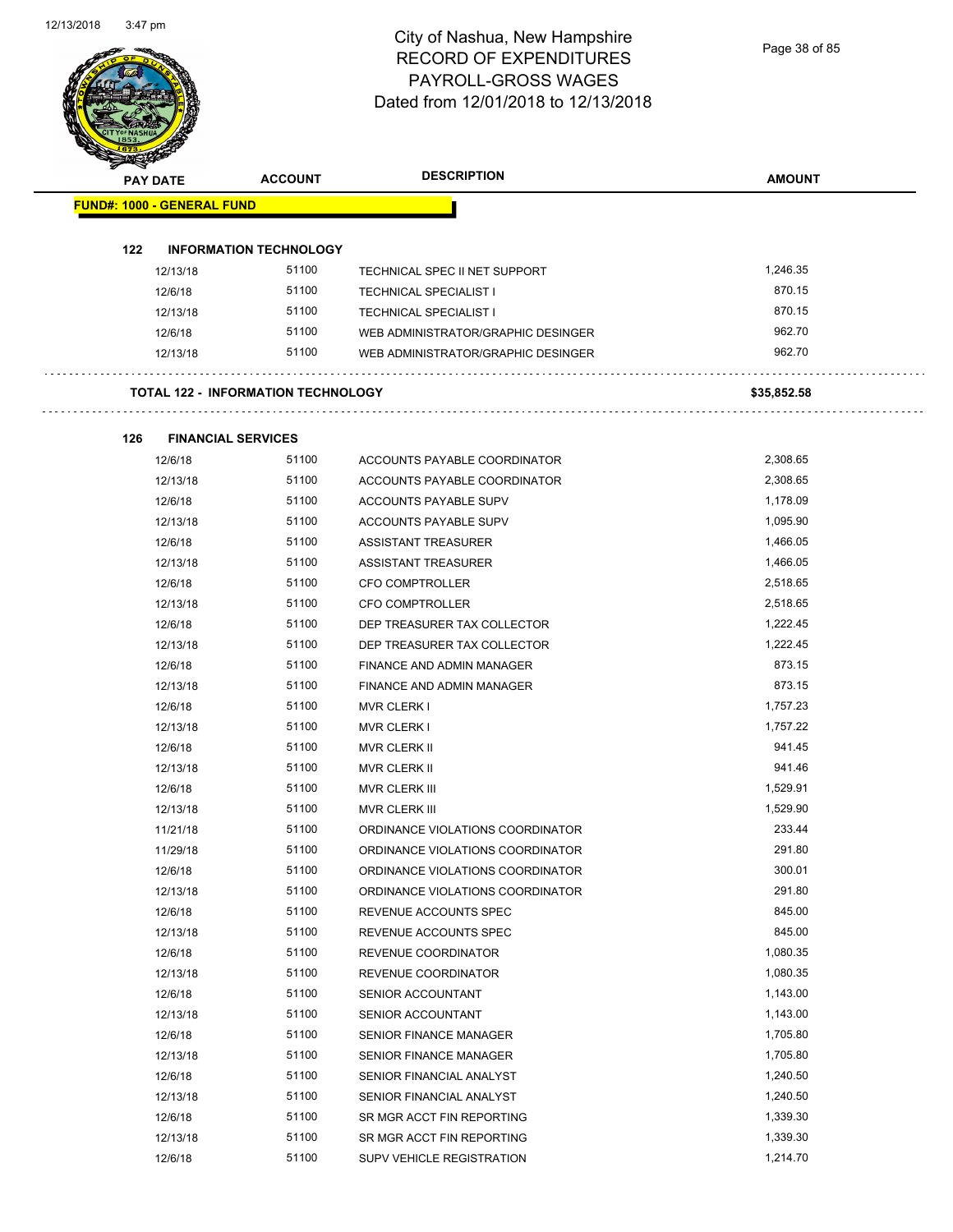Page 39 of 85

|     | <b>PAY DATE</b>                       | <b>ACCOUNT</b> | <b>DESCRIPTION</b>                  | <b>AMOUNT</b> |
|-----|---------------------------------------|----------------|-------------------------------------|---------------|
|     | FUND#: 1000 - GENERAL FUND            |                |                                     |               |
| 126 | <b>FINANCIAL SERVICES</b>             |                |                                     |               |
|     | 12/13/18                              | 51100          | SUPV VEHICLE REGISTRATION           | 1,214.70      |
|     | 12/6/18                               | 51100          | TREASURER TAX COLLECTOR             | 2,059.95      |
|     | 12/13/18                              | 51100          | TREASURER TAX COLLECTOR             | 2,059.95      |
|     | 12/6/18                               | 51200          | TRUST ACCOUNTANT PT                 | 756.20        |
|     | 12/13/18                              | 51200          | TRUST ACCOUNTANT PT                 | 756.21        |
|     | 12/6/18                               | 51300          | OVERTIME-REGULAR                    | 185.40        |
|     | 12/13/18                              | 51300          | OVERTIME-REGULAR                    | 88.89         |
|     |                                       |                |                                     |               |
|     | <b>TOTAL 126 - FINANCIAL SERVICES</b> |                |                                     | \$51,670.01   |
| 129 | <b>CITY BUILDINGS</b>                 |                |                                     |               |
|     | 12/6/18                               | 51100          | <b>BUILDING MANAGER</b>             | 1,234.85      |
|     | 12/13/18                              | 51100          | <b>BUILDING MANAGER</b>             | 1,234.85      |
|     | 12/6/18                               | 51100          | <b>CUSTODIAN I</b>                  | 652.70        |
|     | 12/13/18                              | 51100          | <b>CUSTODIAN I</b>                  | 1,255.69      |
|     | 12/6/18                               | 51100          | MAINTENANCE SPEC                    | 1,414.00      |
|     | 12/13/18                              | 51100          | <b>MAINTENANCE SPEC</b>             | 1,414.00      |
|     | 12/6/18                               | 51200          | <b>CUSTODIAN I</b>                  | 334.65        |
|     | <b>TOTAL 129 - CITY BUILDINGS</b>     |                |                                     | \$7,540.74    |
|     |                                       |                |                                     |               |
| 130 | <b>PURCHASING</b>                     |                |                                     |               |
|     | 12/6/18                               | 51100          | PURCHASING AGENT I                  | 756.10        |
|     | 12/13/18                              | 51100          | PURCHASING AGENT I                  | 756.10        |
|     | 12/6/18                               | 51100          | PURCHASING AGENT II                 | 936.01        |
|     | 12/13/18                              | 51100          | PURCHASING AGENT II                 | 941.89        |
|     | 12/6/18                               | 51100          | PURCHASING MANAGER                  | 1,746.35      |
|     | 12/13/18                              | 51100          | PURCHASING MANAGER                  | 1,746.35      |
|     | 12/6/18                               | 51200          | MESSENGER MAIL DISTRIBUTION CL      | 313.90        |
|     | 12/13/18                              | 51200          | MESSENGER MAIL DISTRIBUTION CL      | 323.92        |
|     | <b>TOTAL 130 - PURCHASING</b>         |                |                                     | \$7,520.62    |
| 131 | <b>HUNT BUILDING</b>                  |                |                                     |               |
|     | 12/6/18                               |                | 51100 HUNT MEMORIAL BLDG & ARTS ADM | 372.90        |
|     | 12/13/18                              | 51100          | HUNT MEMORIAL BLDG & ARTS ADM       | 372.90        |
|     |                                       |                |                                     |               |
|     | <b>TOTAL 131 - HUNT BUILDING</b>      |                |                                     | \$745.80      |
|     | ASSESSING                             |                |                                     |               |
| 132 |                                       |                |                                     | 796.30        |
|     | 12/6/18                               | 51100          | APPRAISER I                         |               |
|     | 12/13/18                              | 51100          | APPRAISER I                         | 796.30        |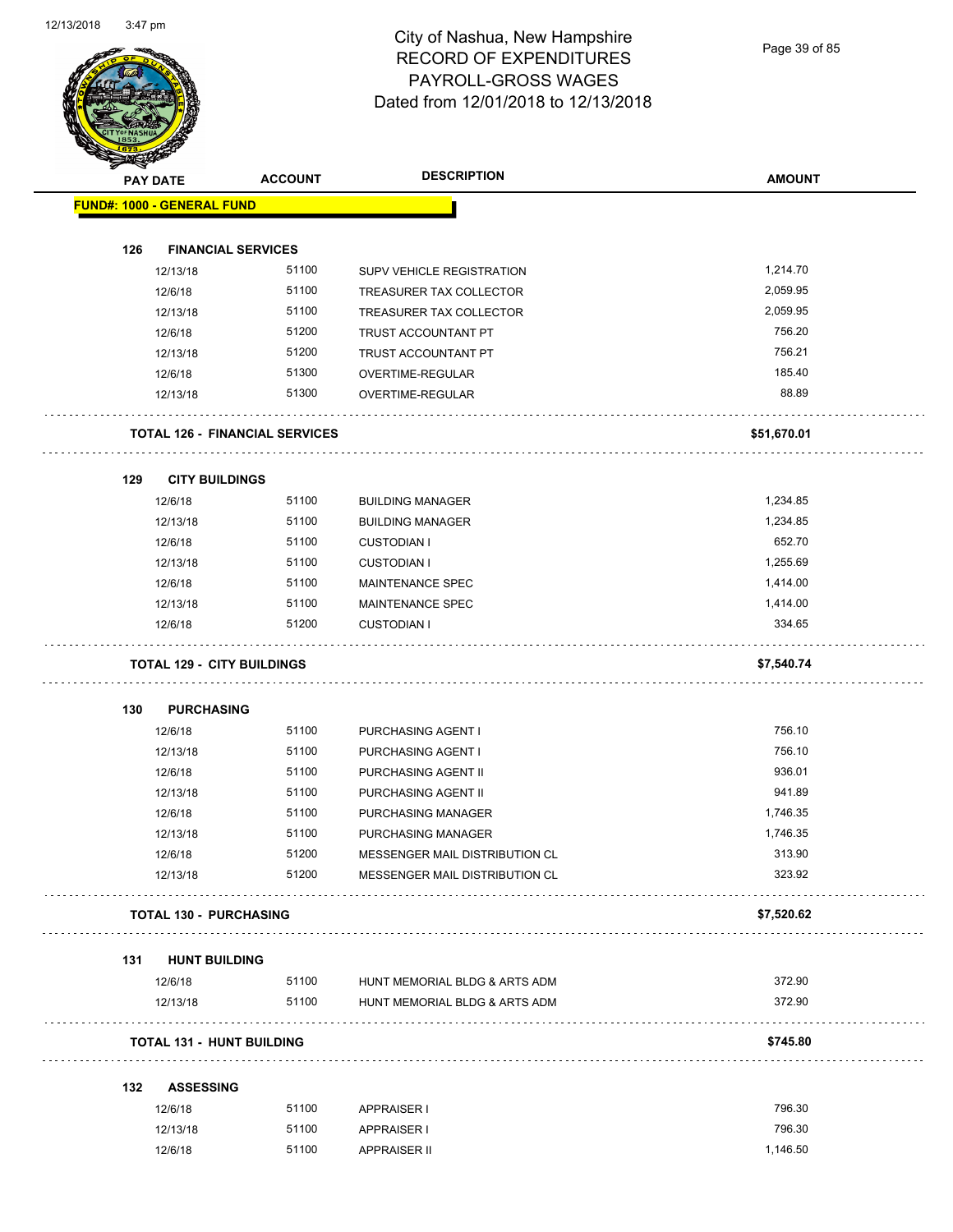

Page 40 of 85

| <b>STATERS</b> |                                      |                                           |                                              |               |
|----------------|--------------------------------------|-------------------------------------------|----------------------------------------------|---------------|
|                | <b>PAY DATE</b>                      | <b>ACCOUNT</b>                            | <b>DESCRIPTION</b>                           | <b>AMOUNT</b> |
|                | <b>FUND#: 1000 - GENERAL FUND</b>    |                                           |                                              |               |
|                |                                      |                                           |                                              |               |
| 132            | <b>ASSESSING</b>                     |                                           |                                              |               |
|                | 12/13/18                             | 51100                                     | <b>APPRAISER II</b>                          | 1,146.50      |
|                | 12/6/18                              | 51100                                     | <b>APPRAISER III</b>                         | 2,465.70      |
|                | 12/13/18                             | 51100                                     | <b>APPRAISER III</b>                         | 2,465.70      |
|                | 12/6/18                              | 51100                                     | ASSESSING ADMIN SPEC I CSR                   | 654.95        |
|                | 12/13/18                             | 51100                                     | ASSESSING ADMIN SPEC I CSR                   | 654.95        |
|                | 12/6/18                              | 51100                                     | ASSESSING ADMIN SPEC II CSR                  | 715.30        |
|                | 12/13/18                             | 51100                                     | ASSESSING ADMIN SPEC II CSR                  | 715.30        |
|                | 12/6/18                              | 51100                                     | ASSESSING ADMIN SPEC III CSR                 | 998.55        |
|                | 12/13/18                             | 51100                                     | ASSESSING ADMIN SPEC III CSR                 | 998.55        |
|                | 12/6/18                              | 51100                                     | <b>CHIEF ASSESSOR</b>                        | 1,908.50      |
|                | 12/13/18                             | 51100                                     | <b>CHIEF ASSESSOR</b>                        | 1,908.50      |
|                | 12/6/18                              | 51100                                     | DEPARTMENT COORDINATOR                       | 948.25        |
|                | 12/13/18                             | 51100                                     | DEPARTMENT COORDINATOR                       | 948.25        |
|                | <b>TOTAL 132 - ASSESSING</b>         |                                           |                                              | \$19,268.10   |
|                |                                      |                                           |                                              |               |
| 134            | <b>GIS</b>                           |                                           |                                              |               |
|                | 12/6/18                              | 51100                                     | <b>GIS TECHNICIAN II</b>                     | 1,174.40      |
|                | 12/13/18                             | 51100                                     | <b>GIS TECHNICIAN II</b>                     | 1,174.40      |
|                | 12/6/18                              | 51200                                     | <b>GIS MANAGER</b>                           | 1,034.88      |
|                | 12/13/18                             | 51200                                     | <b>GIS MANAGER</b>                           | 1,034.88      |
|                | <b>TOTAL 134 - GIS</b>               |                                           |                                              | \$4,418.56    |
| 142            | <b>WOODLAWN CEMETERY</b>             |                                           |                                              |               |
|                | 12/6/18                              | 51100                                     | <b>GROUNDSKEEPER CEMETERY</b>                | 1,455.30      |
|                | 12/13/18                             | 51100                                     | <b>GROUNDSKEEPER CEMETERY</b>                | 1,455.30      |
|                | 12/6/18                              | 51100                                     | SUBFOREMAN CEMETERY                          | 852.10        |
|                | 12/13/18                             | 51100                                     | SUBFOREMAN CEMETERY                          | 852.10        |
|                | 12/6/18                              | 51100                                     | SUPERINTENDENT CEMETERY I                    | 1,195.60      |
|                | 12/13/18                             | 51100                                     | SUPERINTENDENT CEMETERY I                    | 1,195.60      |
|                |                                      |                                           |                                              | 81.86         |
|                | 12/6/18<br>12/6/18                   | 51300<br>51400                            | OVERTIME-REGULAR<br>WAGES TEMPORARY-SEASONAL | 352.00        |
|                |                                      |                                           |                                              |               |
|                | <b>TOTAL 142 - WOODLAWN CEMETERY</b> |                                           |                                              | \$7,439.86    |
| 144            |                                      | <b>EDGEWOOD &amp; SUBURBAN CEMETERIES</b> |                                              |               |
|                | 12/6/18                              | 51100                                     | GROUNDSKEEPER CEMETERY                       | 1,216.90      |
|                | 12/13/18                             | 51100                                     | <b>GROUNDSKEEPER CEMETERY</b>                | 1,216.90      |
|                | 12/6/18                              | 51100                                     | SUBFOREMAN CEMETERY                          | 736.70        |
|                | 12/13/18                             | 51100                                     | SUBFOREMAN CEMETERY                          | 736.70        |
|                | 12/6/18                              | 51100                                     | SUPERINTENDENT CEMETERY II                   | 1,261.25      |

12/13/18 51100 SUPERINTENDENT CEMETERY II 1,261.25 1,261.25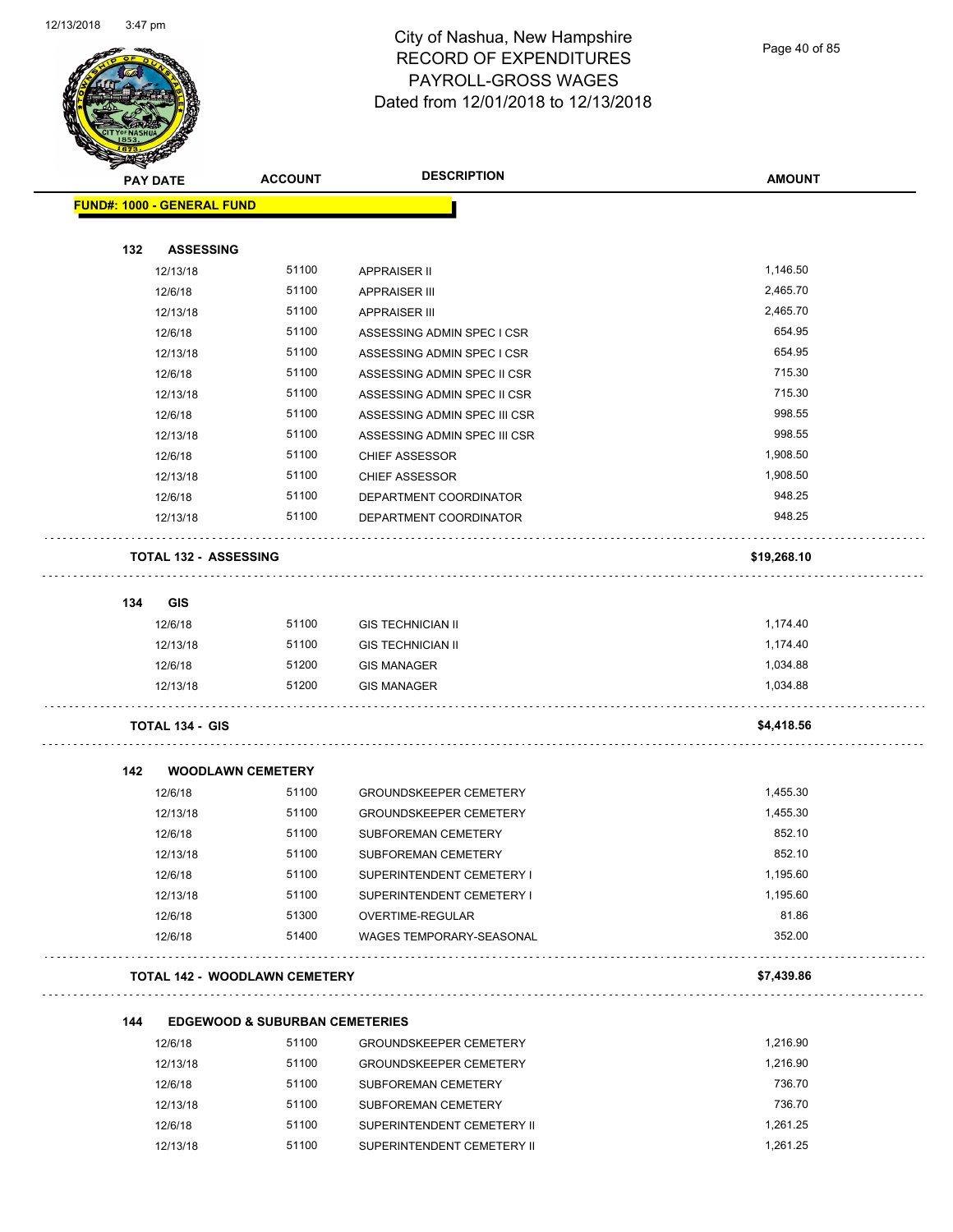| <b>PAY DATE</b>                   | <b>ACCOUNT</b>                                        | <b>DESCRIPTION</b>               | <b>AMOUNT</b> |
|-----------------------------------|-------------------------------------------------------|----------------------------------|---------------|
| <b>FUND#: 1000 - GENERAL FUND</b> |                                                       |                                  |               |
|                                   | <b>TOTAL 144 - EDGEWOOD &amp; SUBURBAN CEMETERIES</b> |                                  | \$6,429.70    |
|                                   |                                                       |                                  |               |
| 150<br><b>POLICE</b>              |                                                       |                                  |               |
| 12/6/18                           | 51100                                                 | <b>1ST YEAR OFFICERS</b>         | 3,065.25      |
| 12/13/18                          | 51100                                                 | <b>1ST YEAR OFFICERS</b>         | 3,065.25      |
| 12/6/18                           | 51100                                                 | <b>ACCOUNT CLERK III</b>         | 2,303.62      |
| 12/13/18                          | 51100                                                 | <b>ACCOUNT CLERK III</b>         | 2,303.61      |
| 12/6/18                           | 51100                                                 | ADMINISTRATIVE PROJECT SPEC      | 1,428.35      |
| 12/13/18                          | 51100                                                 | ADMINISTRATIVE PROJECT SPEC      | 1,428.35      |
| 12/6/18                           | 51100                                                 | ANIMAL CONTROL OFFICER           | 998.95        |
| 12/13/18                          | 51100                                                 | ANIMAL CONTROL OFFICER           | 998.95        |
| 12/6/18                           | 51100                                                 | ASSISTANT RECORDS MANAGER        | 1,028.25      |
| 12/13/18                          | 51100                                                 | ASSISTANT RECORDS MANAGER        | 1,028.25      |
| 12/6/18                           | 51100                                                 | AUTO MECHANIC 1ST CLASS          | 866.96        |
| 12/13/18                          | 51100                                                 | AUTO MECHANIC 1ST CLASS          | 866.95        |
| 12/6/18                           | 51100                                                 | <b>BUILDING MAINTENANCE SUPV</b> | 1,028.25      |
| 12/13/18                          | 51100                                                 | <b>BUILDING MAINTENANCE SUPV</b> | 1,028.24      |
| 12/6/18                           | 51100                                                 | <b>CAPTAIN</b>                   | 15,993.60     |
| 12/13/18                          | 51100                                                 | <b>CAPTAIN</b>                   | 15,993.61     |
| 12/6/18                           | 51100                                                 | CHIEF OF POLICE                  | 2,815.20      |
| 12/13/18                          | 51100                                                 | CHIEF OF POLICE                  | 2,815.20      |
| 12/6/18                           | 51100                                                 | COMM TECH ALL DESIGNATIONS       | 9,268.67      |
| 12/13/18                          | 51100                                                 | COMM TECH ALL DESIGNATIONS       | 8,668.95      |
| 12/6/18                           | 51100                                                 | COMMUNITY POLICE COORD CEMD      | 1,354.20      |
| 12/13/18                          | 51100                                                 | COMMUNITY POLICE COORD CEMD      | 1,354.20      |
| 12/6/18                           | 51100                                                 | <b>CRIME ANALYST</b>             | 1,075.20      |
| 12/13/18                          | 51100                                                 | <b>CRIME ANALYST</b>             | 1,075.20      |
| 12/6/18                           | 51100                                                 | <b>CUSTODIAN III</b>             | 2,337.81      |
| 12/13/18                          | 51100                                                 | <b>CUSTODIAN III</b>             | 2,337.79      |
| 12/6/18                           | 51100                                                 | DEPUTY CHIEF OF POLICE           | 5,102.20      |
| 12/13/18                          | 51100                                                 | DEPUTY CHIEF OF POLICE           | 5,102.20      |
| 12/6/18                           | 51100                                                 | DETENTION SPEC                   | 2,665.95      |
| 12/13/18                          | 51100                                                 | DETENTION SPEC                   | 2,665.95      |
| 12/6/18                           | 51100                                                 | DISPATCHERS ALL DESIGNATIONS     | 5,450.52      |
| 12/13/18                          | 51100                                                 | DISPATCHERS ALL DESIGNATIONS     | 5,450.51      |
| 12/6/18                           | 51100                                                 | FLEET MAINTENANCE ASST SUPV      | 963.20        |
| 12/13/18                          | 51100                                                 | FLEET MAINTENANCE ASST SUPV      | 963.20        |
| 12/6/18                           | 51100                                                 | IT MANAGER/SOFTWARE SPECIALIST   | 1,728.00      |
| 12/13/18                          | 51100                                                 | IT MANAGER/SOFTWARE SPECIALIST   | 1,728.00      |
| 12/6/18                           | 51100                                                 | IT PROGRAMS ADMIN & INSTRUCTOR   | 1,081.50      |
| 12/13/18                          | 51100                                                 | IT PROGRAMS ADMIN & INSTRUCTOR   | 1,081.50      |
| 12/6/18                           | 51100                                                 | <b>LEGAL SECRETARY</b>           | 768.85        |
| 12/13/18                          | 51100                                                 | <b>LEGAL SECRETARY</b>           | 768.85        |
| 12/6/18                           | 51100                                                 | LIEUTENANT                       | 17,571.70     |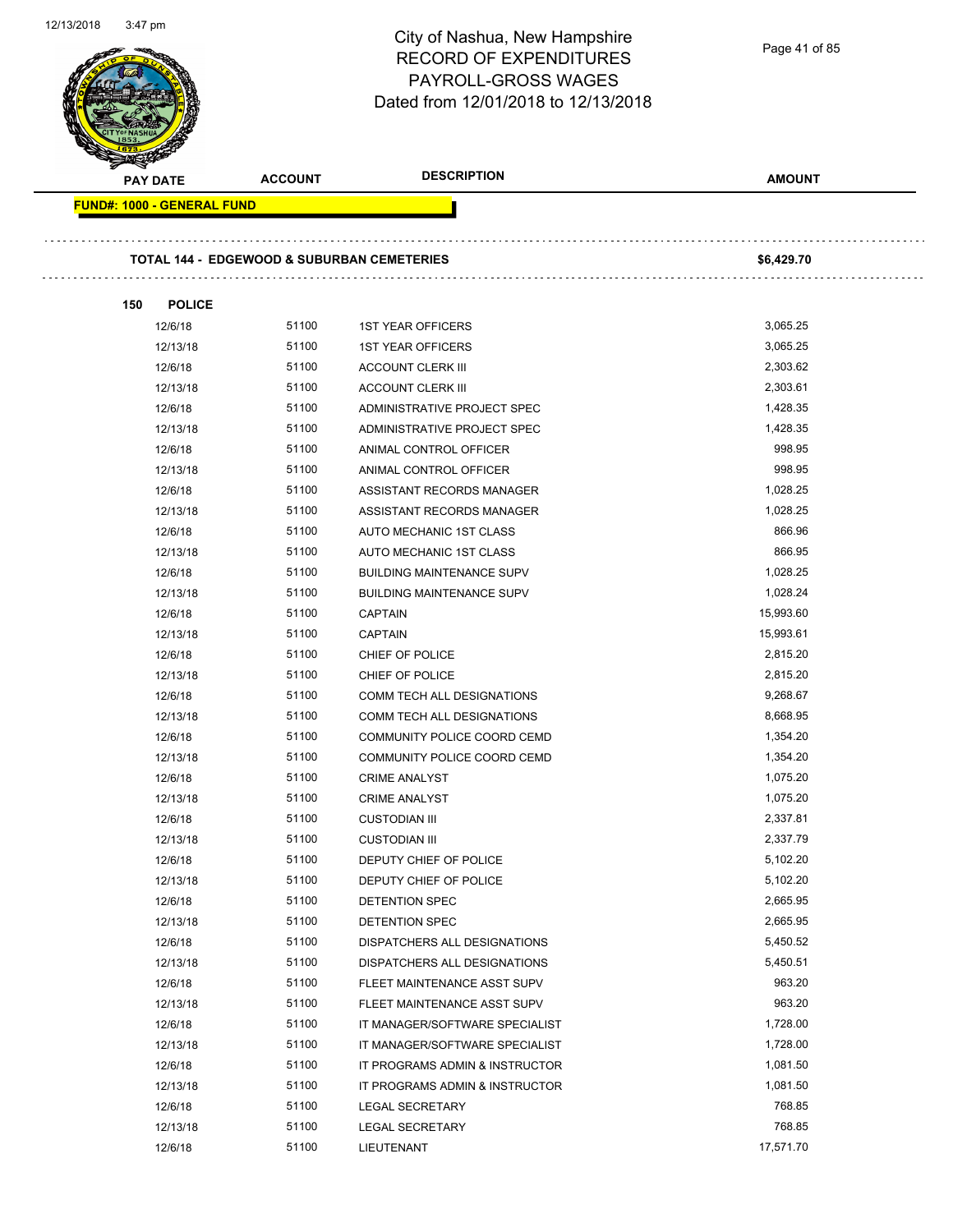

Page 42 of 85

| $\tilde{\phantom{a}}$<br><b>PAY DATE</b> | <b>ACCOUNT</b> | <b>DESCRIPTION</b>                      | <b>AMOUNT</b> |
|------------------------------------------|----------------|-----------------------------------------|---------------|
| <b>FUND#: 1000 - GENERAL FUND</b>        |                |                                         |               |
|                                          |                |                                         |               |
| 150<br><b>POLICE</b>                     |                |                                         |               |
| 12/13/18                                 | 51100          | LIEUTENANT                              | 17,580.91     |
| 12/6/18                                  | 51100          | NPD BUSINESS COORDINATOR                | 965.25        |
| 12/13/18                                 | 51100          | NPD BUSINESS COORDINATOR                | 965.25        |
| 12/6/18                                  | 51100          | NPD BUSINESS MANAGER                    | 1,802.00      |
| 12/13/18                                 | 51100          | NPD BUSINESS MANAGER                    | 1,802.00      |
| 12/6/18                                  | 51100          | NPD NETWORK ADMINISTRATOR               | 1,377.50      |
| 12/13/18                                 | 51100          | NPD NETWORK ADMINISTRATOR               | 1,377.50      |
| 12/6/18                                  | 51100          | PARALEGAL                               | 854.00        |
| 12/13/18                                 | 51100          | PARALEGAL                               | 854.00        |
| 12/6/18                                  | 51100          | PATROLMAN ALL RANKS                     | 176,750.87    |
| 12/13/18                                 | 51100          | PATROLMAN ALL RANKS                     | 177,016.89    |
| 12/6/18                                  | 51100          | POLICE ATTORNEY                         | 2,942.33      |
| 12/13/18                                 | 51100          | POLICE ATTORNEY                         | 2,942.33      |
| 12/6/18                                  | 51100          | <b>RECORDS &amp; COMMUNICATIONS MGR</b> | 1,589.40      |
| 12/13/18                                 | 51100          | RECORDS & COMMUNICATIONS MGR            | 1,589.40      |
| 12/6/18                                  | 51100          | <b>RECORDS TECHNICIAN I</b>             | 1,371.35      |
| 12/13/18                                 | 51100          | <b>RECORDS TECHNICIAN I</b>             | 1,371.35      |
| 12/6/18                                  | 51100          | RECORDS TECHNICIAN II                   | 1,676.30      |
| 12/13/18                                 | 51100          | RECORDS TECHNICIAN II                   | 1,676.30      |
| 12/6/18                                  | 51100          | SEC DOMESTIC VIOLENCE UNIT              | 758.90        |
| 12/13/18                                 | 51100          | SEC DOMESTIC VIOLENCE UNIT              | 758.90        |
| 12/6/18                                  | 51100          | SECRETARIAL SUPV DET BUREAU             | 943.95        |
| 12/13/18                                 | 51100          | SECRETARIAL SUPV DET BUREAU             | 943.95        |
| 12/6/18                                  | 51100          | <b>SECRETARY III</b>                    | 2,931.26      |
| 12/13/18                                 | 51100          | <b>SECRETARY III</b>                    | 2,931.27      |
| 12/6/18                                  | 51100          | <b>SECRETARY V</b>                      | 1,758.70      |
| 12/13/18                                 | 51100          | <b>SECRETARY V</b>                      | 1,758.70      |
| 12/6/18                                  | 51100          | <b>SECRETARY VI</b>                     | 836.30        |
| 12/13/18                                 | 51100          | <b>SECRETARY VI</b>                     | 836.29        |
| 12/6/18                                  | 51100          | SERGEANT                                | 40,992.66     |
| 12/13/18                                 | 51100          | SERGEANT                                | 41,132.78     |
| 12/6/18                                  | 51100          | SHIFT LEADER                            | 2,185.00      |
| 12/13/18                                 | 51100          | SHIFT LEADER                            | 2,185.00      |
| 12/6/18                                  | 51100          | <b>SUPV POLICE FLEET</b>                | 1,306.35      |
| 12/13/18                                 | 51100          | <b>SUPV POLICE FLEET</b>                | 1,306.35      |
| 12/6/18                                  | 51200          | <b>ACCREDITATION MANAGER</b>            | 1,129.28      |
| 12/13/18                                 | 51200          | <b>ACCREDITATION MANAGER</b>            | 1,129.28      |
| 12/6/18                                  | 51200          | SENIOR RELATIONS SPECIALIST             | 725.40        |
| 12/13/18                                 | 51200          | SENIOR RELATIONS SPECIALIST             | 725.40        |
| 12/6/18                                  | 51300          | OVERTIME-REGULAR                        | 1,875.00      |
| 12/13/18                                 | 51300          | OVERTIME-REGULAR                        | 1,872.78      |
| 12/6/18                                  | 51309          | <b>OVERTIME-TRAINING</b>                | 158.04        |
| 12/13/18                                 | 51309          | <b>OVERTIME-TRAINING</b>                | 2,554.31      |
| 12/6/18                                  | 51315          | <b>OVERTIME-WITNESS</b>                 | 1,725.09      |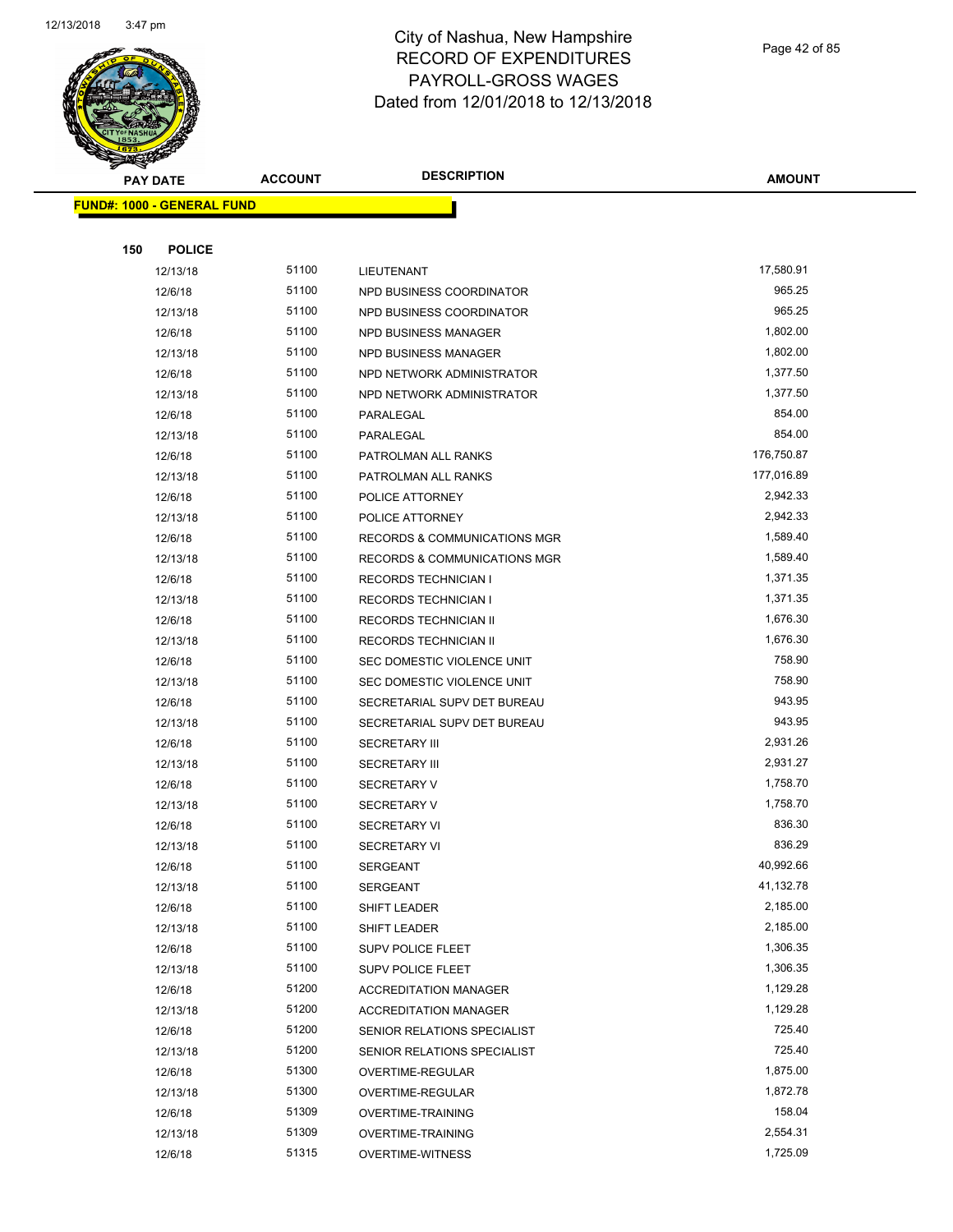$\overline{a}$ 



## City of Nashua, New Hampshire RECORD OF EXPENDITURES PAYROLL-GROSS WAGES Dated from 12/01/2018 to 12/13/2018

Page 43 of 85

| <b>PAY DATE</b>                   | <b>ACCOUNT</b> | <b>DESCRIPTION</b>                     | <b>AMOUNT</b> |
|-----------------------------------|----------------|----------------------------------------|---------------|
| <b>FUND#: 1000 - GENERAL FUND</b> |                |                                        |               |
|                                   |                |                                        |               |
| 150<br><b>POLICE</b>              |                |                                        |               |
| 12/13/18                          | 51315          | <b>OVERTIME-WITNESS</b>                | 1,242.84      |
| 12/6/18                           | 51322          | OVERTIME-INVESTIGATIVE                 | 5,817.48      |
| 12/13/18                          | 51322          | OVERTIME-INVESTIGATIVE                 | 9,740.05      |
| 12/6/18                           | 51330          | OVERTIME-COVERAGE                      | 19,089.99     |
| 12/13/18                          | 51330          | OVERTIME-COVERAGE                      | 20,827.70     |
| 12/13/18                          | 51412          | <b>WAGES PER DIEM</b>                  | 299.61        |
| 12/6/18                           | 51512          | <b>WAGES APPOINTED OFFICIALS</b>       | 350.00        |
| 12/6/18                           | 51600          | <b>LONGEVITY</b>                       | 2,658.34      |
| 12/13/18                          | 51600          | <b>LONGEVITY</b>                       | 3,050.00      |
| 12/6/18                           | 51607          | EDUCATIONAL INCENTIVE                  | 115,800.00    |
| 12/6/18                           | 51750          | <b>RETIREMENT &amp; SEPARATION PAY</b> | 2,153.35      |
| 12/6/18                           | 61107          | <b>CLOTHING &amp; UNIFORMS</b>         | 1,260.17      |
| 12/13/18                          | 61107          | <b>CLOTHING &amp; UNIFORMS</b>         | 124.29        |
| <b>TOTAL 150 - POLICE</b>         |                |                                        | \$834,000.68  |
| 152<br><b>FIRE</b>                |                |                                        |               |
| 12/6/18                           | 51100          | ADMINISTRATIVE ASSISTANT II            | 2,320.61      |
| 12/13/18                          | 51100          | ADMINISTRATIVE ASSISTANT II            | 2,320.60      |
| 12/6/18                           | 51100          | <b>ASST FIRE CHIEF</b>                 | 2,409.56      |
| 12/13/18                          | 51100          | <b>ASST FIRE CHIEF</b>                 | 2,409.56      |
| 12/6/18                           | 51100          | ASST SUPERINTENDENT FIRE ALARM         | 1,613.60      |
| 12/13/18                          | 51100          | ASST SUPERINTENDENT FIRE ALARM         | 1,613.60      |
| 12/6/18                           | 51100          | ASST SUPERINTENDENT FIRE FLEET         | 1,613.60      |
| 12/13/18                          | 51100          | ASST SUPERINTENDENT FIRE FLEET         | 1,613.60      |
| 12/6/18                           | 51100          | ASST SUPERINTENDENT PREVENTION         | 3,259.64      |
| 12/13/18                          | 51100          | ASST SUPERINTENDENT PREVENTION         | 3,259.64      |
| 12/6/18                           | 51100          | <b>CAPTAIN</b>                         | 11,395.32     |
| 12/13/18                          | 51100          | <b>CAPTAIN</b>                         | 11,395.33     |
| 12/6/18                           | 51100          | CAPTAIN FIRE TRAINING SAFETY           | 1,764.28      |
| 12/13/18                          | 51100          | CAPTAIN FIRE TRAINING SAFETY           | 1,764.28      |
| 12/6/18                           | 51100          | <b>DEPUTY FIRE CHIEF</b>               | 8,596.22      |
| 12/13/18                          | 51100          | <b>DEPUTY FIRE CHIEF</b>               | 8,596.21      |
| 12/6/18                           | 51100          | EXEC ASST BUSINESS COORD               | 868.70        |
| 12/13/18                          | 51100          | <b>EXEC ASST BUSINESS COORD</b>        | 868.70        |
| 12/6/18                           | 51100          | FIRE CHIEF                             | 2,635.48      |
| 12/13/18                          | 51100          | FIRE CHIEF                             | 2,635.48      |
| 12/6/18                           | 51100          | FIRE DISPATCH ALL RANKS                | 7,422.72      |
| 12/13/18                          | 51100          | FIRE DISPATCH ALL RANKS                | 7,471.68      |
| 12/6/18                           | 51100          | FIRE DISPATCHER CLERK TRAINER          | 1,649.42      |
| 12/13/18                          | 51100          | FIRE DISPATCHER CLERK TRAINER          | 1,443.24      |
| 12/6/18                           | 51100          | FIRE LIEUTENANT                        | 42,115.54     |
| 12/13/18                          | 51100          | FIRE LIEUTENANT                        | 42,115.51     |
| 12/6/18                           | 51100          | FIRE MECHANIC                          | 1,327.72      |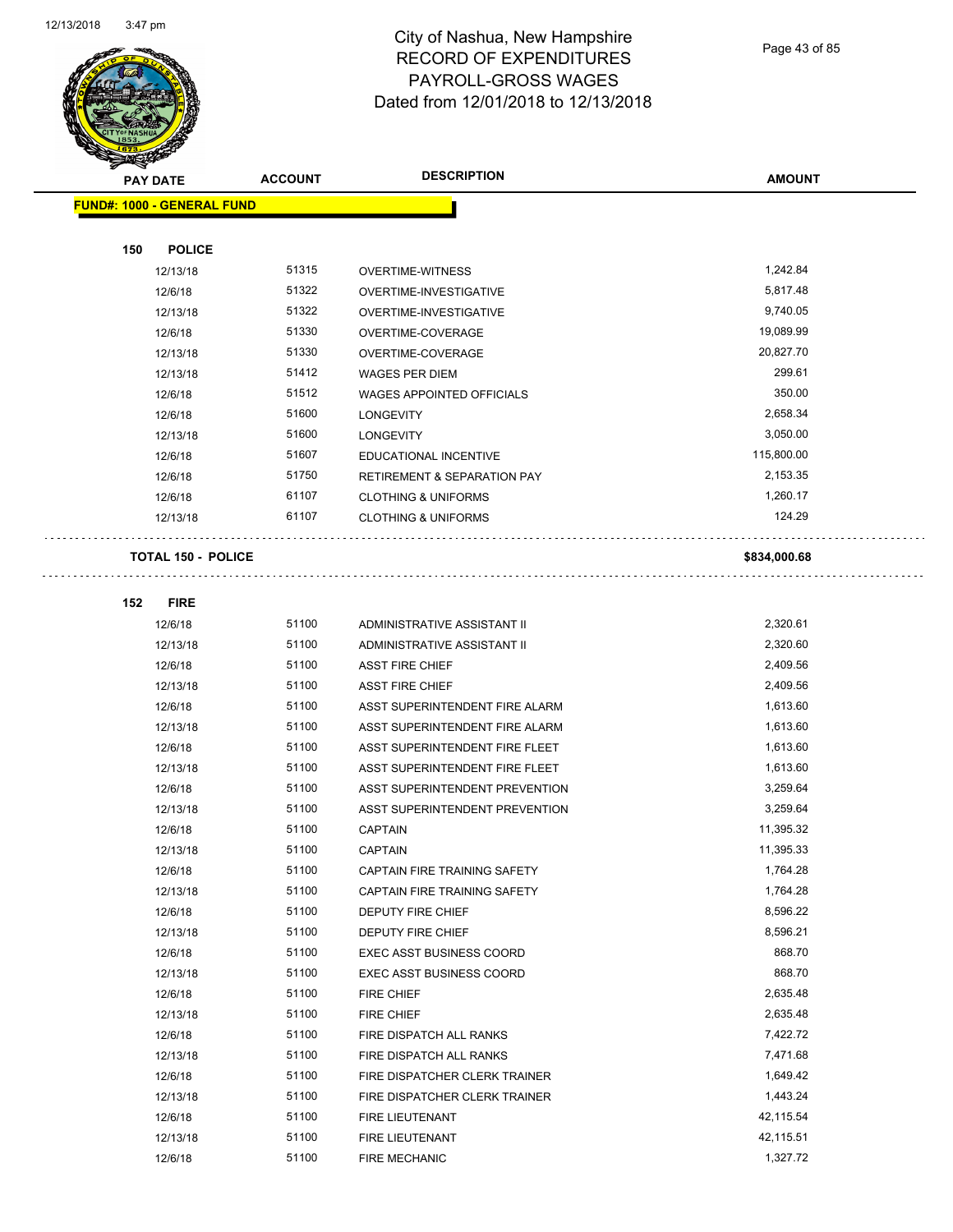

Page 44 of 85

| <b>PAY DATE</b>                   | <b>ACCOUNT</b>                         | <b>DESCRIPTION</b>                    | <b>AMOUNT</b> |
|-----------------------------------|----------------------------------------|---------------------------------------|---------------|
| <b>FUND#: 1000 - GENERAL FUND</b> |                                        |                                       |               |
|                                   |                                        |                                       |               |
| 152<br><b>FIRE</b>                |                                        |                                       |               |
| 12/13/18                          | 51100                                  | FIRE MECHANIC                         | 1,327.72      |
| 12/6/18                           | 51100                                  | FIRE TRAINING OFFICER                 | 1,613.60      |
| 12/13/18                          | 51100                                  | FIRE TRAINING OFFICER                 | 1,613.60      |
| 12/6/18                           | 51100                                  | <b>FIREFIGHTERS ALL RANKS</b>         | 132,869.14    |
| 12/13/18                          | 51100                                  | FIREFIGHTERS ALL RANKS                | 132,869.17    |
| 12/6/18                           | 51100                                  | SUPERINTENDENT FIRE ALARM             | 1,799.72      |
| 12/13/18                          | 51100                                  | SUPERINTENDENT FIRE ALARM             | 1,799.72      |
| 12/6/18                           | 51100                                  | SUPERINTENDENT FIRE FLEET             | 1,764.28      |
| 12/13/18                          | 51100                                  | SUPERINTENDENT FIRE FLEET             | 1,764.28      |
| 12/6/18                           | 51100                                  | SUPERINTENDENT FIRE PREVENTION        | 1,781.92      |
| 12/13/18                          | 51100                                  | SUPERINTENDENT FIRE PREVENTION        | 1,781.92      |
| 12/6/18                           | 51300                                  | OVERTIME-REGULAR                      | 305.77        |
| 12/13/18                          | 51300                                  | OVERTIME-REGULAR                      | 10,294.36     |
| 12/6/18                           | 51330                                  | OVERTIME-COVERAGE                     | 10,234.59     |
| 12/13/18                          | 51330                                  | OVERTIME-COVERAGE                     | 10,844.85     |
| 12/6/18                           | 51650                                  | <b>ADDITIONAL HOURS</b>               | 22,612.02     |
| 12/13/18                          | 51650                                  | ADDITIONAL HOURS                      | 28,080.25     |
| 12/6/18                           | 51700                                  | <b>STIPENDS</b>                       | 4,724.42      |
| 12/13/18                          | 51700                                  | <b>STIPENDS</b>                       | 4,724.42      |
| <b>TOTAL 152 - FIRE</b>           |                                        |                                       | \$549,305.59  |
| 153                               | <b>BUILDING INSPECTION</b>             |                                       |               |
| 12/6/18                           | 51100                                  | BLD INSP ASST PLANS EXAMINER          | 1,046.85      |
| 12/13/18                          | 51100                                  | BLD INSP ASST PLANS EXAMINER          | 1,046.84      |
| 12/6/18                           | 51100                                  | <b>BUILDING AND UTILITIES INSPCTR</b> | 3,635.41      |
| 12/13/18                          | 51100                                  | <b>BUILDING AND UTILITIES INSPCTR</b> | 3,635.39      |
| 12/6/18                           | 51100                                  | <b>BUILDING DEPARTMENT MANAGER</b>    | 1,612.75      |
| 12/13/18                          | 51100                                  | <b>BUILDING DEPARTMENT MANAGER</b>    | 1,612.75      |
| 12/6/18                           | 51100                                  | PERMIT TECHNICIAN I                   | 1,287.45      |
| 12/13/18                          | 51100                                  | PERMIT TECHNICIAN I                   | 1,287.45      |
| 12/6/18                           | 51100                                  | <b>PLANS EXAMINER</b>                 | 1,271.24      |
| 12/13/18                          | 51100                                  | <b>PLANS EXAMINER</b>                 | 1,271.26      |
|                                   | <b>TOTAL 153 - BUILDING INSPECTION</b> |                                       | \$17,707.39   |
| 155                               | <b>CODE ENFORCEMENT</b>                |                                       |               |
| 12/6/18                           | 51100                                  | CODE ENFORCEMENT OFFICER II           | 2,783.14      |
| 12/13/18                          | 51100                                  | <b>CODE ENFORCEMENT OFFICER II</b>    | 2,783.15      |
| 12/6/18                           | 51100                                  | MGR CODE ENFORCEMENT DEPT             | 1,521.05      |
| 12/13/18                          | 51100                                  | MGR CODE ENFORCEMENT DEPT             | 1,521.04      |
|                                   |                                        |                                       |               |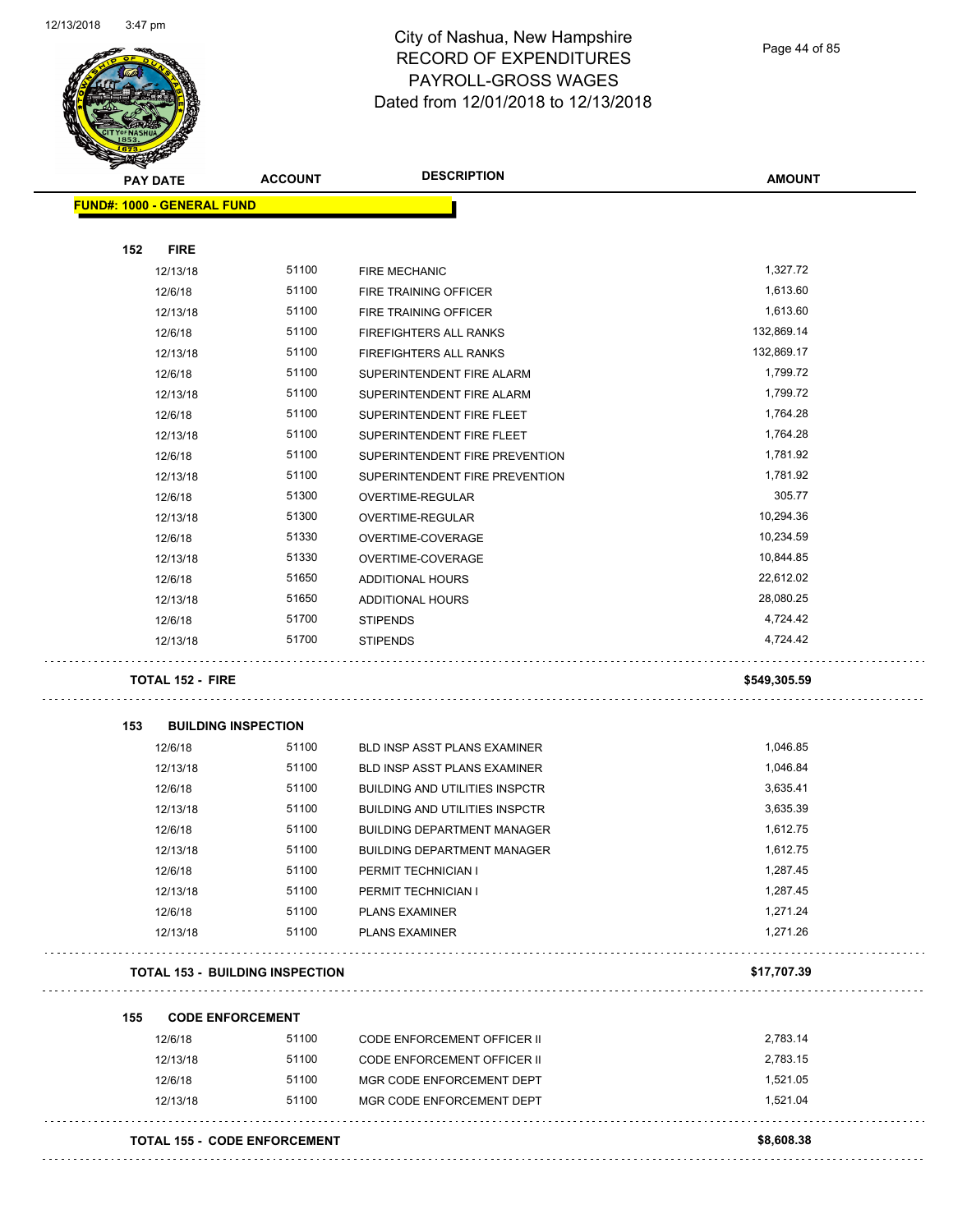Page 45 of 85

| <b>FUND#: 1000 - GENERAL FUND</b><br><b>EMERGENCY MANAGEMENT</b><br>156<br>51100<br>1,701.60<br>12/6/18<br><b>EMERGENCY MANAGEMENT DIRECTOR</b><br>51100<br><b>EMERGENCY MANAGEMENT DIRECTOR</b><br>1,701.60<br>12/13/18<br>TOTAL 156 - EMERGENCY MANAGEMENT<br>157<br><b>CITYWIDE COMMUNICATIONS</b><br>12/6/18<br>51100<br><b>COMM SYS ENGR TECH</b><br>12/13/18<br>51100<br><b>COMM SYS ENGR TECH</b><br>1,616.80<br>1,371.96<br>51200<br>12/6/18<br>RADIO SYSTEMS MANAGER<br>51200<br>1,371.96<br>12/13/18<br>RADIO SYSTEMS MANAGER<br>244.56<br>51300<br>OVERTIME-REGULAR<br>12/13/18<br><b>TOTAL 157 - CITYWIDE COMMUNICATIONS</b><br><b>PW-ADMIN &amp; ENGINEERING</b><br>160<br>51100<br>766.50<br>12/6/18<br>ADMINISTRATIVE ASSISTANT II<br>766.50<br>12/13/18<br>51100<br>ADMINISTRATIVE ASSISTANT II<br>ASSIST DIRECTOR PUBLIC WORKS<br>12/6/18<br>51100<br>1,619.04<br>1,619.05<br>51100<br>12/13/18<br>ASSIST DIRECTOR PUBLIC WORKS<br>938.30<br>12/6/18<br>51100<br>ASSISTANT CONSTRUCTION ENGINEER<br>938.30<br>51100<br>12/13/18<br>ASSISTANT CONSTRUCTION ENGINEER<br>12/6/18<br>51100<br><b>CITY ENGINEER</b><br>1,144.75<br>51100<br>1,144.75<br>12/13/18<br><b>CITY ENGINEER</b><br>51100<br>1.230.70<br>12/6/18<br><b>CITY SURVEYOR</b><br>1,230.70<br>12/13/18<br>51100<br><b>CITY SURVEYOR</b><br>738.35<br>51100<br><b>DEPUTY CITY ENGINEER</b><br>12/6/18<br>51100<br>738.36<br>12/13/18<br>DEPUTY CITY ENGINEER<br>51100<br>1,828.35<br>12/6/18<br>DIRECTOR PUBLIC WORKS<br>1,828.35<br>51100<br>12/13/18<br>DIRECTOR PUBLIC WORKS<br>51100<br>1,463.05<br>12/6/18<br>DIVISION OPERATIONS MANAGER<br>51100<br>1,463.05<br>12/13/18<br>DIVISION OPERATIONS MANAGER<br>365.00<br>51100<br>12/6/18<br>DPW CONTRACT ADMINISTRATOR<br>365.00<br>51100<br>12/13/18<br>DPW CONTRACT ADMINISTRATOR<br>51100<br>2,049.65<br>12/6/18<br><b>ENGINEERING INSPECTOR</b><br>51100<br>2,049.66<br>12/13/18<br><b>ENGINEERING INSPECTOR</b><br>767.15<br>51100<br>12/6/18<br><b>EXECUTIVE ASSISTANT</b><br>767.15<br>51100<br>12/13/18<br><b>EXECUTIVE ASSISTANT</b><br>712.35<br>12/6/18<br>51100<br>PUBLIC RELATIONS ADMINISTRATOR<br>712.34<br>51100<br>PUBLIC RELATIONS ADMINISTRATOR<br>12/13/18<br>51100<br>1,131.85<br>12/6/18<br>SENIOR STAFF ENGINEER | <b>PAY DATE</b> | <b>ACCOUNT</b> | <b>DESCRIPTION</b> | <b>AMOUNT</b> |
|--------------------------------------------------------------------------------------------------------------------------------------------------------------------------------------------------------------------------------------------------------------------------------------------------------------------------------------------------------------------------------------------------------------------------------------------------------------------------------------------------------------------------------------------------------------------------------------------------------------------------------------------------------------------------------------------------------------------------------------------------------------------------------------------------------------------------------------------------------------------------------------------------------------------------------------------------------------------------------------------------------------------------------------------------------------------------------------------------------------------------------------------------------------------------------------------------------------------------------------------------------------------------------------------------------------------------------------------------------------------------------------------------------------------------------------------------------------------------------------------------------------------------------------------------------------------------------------------------------------------------------------------------------------------------------------------------------------------------------------------------------------------------------------------------------------------------------------------------------------------------------------------------------------------------------------------------------------------------------------------------------------------------------------------------------------------------------------------------------------------------------------------------------------------------------------------------------------------------------------------------------------------------|-----------------|----------------|--------------------|---------------|
|                                                                                                                                                                                                                                                                                                                                                                                                                                                                                                                                                                                                                                                                                                                                                                                                                                                                                                                                                                                                                                                                                                                                                                                                                                                                                                                                                                                                                                                                                                                                                                                                                                                                                                                                                                                                                                                                                                                                                                                                                                                                                                                                                                                                                                                                          |                 |                |                    |               |
|                                                                                                                                                                                                                                                                                                                                                                                                                                                                                                                                                                                                                                                                                                                                                                                                                                                                                                                                                                                                                                                                                                                                                                                                                                                                                                                                                                                                                                                                                                                                                                                                                                                                                                                                                                                                                                                                                                                                                                                                                                                                                                                                                                                                                                                                          |                 |                |                    |               |
|                                                                                                                                                                                                                                                                                                                                                                                                                                                                                                                                                                                                                                                                                                                                                                                                                                                                                                                                                                                                                                                                                                                                                                                                                                                                                                                                                                                                                                                                                                                                                                                                                                                                                                                                                                                                                                                                                                                                                                                                                                                                                                                                                                                                                                                                          |                 |                |                    |               |
|                                                                                                                                                                                                                                                                                                                                                                                                                                                                                                                                                                                                                                                                                                                                                                                                                                                                                                                                                                                                                                                                                                                                                                                                                                                                                                                                                                                                                                                                                                                                                                                                                                                                                                                                                                                                                                                                                                                                                                                                                                                                                                                                                                                                                                                                          |                 |                |                    |               |
|                                                                                                                                                                                                                                                                                                                                                                                                                                                                                                                                                                                                                                                                                                                                                                                                                                                                                                                                                                                                                                                                                                                                                                                                                                                                                                                                                                                                                                                                                                                                                                                                                                                                                                                                                                                                                                                                                                                                                                                                                                                                                                                                                                                                                                                                          |                 |                |                    |               |
|                                                                                                                                                                                                                                                                                                                                                                                                                                                                                                                                                                                                                                                                                                                                                                                                                                                                                                                                                                                                                                                                                                                                                                                                                                                                                                                                                                                                                                                                                                                                                                                                                                                                                                                                                                                                                                                                                                                                                                                                                                                                                                                                                                                                                                                                          |                 |                |                    | \$3,403.20    |
|                                                                                                                                                                                                                                                                                                                                                                                                                                                                                                                                                                                                                                                                                                                                                                                                                                                                                                                                                                                                                                                                                                                                                                                                                                                                                                                                                                                                                                                                                                                                                                                                                                                                                                                                                                                                                                                                                                                                                                                                                                                                                                                                                                                                                                                                          |                 |                |                    |               |
|                                                                                                                                                                                                                                                                                                                                                                                                                                                                                                                                                                                                                                                                                                                                                                                                                                                                                                                                                                                                                                                                                                                                                                                                                                                                                                                                                                                                                                                                                                                                                                                                                                                                                                                                                                                                                                                                                                                                                                                                                                                                                                                                                                                                                                                                          |                 |                |                    | 1,616.80      |
|                                                                                                                                                                                                                                                                                                                                                                                                                                                                                                                                                                                                                                                                                                                                                                                                                                                                                                                                                                                                                                                                                                                                                                                                                                                                                                                                                                                                                                                                                                                                                                                                                                                                                                                                                                                                                                                                                                                                                                                                                                                                                                                                                                                                                                                                          |                 |                |                    |               |
|                                                                                                                                                                                                                                                                                                                                                                                                                                                                                                                                                                                                                                                                                                                                                                                                                                                                                                                                                                                                                                                                                                                                                                                                                                                                                                                                                                                                                                                                                                                                                                                                                                                                                                                                                                                                                                                                                                                                                                                                                                                                                                                                                                                                                                                                          |                 |                |                    |               |
|                                                                                                                                                                                                                                                                                                                                                                                                                                                                                                                                                                                                                                                                                                                                                                                                                                                                                                                                                                                                                                                                                                                                                                                                                                                                                                                                                                                                                                                                                                                                                                                                                                                                                                                                                                                                                                                                                                                                                                                                                                                                                                                                                                                                                                                                          |                 |                |                    |               |
|                                                                                                                                                                                                                                                                                                                                                                                                                                                                                                                                                                                                                                                                                                                                                                                                                                                                                                                                                                                                                                                                                                                                                                                                                                                                                                                                                                                                                                                                                                                                                                                                                                                                                                                                                                                                                                                                                                                                                                                                                                                                                                                                                                                                                                                                          |                 |                |                    |               |
|                                                                                                                                                                                                                                                                                                                                                                                                                                                                                                                                                                                                                                                                                                                                                                                                                                                                                                                                                                                                                                                                                                                                                                                                                                                                                                                                                                                                                                                                                                                                                                                                                                                                                                                                                                                                                                                                                                                                                                                                                                                                                                                                                                                                                                                                          |                 |                |                    | \$6,222.08    |
|                                                                                                                                                                                                                                                                                                                                                                                                                                                                                                                                                                                                                                                                                                                                                                                                                                                                                                                                                                                                                                                                                                                                                                                                                                                                                                                                                                                                                                                                                                                                                                                                                                                                                                                                                                                                                                                                                                                                                                                                                                                                                                                                                                                                                                                                          |                 |                |                    |               |
|                                                                                                                                                                                                                                                                                                                                                                                                                                                                                                                                                                                                                                                                                                                                                                                                                                                                                                                                                                                                                                                                                                                                                                                                                                                                                                                                                                                                                                                                                                                                                                                                                                                                                                                                                                                                                                                                                                                                                                                                                                                                                                                                                                                                                                                                          |                 |                |                    |               |
|                                                                                                                                                                                                                                                                                                                                                                                                                                                                                                                                                                                                                                                                                                                                                                                                                                                                                                                                                                                                                                                                                                                                                                                                                                                                                                                                                                                                                                                                                                                                                                                                                                                                                                                                                                                                                                                                                                                                                                                                                                                                                                                                                                                                                                                                          |                 |                |                    |               |
|                                                                                                                                                                                                                                                                                                                                                                                                                                                                                                                                                                                                                                                                                                                                                                                                                                                                                                                                                                                                                                                                                                                                                                                                                                                                                                                                                                                                                                                                                                                                                                                                                                                                                                                                                                                                                                                                                                                                                                                                                                                                                                                                                                                                                                                                          |                 |                |                    |               |
|                                                                                                                                                                                                                                                                                                                                                                                                                                                                                                                                                                                                                                                                                                                                                                                                                                                                                                                                                                                                                                                                                                                                                                                                                                                                                                                                                                                                                                                                                                                                                                                                                                                                                                                                                                                                                                                                                                                                                                                                                                                                                                                                                                                                                                                                          |                 |                |                    |               |
|                                                                                                                                                                                                                                                                                                                                                                                                                                                                                                                                                                                                                                                                                                                                                                                                                                                                                                                                                                                                                                                                                                                                                                                                                                                                                                                                                                                                                                                                                                                                                                                                                                                                                                                                                                                                                                                                                                                                                                                                                                                                                                                                                                                                                                                                          |                 |                |                    |               |
|                                                                                                                                                                                                                                                                                                                                                                                                                                                                                                                                                                                                                                                                                                                                                                                                                                                                                                                                                                                                                                                                                                                                                                                                                                                                                                                                                                                                                                                                                                                                                                                                                                                                                                                                                                                                                                                                                                                                                                                                                                                                                                                                                                                                                                                                          |                 |                |                    |               |
|                                                                                                                                                                                                                                                                                                                                                                                                                                                                                                                                                                                                                                                                                                                                                                                                                                                                                                                                                                                                                                                                                                                                                                                                                                                                                                                                                                                                                                                                                                                                                                                                                                                                                                                                                                                                                                                                                                                                                                                                                                                                                                                                                                                                                                                                          |                 |                |                    |               |
|                                                                                                                                                                                                                                                                                                                                                                                                                                                                                                                                                                                                                                                                                                                                                                                                                                                                                                                                                                                                                                                                                                                                                                                                                                                                                                                                                                                                                                                                                                                                                                                                                                                                                                                                                                                                                                                                                                                                                                                                                                                                                                                                                                                                                                                                          |                 |                |                    |               |
|                                                                                                                                                                                                                                                                                                                                                                                                                                                                                                                                                                                                                                                                                                                                                                                                                                                                                                                                                                                                                                                                                                                                                                                                                                                                                                                                                                                                                                                                                                                                                                                                                                                                                                                                                                                                                                                                                                                                                                                                                                                                                                                                                                                                                                                                          |                 |                |                    |               |
|                                                                                                                                                                                                                                                                                                                                                                                                                                                                                                                                                                                                                                                                                                                                                                                                                                                                                                                                                                                                                                                                                                                                                                                                                                                                                                                                                                                                                                                                                                                                                                                                                                                                                                                                                                                                                                                                                                                                                                                                                                                                                                                                                                                                                                                                          |                 |                |                    |               |
|                                                                                                                                                                                                                                                                                                                                                                                                                                                                                                                                                                                                                                                                                                                                                                                                                                                                                                                                                                                                                                                                                                                                                                                                                                                                                                                                                                                                                                                                                                                                                                                                                                                                                                                                                                                                                                                                                                                                                                                                                                                                                                                                                                                                                                                                          |                 |                |                    |               |
|                                                                                                                                                                                                                                                                                                                                                                                                                                                                                                                                                                                                                                                                                                                                                                                                                                                                                                                                                                                                                                                                                                                                                                                                                                                                                                                                                                                                                                                                                                                                                                                                                                                                                                                                                                                                                                                                                                                                                                                                                                                                                                                                                                                                                                                                          |                 |                |                    |               |
|                                                                                                                                                                                                                                                                                                                                                                                                                                                                                                                                                                                                                                                                                                                                                                                                                                                                                                                                                                                                                                                                                                                                                                                                                                                                                                                                                                                                                                                                                                                                                                                                                                                                                                                                                                                                                                                                                                                                                                                                                                                                                                                                                                                                                                                                          |                 |                |                    |               |
|                                                                                                                                                                                                                                                                                                                                                                                                                                                                                                                                                                                                                                                                                                                                                                                                                                                                                                                                                                                                                                                                                                                                                                                                                                                                                                                                                                                                                                                                                                                                                                                                                                                                                                                                                                                                                                                                                                                                                                                                                                                                                                                                                                                                                                                                          |                 |                |                    |               |
|                                                                                                                                                                                                                                                                                                                                                                                                                                                                                                                                                                                                                                                                                                                                                                                                                                                                                                                                                                                                                                                                                                                                                                                                                                                                                                                                                                                                                                                                                                                                                                                                                                                                                                                                                                                                                                                                                                                                                                                                                                                                                                                                                                                                                                                                          |                 |                |                    |               |
|                                                                                                                                                                                                                                                                                                                                                                                                                                                                                                                                                                                                                                                                                                                                                                                                                                                                                                                                                                                                                                                                                                                                                                                                                                                                                                                                                                                                                                                                                                                                                                                                                                                                                                                                                                                                                                                                                                                                                                                                                                                                                                                                                                                                                                                                          |                 |                |                    |               |
|                                                                                                                                                                                                                                                                                                                                                                                                                                                                                                                                                                                                                                                                                                                                                                                                                                                                                                                                                                                                                                                                                                                                                                                                                                                                                                                                                                                                                                                                                                                                                                                                                                                                                                                                                                                                                                                                                                                                                                                                                                                                                                                                                                                                                                                                          |                 |                |                    |               |
|                                                                                                                                                                                                                                                                                                                                                                                                                                                                                                                                                                                                                                                                                                                                                                                                                                                                                                                                                                                                                                                                                                                                                                                                                                                                                                                                                                                                                                                                                                                                                                                                                                                                                                                                                                                                                                                                                                                                                                                                                                                                                                                                                                                                                                                                          |                 |                |                    |               |
|                                                                                                                                                                                                                                                                                                                                                                                                                                                                                                                                                                                                                                                                                                                                                                                                                                                                                                                                                                                                                                                                                                                                                                                                                                                                                                                                                                                                                                                                                                                                                                                                                                                                                                                                                                                                                                                                                                                                                                                                                                                                                                                                                                                                                                                                          |                 |                |                    |               |
|                                                                                                                                                                                                                                                                                                                                                                                                                                                                                                                                                                                                                                                                                                                                                                                                                                                                                                                                                                                                                                                                                                                                                                                                                                                                                                                                                                                                                                                                                                                                                                                                                                                                                                                                                                                                                                                                                                                                                                                                                                                                                                                                                                                                                                                                          |                 |                |                    |               |
|                                                                                                                                                                                                                                                                                                                                                                                                                                                                                                                                                                                                                                                                                                                                                                                                                                                                                                                                                                                                                                                                                                                                                                                                                                                                                                                                                                                                                                                                                                                                                                                                                                                                                                                                                                                                                                                                                                                                                                                                                                                                                                                                                                                                                                                                          |                 |                |                    |               |
|                                                                                                                                                                                                                                                                                                                                                                                                                                                                                                                                                                                                                                                                                                                                                                                                                                                                                                                                                                                                                                                                                                                                                                                                                                                                                                                                                                                                                                                                                                                                                                                                                                                                                                                                                                                                                                                                                                                                                                                                                                                                                                                                                                                                                                                                          |                 |                |                    |               |
|                                                                                                                                                                                                                                                                                                                                                                                                                                                                                                                                                                                                                                                                                                                                                                                                                                                                                                                                                                                                                                                                                                                                                                                                                                                                                                                                                                                                                                                                                                                                                                                                                                                                                                                                                                                                                                                                                                                                                                                                                                                                                                                                                                                                                                                                          |                 |                |                    |               |
|                                                                                                                                                                                                                                                                                                                                                                                                                                                                                                                                                                                                                                                                                                                                                                                                                                                                                                                                                                                                                                                                                                                                                                                                                                                                                                                                                                                                                                                                                                                                                                                                                                                                                                                                                                                                                                                                                                                                                                                                                                                                                                                                                                                                                                                                          |                 |                |                    |               |
|                                                                                                                                                                                                                                                                                                                                                                                                                                                                                                                                                                                                                                                                                                                                                                                                                                                                                                                                                                                                                                                                                                                                                                                                                                                                                                                                                                                                                                                                                                                                                                                                                                                                                                                                                                                                                                                                                                                                                                                                                                                                                                                                                                                                                                                                          |                 |                |                    |               |
| 51100<br>12/13/18<br>SENIOR STAFF ENGINEER                                                                                                                                                                                                                                                                                                                                                                                                                                                                                                                                                                                                                                                                                                                                                                                                                                                                                                                                                                                                                                                                                                                                                                                                                                                                                                                                                                                                                                                                                                                                                                                                                                                                                                                                                                                                                                                                                                                                                                                                                                                                                                                                                                                                                               |                 |                |                    | 1,131.85      |
| 51100<br>1,746.35<br>12/6/18<br>SENIOR TRAFFIC ENGINEER                                                                                                                                                                                                                                                                                                                                                                                                                                                                                                                                                                                                                                                                                                                                                                                                                                                                                                                                                                                                                                                                                                                                                                                                                                                                                                                                                                                                                                                                                                                                                                                                                                                                                                                                                                                                                                                                                                                                                                                                                                                                                                                                                                                                                  |                 |                |                    |               |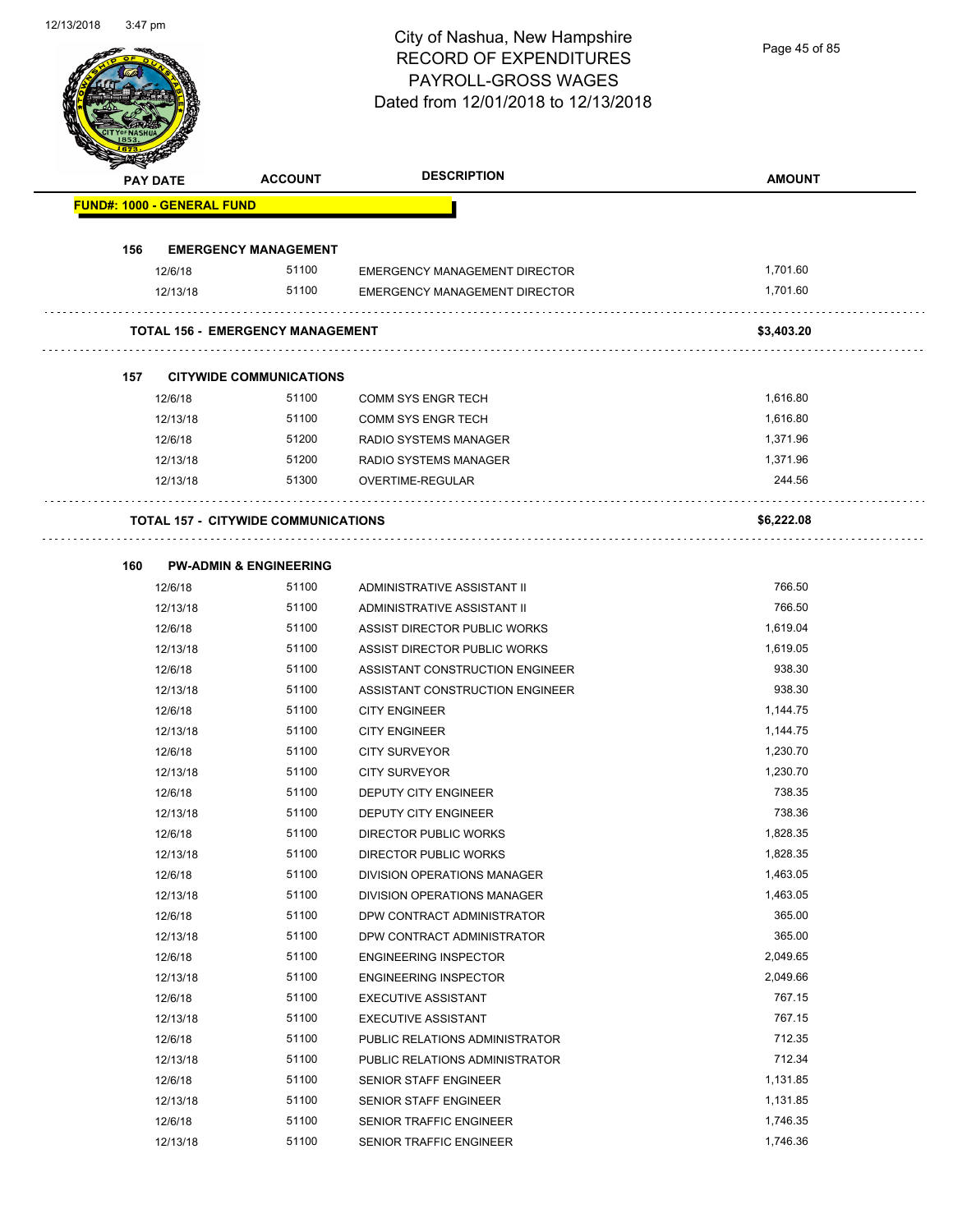Page 46 of 85

|                                   | <b>PAY DATE</b> | <b>ACCOUNT</b>                                | <b>DESCRIPTION</b>             | <b>AMOUNT</b> |
|-----------------------------------|-----------------|-----------------------------------------------|--------------------------------|---------------|
| <b>FUND#: 1000 - GENERAL FUND</b> |                 |                                               |                                |               |
| 160                               |                 | <b>PW-ADMIN &amp; ENGINEERING</b>             |                                |               |
|                                   | 12/6/18         | 51100                                         | <b>STAFF ENGINEER</b>          | 532.00        |
|                                   | 12/13/18        | 51100                                         | <b>STAFF ENGINEER</b>          | 532.00        |
|                                   | 12/6/18         | 51100                                         | STREET CONSTRUCTION ENGINEER   | 1,455.30      |
|                                   | 12/13/18        | 51100                                         | STREET CONSTRUCTION ENGINEER   | 1,455.29      |
|                                   |                 | <b>TOTAL 160 - PW-ADMIN &amp; ENGINEERING</b> |                                | \$36,977.40   |
| 161                               | <b>STREETS</b>  |                                               |                                |               |
|                                   | 12/6/18         | 51100                                         | AUTO MECH 1ST CLASS NIGHTS     | 4,353.60      |
|                                   | 12/13/18        | 51100                                         | AUTO MECH 1ST CLASS NIGHTS     | 4,353.60      |
|                                   | 12/6/18         | 51100                                         | AUTO MECH 2ND CLASS            | 1,959.21      |
|                                   | 12/13/18        | 51100                                         | AUTO MECH 2ND CLASS            | 1,959.20      |
|                                   | 12/6/18         | 51100                                         | AUTO MECHANIC 1ST CLASS        | 2,273.90      |
|                                   | 12/13/18        | 51100                                         | AUTO MECHANIC 1ST CLASS        | 3,229.20      |
|                                   | 12/6/18         | 51100                                         | <b>EQUIP OPR STREET REPAIR</b> | 5,895.60      |
|                                   | 12/13/18        | 51100                                         | EQUIP OPR STREET REPAIR        | 5,895.60      |
|                                   | 12/6/18         | 51100                                         | FLEET MAINTENANCE FOREMAN      | 1,296.66      |
|                                   | 12/13/18        | 51100                                         | FLEET MAINTENANCE FOREMAN      | 1,296.65      |
|                                   | 12/6/18         | 51100                                         | FLEET MANAGER STREET DEPT      | 1,187.55      |
|                                   | 12/13/18        | 51100                                         | FLEET MANAGER STREET DEPT      | 1,187.55      |
|                                   | 12/6/18         | 51100                                         | <b>FOREMAN LABOR STREET</b>    | 2,567.90      |
|                                   | 12/13/18        | 51100                                         | <b>FOREMAN LABOR STREET</b>    | 2,567.90      |
|                                   | 12/6/18         | 51100                                         | <b>MASON PIPELAYER</b>         | 3,759.20      |
|                                   | 12/13/18        | 51100                                         | <b>MASON PIPELAYER</b>         | 3,571.84      |
|                                   | 12/6/18         | 51100                                         | OPERATIONS SUPERVISOR          | 1,092.80      |
|                                   | 12/13/18        | 51100                                         | OPERATIONS SUPERVISOR          | 1,092.80      |
|                                   | 12/6/18         | 51100                                         | <b>SIGN MAINTENANCE</b>        | 1,864.81      |
|                                   | 12/13/18        | 51100                                         | <b>SIGN MAINTENANCE</b>        | 1,864.80      |
|                                   | 12/6/18         | 51100                                         | STOREKEEPER PWD                | 1,006.30      |
|                                   | 12/13/18        | 51100                                         | STOREKEEPER PWD                | 1,006.30      |
|                                   | 12/6/18         | 51100                                         | <b>STREET FOREMAN</b>          | 2,593.30      |
|                                   | 12/13/18        | 51100                                         | STREET FOREMAN                 | 2,560.91      |
|                                   | 12/6/18         | 51100                                         | SUPERINTENDENT OF STREETS      | 1,940.40      |
|                                   | 12/13/18        | 51100                                         | SUPERINTENDENT OF STREETS      | 1,940.40      |
|                                   | 12/6/18         | 51100                                         | <b>TRAFFIC FOREMAN</b>         | 1,322.60      |
|                                   | 12/13/18        | 51100                                         | <b>TRAFFIC FOREMAN</b>         | 1,322.60      |
|                                   | 12/6/18         | 51100                                         | TRAFFIC MAINTENANCE ASSISTANT  | 927.20        |
|                                   | 12/13/18        | 51100                                         | TRAFFIC MAINTENANCE ASSISTANT  | 927.20        |
|                                   | 12/6/18         | 51100                                         | <b>TRAFFIC TECHNICIAN I</b>    | 2,231.21      |
|                                   | 12/13/18        | 51100                                         | TRAFFIC TECHNICIAN I           | 2,203.31      |
|                                   | 12/6/18         | 51100                                         | TRUCK DRIVER STREET REPAIR     | 15,344.18     |
|                                   | 12/13/18        | 51100                                         | TRUCK DRIVER STREET REPAIR     | 14,201.92     |
|                                   | 12/6/18         | 51100                                         | <b>WELDER FIRST CLASS</b>      | 1,060.80      |
|                                   |                 |                                               |                                |               |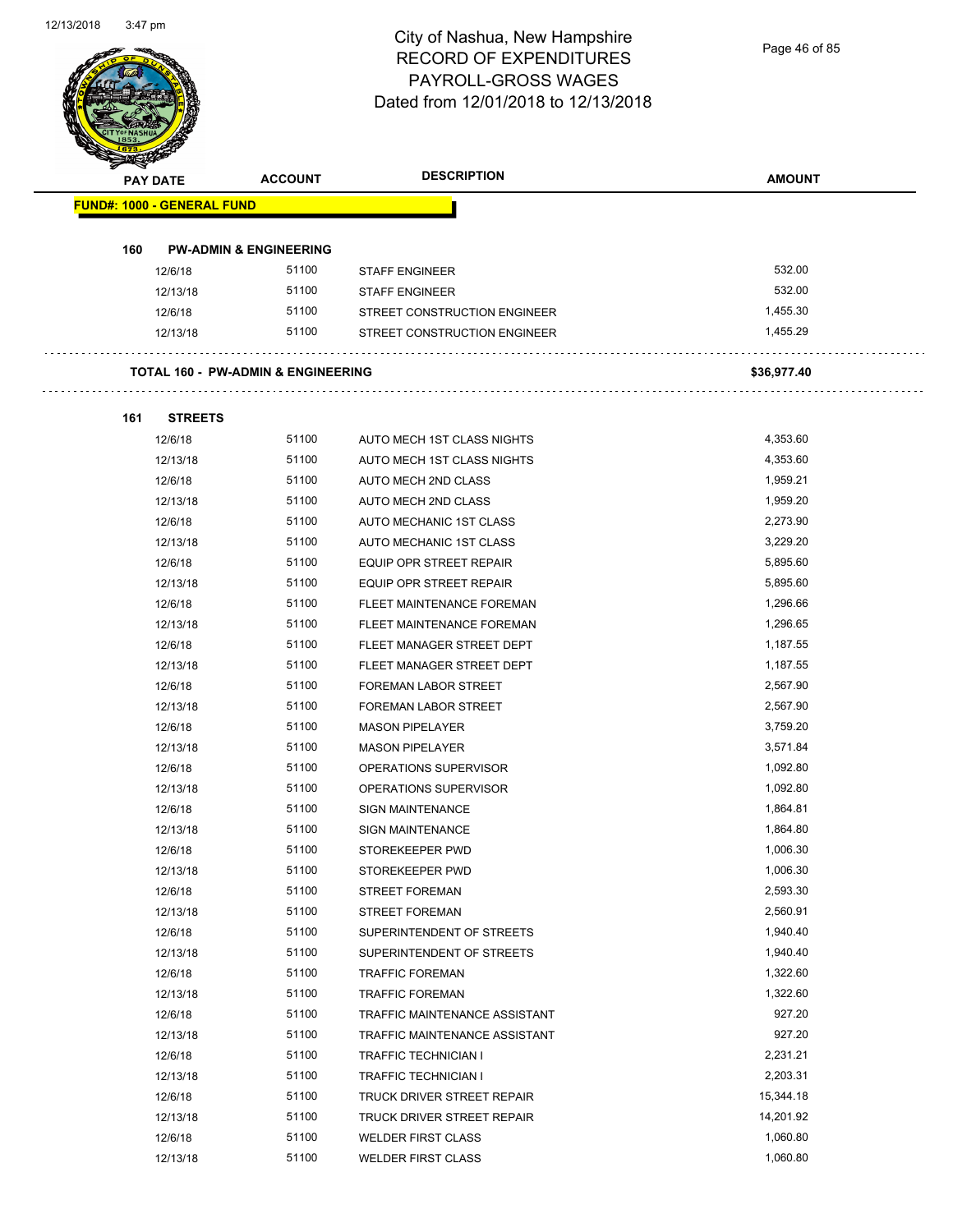Page 47 of 85

|     | <b>PAY DATE</b>                   | <b>ACCOUNT</b>                        | <b>DESCRIPTION</b>                        | <b>AMOUNT</b>    |
|-----|-----------------------------------|---------------------------------------|-------------------------------------------|------------------|
|     | <b>FUND#: 1000 - GENERAL FUND</b> |                                       |                                           |                  |
| 161 | <b>STREETS</b>                    |                                       |                                           |                  |
|     | 12/6/18                           | 51300                                 | OVERTIME-REGULAR                          | 9,655.30         |
|     | 12/13/18                          | 51300                                 | OVERTIME-REGULAR                          | 8,796.13         |
|     | 12/13/18                          | 51600                                 | <b>LONGEVITY</b>                          | 4,800.00         |
|     | 12/13/18                          | 61107                                 | <b>CLOTHING &amp; UNIFORMS</b>            | 110.00           |
|     | <b>TOTAL 161 - STREETS</b>        |                                       |                                           | \$128,281.23     |
|     |                                   |                                       |                                           |                  |
| 166 | <b>PARKING OPERATIONS</b>         |                                       |                                           |                  |
|     | 12/6/18                           | 51100                                 | PARKING MAINTENANCE                       | 1,367.32         |
|     | 12/13/18                          | 51100                                 | PARKING MAINTENANCE                       | 1,375.40         |
|     | 12/6/18<br>12/13/18               | 51100<br>51100                        | <b>PARKING MANAGER</b><br>PARKING MANAGER | 896.45<br>896.47 |
|     |                                   |                                       |                                           |                  |
|     |                                   | <b>TOTAL 166 - PARKING OPERATIONS</b> |                                           | \$4,535.64       |
| 171 | <b>COMMUNITY SERVICES</b>         |                                       |                                           |                  |
|     | 12/6/18                           | 51100                                 | DIRECTOR HEALTH AND COMM SVS              | 1,920.95         |
|     | 12/13/18                          | 51100                                 | DIRECTOR HEALTH AND COMM SVS              | 1,920.95         |
|     | 12/6/18                           | 51100                                 | <b>EPIDEMIOLOGIST</b>                     | 1,025.70         |
|     | 12/13/18                          | 51100                                 | <b>EPIDEMIOLOGIST</b>                     | 1,025.70         |
|     | 12/6/18                           | 51100                                 | <b>HEALTH PROMOTION SPEC</b>              | 975.35           |
|     | 12/13/18                          | 51100                                 | <b>HEALTH PROMOTION SPEC</b>              | 975.35           |
|     |                                   | <b>TOTAL 171 - COMMUNITY SERVICES</b> |                                           | \$7,844.00       |
| 172 | <b>COMMUNITY HEALTH</b>           |                                       |                                           |                  |
|     | 12/6/18                           | 51100                                 | ADMINISTRATIVE ASSISTANT II               | 797.26           |
|     | 12/13/18                          | 51100                                 | ADMINISTRATIVE ASSISTANT II               | 797.26           |
|     | 12/6/18                           | 51100                                 | BILINGUAL OUTREACH WORKER                 | 874.71           |
|     | 12/13/18                          | 51100                                 | BILINGUAL OUTREACH WORKER                 | 874.71           |
|     | 12/6/18                           | 51100                                 | PUB HEALTH NURSE                          | 2,399.70         |
|     | 12/13/18                          | 51100                                 | PUB HEALTH NURSE                          | 2,399.70         |
|     | 12/6/18                           | 51300                                 | OVERTIME-REGULAR                          | 48.47            |
|     | 12/13/18                          | 51300                                 | OVERTIME-REGULAR                          | 64.87            |
|     | 12/6/18                           | 51412                                 | <b>WAGES PER DIEM</b>                     | 90.90            |
|     | 12/13/18                          | 51412                                 | <b>WAGES PER DIEM</b>                     | 318.60           |
|     |                                   | <b>TOTAL 172 - COMMUNITY HEALTH</b>   |                                           | \$8,666.18       |
|     |                                   |                                       |                                           |                  |
| 173 |                                   | <b>ENVIRONMENTAL HEALTH</b>           |                                           |                  |
|     | 12/6/18                           | 51100                                 | Dep Health Officer/Lab Directo            | 1,172.20         |
|     | 12/13/18                          | 51100                                 | Dep Health Officer/Lab Directo            | 1,172.20         |
|     | 12/6/18                           | 51100                                 | ENVIRONMENTAL HEALTH SPEC                 | 2,657.67         |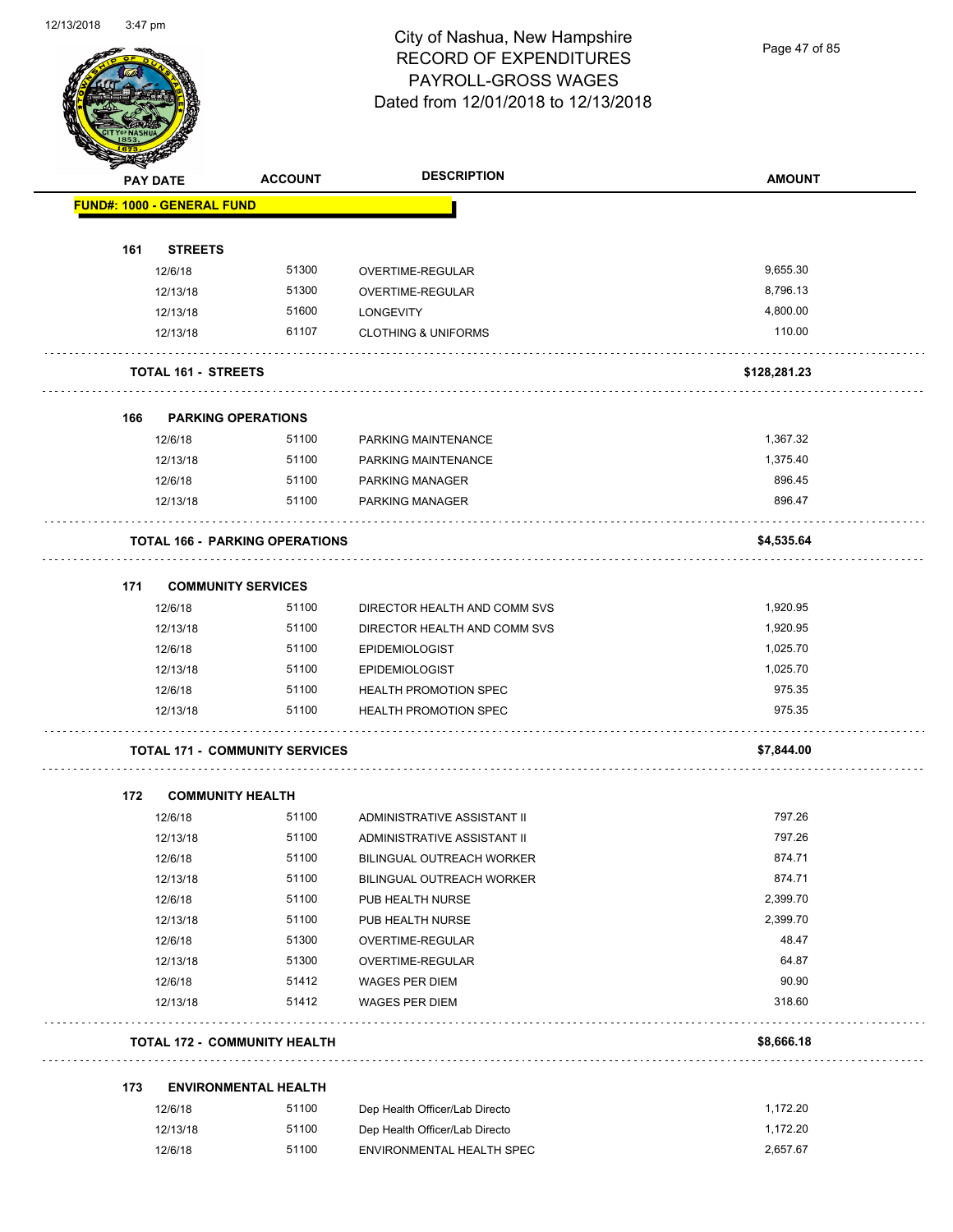Page 48 of 85

| <b>PAY DATE</b>                   | <b>ACCOUNT</b>                            | <b>DESCRIPTION</b>                   | <b>AMOUNT</b>        |
|-----------------------------------|-------------------------------------------|--------------------------------------|----------------------|
| <b>FUND#: 1000 - GENERAL FUND</b> |                                           |                                      |                      |
|                                   |                                           |                                      |                      |
| 173<br>12/13/18                   | <b>ENVIRONMENTAL HEALTH</b><br>51100      | ENVIRONMENTAL HEALTH SPEC            | 2,657.69             |
|                                   | 51100                                     |                                      |                      |
| 12/6/18                           | 51100                                     | ENVIRONMENTAL TECH OFFICE MGR        | 1,067.20<br>1,067.20 |
| 12/13/18<br>12/6/18               | 51100                                     | ENVIRONMENTAL TECH OFFICE MGR        | 1,649.35             |
|                                   | 51100                                     | MANAGER ENVIRONMENTAL HEALTH         | 1,649.35             |
| 12/13/18                          | 51300                                     | MANAGER ENVIRONMENTAL HEALTH         | 9.21                 |
| 12/6/18                           | 51300                                     | OVERTIME-REGULAR<br>OVERTIME-REGULAR | 9.21                 |
| 12/13/18                          |                                           |                                      |                      |
|                                   | <b>TOTAL 173 - ENVIRONMENTAL HEALTH</b>   |                                      | \$13,111.28          |
| 174                               | <b>WELFARE ADMINISTRATION</b>             |                                      |                      |
| 12/6/18                           | 51100                                     | CASE TECHNICIAN WELFARE              | 1,711.25             |
| 12/13/18                          | 51100                                     | <b>CASE TECHNICIAN WELFARE</b>       | 1,711.26             |
| 12/6/18                           | 51100                                     | <b>INTAKE WORKER</b>                 | 803.60               |
| 12/13/18                          | 51100                                     | <b>INTAKE WORKER</b>                 | 803.60               |
| 12/6/18                           | 51100                                     | SENIOR CASE TECHNICIAN               | 1,034.85             |
| 12/13/18                          | 51100                                     | SENIOR CASE TECHNICIAN               | 1,034.85             |
| 12/6/18                           | 51100                                     | <b>WELFARE OFFICER</b>               | 1,705.80             |
| 12/13/18                          | 51100                                     | <b>WELFARE OFFICER</b>               | 1,705.80             |
|                                   | <b>TOTAL 174 - WELFARE ADMINISTRATION</b> |                                      | \$10,511.01          |
| 177                               | <b>PARKS &amp; RECREATION</b>             |                                      |                      |
| 12/6/18                           | 51100                                     | ADMINISTRATIVE ASSISTANT II          | 842.05               |
| 12/13/18                          | 51100                                     | ADMINISTRATIVE ASSISTANT II          | 842.05               |
| 12/6/18                           | 51100                                     | EQUIPMENT OPERATOR, PARKS            | 979.60               |
| 12/13/18                          | 51100                                     | EQUIPMENT OPERATOR, PARKS            | 979.60               |
| 12/6/18                           | 51100                                     | <b>FOREMAN LABOR PARK</b>            | 3,889.95             |
| 12/13/18                          | 51100                                     | FOREMAN LABOR PARK                   | 3,889.95             |
| 12/6/18                           | 51100                                     | <b>GROUNDSKEEPER MAINTENANCE</b>     | 7,114.80             |
| 12/13/18                          | 51100                                     | <b>GROUNDSKEEPER MAINTENANCE</b>     | 7,226.91             |
| 12/6/18                           | 51100                                     | <b>GROUNDSMAN I</b>                  | 5,057.28             |
| 12/13/18                          | 51100                                     | <b>GROUNDSMAN I</b>                  | 5,040.00             |
| 12/6/18                           | 51100                                     | <b>GROUNDSMAN II</b>                 | 882.00               |
| 12/13/18                          | 51100                                     | <b>GROUNDSMAN II</b>                 | 882.01               |
| 12/6/18                           | 51100                                     | <b>LEAD GROUNDSMAN</b>               | 1,981.60             |
| 12/13/18                          | 51100                                     | <b>LEAD GROUNDSMAN</b>               | 1,832.98             |
| 12/6/18                           | 51100                                     | PROGRAM COORDINATOR                  | 382.69               |
| 12/13/18                          | 51100                                     | PROGRAM COORDINATOR                  | 382.69               |
| 12/6/18                           | 51100                                     | RECREATION PROGRAM MANAGER           | 1,033.85             |
| 12/13/18                          | 51100                                     | RECREATION PROGRAM MANAGER           | 1,033.85             |
|                                   | 51100                                     |                                      |                      |
| 12/6/18                           | 51100                                     | STELLOS STADIUM ATTENDANT            | 1,279.24<br>979.60   |
| 12/13/18                          |                                           | STELLOS STADIUM ATTENDANT            |                      |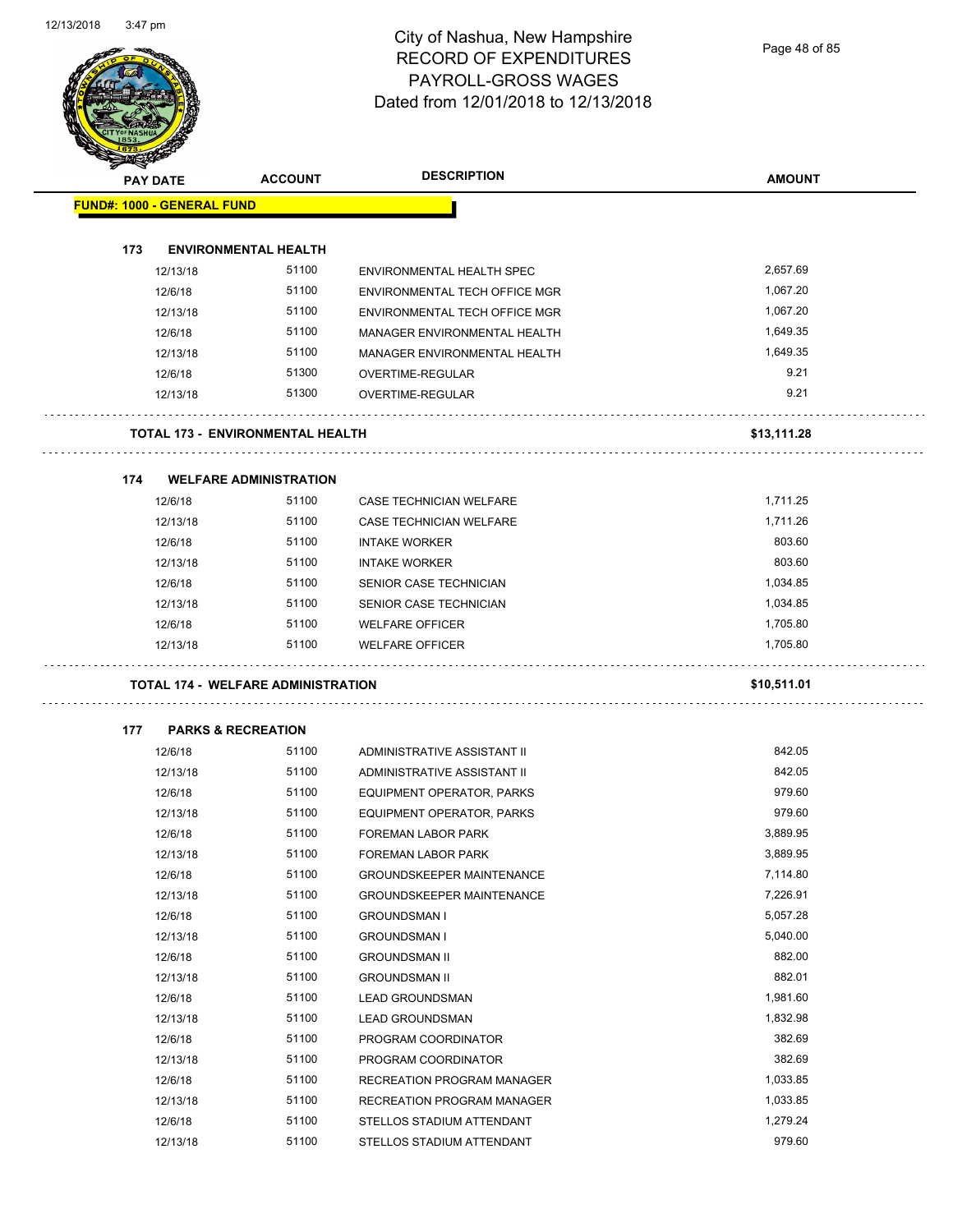Page 49 of 85

| <b>PAY DATE</b>                   | <b>ACCOUNT</b>                            | <b>DESCRIPTION</b>             | <b>AMOUNT</b>        |
|-----------------------------------|-------------------------------------------|--------------------------------|----------------------|
| <b>FUND#: 1000 - GENERAL FUND</b> |                                           |                                |                      |
|                                   |                                           |                                |                      |
| 177                               | <b>PARKS &amp; RECREATION</b>             |                                |                      |
| 12/6/18                           | 51100                                     | SUPERINTENDENT OF PARKS RECR   | 1,940.40             |
| 12/13/18                          | 51100                                     | SUPERINTENDENT OF PARKS RECR   | 1,940.40             |
| 12/6/18                           | 51300                                     | OVERTIME-REGULAR               | 985.50               |
| 12/13/18                          | 51300                                     | OVERTIME-REGULAR               | 3,872.82             |
| 12/6/18                           | 51420<br>51420                            | <b>WAGES-GAME OFFICIALS</b>    | 1,192.00<br>4,438.00 |
| 12/13/18                          |                                           | <b>WAGES-GAME OFFICIALS</b>    |                      |
|                                   | <b>TOTAL 177 - PARKS &amp; RECREATION</b> |                                | \$60,901.82          |
| 179                               | <b>LIBRARY</b>                            |                                |                      |
| 12/6/18                           | 51100                                     | ASSISTANT DIRECTOR LIBRARY     | 1,566.20             |
| 12/13/18                          | 51100                                     | ASSISTANT DIRECTOR LIBRARY     | 1,566.20             |
| 12/6/18                           | 51100                                     | ASSISTANT LIBRARIAN CIRCULATIO | 1.061.30             |
| 12/13/18                          | 51100                                     | ASSISTANT LIBRARIAN CIRCULATIO | 1,061.30             |
| 12/6/18                           | 51100                                     | ASSISTANT LIBRARIAN TECH SVS   | 802.26               |
| 12/13/18                          | 51100                                     | ASSISTANT LIBRARIAN TECH SVS   | 802.25               |
| 12/6/18                           | 51100                                     | ASSISTANT LIBRARIAN YOUTH SERV | 850.64               |
| 12/13/18                          | 51100                                     | ASSISTANT LIBRARIAN YOUTH SERV | 850.65               |
| 12/6/18                           | 51100                                     | <b>DIRECTOR LIBRARY</b>        | 2,160.15             |
| 12/13/18                          | 51100                                     | <b>DIRECTOR LIBRARY</b>        | 2,160.15             |
| 12/6/18                           | 51100                                     | EXECUTIVE ASST OFFICE MANAGER  | 982.60               |
| 12/13/18                          | 51100                                     | EXECUTIVE ASST OFFICE MANAGER  | 982.60               |
| 12/6/18                           | 51100                                     | IT COORDINATOR                 | 942.65               |
| 12/13/18                          | 51100                                     | IT COORDINATOR                 | 942.66               |
| 12/6/18                           | 51100                                     | <b>JANITOR</b>                 | 556.50               |
| 12/13/18                          | 51100                                     | <b>JANITOR</b>                 | 560.00               |
| 12/6/18                           | 51100                                     | LIBRARIAN ADULT SERVICES       | 896.91               |
| 12/13/18                          | 51100                                     | LIBRARIAN ADULT SERVICES       | 902.57               |
| 12/6/18                           | 51100                                     | <b>LIBRARIAN CIRCULATION</b>   | 1,093.85             |
| 12/13/18                          | 51100                                     | <b>LIBRARIAN CIRCULATION</b>   | 1,093.85             |
| 12/6/18                           | 51100                                     | <b>LIBRARIAN OUTREACH SVS</b>  | 1,089.65             |
| 12/13/18                          | 51100                                     | LIBRARIAN OUTREACH SVS         | 1,089.65             |
| 12/6/18                           | 51100                                     | <b>LIBRARIAN TECH SERVICES</b> | 1,130.99             |
| 12/13/18                          | 51100                                     | <b>LIBRARIAN TECH SERVICES</b> | 1,130.99             |
| 12/6/18                           | 51100                                     | LIBRARIAN YOUTH SERVICES       | 2,444.40             |
| 12/13/18                          | 51100                                     | LIBRARIAN YOUTH SERVICES       | 2,444.40             |
| 12/6/18                           | 51100                                     | LIBRARY ASSISTANT CIRCULATION  | 5,764.59             |
| 12/13/18                          | 51100                                     | LIBRARY ASSISTANT CIRCULATION  | 5,764.59             |
| 12/6/18                           | 51100                                     | LIBRARY ASSISTANT MEDIA SERVIC | 770.95               |
| 12/13/18                          | 51100                                     | LIBRARY ASSISTANT MEDIA SERVIC | 770.95               |
| 12/6/18                           | 51100                                     | LIBRARY ASSISTANT TECH SVS     | 770.95               |
| 12/13/18                          | 51100                                     | LIBRARY ASSISTANT TECH SVS     | 770.95               |
| 12/6/18                           | 51100                                     | LIBRARY ASSISTANT YOUTH SERVIC | 2,139.71             |

12/13/18 51100 LIBRARY ASSISTANT YOUTH SERVIC 2,139.69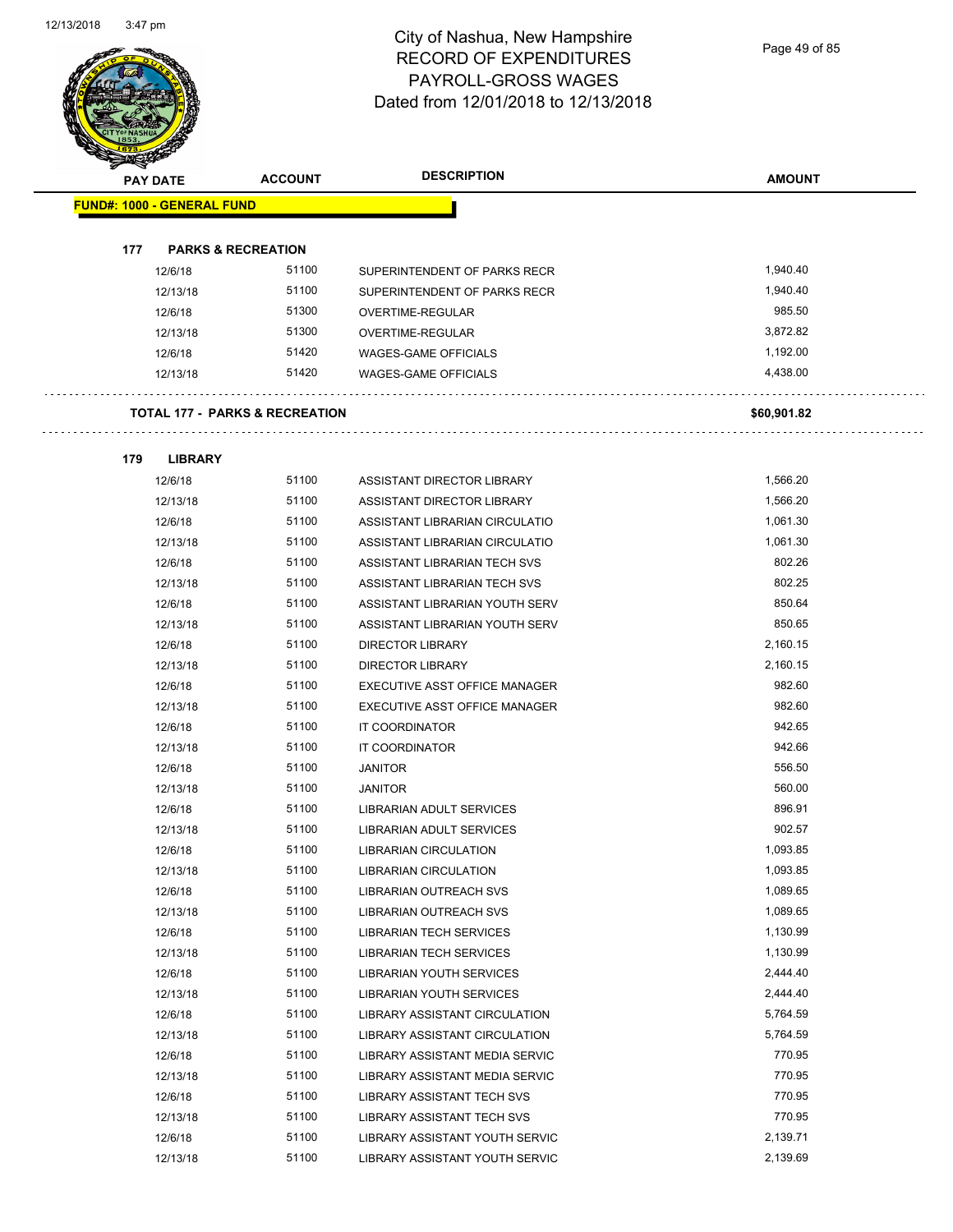

Page 50 of 85

| <b>PAY DATE</b>                   | <b>ACCOUNT</b> | <b>DESCRIPTION</b>                       | <b>AMOUNT</b> |
|-----------------------------------|----------------|------------------------------------------|---------------|
| <b>FUND#: 1000 - GENERAL FUND</b> |                |                                          |               |
|                                   |                |                                          |               |
| 179<br><b>LIBRARY</b>             |                |                                          |               |
| 12/6/18                           | 51100          | <b>MAINTENANCE SUPV</b>                  | 929.50        |
| 12/13/18                          | 51100          | <b>MAINTENANCE SUPV</b>                  | 929.50        |
| 12/6/18                           | 51100          | <b>PAGE &amp; COLLECTION COORDINATOR</b> | 916.12        |
| 12/13/18                          | 51100          | <b>PAGE &amp; COLLECTION COORDINATOR</b> | 916.13        |
| 12/6/18                           | 51100          | REFERENCE LIBRARIAN ADULT SERV           | 3,223.05      |
| 12/13/18                          | 51100          | REFERENCE LIBRARIAN ADULT SERV           | 3,223.05      |
| 12/6/18                           | 51100          | REFERENCE LIBRARIAN TECH SVS             | 824.75        |
| 12/13/18                          | 51100          | REFERENCE LIBRARIAN TECH SVS             | 824.75        |
| 12/6/18                           | 51100          | <b>SECURITY LIBRARY</b>                  | 665.41        |
| 12/13/18                          | 51100          | <b>SECURITY LIBRARY</b>                  | 669.59        |
| 12/6/18                           | 51200          | <b>JANITOR</b>                           | 250.00        |
| 12/13/18                          | 51200          | <b>JANITOR</b>                           | 250.00        |
| 12/6/18                           | 51200          | LIBRARY ASSISTANT CIRCULATION            | 531.17        |
| 12/13/18                          | 51200          | <b>LIBRARY ASSISTANT CIRCULATION</b>     | 531.17        |
| 12/6/18                           | 51200          | <b>LIBRARY ASSISTANT TECH SVS</b>        | 453.16        |
| 12/13/18                          | 51200          | <b>LIBRARY ASSISTANT TECH SVS</b>        | 453.18        |
| 12/6/18                           | 51200          | <b>LIBRARY PAGE</b>                      | 1,100.09      |
| 12/13/18                          | 51200          | <b>LIBRARY PAGE</b>                      | 1,086.20      |
| 12/6/18                           | 51200          | RECEPTIONIST/DATA ENTRY SPECIALIST       | 438.50        |
| 12/13/18                          | 51200          | RECEPTIONIST/DATA ENTRY SPECIALIST       | 438.50        |
| 12/6/18                           | 51200          | REFERENCE LIBRARIAN ADULT SERV           | 772.11        |
| 12/13/18                          | 51200          | REFERENCE LIBRARIAN ADULT SERV           | 757.72        |
| 12/6/18                           | 51200          | <b>SECURITY LIBRARY</b>                  | 385.94        |
| 12/13/18                          | 51200          | <b>SECURITY LIBRARY</b>                  | 385.94        |
| 12/6/18                           | 51300          | OVERTIME-REGULAR                         | 916.31        |
| 12/13/18                          | 51300          | <b>OVERTIME-REGULAR</b>                  | 921.82        |
| <b>TOTAL 179 - LIBRARY</b>        |                |                                          | \$72,851.41   |
|                                   |                |                                          |               |

| 181 |         | <b>COMMUNITY DEVELOPMENT</b> |                 |
|-----|---------|------------------------------|-----------------|
|     | 12/6/18 | 51100                        | <b>ADMINIST</b> |

| 12/6/18  | 51100 | ADMINISTRATIVE ASSISTANT II    | 766.50   |
|----------|-------|--------------------------------|----------|
| 12/13/18 | 51100 | ADMINISTRATIVE ASSISTANT II    | 766.48   |
| 12/6/18  | 51100 | DIRECTOR COMMUNITY DEVELOPMENT | 2.294.80 |
| 12/13/18 | 51100 | DIRECTOR COMMUNITY DEVELOPMENT | 2,294.80 |
| 12/6/18  | 51100 | <b>TRANSPORTATION PLANNER</b>  | 1,285.65 |
| 12/13/18 | 51100 | TRANSPORTATION PLANNER         | 1,285.65 |
| 12/6/18  | 51100 | <b>WATERWAYS MANAGER</b>       | 1.524.75 |
| 12/13/18 | 51100 | <b>WATERWAYS MANAGER</b>       | 1.524.75 |
| 12/6/18  | 51200 | ADMINISTRATIVE ASSISTANT I     | 387.43   |
| 12/13/18 | 51200 | ADMINISTRATIVE ASSISTANT I     | 382.40   |
| 12/6/18  | 51400 | WAGES TEMPORARY-SEASONAL       | 100.00   |
| 12/13/18 | 51400 | WAGES TEMPORARY-SEASONAL       | 100.00   |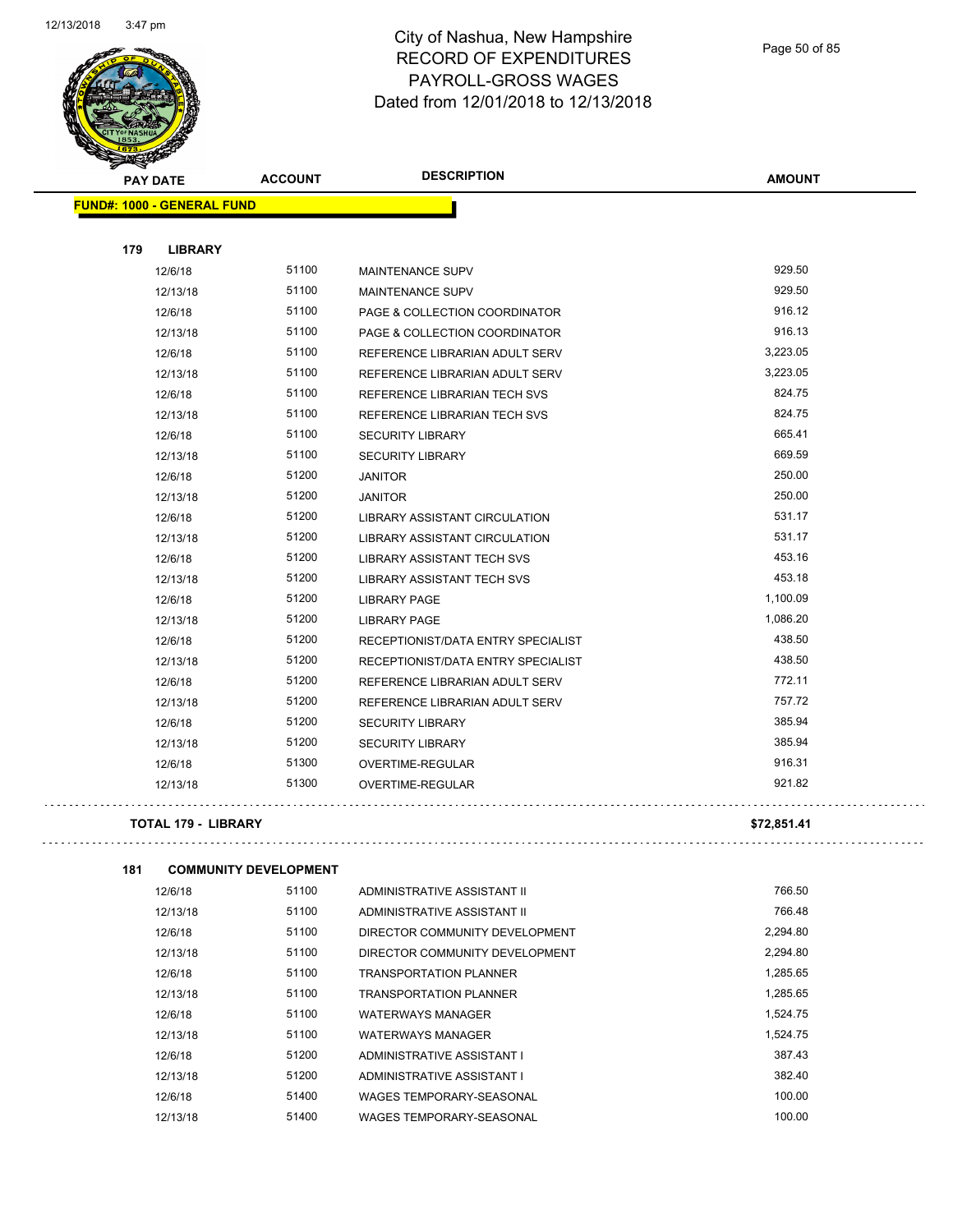| 12/13/2010 | 3.47 pm                    |                                          | City of Nashua, New Hampshire<br><b>RECORD OF EXPENDITURES</b><br>PAYROLL-GROSS WAGES<br>Dated from 12/01/2018 to 12/13/2018 | Page 51 of 85 |
|------------|----------------------------|------------------------------------------|------------------------------------------------------------------------------------------------------------------------------|---------------|
|            | <b>PAY DATE</b>            | <b>ACCOUNT</b>                           | <b>DESCRIPTION</b>                                                                                                           | <b>AMOUNT</b> |
|            | FUND#: 1000 - GENERAL FUND |                                          |                                                                                                                              |               |
|            |                            | <b>TOTAL 181 - COMMUNITY DEVELOPMENT</b> |                                                                                                                              | \$12,713.21   |
|            | 182                        | <b>PLANNING AND ZONING</b>               |                                                                                                                              |               |
|            | 12/6/18                    | 51100                                    | DEPARTMENT COORDINATOR                                                                                                       | 1,026.40      |
|            | 12/13/18                   | 51100                                    | DEPARTMENT COORDINATOR                                                                                                       | 1,026.40      |
|            | 12/6/18                    | 51100                                    | <b>DEPUTY PLANNING MANAGER</b>                                                                                               | 2,800.80      |
|            | 12/13/18                   | 51100                                    | DEPUTY PLANNING MANAGER                                                                                                      | 2,800.80      |
|            | 12/6/18                    | 51100                                    | MANAGER PLANNING DEPT                                                                                                        | 2,151.45      |
|            | 12/13/18                   | 51100                                    | MANAGER PLANNING DEPT                                                                                                        | 2,151.45      |
|            | 12/6/18                    | 51100                                    | PLANNER I                                                                                                                    | 1,877.70      |
|            | 12/13/18                   | 51100                                    | PLANNER I                                                                                                                    | 1,877.70      |
|            | 12/6/18                    | 51100                                    | ZONING COORDINATOR                                                                                                           | 821.65        |
|            | 12/13/18                   | 51100                                    | ZONING COORDINATOR                                                                                                           | 821.65        |
|            | 12/6/18                    | 53428                                    | STENOGRAPHIC SERVICES                                                                                                        | 250.00        |
|            |                            | <b>TOTAL 182 - PLANNING AND ZONING</b>   |                                                                                                                              |               |
|            |                            |                                          |                                                                                                                              | \$17,606.00   |
|            | 183                        | <b>ECONOMIC DEVELOPMENT</b>              |                                                                                                                              |               |
|            | 12/6/18                    | 51100                                    | <b>ECONOMIC DEV DIRECTOR</b>                                                                                                 | 2,084.05      |
|            | 12/13/18                   | 51100                                    | ECONOMIC DEV DIRECTOR                                                                                                        | 2,084.05      |
|            | 12/6/18                    | 51100                                    | HUNT MEMORIAL BLDG & ARTS ADM                                                                                                | 372.96        |
|            | 12/13/18                   | 51100                                    | HUNT MEMORIAL BLDG & ARTS ADM                                                                                                | 372.95        |
|            |                            | <b>TOTAL 183 - ECONOMIC DEVELOPMENT</b>  |                                                                                                                              | \$4,914.01    |
|            | 191<br><b>SCHOOL</b>       |                                          |                                                                                                                              |               |
|            | 12/6/18                    | 51100                                    | 21 CENTURY ELEM MFAM RES COORD                                                                                               | 1,356.31      |
|            | 12/6/18                    | 51100                                    | <b>7PAR CTE NHN</b>                                                                                                          | 460.48        |
|            | 12/13/18                   | 51100                                    | <b>7PAR CTE NHN</b>                                                                                                          | 492.10        |
|            | 12/6/18                    | 51100                                    | ADULT ED DIPOLMA TEACHER                                                                                                     | 436.82        |
|            | 12/13/18                   | 51100                                    | ADULT ED DIPOLMA TEACHER                                                                                                     | 436.80        |
|            | 12/6/18                    | 51100                                    | ASSISTANT DIRECTOR BUSINESS                                                                                                  | 3,162.60      |
|            | 12/6/18                    | 51100                                    | ASSISTANT PRINCIPAL AMH                                                                                                      | 1,469.50      |
|            | 12/6/18                    | 51100                                    | ASSISTANT PRINCIPAL BIC                                                                                                      | 3,350.20      |
|            | 12/6/18                    | 51100                                    | ASSISTANT PRINCIPAL BIR                                                                                                      | 3,094.70      |
|            | 12/6/18                    | 51100                                    | ASSISTANT PRINCIPAL BRO                                                                                                      | 1,659.60      |
|            | 12/6/18                    | 51100                                    | ASSISTANT PRINCIPAL CHARL                                                                                                    | 3,228.20      |
|            | 12/6/18                    | 51100                                    | ASSISTANT PRINCIPAL DR CRSP                                                                                                  | 1,614.10      |
|            | 12/6/18                    | 51100                                    | ASSISTANT PRINCIPAL ELM                                                                                                      | 7,224.40      |
|            | 12/13/18                   | 51100                                    | ASSISTANT PRINCIPAL FES                                                                                                      | 3,201.03      |
|            | 12/6/18                    | 51100                                    | ASSISTANT PRINCIPAL FMS                                                                                                      | 3,882.70      |
|            | 12/6/18                    | 51100                                    | ASSISTANT PRINCIPAL LEDGE                                                                                                    | 3,228.20      |
|            | 12/6/18                    | 51100                                    | ASSISTANT PRINCIPAL MDE                                                                                                      | 3,067.30      |

12/6/18 51100 ASSISTANT PRINCIPAL MTP 2,826.90

12/13/2018 3:47 pm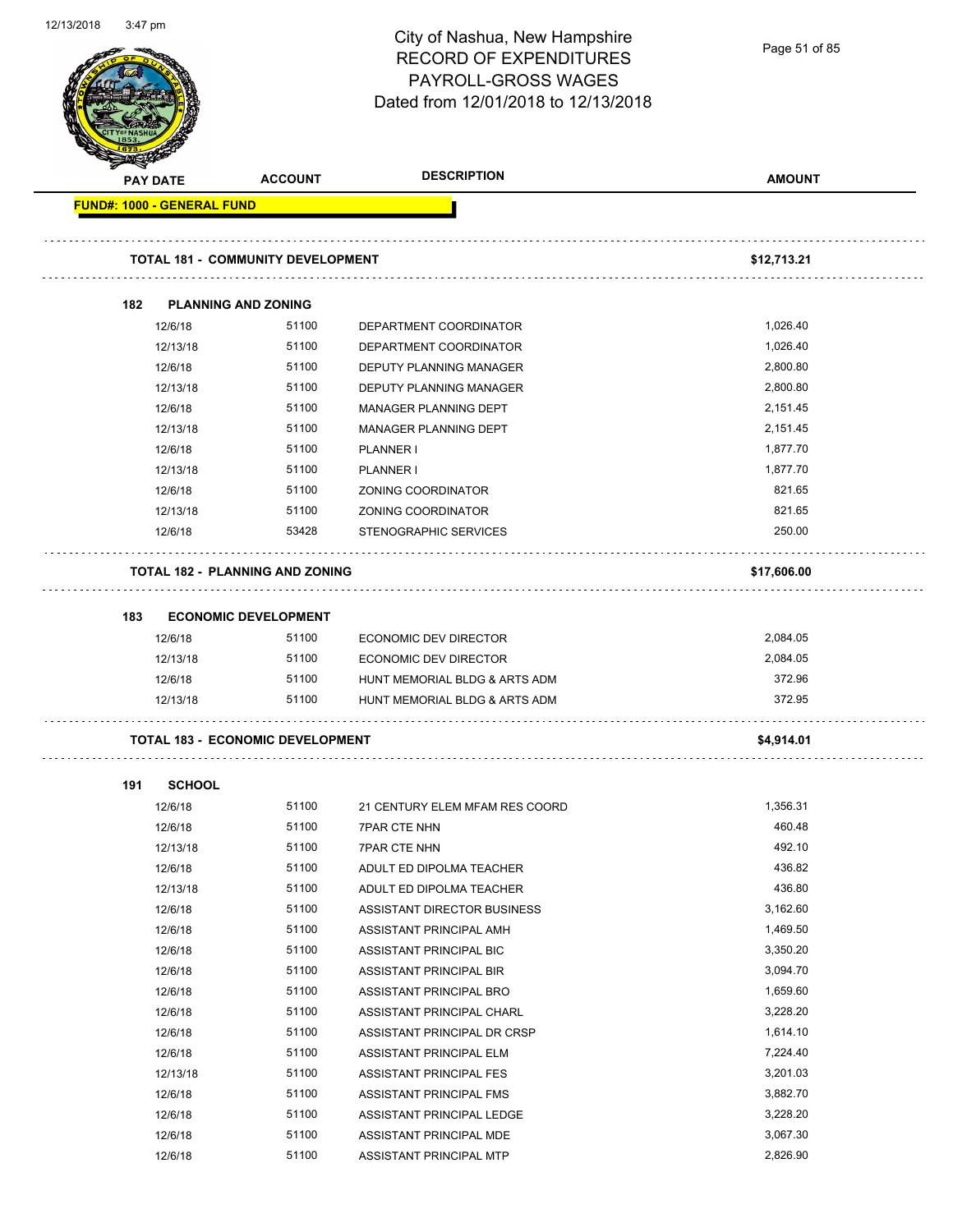

Page 52 of 85

| <b>PAY DATE</b>                   | <b>ACCOUNT</b> | <b>DESCRIPTION</b>             | <b>AMOUNT</b> |
|-----------------------------------|----------------|--------------------------------|---------------|
| <b>FUND#: 1000 - GENERAL FUND</b> |                |                                |               |
|                                   |                |                                |               |
| 191<br><b>SCHOOL</b>              |                |                                |               |
| 12/6/18                           | 51100          | ASSISTANT PRINCIPAL NHN        | 14,249.20     |
| 12/6/18                           | 51100          | ASSISTANT PRINCIPAL NHS        | 13,615.40     |
| 12/6/18                           | 51100          | ASSISTANT PRINCIPAL PMS        | 3,261.40      |
| 12/6/18                           | 51100          | ASSISTANT PRINCIPAL SHE        | 1,437.50      |
| 12/6/18                           | 51100          | ASSISTANT SUPERINTENDENT       | 8,830.90      |
| 12/6/18                           | 51100          | ASST DIRECTOR PLANT OPS        | 2,689.30      |
| 12/6/18                           | 51100          | <b>ASST DIRECTOR SPED</b>      | 10,118.70     |
| 12/6/18                           | 51100          | ASST SYSTEMS ADMIN FULL YEAR   | 15,302.10     |
| 12/6/18                           | 51100          | ASST SYSTEMS ADMIN SCH YEAR    | 799.05        |
| 12/13/18                          | 51100          | ASST SYSTEMS ADMIN SCH YEAR    | 799.05        |
| 12/6/18                           | 51100          | ATTENDANCE OFFICER             | 2,481.79      |
| 12/6/18                           | 51100          | CHIEF OPERATING OFFICER        | 4,323.70      |
| 12/6/18                           | 51100          | CLERICAL ACADEMY NHN           | 2,931.91      |
| 12/13/18                          | 51100          | CLERICAL ACADEMY NHN           | 2,954.11      |
| 12/6/18                           | 51100          | CLERICAL ACADEMY NHS           | 2,921.27      |
| 12/13/18                          | 51100          | CLERICAL ACADEMY NHS           | 2,940.01      |
| 12/6/18                           | 51100          | <b>CLERICAL ASST SUPER SUP</b> | 1,388.49      |
| 12/13/18                          | 51100          | <b>CLERICAL ASST SUPER SUP</b> | 1,388.50      |
| 12/6/18                           | 51100          | CLERICAL ATHLETIC NHN          | 784.50        |
| 12/13/18                          | 51100          | CLERICAL ATHLETIC NHN          | 784.50        |
| 12/6/18                           | 51100          | CLERICAL ATHLETIC NHS          | 668.25        |
| 12/13/18                          | 51100          | CLERICAL ATHLETIC NHS          | 668.25        |
| 12/6/18                           | 51100          | <b>CLERICAL BUSINESS</b>       | 3,154.90      |
| 12/13/18                          | 51100          | <b>CLERICAL BUSINESS</b>       | 3,154.90      |
| 12/6/18                           | 51100          | CLERICAL CHIEF OP OFFICER SUP  | 738.25        |
| 12/13/18                          | 51100          | CLERICAL CHIEF OP OFFICER SUP  | 738.25        |
| 12/6/18                           | 51100          | CLERICAL CTE NHN               | 668.25        |
| 12/13/18                          | 51100          | CLERICAL CTE NHN               | 668.25        |
| 12/6/18                           | 51100          | <b>CLERICAL CTE NHS</b>        | 784.50        |
| 12/13/18                          | 51100          | <b>CLERICAL CTE NHS</b>        | 784.50        |
| 12/6/18                           | 51100          | CLERICAL GUIDANCE ELM          | 784.50        |
| 12/13/18                          | 51100          | CLERICAL GUIDANCE ELM          | 784.50        |
| 12/6/18                           | 51100          | CLERICAL GUIDANCE NHN          | 1,987.35      |
| 12/13/18                          | 51100          | CLERICAL GUIDANCE NHN          | 1,987.35      |
| 12/6/18                           | 51100          | <b>CLERICAL GUIDANCE NHS</b>   | 1,946.19      |
| 12/13/18                          | 51100          | <b>CLERICAL GUIDANCE NHS</b>   | 1,946.19      |
| 12/6/18                           | 51100          | CLERICAL HUMAN RESOURCES       | 2,004.75      |
| 12/13/18                          | 51100          | CLERICAL HUMAN RESOURCES       | 2,004.75      |
| 12/6/18                           | 51100          | CLERICAL PAYROLL SUP           | 1,473.00      |
| 12/13/18                          | 51100          | <b>CLERICAL PAYROLL SUP</b>    | 1,473.00      |
| 12/6/18                           | 51100          | <b>CLERICAL PLANT OPS</b>      | 702.76        |
| 12/13/18                          | 51100          | <b>CLERICAL PLANT OPS</b>      | 702.75        |
| 12/6/18                           | 51100          | CLERICAL PRINCIPAL AMH         | 1,405.52      |
| 12/13/18                          | 51100          | CLERICAL PRINCIPAL AMH         | 1,405.51      |
|                                   |                |                                |               |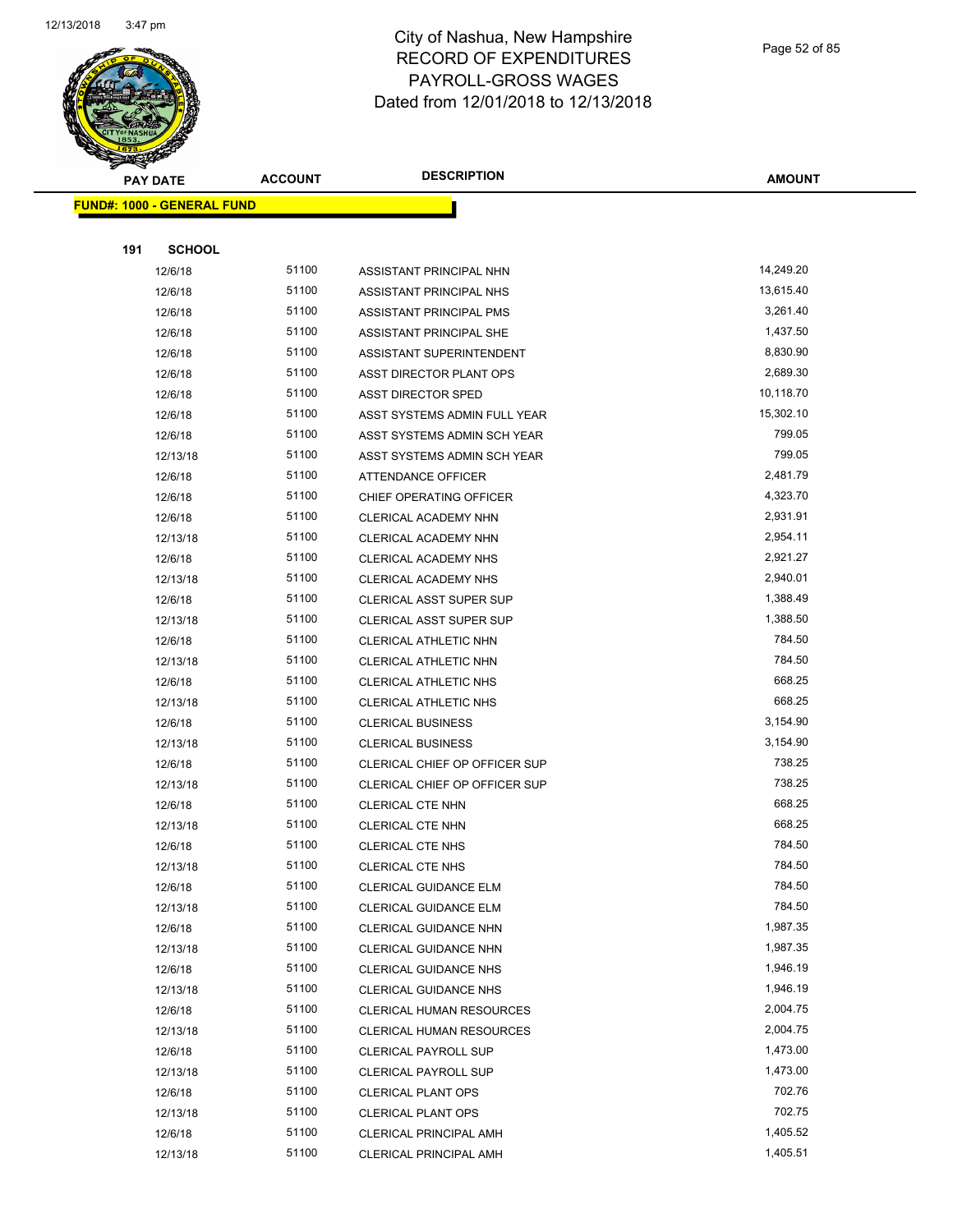

Page 53 of 85

| <b>PAY DATE</b>                   | <b>ACCOUNT</b> | <b>DESCRIPTION</b>               | <b>AMOUNT</b> |
|-----------------------------------|----------------|----------------------------------|---------------|
| <b>FUND#: 1000 - GENERAL FUND</b> |                |                                  |               |
|                                   |                |                                  |               |
| <b>SCHOOL</b><br>191              |                |                                  |               |
| 12/6/18                           | 51100          | <b>CLERICAL PRINCIPAL BIC</b>    | 1,466.33      |
| 12/13/18                          | 51100          | <b>CLERICAL PRINCIPAL BIC</b>    | 1,487.25      |
| 12/6/18                           | 51100          | <b>CLERICAL PRINCIPAL BIR</b>    | 1,569.00      |
| 12/13/18                          | 51100          | <b>CLERICAL PRINCIPAL BIR</b>    | 1,569.00      |
| 12/6/18                           | 51100          | <b>CLERICAL PRINCIPAL BRO</b>    | 1,452.75      |
| 12/13/18                          | 51100          | CLERICAL PRINCIPAL BRO           | 1,452.75      |
| 12/6/18                           | 51100          | CLERICAL PRINCIPAL CHA           | 1,473.00      |
| 12/13/18                          | 51100          | CLERICAL PRINCIPAL CHA           | 1,473.00      |
| 12/6/18                           | 51100          | <b>CLERICAL PRINCIPAL DRC</b>    | 1,441.51      |
| 12/13/18                          | 51100          | <b>CLERICAL PRINCIPAL DRC</b>    | 1,441.50      |
| 12/6/18                           | 51100          | CLERICAL PRINCIPAL ELM           | 2,618.40      |
| 12/13/18                          | 51100          | <b>CLERICAL PRINCIPAL ELM</b>    | 2,649.60      |
| 12/6/18                           | 51100          | <b>CLERICAL PRINCIPAL FES</b>    | 773.25        |
| 12/13/18                          | 51100          | <b>CLERICAL PRINCIPAL FES</b>    | 747.48        |
| 12/6/18                           | 51100          | <b>CLERICAL PRINCIPAL FMS</b>    | 2,226.00      |
| 12/13/18                          | 51100          | <b>CLERICAL PRINCIPAL FMS</b>    | 2,226.00      |
| 12/6/18                           | 51100          | <b>CLERICAL PRINCIPAL LDG</b>    | 1,371.00      |
| 12/13/18                          | 51100          | <b>CLERICAL PRINCIPAL LDG</b>    | 1,366.56      |
| 12/6/18                           | 51100          | <b>CLERICAL PRINCIPAL MDE</b>    | 1,509.75      |
| 12/13/18                          | 51100          | <b>CLERICAL PRINCIPAL MDE</b>    | 1,509.75      |
| 12/6/18                           | 51100          | <b>CLERICAL PRINCIPAL MTP</b>    | 1,404.75      |
| 12/13/18                          | 51100          | <b>CLERICAL PRINCIPAL MTP</b>    | 1,404.75      |
| 12/6/18                           | 51100          | CLERICAL PRINCIPAL NHN           | 1,371.01      |
| 12/13/18                          | 51100          | CLERICAL PRINCIPAL NHN           | 1,500.20      |
| 12/6/18                           | 51100          | <b>CLERICAL PRINCIPAL NHS</b>    | 1,898.68      |
| 12/13/18                          | 51100          | <b>CLERICAL PRINCIPAL NHS</b>    | 1,867.50      |
| 12/6/18                           | 51100          | <b>CLERICAL PRINCIPAL NSE</b>    | 1,557.75      |
| 12/13/18                          | 51100          | <b>CLERICAL PRINCIPAL NSE</b>    | 1,557.75      |
| 12/6/18                           | 51100          | <b>CLERICAL PRINCIPAL PMS</b>    | 2,034.80      |
| 12/13/18                          | 51100          | <b>CLERICAL PRINCIPAL PMS</b>    | 2,025.89      |
| 12/6/18                           | 51100          | <b>CLERICAL PRINCIPAL SHE</b>    | 1,569.00      |
| 12/13/18                          | 51100          | CLERICAL PRINCIPAL SHE           | 1,569.00      |
| 12/6/18                           | 51100          | CLERICAL RECEPTIONIST NHN        | 784.50        |
| 12/13/18                          | 51100          | CLERICAL RECEPTIONIST NHN        | 763.58        |
| 12/6/18                           | 51100          | CLERICAL RECEPTIONIST NHS        | 628.16        |
| 12/13/18                          | 51100          | CLERICAL RECEPTIONIST NHS        | 668.25        |
| 12/6/18                           | 51100          | CLERICAL SPECIAL ED NHN          | 668.25        |
| 12/13/18                          | 51100          | CLERICAL SPECIAL ED NHN          | 668.25        |
| 12/6/18                           | 51100          | CLERICAL SPECIAL ED NHS          | 702.75        |
| 12/13/18                          | 51100          | CLERICAL SPECIAL ED NHS          | 693.39        |
| 12/6/18                           | 51100          | CLERICAL SPECIAL ED SUP          | 1,336.50      |
| 12/13/18                          | 51100          | CLERICAL SPECIAL ED SUP          | 1,336.51      |
| 12/6/18                           | 51100          | <b>CLERICAL STUDENT SERV SUP</b> | 822.75        |
| 12/13/18                          | 51100          | CLERICAL STUDENT SERV SUP        | 822.76        |
|                                   |                |                                  |               |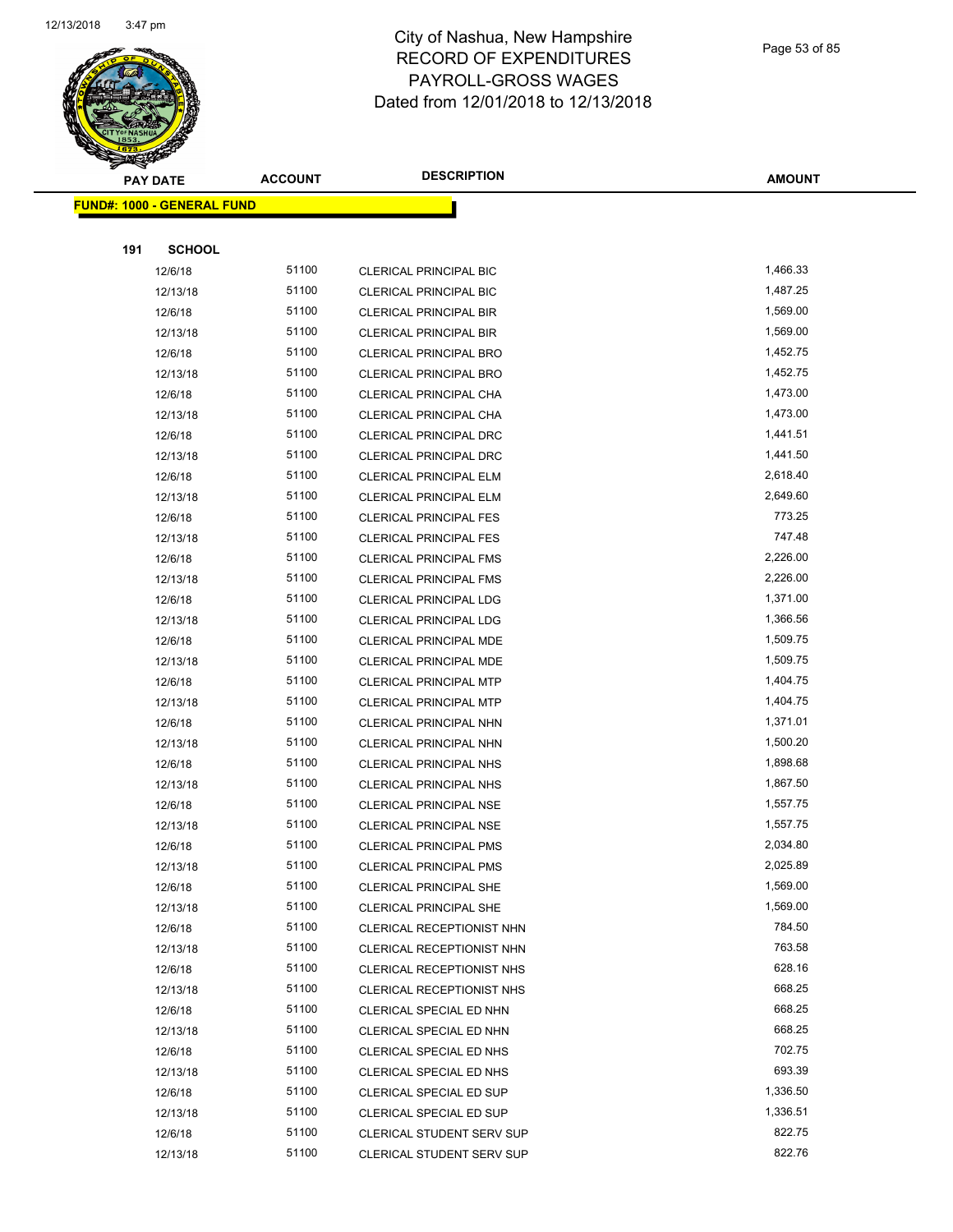

Page 54 of 85

| <b>Alla</b><br><b>PAY DATE</b>    | <b>ACCOUNT</b> | <b>DESCRIPTION</b>             | <b>AMOUNT</b>    |
|-----------------------------------|----------------|--------------------------------|------------------|
| <b>FUND#: 1000 - GENERAL FUND</b> |                |                                |                  |
|                                   |                |                                |                  |
| 191<br><b>SCHOOL</b>              |                |                                |                  |
| 12/6/18                           | 51100          | CLERICAL SUPERINTENDANT HRLY   | 790.02           |
| 12/13/18                          | 51100          | CLERICAL SUPERINTENDANT HRLY   | 779.63           |
| 12/6/18                           | 51100          | CLERICAL SUPERINTENDANT SUP    | 1,848.30         |
| 12/6/18                           | 51100          | <b>CUSTODIAN AMH</b>           | 1,389.60         |
| 12/13/18                          | 51100          | <b>CUSTODIAN AMH</b>           | 1,389.60         |
| 12/6/18                           | 51100          | <b>CUSTODIAN ASST HEAD ELM</b> | 791.20           |
| 12/13/18                          | 51100          | <b>CUSTODIAN ASST HEAD ELM</b> | 791.20           |
| 12/6/18                           | 51100          | <b>CUSTODIAN ASST HEAD FMS</b> | 791.20           |
| 12/13/18                          | 51100          | <b>CUSTODIAN ASST HEAD FMS</b> | 791.20           |
| 12/6/18                           | 51100          | <b>CUSTODIAN ASST HEAD NHN</b> | 1,590.40         |
| 12/13/18                          | 51100          | <b>CUSTODIAN ASST HEAD NHN</b> | 1,590.40         |
| 12/6/18                           | 51100          | <b>CUSTODIAN ASST HEAD NHS</b> | 1,582.40         |
| 12/13/18                          | 51100          | <b>CUSTODIAN ASST HEAD NHS</b> | 1,582.40         |
| 12/6/18                           | 51100          | <b>CUSTODIAN ASST HEAD PMS</b> | 791.20           |
| 12/13/18                          | 51100          | <b>CUSTODIAN ASST HEAD PMS</b> | 791.20           |
| 12/6/18                           | 51100          | <b>CUSTODIAN BIC</b>           | 1,389.61         |
| 12/13/18                          | 51100          | <b>CUSTODIAN BIC</b>           | 1,478.37         |
| 12/6/18                           | 51100          | <b>CUSTODIAN BIR</b>           | 1,389.60         |
| 12/13/18                          | 51100          | <b>CUSTODIAN BIR</b>           | 1,389.61         |
| 12/6/18                           | 51100          | <b>CUSTODIAN BRO</b>           | 1,389.60         |
| 12/13/18                          | 51100          | <b>CUSTODIAN BRO</b>           | 1,519.88         |
| 12/6/18                           | 51100          | <b>CUSTODIAN CHA</b>           | 1,059.57         |
| 12/13/18                          | 51100          | <b>CUSTODIAN CHA</b>           | 977.05           |
| 12/6/18                           | 51100          | <b>CUSTODIAN DRC</b>           | 1,408.88         |
| 12/13/18                          | 51100          | <b>CUSTODIAN DRC</b>           | 1,389.60         |
| 12/6/18                           | 51100          | <b>CUSTODIAN ELM</b>           | 4,996.64         |
| 12/13/18                          | 51100          | <b>CUSTODIAN ELM</b>           | 4,953.22         |
| 12/6/18                           | 51100          | <b>CUSTODIAN FES</b>           | 2,049.60         |
| 12/13/18                          | 51100          | <b>CUSTODIAN FES</b>           | 2,049.60         |
| 12/6/18                           | 51100          | <b>CUSTODIAN FMS</b>           | 2,603.53         |
| 12/13/18                          | 51100          | <b>CUSTODIAN FMS</b>           | 2,366.65         |
| 12/6/18                           | 51100          | <b>CUSTODIAN HEAD AMH</b>      | 791.20           |
| 12/13/18                          | 51100          | <b>CUSTODIAN HEAD AMH</b>      | 791.20           |
| 12/6/18                           | 51100          | <b>CUSTODIAN HEAD BIC</b>      | 791.20           |
| 12/13/18                          | 51100          | <b>CUSTODIAN HEAD BIC</b>      | 791.20           |
| 12/6/18                           | 51100          | <b>CUSTODIAN HEAD BIR</b>      | 791.20           |
| 12/13/18                          | 51100          | <b>CUSTODIAN HEAD BIR</b>      | 791.20           |
| 12/6/18                           | 51100          | <b>CUSTODIAN HEAD BRO</b>      | 825.82           |
| 12/13/18                          | 51100          | <b>CUSTODIAN HEAD BRO</b>      | 791.20           |
| 12/6/18                           | 51100<br>51100 | <b>CUSTODIAN HEAD CHA</b>      | 949.44<br>791.20 |
| 12/13/18                          |                | <b>CUSTODIAN HEAD CHA</b>      | 791.20           |
| 12/6/18                           | 51100          | <b>CUSTODIAN HEAD DRC</b>      |                  |
| 12/13/18                          | 51100          | <b>CUSTODIAN HEAD DRC</b>      | 791.20           |
| 12/6/18                           | 51100          | <b>CUSTODIAN HEAD ELM</b>      | 937.60           |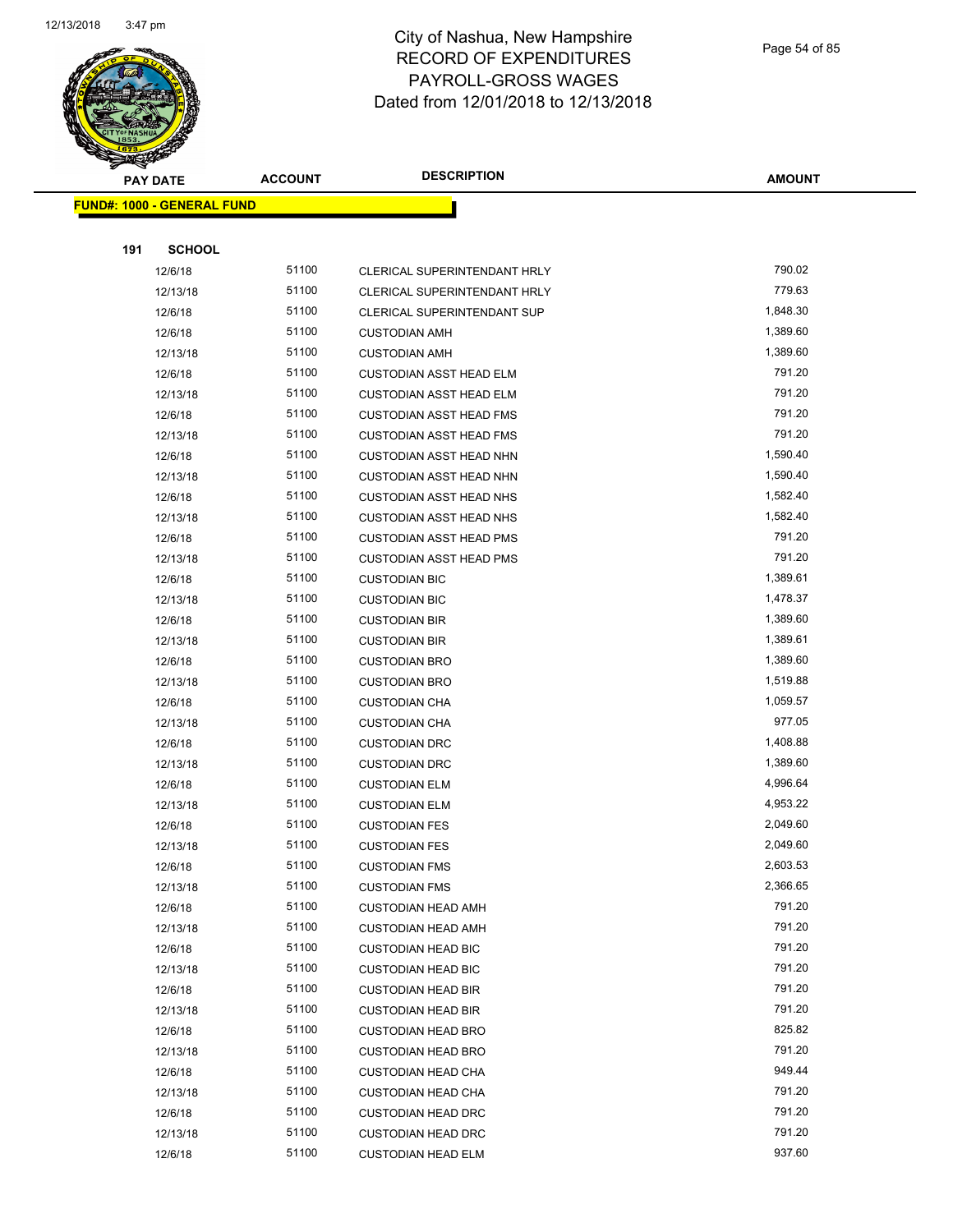

Page 55 of 85

| $\tilde{\phantom{a}}$ | <b>PAY DATE</b>            | <b>ACCOUNT</b> | <b>DESCRIPTION</b>        | <b>AMOUNT</b> |
|-----------------------|----------------------------|----------------|---------------------------|---------------|
|                       | FUND#: 1000 - GENERAL FUND |                |                           |               |
|                       |                            |                |                           |               |
| 191                   | <b>SCHOOL</b>              |                |                           |               |
|                       | 12/13/18                   | 51100          | <b>CUSTODIAN HEAD ELM</b> | 937.60        |
|                       | 12/6/18                    | 51100          | <b>CUSTODIAN HEAD FES</b> | 791.20        |
|                       | 12/13/18                   | 51100          | <b>CUSTODIAN HEAD FES</b> | 791.20        |
|                       | 12/6/18                    | 51100          | <b>CUSTODIAN HEAD FMS</b> | 937.60        |
|                       | 12/13/18                   | 51100          | <b>CUSTODIAN HEAD FMS</b> | 937.60        |
|                       | 12/6/18                    | 51100          | <b>CUSTODIAN HEAD LDG</b> | 791.20        |
|                       | 12/13/18                   | 51100          | <b>CUSTODIAN HEAD LDG</b> | 791.20        |
|                       | 12/6/18                    | 51100          | <b>CUSTODIAN HEAD MDE</b> | 791.20        |
|                       | 12/13/18                   | 51100          | <b>CUSTODIAN HEAD MDE</b> | 791.20        |
|                       | 12/6/18                    | 51100          | <b>CUSTODIAN HEAD MTP</b> | 791.20        |
|                       | 12/13/18                   | 51100          | <b>CUSTODIAN HEAD MTP</b> | 791.20        |
|                       | 12/6/18                    | 51100          | <b>CUSTODIAN HEAD NHN</b> | 943.20        |
|                       | 12/13/18                   | 51100          | <b>CUSTODIAN HEAD NHN</b> | 943.20        |
|                       | 12/6/18                    | 51100          | <b>CUSTODIAN HEAD NHS</b> | 943.20        |
|                       | 12/13/18                   | 51100          | <b>CUSTODIAN HEAD NHS</b> | 943.20        |
|                       | 12/6/18                    | 51100          | <b>CUSTODIAN HEAD NSE</b> | 791.20        |
|                       | 12/13/18                   | 51100          | <b>CUSTODIAN HEAD NSE</b> | 791.20        |
|                       | 12/6/18                    | 51100          | <b>CUSTODIAN HEAD PMS</b> | 937.60        |
|                       | 12/13/18                   | 51100          | <b>CUSTODIAN HEAD PMS</b> | 937.60        |
|                       | 12/6/18                    | 51100          | <b>CUSTODIAN HEAD SHE</b> | 791.20        |
|                       | 12/13/18                   | 51100          | <b>CUSTODIAN HEAD SHE</b> | 791.20        |
|                       | 12/6/18                    | 51100          | <b>CUSTODIAN LDG</b>      | 694.80        |
|                       | 12/13/18                   | 51100          | <b>CUSTODIAN LDG</b>      | 694.80        |
|                       | 12/6/18                    | 51100          | <b>CUSTODIAN MDE</b>      | 694.80        |
|                       | 12/13/18                   | 51100          | <b>CUSTODIAN MDE</b>      | 694.80        |
|                       | 12/6/18                    | 51100          | <b>CUSTODIAN MTP</b>      | 1,389.60      |
|                       | 12/13/18                   | 51100          | <b>CUSTODIAN MTP</b>      | 1,389.60      |
|                       | 12/6/18                    | 51100          | <b>CUSTODIAN NHN</b>      | 9,002.82      |
|                       | 12/13/18                   | 51100          | <b>CUSTODIAN NHN</b>      | 9,141.78      |
|                       | 12/6/18                    | 51100          | <b>CUSTODIAN NHS</b>      | 9,061.72      |
|                       | 12/13/18                   | 51100          | <b>CUSTODIAN NHS</b>      | 9,061.67      |
|                       | 12/6/18                    | 51100          | <b>CUSTODIAN NSE</b>      | 1,389.60      |
|                       | 12/13/18                   | 51100          | <b>CUSTODIAN NSE</b>      | 1,389.60      |
|                       | 12/6/18                    | 51100          | <b>CUSTODIAN PMS</b>      | 2,084.40      |
|                       | 12/13/18                   | 51100          | <b>CUSTODIAN PMS</b>      | 2,084.40      |
|                       | 12/6/18                    | 51100          | <b>CUSTODIAN SHE</b>      | 1,389.60      |
|                       | 12/13/18                   | 51100          | <b>CUSTODIAN SHE</b>      | 1,441.71      |
|                       | 12/6/18                    | 51100          | CUSTODIAN SUPERVISOR WPO  | 6,116.60      |
|                       | 12/6/18                    | 51100          | DATA ANALYST              | 3,226.80      |
|                       | 12/6/18                    | 51100          | <b>DIRECTOR ATHLETICS</b> | 3,761.50      |
|                       | 12/6/18                    | 51100          | DIRECTOR COM GRANTS       | 1,644.69      |
|                       | 12/6/18                    | 51100          | <b>DIRECTOR GUIDANCE</b>  | 6,640.00      |
|                       | 12/6/18                    | 51100          | DIRECTOR HUMAN RESOURCES  | 3,422.50      |
|                       | 12/6/18                    | 51100          | DIRECTOR PLANT OPS        | 3,904.60      |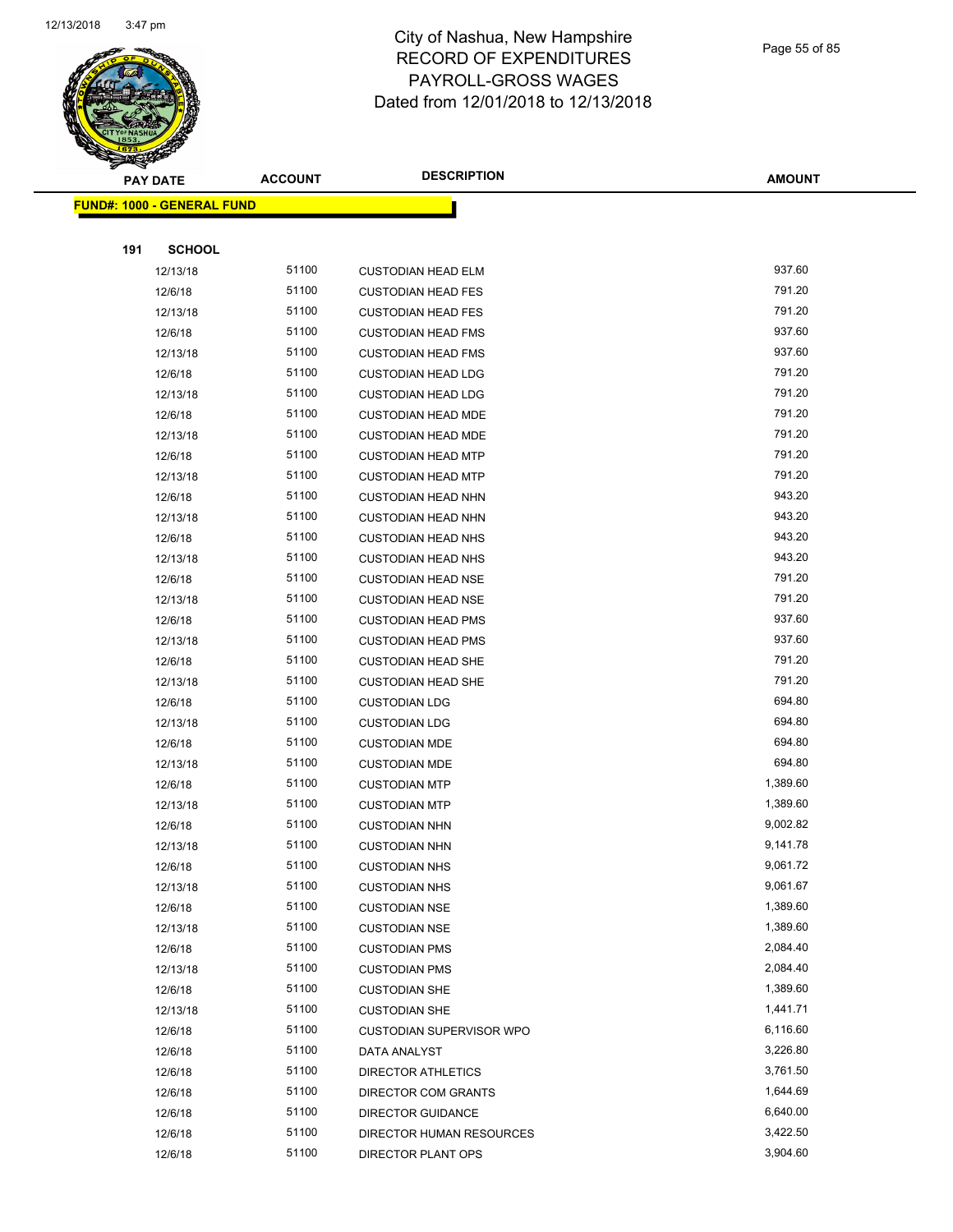

Page 56 of 85

| <b>PAY DATE</b>                   | <b>ACCOUNT</b> | <b>DESCRIPTION</b>            | <b>AMOUNT</b> |
|-----------------------------------|----------------|-------------------------------|---------------|
| <b>FUND#: 1000 - GENERAL FUND</b> |                |                               |               |
|                                   |                |                               |               |
| 191<br><b>SCHOOL</b>              |                |                               |               |
| 12/6/18                           | 51100          | DIRECTOR PRE SCHOOL           | 2,443.20      |
| 12/6/18                           | 51100          | DIRECTOR STUDENT SERVICES     | 3,429.60      |
| 12/6/18                           | 51100          | DIRECTOR TECHNOLOGY           | 4,319.90      |
| 12/6/18                           | 51100          | DIRECTOR TRANSPORTATION       | 3,264.80      |
| 12/6/18                           | 51100          | <b>DIRECTOR VOCATIONAL</b>    | 6,774.70      |
| 12/6/18                           | 51100          | E-BLOCK TECHNICAL PARA        | 699.32        |
| 12/13/18                          | 51100          | E-BLOCK TECHNICAL PARA        | 694.31        |
| 12/6/18                           | 51100          | ELL OUTREACH WORKER           | 1,723.00      |
| 12/6/18                           | 51100          | GUIDANCE COUNSELOR AMH        | 2,358.11      |
| 12/6/18                           | 51100          | GUIDANCE COUNSELOR BIC        | 2,026.29      |
| 12/6/18                           | 51100          | <b>GUIDANCE COUNSELOR BIR</b> | 2,977.31      |
| 12/6/18                           | 51100          | <b>GUIDANCE COUNSELOR BRO</b> | 1,942.00      |
| 12/6/18                           | 51100          | GUIDANCE COUNSELOR CHA        | 2,977.31      |
| 12/6/18                           | 51100          | GUIDANCE COUNSELOR DRC        | 2,885.21      |
| 12/6/18                           | 51100          | <b>GUIDANCE COUNSELOR ELM</b> | 13,363.97     |
| 12/6/18                           | 51100          | <b>GUIDANCE COUNSELOR FES</b> | 2,885.21      |
| 12/6/18                           | 51100          | <b>GUIDANCE COUNSELOR FMS</b> | 5,545.31      |
| 12/6/18                           | 51100          | GUIDANCE COUNSELOR LDG        | 2,977.32      |
| 12/6/18                           | 51100          | GUIDANCE COUNSELOR MDE        | 2,856.69      |
| 12/6/18                           | 51100          | <b>GUIDANCE COUNSELOR MTP</b> | 2,885.21      |
| 12/6/18                           | 51100          | GUIDANCE COUNSELOR NHN        | 17,408.48     |
| 12/6/18                           | 51100          | GUIDANCE COUNSELOR NHS        | 18,800.24     |
| 12/6/18                           | 51100          | <b>GUIDANCE COUNSELOR NSE</b> | 2,885.21      |
| 12/6/18                           | 51100          | GUIDANCE COUNSELOR PMS        | 8,876.70      |
| 12/6/18                           | 51100          | GUIDANCE COUNSELOR SHE        | 2,885.21      |
| 12/6/18                           | 51100          | HOME SCHOOL CORD TTI          | 207.56        |
| 12/13/18                          | 51100          | HOME SCHOOL CORD TTI          | 399.94        |
| 12/6/18                           | 51100          | JOB DEVELOPER SPED NHN        | 2,977.31      |
| 12/6/18                           | 51100          | LIBRARIAN AMH                 | 1,951.10      |
| 12/6/18                           | 51100          | <b>LIBRARIAN BIC</b>          | 1,730.41      |
| 12/6/18                           | 51100          | LIBRARIAN BIR                 | 2,110.20      |
| 12/6/18                           | 51100          | LIBRARIAN BRO                 | 2,048.09      |
| 12/6/18                           | 51100          | LIBRARIAN CHA                 | 2,977.31      |
| 12/6/18                           | 51100          | <b>LIBRARIAN DRC</b>          | 2,205.01      |
| 12/6/18                           | 51100          | LIBRARIAN ELM                 | 2,001.59      |
| 12/6/18                           | 51100          | <b>LIBRARIAN FES</b>          | 2,885.21      |
| 12/6/18                           | 51100          | <b>LIBRARIAN FMS</b>          | 2,885.21      |
| 12/6/18                           | 51100          | LIBRARIAN LDG                 | 2,257.01      |
| 12/6/18                           | 51100          | LIBRARIAN MDE                 | 2,856.69      |
| 12/6/18                           | 51100          | <b>LIBRARIAN MTP</b>          | 1,629.00      |
| 12/6/18                           | 51100          | LIBRARIAN NHN                 | 4,811.39      |
| 12/6/18                           | 51100          | LIBRARIAN NHS                 | 5,900.80      |
| 12/6/18                           | 51100          | LIBRARIAN NSE                 | 2,856.69      |
| 12/6/18                           | 51100          | <b>LIBRARIAN PMS</b>          | 2,001.59      |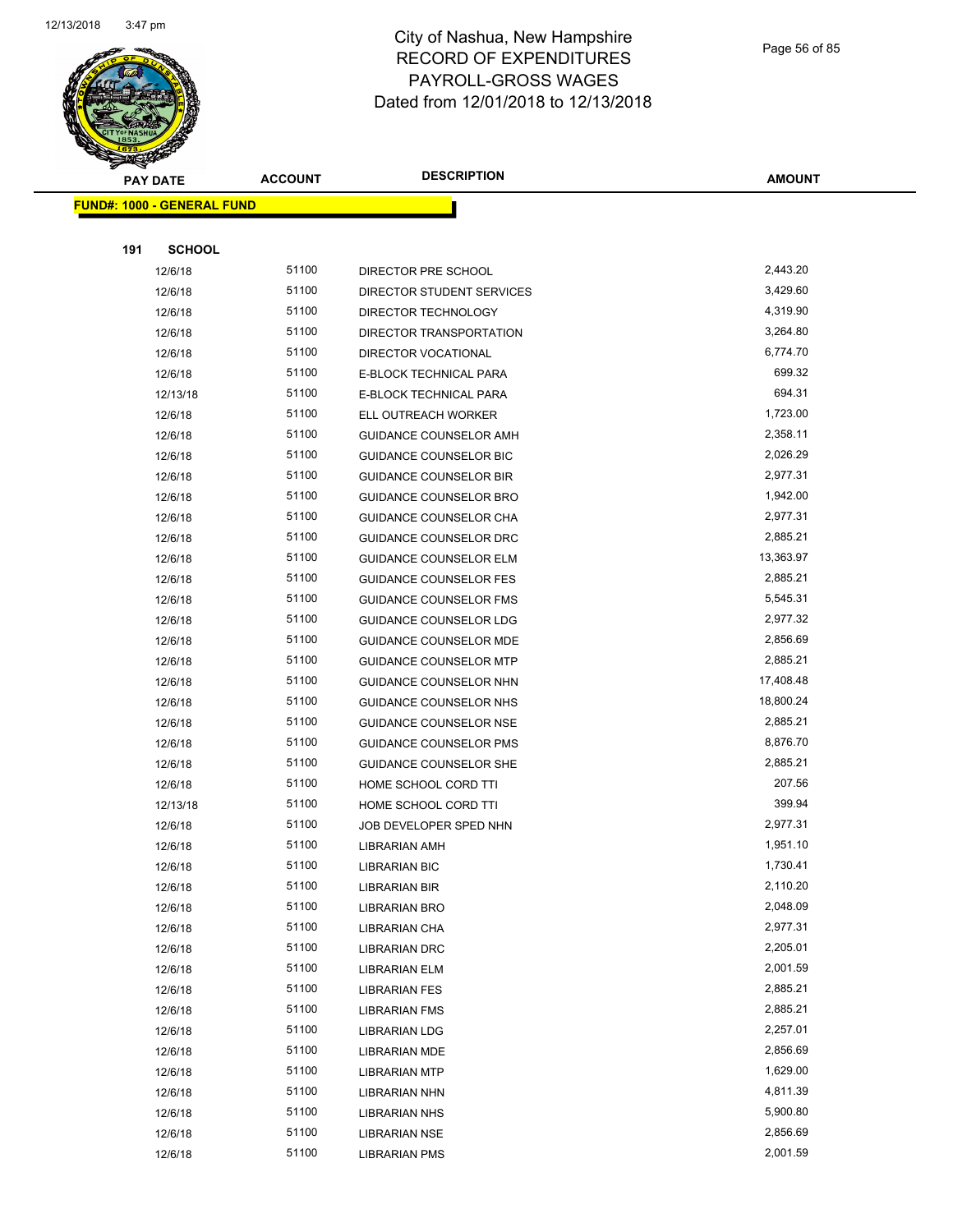

Page 57 of 85

| <b>PAY DATE</b>            | <b>ACCOUNT</b> | <b>DESCRIPTION</b>             | <b>AMOUNT</b> |
|----------------------------|----------------|--------------------------------|---------------|
| FUND#: 1000 - GENERAL FUND |                |                                |               |
|                            |                |                                |               |
| 191<br><b>SCHOOL</b>       |                |                                |               |
| 12/6/18                    | 51100          | <b>LIBRARIAN SHE</b>           | 2,885.21      |
| 12/6/18                    | 51100          | LICENSED PRACTICAL NURSE ELM   | 1,414.59      |
| 12/6/18                    | 51100          | LICENSED PRACTICAL NURSE FMS   | 1,545.49      |
| 12/6/18                    | 51100          | MAINTENANCE ALARM WPO          | 998.80        |
| 12/13/18                   | 51100          | MAINTENANCE ALARM WPO          | 998.80        |
| 12/6/18                    | 51100          | MAINTENANCE ASST GRDS WPO      | 975.60        |
| 12/13/18                   | 51100          | MAINTENANCE ASST GRDS WPO      | 951.21        |
| 12/6/18                    | 51100          | MAINTENANCE CARPENTER WPO      | 975.60        |
| 12/13/18                   | 51100          | MAINTENANCE CARPENTER WPO      | 975.60        |
| 12/6/18                    | 51100          | MAINTENANCE ELECTRICIAN WPO    | 1,997.60      |
| 12/13/18                   | 51100          | MAINTENANCE ELECTRICIAN WPO    | 1,997.60      |
| 12/6/18                    | 51100          | MAINTENANCE GRDS FORMEN WPO    | 396.35        |
| 12/6/18                    | 51100          | MAINTENANCE GROUNDS WPO        | 2,874.30      |
| 12/13/18                   | 51100          | MAINTENANCE GROUNDS WPO        | 3,348.80      |
| 12/6/18                    | 51100          | <b>MAINTENANCE HVAC WPO</b>    | 5,869.60      |
| 12/13/18                   | 51100          | MAINTENANCE HVAC WPO           | 5,869.60      |
| 12/6/18                    | 51100          | MAINTENANCE MESSENGER WPO      | 937.60        |
| 12/13/18                   | 51100          | MAINTENANCE MESSENGER WPO      | 937.60        |
| 12/6/18                    | 51100          | MAINTENANCE PLUMBER WPO        | 1,002.80      |
| 12/13/18                   | 51100          | MAINTENANCE PLUMBER WPO        | 1,002.80      |
| 12/6/18                    | 51100          | MAINTENANCE TRADES WPO         | 2,946.00      |
| 12/13/18                   | 51100          | MAINTENANCE TRADES WPO         | 2,946.00      |
| 12/6/18                    | 51100          | <b>MARKETING TEACHER NHS</b>   | 2,799.89      |
| 12/6/18                    | 51100          | NURSE AMH                      | 2,701.19      |
| 12/6/18                    | 51100          | <b>NURSE BIC</b>               | 2,701.19      |
| 12/6/18                    | 51100          | <b>NURSE BIR</b>               | 2,674.40      |
| 12/6/18                    | 51100          | <b>NURSE BRO</b>               | 2,701.19      |
| 12/6/18                    | 51100          | <b>NURSE CHA</b>               | 2,701.19      |
| 12/6/18                    | 51100          | <b>NURSE DRC</b>               | 2,701.19      |
| 12/6/18                    | 51100          | <b>NURSE ELM</b>               | 3,192.29      |
| 12/6/18                    | 51100          | <b>NURSE FES</b>               | 1,868.30      |
| 12/6/18                    | 51100          | NURSE FMS                      | 4,431.60      |
| 12/6/18                    | 51100          | <b>NURSE LDG</b>               | 2,555.79      |
| 12/6/18                    | 51100          | <b>NURSE MDE</b>               | 2,208.00      |
| 12/6/18                    | 51100          | <b>NURSE MTP</b>               | 1,819.69      |
| 12/6/18                    | 51100          | NURSE NHN                      | 3,460.82      |
| 12/6/18                    | 51100          | <b>NURSE NHS</b>               | 3,400.70      |
| 12/6/18                    | 51100          | <b>NURSE NSE</b>               | 2,701.19      |
| 12/6/18                    | 51100          | <b>NURSE PMS</b>               | 1,561.40      |
| 12/6/18                    | 51100          | <b>NURSE SHE</b>               | 1,794.51      |
| 12/6/18                    | 51100          | OFFICE MANAGER BUSINESS        | 2,655.20      |
| 12/6/18                    | 51100          | OFFICE MANAGER HUMAN RESOURCES | 1,900.50      |
| 12/6/18                    | 51100          | OFFICE MANAGER SPED            | 2,002.10      |
| 12/6/18                    | 51100          | OUT DISTRICT COORDINATOR       | 3,059.80      |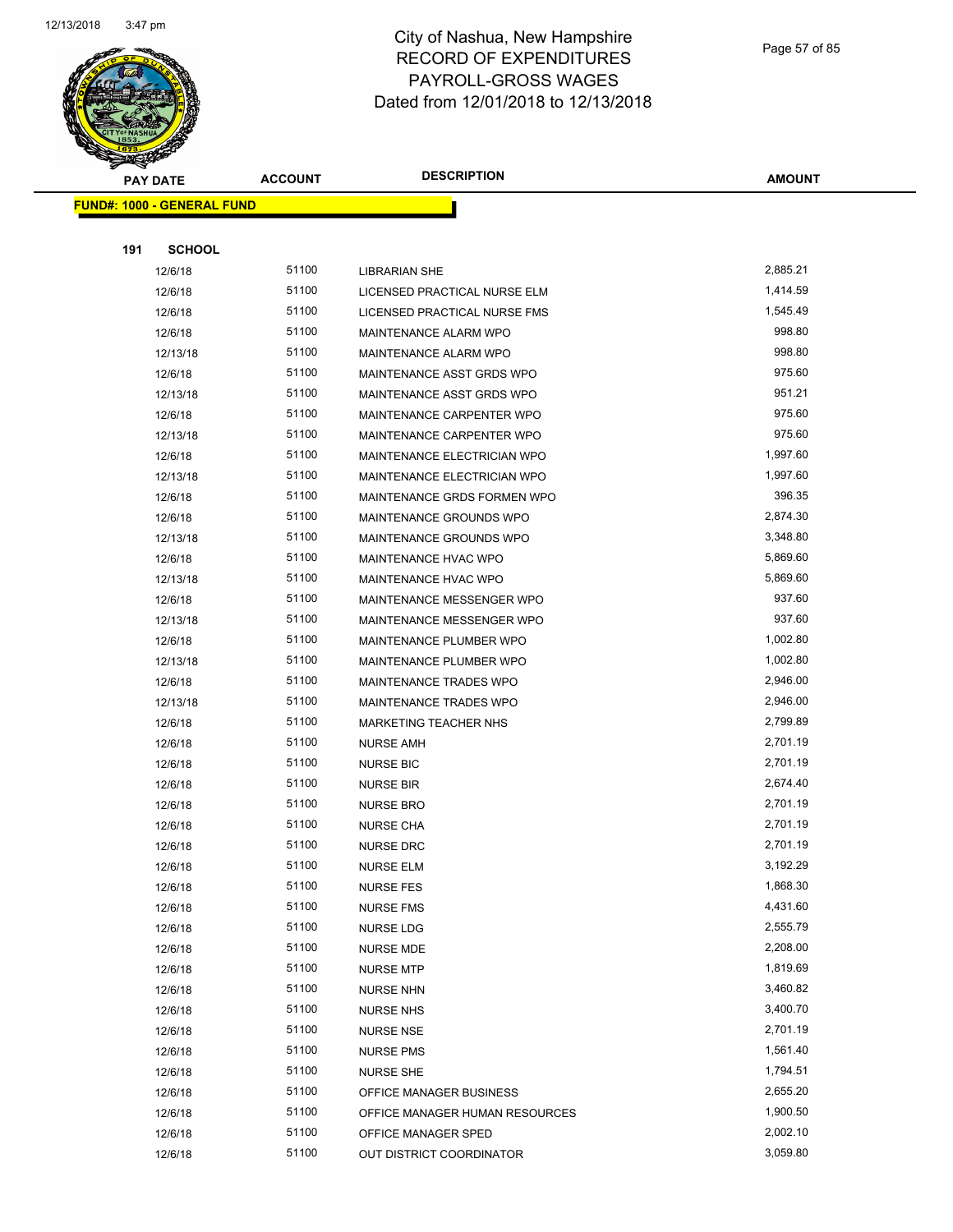

Page 58 of 85

| <b>PAY DATE</b>                   | <b>ACCOUNT</b> | <b>DESCRIPTION</b>                         | <b>AMOUNT</b>          |
|-----------------------------------|----------------|--------------------------------------------|------------------------|
| <b>FUND#: 1000 - GENERAL FUND</b> |                |                                            |                        |
|                                   |                |                                            |                        |
| 191<br><b>SCHOOL</b>              |                |                                            |                        |
| 12/6/18                           | 51100          | PARA PRE SCHOOL BIR                        | 1,016.94               |
| 12/13/18                          | 51100          | PARA PRE SCHOOL BIR                        | 1,020.55               |
| 12/6/18                           | 51100          | PARA ALT AMH                               | 659.10                 |
| 12/13/18                          | 51100          | PARA ALT AMH                               | 567.84                 |
| 12/6/18                           | 51100          | PARA ALT DRC                               | 510.76                 |
| 12/13/18                          | 51100          | PARA ALT DRC                               | 506.60                 |
| 12/6/18                           | 51100          | PARA ALT FMS                               | 634.39                 |
| 12/13/18                          | 51100          | PARA ALT FMS                               | 634.39                 |
| 12/6/18                           | 51100          | PARA ALT LDG                               | 442.90                 |
| 12/13/18                          | 51100          | PARA ALT LDG                               | 439.38                 |
| 12/6/18                           | 51100          | PARA ALT MTP                               | 355.03                 |
| 12/13/18                          | 51100          | PARA ALT MTP                               | 355.03                 |
| 12/6/18                           | 51100          | PARA ALT PMS                               | 439.40                 |
| 12/13/18                          | 51100          | PARA ALT PMS                               | 439.40                 |
| 12/6/18                           | 51100          | PARA DW SPEC ED AMH                        | 12,105.63              |
| 12/13/18                          | 51100          | PARA DW SPEC ED AMH                        | 11,056.41              |
| 12/6/18                           | 51100          | PARA DW SPEC ED BIC                        | 888.30                 |
| 12/13/18                          | 51100          | PARA DW SPEC ED BIC                        | 433.20                 |
| 12/6/18                           | 51100          | PARA DW SPEC ED BIR                        | 2,471.38               |
| 12/13/18                          | 51100          | PARA DW SPEC ED BIR                        | 2,248.47               |
| 12/6/18                           | 51100          | PARA DW SPEC ED BRO                        | 3,402.59               |
| 12/13/18                          | 51100          | PARA DW SPEC ED BRO                        | 3,365.42               |
| 12/6/18<br>12/13/18               | 51100<br>51100 | PARA DW SPEC ED CHA<br>PARA DW SPEC ED CHA | 10,573.57<br>10,609.98 |
| 12/6/18                           | 51100          | PARA DW SPEC ED FMS                        | 7,493.67               |
| 12/13/18                          | 51100          | PARA DW SPEC ED FMS                        | 7,129.11               |
| 12/6/18                           | 51100          | PARA DW SPEC ED MDE                        | 9,606.34               |
| 12/13/18                          | 51100          | PARA DW SPEC ED MDE                        | 9,414.53               |
| 12/6/18                           | 51100          | PARA DW SPEC ED MTP                        | 473.85                 |
| 12/13/18                          | 51100          | PARA DW SPEC ED MTP                        | 471.24                 |
| 12/6/18                           | 51100          | PARA DW SPEC ED NHN                        | 4,516.13               |
| 12/13/18                          | 51100          | PARA DW SPEC ED NHN                        | 4,579.06               |
| 12/6/18                           | 51100          | PARA DW SPEC ED NHS                        | 6,479.73               |
| 12/13/18                          | 51100          | PARA DW SPEC ED NHS                        | 6,378.74               |
| 12/6/18                           | 51100          | PARA DW SPEC ED NSE                        | 3,723.65               |
| 12/13/18                          | 51100          | PARA DW SPEC ED NSE                        | 3,734.49               |
| 12/6/18                           | 51100          | PARA DW SPEC ED PMS                        | 1,658.59               |
| 12/13/18                          | 51100          | PARA DW SPEC ED PMS                        | 1,654.95               |
| 12/6/18                           | 51100          | PARA DW SPEC ED SHE                        | 12,936.66              |
| 12/13/18                          | 51100          | PARA DW SPEC ED SHE                        | 12,814.32              |
| 12/6/18                           | 51100          | PARA DW SPEC ED WID                        | 1,739.93               |
| 12/13/18                          | 51100          | PARA DW SPEC ED WID                        | 1,759.47               |
| 12/6/18                           | 51100          | PARA DW SPEC ELM                           | 7,592.62               |
| 12/13/18                          | 51100          | PARA DW SPEC ELM                           | 8,090.06               |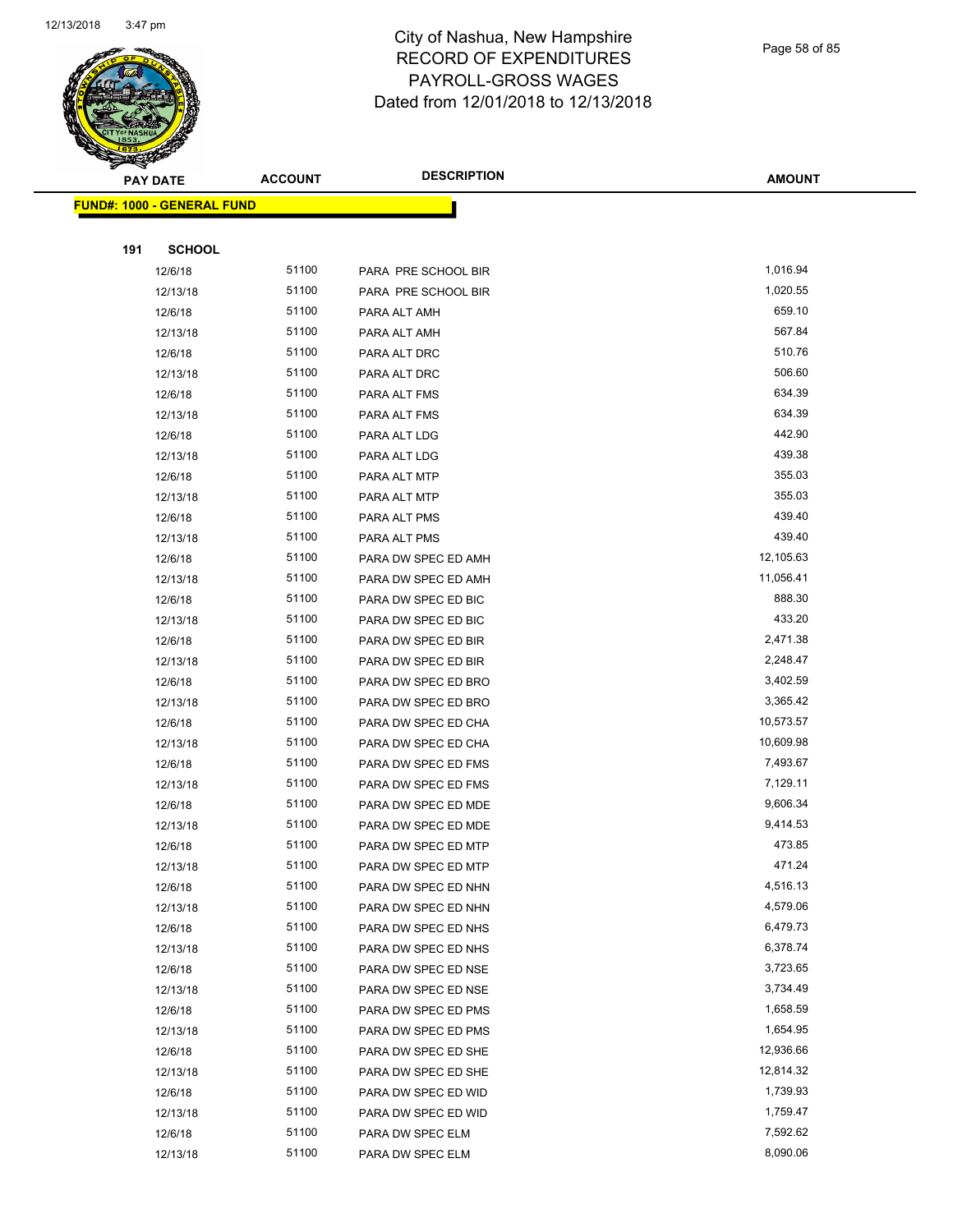

Page 59 of 85

| <b>ACCOUNT</b> | <b>DESCRIPTION</b> | <b>AMOUNT</b>                                                |
|----------------|--------------------|--------------------------------------------------------------|
|                |                    |                                                              |
|                |                    |                                                              |
|                |                    |                                                              |
| 51100          |                    | 567.90                                                       |
| 51100          | PARA ELL DRC       | 539.51                                                       |
| 51100          |                    | 779.83                                                       |
| 51100          |                    | 834.02                                                       |
| 51100          |                    | 515.70                                                       |
| 51100          | PARA ELL FES       | 537.20                                                       |
| 51100          | PARA ELL FMS       | 426.55                                                       |
| 51100          | PARA ELL FMS       | 406.08                                                       |
| 51100          | PARA ELL LDG       | 1,182.18                                                     |
| 51100          | PARA ELL LDG       | 1,172.40                                                     |
| 51100          | PARA ELL MTP       | 440.44                                                       |
| 51100          | PARA ELL MTP       | 429.52                                                       |
| 51100          | PARA ELL PMS       | 433.38                                                       |
| 51100          | PARA ELL PMS       | 433.39                                                       |
| 51100          | PARA ELL SHE       | 635.05                                                       |
| 51100          | PARA ELL SHE       | 639.94                                                       |
| 51100          | PARA INST AMH      | 2,067.73                                                     |
| 51100          | PARA INST AMH      | 2,034.96                                                     |
| 51100          | PARA INST BIC      | 6,827.58                                                     |
| 51100          | PARA INST BIC      | 6,817.20                                                     |
| 51100          | PARA INST BIR      | 3,630.95                                                     |
| 51100          | PARA INST BIR      | 3,500.69                                                     |
| 51100          | PARA INST BRO      | 3,455.31                                                     |
| 51100          | PARA INST BRO      | 3,440.71                                                     |
| 51100          | PARA INST CHA      | 4,527.12                                                     |
| 51100          | PARA INST CHA      | 4,512.48                                                     |
| 51100          | PARA INST DRC      | 3,752.94                                                     |
| 51100          | PARA INST DRC      | 3,777.38                                                     |
| 51100          | PARA INST ELM      | 5,823.63                                                     |
| 51100          | PARA INST ELM      | 5,681.68                                                     |
| 51100          | PARA INST FES      | 6,591.41                                                     |
| 51100          | PARA INST FES      | 6,006.30                                                     |
| 51100          | PARA INST FMS      | 4,695.69                                                     |
| 51100          | PARA INST FMS      | 4,660.92                                                     |
| 51100          | PARA INST LDG      | 5,962.19                                                     |
| 51100          | PARA INST LDG      | 5,932.51                                                     |
| 51100          | PARA INST MDE      | 4,349.64                                                     |
| 51100          | PARA INST MDE      | 3,707.26                                                     |
| 51100          | PARA INST MTP      | 2,406.05                                                     |
| 51100          | PARA INST MTP      | 2,412.44                                                     |
| 51100          | PARA INST NHN      | 2,227.63                                                     |
| 51100          | PARA INST NHN      | 2,871.28                                                     |
| 51100          | PARA INST NHS      | 2,233.21                                                     |
| 51100          | PARA INST NHS      | 2,232.56                                                     |
|                |                    | PARA ELL DRC<br>PARA ELL ELM<br>PARA ELL ELM<br>PARA ELL FES |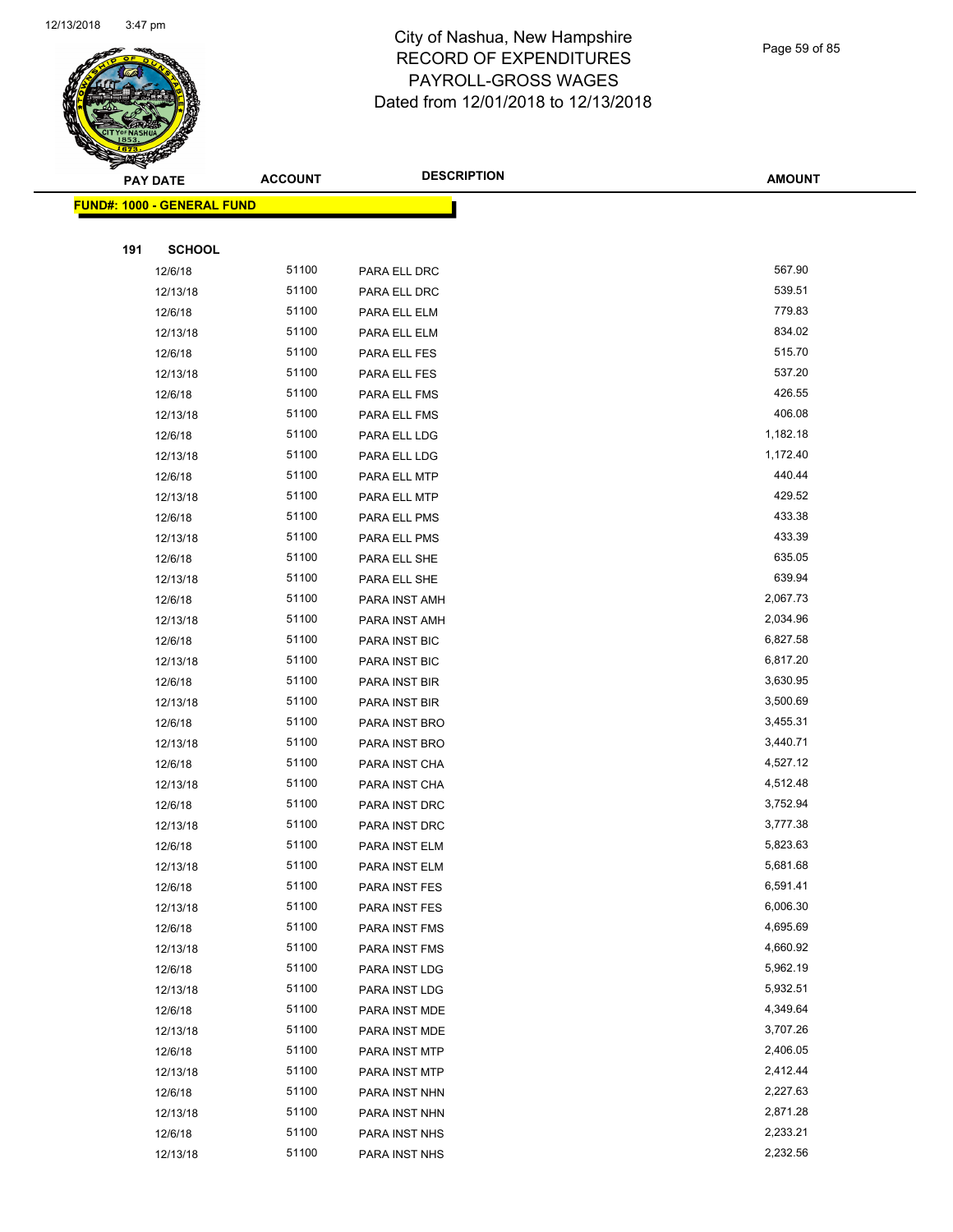

Page 60 of 85

| <u>s ann an </u><br><b>PAY DATE</b> | <b>ACCOUNT</b> | <b>DESCRIPTION</b>                 | <b>AMOUNT</b>    |
|-------------------------------------|----------------|------------------------------------|------------------|
| <b>FUND#: 1000 - GENERAL FUND</b>   |                |                                    |                  |
|                                     |                |                                    |                  |
| 191<br><b>SCHOOL</b>                |                |                                    |                  |
| 12/6/18                             | 51100          | PARA INST NSE                      | 4,525.87         |
| 12/13/18                            | 51100          | PARA INST NSE                      | 4,503.26         |
| 12/6/18                             | 51100          | PARA INST PMS                      | 4,756.33         |
| 12/13/18                            | 51100          | PARA INST PMS                      | 4,745.28         |
| 12/6/18                             | 51100          | PARA INST SHE                      | 3,216.28         |
| 12/13/18                            | 51100          | PARA INST SHE                      | 3,177.01         |
| 12/6/18                             | 51100          | PARA JOB COACH                     | 284.72           |
| 12/13/18                            | 51100          | PARA JOB COACH                     | 344.48           |
| 12/6/18                             | 51100          | PARA KIND AMH                      | 1,099.71         |
| 12/13/18                            | 51100          | PARA KIND AMH                      | 1,088.27         |
| 12/6/18                             | 51100          | PARA KIND BIC                      | 419.73           |
| 12/13/18                            | 51100          | PARA KIND BIC                      | 426.57           |
| 12/6/18                             | 51100          | PARA KIND BIR                      | 581.32           |
| 12/13/18                            | 51100          | PARA KIND BIR                      | 571.55           |
| 12/6/18                             | 51100          | PARA KIND BRO                      | 600.87           |
| 12/13/18                            | 51100          | PARA KIND BRO                      | 605.76           |
| 12/6/18                             | 51100          | PARA KIND CHA                      | 416.32           |
| 12/13/18                            | 51100          | PARA KIND CHA                      | 419.74           |
| 12/6/18                             | 51100          | PARA KIND DRC                      | 582.00           |
| 12/13/18                            | 51100          | PARA KIND DRC                      | 582.00           |
| 12/6/18                             | 51100          | PARA KIND FES                      | 940.13           |
| 12/13/18                            | 51100          | PARA KIND FES                      | 982.27           |
| 12/6/18                             | 51100          | PARA KIND LDG                      | 980.74           |
| 12/13/18                            | 51100          | PARA KIND LDG                      | 485.00           |
| 12/6/18                             | 51100          | PARA KIND MDE                      | 591.10           |
| 12/13/18                            | 51100          | PARA KIND MDE                      | 586.21           |
| 12/6/18                             | 51100          | PARA KIND MTP                      | 843.11           |
| 12/13/18                            | 51100          | PARA KIND MTP                      | 849.93           |
| 12/6/18                             | 51100          | PARA KIND NSE                      | 610.65           |
| 12/13/18                            | 51100          | PARA KIND NSE                      | 591.10           |
| 12/6/18                             | 51100          | PARA KIND SHE                      | 659.50           |
| 12/13/18                            | 51100          | PARA KIND SHE                      | 669.26           |
| 12/6/18                             | 51100          | PARA LIB NHN                       | 297.45           |
| 12/6/18                             | 51100          | PARA LIB NHS                       | 204.77<br>204.77 |
| 12/13/18                            | 51100<br>51100 | PARA LIB NHS                       | 674.35           |
| 12/6/18                             | 51100          | PARA MEDIA NHN<br>PARA MEDIA NHN   | 674.35           |
| 12/13/18                            | 51100          | PARA MEDIA NHS                     | 1,078.32         |
| 12/6/18                             | 51100          |                                    | 1,077.20         |
| 12/13/18                            | 51100          | PARA MEDIA NHS<br>PARA PRE SCH BIC | 862.08           |
| 12/6/18<br>12/13/18                 | 51100          | PARA PRE SCH BIC                   | 867.14           |
| 12/6/18                             | 51100          | PARA PRE SCH BRO                   | 6,826.55         |
| 12/13/18                            | 51100          | PARA PRE SCH BRO                   | 5,997.67         |
| 12/6/18                             | 51100          | PARA PRE SCH MTP                   | 709.16           |
|                                     |                |                                    |                  |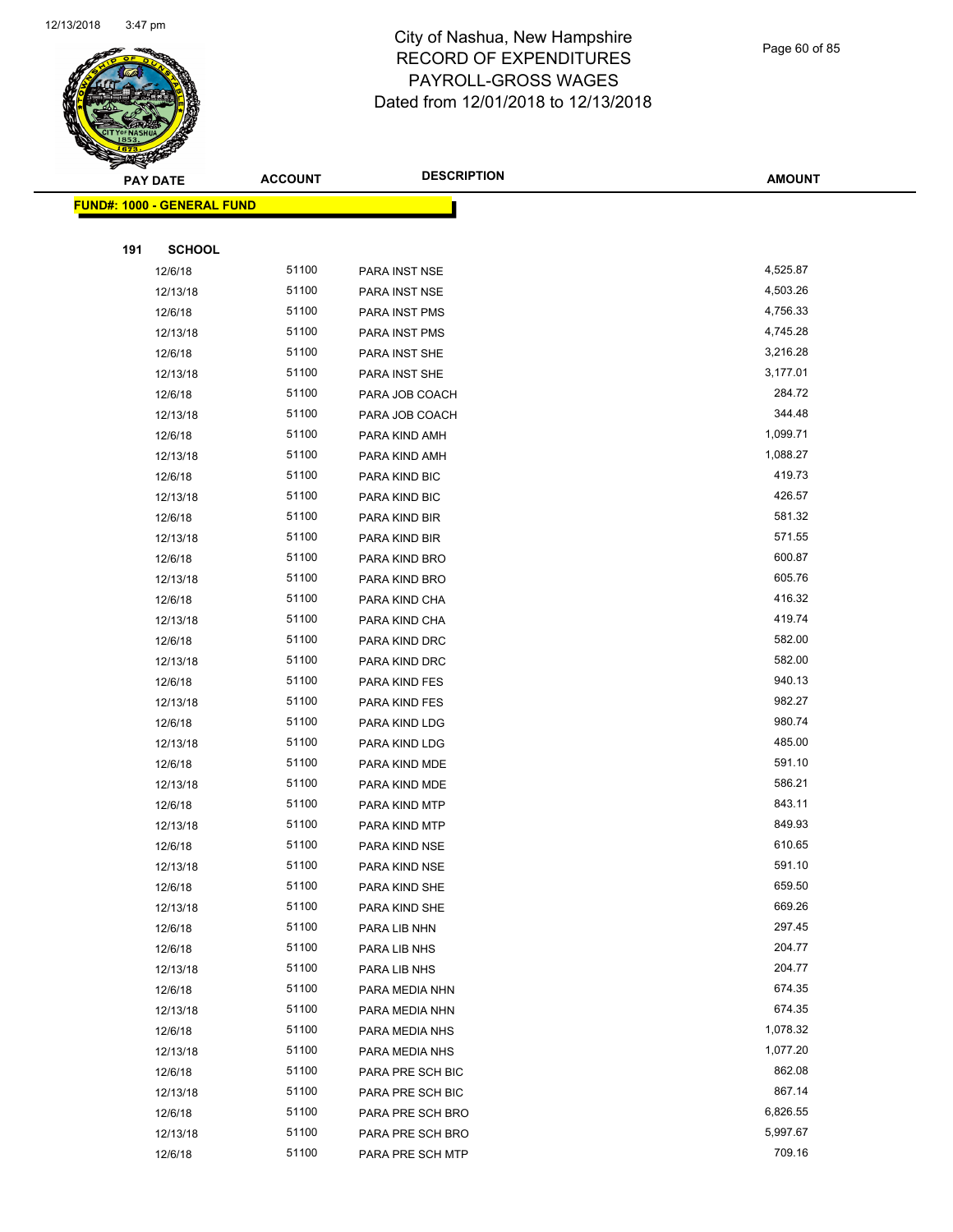

Page 61 of 85

|     | <b>PAY DATE</b>                   | <b>ACCOUNT</b> | <b>DESCRIPTION</b>             | <b>AMOUNT</b> |
|-----|-----------------------------------|----------------|--------------------------------|---------------|
|     | <b>FUND#: 1000 - GENERAL FUND</b> |                |                                |               |
|     |                                   |                |                                |               |
| 191 | <b>SCHOOL</b>                     |                |                                |               |
|     | 12/13/18                          | 51100          | PARA PRE SCH MTP               | 698.33        |
|     | 12/6/18                           | 51100          | PARA PRE SCH NSE               | 721.83        |
|     | 12/13/18                          | 51100          | PARA PRE SCH NSE               | 703.24        |
|     | 12/6/18                           | 51100          | PARA READ ELM                  | 610.65        |
|     | 12/13/18                          | 51100          | PARA READ ELM                  | 610.65        |
|     | 12/6/18                           | 51100          | PARA SCI NHN                   | 624.40        |
|     | 12/13/18                          | 51100          | PARA SCI NHN                   | 624.40        |
|     | 12/6/18                           | 51100          | PARA SCI NHS                   | 619.70        |
|     | 12/13/18                          | 51100          | PARA SCI NHS                   | 619.70        |
|     | 12/6/18                           | 51100          | PARA TTI AMH                   | 852.93        |
|     | 12/13/18                          | 51100          | PARA TTI AMH                   | 859.76        |
|     | 12/6/18                           | 51100          | PARA TTI NURSERY               | 337.01        |
|     | 12/13/18                          | 51100          | PARA TTI NURSERY               | 344.17        |
|     | 12/6/18                           | 51100          | PARA VOC NHS                   | 457.53        |
|     | 12/13/18                          | 51100          | PARA VOC NHS                   | 417.90        |
|     | 12/6/18                           | 51100          | PEER COACH                     | 5,862.52      |
|     | 12/6/18                           | 51100          | PRINCIPAL AMH                  | 3,767.30      |
|     | 12/6/18                           | 51100          | PRINCIPAL BIC                  | 3,727.50      |
|     | 12/6/18                           | 51100          | PRINCIPAL BIR                  | 3,855.80      |
|     | 12/6/18                           | 51100          | PRINCIPAL BRO                  | 3,621.80      |
|     | 12/6/18                           | 51100          | PRINCIPAL CHA                  | 3,802.60      |
|     | 12/6/18                           | 51100          | PRINCIPAL DRC                  | 3,745.20      |
|     | 12/6/18                           | 51100          | PRINCIPAL ELM                  | 3,785.30      |
|     | 12/6/18                           | 51100          | PRINCIPAL FES                  | 3,740.40      |
|     | 12/6/18                           | 51100          | PRINCIPAL FMS                  | 3,902.50      |
|     | 12/6/18                           | 51100          | PRINCIPAL LDG                  | 3,973.10      |
|     | 12/6/18                           | 51100          | PRINCIPAL MDE                  | 3,775.60      |
|     | 12/6/18                           | 51100          | PRINCIPAL MTP                  | 3,851.00      |
|     | 12/6/18                           | 51100          | PRINCIPAL NHN                  | 4,000.00      |
|     | 12/6/18                           | 51100          | PRINCIPAL NHS                  | 4,245.20      |
|     | 12/6/18                           | 51100          | PRINCIPAL NSE                  | 3,933.30      |
|     | 12/6/18                           | 51100          | PRINCIPAL PMS                  | 3,838.30      |
|     | 12/6/18                           | 51100          | PRINCIPAL SHE                  | 3,639.40      |
|     | 12/6/18                           | 51100          | SCHOOL PSYCHOLOGIST WID        | 37,627.79     |
|     | 12/6/18                           | 51100          | SCHOOL PSYCHOLOGY INTERN       | 590.90        |
|     | 12/6/18                           | 51100          | SECURITY MONITOR NHN           | 2,084.41      |
|     | 12/13/18                          | 51100          | SECURITY MONITOR NHN           | 2,084.41      |
|     | 12/6/18                           | 51100          | SECURITY MONITOR NHS           | 2,779.20      |
|     | 12/13/18                          | 51100          | SECURITY MONITOR NHS           | 2,770.53      |
|     | 12/6/18                           | 51100          | SIGN LANGUAGE INTERPRETER      | 6,600.44      |
|     | 12/13/18                          | 51100          | SIGN LANGUAGE INTERPRETER      | 6,673.68      |
|     | 12/6/18                           | 51100          | SOCIAL WORKER                  | 1,927.81      |
|     | 12/6/18                           | 51100          | SOCIAL WORKER FMS              | 2,026.29      |
|     | 12/6/18                           | 51100          | SPECIAL SERVICES ADMINISTRATOR | 2,711.50      |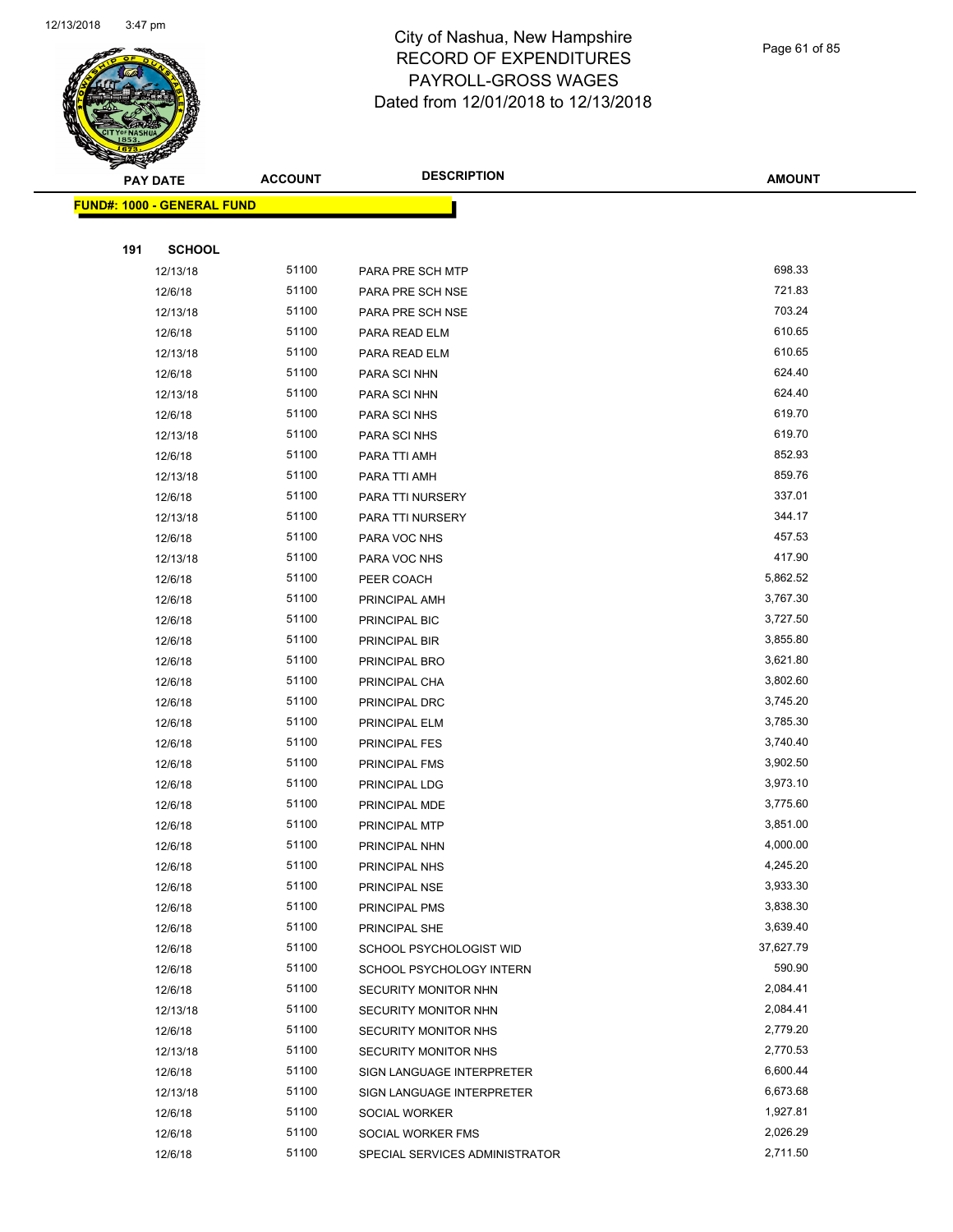

Page 62 of 85

| <b>PAY DATE</b>                   | <b>ACCOUNT</b> | <b>DESCRIPTION</b>                                 | <b>AMOUNT</b>        |
|-----------------------------------|----------------|----------------------------------------------------|----------------------|
| <b>FUND#: 1000 - GENERAL FUND</b> |                |                                                    |                      |
|                                   |                |                                                    |                      |
| 191<br><b>SCHOOL</b>              |                |                                                    |                      |
| 12/6/18                           | 51100          | SPEECH LANG PATHOLOGIST WID                        | 61,530.94            |
| 12/13/18                          | 51100          | SPEECH LANG PATHOLOGIST WID                        | 0.02                 |
| 12/6/18                           | 51100          | SPEECH LANGUAGE ASST                               | 721.66               |
| 12/13/18                          | 51100          | SPEECH LANGUAGE ASST                               | 710.64               |
| 12/6/18                           | 51100          | STUDENT ACTIVITY COORD NHN                         | 1,093.01             |
| 12/6/18                           | 51100          | STUDENT INFO COORDINATOR                           | 1,892.10             |
| 12/6/18                           | 51100          | <b>SUPERINTENDENT</b>                              | 6,105.80             |
| 12/6/18                           | 51100          | SYSTEMS ADMIN FULL YEAR                            | 10,377.10            |
| 12/6/18                           | 51100          | TEACHER ART AMH                                    | 2,701.19             |
| 12/6/18                           | 51100          | <b>TEACHER ART BIC</b>                             | 2,110.20             |
| 12/6/18                           | 51100          | <b>TEACHER ART BIR</b>                             | 2,701.19             |
| 12/6/18                           | 51100          | TEACHER ART BRO                                    | 3,518.69             |
| 12/6/18                           | 51100          | TEACHER ART CHA                                    | 2,085.01             |
| 12/6/18                           | 51100          | TEACHER ART DRC                                    | 2,026.29             |
| 12/6/18                           | 51100          | <b>TEACHER ART ELM</b>                             | 4,827.21             |
| 12/6/18                           | 51100          | <b>TEACHER ART FES</b>                             | 1,670.29             |
| 12/6/18                           | 51100          | <b>TEACHER ART LDG</b>                             | 2,701.19             |
| 12/6/18                           | 51100          | <b>TEACHER ART MDE</b>                             | 2,026.29             |
| 12/6/18                           | 51100          | TEACHER ART NHN                                    | 10,627.90            |
| 12/6/18                           | 51100          | <b>TEACHER ART NHS</b>                             | 10,418.02            |
| 12/6/18                           | 51100          | <b>TEACHER ART NSE</b>                             | 2,977.31             |
| 12/6/18                           | 51100          | <b>TEACHER ART PMS</b>                             | 3,985.50             |
| 12/6/18                           | 51100          | <b>TEACHER ART SHE</b>                             | 2,555.79             |
| 12/6/18                           | 51100          | TEACHER AUTO NHN                                   | 2,701.19             |
| 12/6/18                           | 51100          | TEACHER BEHAVIOR SPEC WID                          | 5,770.42             |
| 12/6/18                           | 51100          | TEACHER BIO TEC NHN                                | 2,453.31             |
| 12/6/18                           | 51100          | TEACHER BUILD CONST NHS                            | 2,701.19             |
| 12/6/18                           | 51100          | TEACHER BUSINESS NHN                               | 8,552.83             |
| 12/6/18                           | 51100          | TEACHER BUSINESS NHS                               | 8,754.53             |
| 12/6/18                           | 51100          | TEACHER COMPUTER ELM                               | 3,587.69             |
| 12/6/18                           | 51100          | <b>TEACHER COMPUTER FMS</b>                        | 5,322.71             |
| 12/6/18                           | 51100          | TEACHER COMPUTER NHN                               | 5,293.78             |
| 12/6/18                           | 51100          | TEACHER COMPUTER NHS                               | 1,561.40             |
| 12/6/18                           | 51100          | <b>TEACHER COMPUTER PMS</b>                        | 6,077.50             |
| 12/6/18                           | 51100          | TEACHER COSMETOLOGY NHN                            | 4,495.70             |
| 12/6/18                           | 51100<br>51100 | TEACHER CULINARY NHN                               | 5,466.70             |
| 12/6/18                           | 51100          | <b>TEACHER DEAF NSE</b>                            | 4,690.91             |
| 12/6/18                           |                | TEACHER DEAF WID                                   | 5,770.42             |
| 12/6/18                           | 51100<br>51100 | <b>TEACHER DWSE AMH</b>                            | 2,885.21<br>4,727.48 |
| 12/6/18                           | 51100          | <b>TEACHER DWSE BIR</b>                            | 2,977.31             |
| 12/6/18<br>12/6/18                | 51100          | <b>TEACHER DWSE BRO</b><br><b>TEACHER DWSE ELM</b> | 14,987.80            |
| 12/6/18                           | 51100          | <b>TEACHER DWSE FMS</b>                            | 4,974.10             |
| 12/6/18                           | 51100          | <b>TEACHER DWSE MDE</b>                            | 4,836.30             |
|                                   |                |                                                    |                      |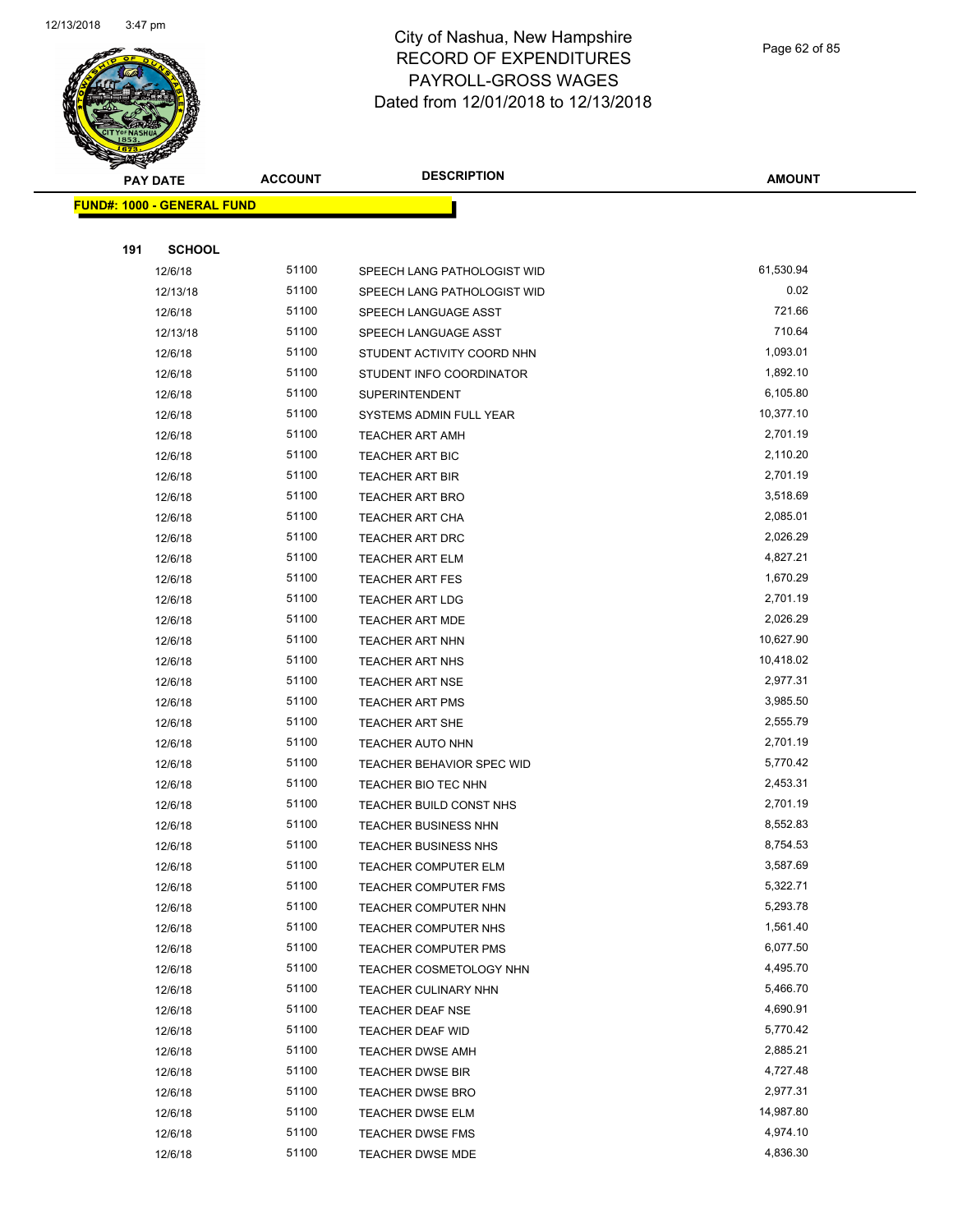

Page 63 of 85

**AMOUNT**

|     | <b>FUND#: 1000 - GENERAL FUND</b> |                |                                                      |                        |
|-----|-----------------------------------|----------------|------------------------------------------------------|------------------------|
|     |                                   |                |                                                      |                        |
| 191 | <b>SCHOOL</b>                     |                |                                                      |                        |
|     | 12/6/18                           | 51100          | TEACHER DWSE NHS                                     | 2,777.39               |
|     | 12/6/18                           | 51100          | <b>TEACHER DWSE SHE</b>                              | 5,871.62               |
|     | 12/6/18                           | 51100          | TEACHER ECE NHS                                      | 5,770.42               |
|     | 12/6/18                           | 51100          | TEACHER ELECTRICAL NHS                               | 2,701.19               |
|     | 12/6/18                           | 51100          | <b>TEACHER ELL AMH</b>                               | 2,178.31               |
|     | 12/6/18                           | 51100          | TEACHER ELL BIC                                      | 1,927.81               |
|     | 12/6/18                           | 51100          | TEACHER ELL BIR                                      | 2,885.21               |
|     | 12/6/18                           | 51100          | <b>TEACHER ELL DRC</b>                               | 5,678.41               |
|     | 12/6/18                           | 51100          | TEACHER ELL ELM                                      | 4,778.11               |
|     | 12/6/18                           | 51100          | <b>TEACHER ELL FES</b>                               | 7,567.61               |
|     | 12/6/18                           | 51100          | <b>TEACHER ELL FMS</b>                               | 1,865.80               |
|     | 12/6/18                           | 51100          | <b>TEACHER ELL LDG</b>                               | 6,069.20               |
|     | 12/6/18                           | 51100          | <b>TEACHER ELL MTP</b>                               | 2,885.21               |
|     | 12/6/18                           | 51100          | <b>TEACHER ELL NHN</b>                               | 5,665.60               |
|     | 12/6/18                           | 51100          | <b>TEACHER ELL NHS</b>                               | 11,188.93              |
|     | 12/6/18                           | 51100          | TEACHER ELL PMS                                      | 2,110.20               |
|     | 12/6/18                           | 51100          | TEACHER ELL SHE                                      | 2,016.90               |
|     | 12/6/18                           | 51100          | <b>TEACHER ENGLISH ELM</b>                           | 25,409.05              |
|     | 12/6/18                           | 51100          | <b>TEACHER ENGLISH FMS</b>                           | 16,511.70              |
|     | 12/6/18                           | 51100          | <b>TEACHER ENGLISH NHN</b>                           | 44, 137. 24            |
|     | 12/6/18                           | 51100          | <b>TEACHER ENGLISH NHS</b>                           | 48,068.32              |
|     | 12/6/18                           | 51100          | <b>TEACHER ENGLISH PMS</b>                           | 17,109.42              |
|     | 12/6/18                           | 51100          | <b>TEACHER FACS ELM</b>                              | 2,048.09               |
|     | 12/6/18                           | 51100          | <b>TEACHER FACS FMS</b>                              | 4,679.72               |
|     | 12/6/18                           | 51100          | <b>TEACHER FACS NHN</b>                              | 6,610.70               |
|     | 12/6/18                           | 51100          | <b>TEACHER FACS NHS</b>                              | 8,689.71               |
|     | 12/6/18                           | 51100          | <b>TEACHER FACS PMS</b>                              | 3,190.40               |
|     | 12/6/18                           | 51100          | <b>TEACHER FOREIGN LANG ELM</b>                      | 5,954.62               |
|     | 12/6/18                           | 51100<br>51100 | TEACHER FOREIGN LANG FMS                             | 2,885.21               |
|     | 12/6/18                           | 51100          | TEACHER FOREIGN LANG NHN                             | 13,632.41<br>18,232.73 |
|     | 12/6/18<br>12/6/18                | 51100          | TEACHER FOREIGN LANG NHS<br>TEACHER FOREIGN LANG PMS | 5,305.10               |
|     | 12/6/18                           | 51100          | <b>TEACHER GR1 AMH</b>                               | 8,886.18               |
|     | 12/6/18                           | 51100          | TEACHER GR1 BIC                                      | 9,509.93               |
|     | 12/6/18                           | 51100          | <b>TEACHER GR1 BIR</b>                               | 10,270.32              |
|     | 12/6/18                           | 51100          | <b>TEACHER GR1 BRO</b>                               | 7,816.62               |
|     | 12/6/18                           | 51100          | TEACHER GR1 CHA                                      | 8,103.57               |
|     | 12/6/18                           | 51100          | TEACHER GR1 DRC                                      | 7,323.61               |
|     | 12/6/18                           | 51100          | <b>TEACHER GR1 FES</b>                               | 8,764.77               |
|     | 12/6/18                           | 51100          | <b>TEACHER GR1 LDG</b>                               | 6,865.84               |
|     | 12/6/18                           | 51100          | <b>TEACHER GR1 MDE</b>                               | 8,842.20               |
|     | 12/6/18                           | 51100          | <b>TEACHER GR1 MTP</b>                               | 6,543.43               |
|     | 12/6/18                           | 51100          | <b>TEACHER GR1 NSE</b>                               | 7,536.41               |
|     | 12/6/18                           | 51100          | TEACHER GR1 SHE                                      | 8,561.82               |
|     |                                   |                |                                                      |                        |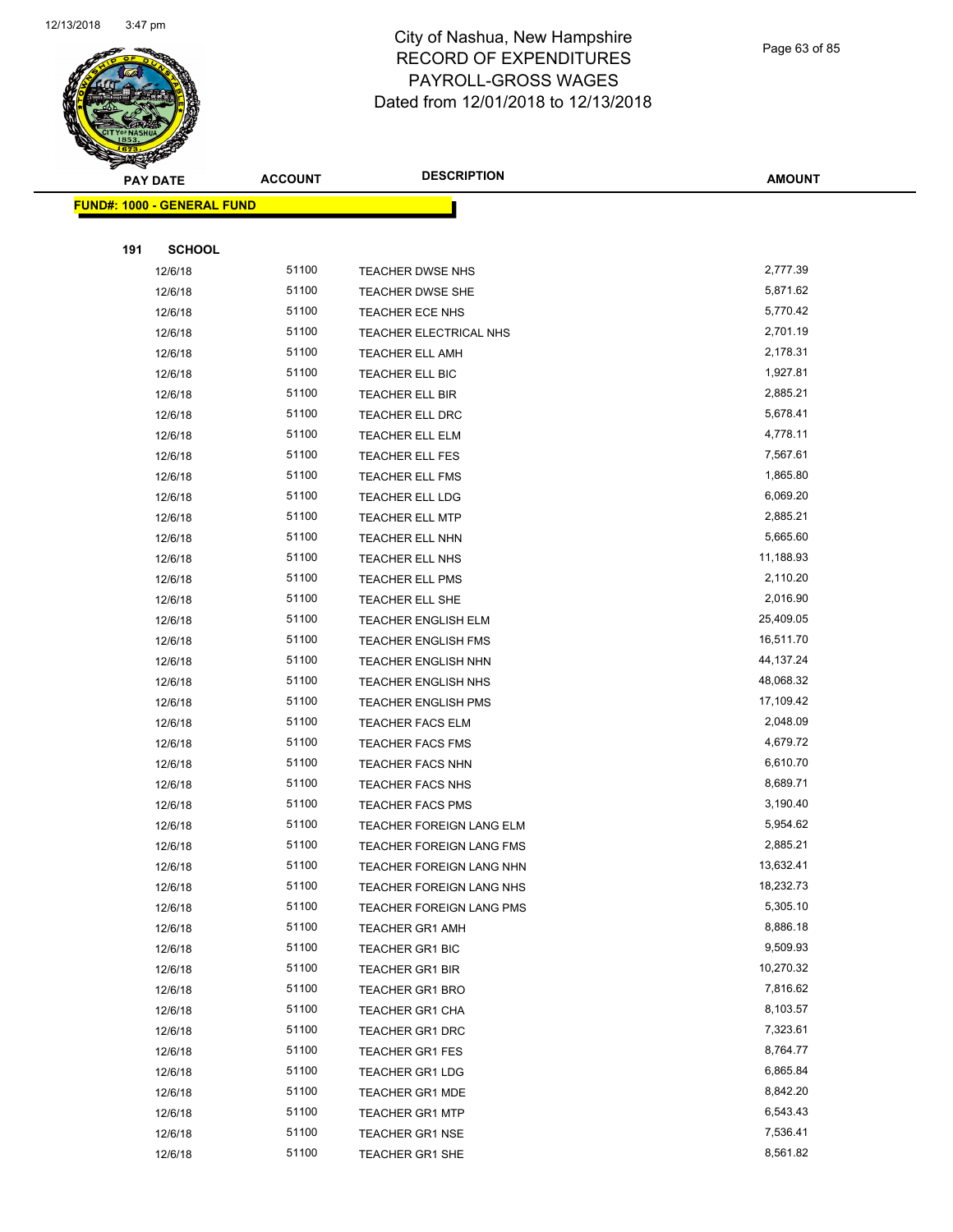

Page 64 of 85

|     | <b>PAY DATE</b>                   | <b>ACCOUNT</b> | <b>DESCRIPTION</b>     | <b>AMOUNT</b> |
|-----|-----------------------------------|----------------|------------------------|---------------|
|     | <b>FUND#: 1000 - GENERAL FUND</b> |                |                        |               |
|     |                                   |                |                        |               |
| 191 | <b>SCHOOL</b>                     |                |                        |               |
|     | 12/6/18                           | 51100          | <b>TEACHER GR2 AMH</b> | 5,811.99      |
|     | 12/6/18                           | 51100          | TEACHER GR2 BIC        | 11,015.19     |
|     | 12/6/18                           | 51100          | <b>TEACHER GR2 BIR</b> | 7,721.51      |
|     | 12/6/18                           | 51100          | TEACHER GR2 BRO        | 5,586.40      |
|     | 12/6/18                           | 51100          | <b>TEACHER GR2 CHA</b> | 7,680.52      |
|     | 12/6/18                           | 51100          | TEACHER GR2 DRC        | 4,807.78      |
|     | 12/6/18                           | 51100          | <b>TEACHER GR2 FES</b> | 10,898.85     |
|     | 12/6/18                           | 51100          | <b>TEACHER GR2 LDG</b> | 9,789.42      |
|     | 12/6/18                           | 51100          | TEACHER GR2 MDE        | 9,945.79      |
|     | 12/6/18                           | 51100          | <b>TEACHER GR2 MTP</b> | 7,021.70      |
|     | 12/6/18                           | 51100          | <b>TEACHER GR2 NSE</b> | 6,951.78      |
|     | 12/6/18                           | 51100          | <b>TEACHER GR2 SHE</b> | 6,669.48      |
|     | 12/6/18                           | 51100          | <b>TEACHER GR3 AMH</b> | 5,678.50      |
|     | 12/6/18                           | 51100          | <b>TEACHER GR3 BIC</b> | 5,266.10      |
|     | 12/6/18                           | 51100          | <b>TEACHER GR3 BIR</b> | 8,803.72      |
|     | 12/6/18                           | 51100          | <b>TEACHER GR3 BRO</b> | 5,586.40      |
|     | 12/6/18                           | 51100          | <b>TEACHER GR3 CHA</b> | 9,153.70      |
|     | 12/6/18                           | 51100          | <b>TEACHER GR3 DRC</b> | 8,982.59      |
|     | 12/6/18                           | 51100          | <b>TEACHER GR3 FES</b> | 9,365.81      |
|     | 12/6/18                           | 51100          | <b>TEACHER GR3 LDG</b> | 10,370.90     |
|     | 12/6/18                           | 51100          | <b>TEACHER GR3 MDE</b> | 10,005.20     |
|     | 12/6/18                           | 51100          | <b>TEACHER GR3 MTP</b> | 6,678.57      |
|     | 12/6/18                           | 51100          | <b>TEACHER GR3 NSE</b> | 7,576.90      |
|     | 12/6/18                           | 51100          | <b>TEACHER GR3 SHE</b> | 5,678.51      |
|     | 12/6/18                           | 51100          | <b>TEACHER GR4 AMH</b> | 4,052.20      |
|     | 12/6/18                           | 51100          | TEACHER GR4 BIC        | 11,154.22     |
|     | 12/6/18                           | 51100          | <b>TEACHER GR4 BIR</b> | 7,832.09      |
|     | 12/6/18                           | 51100          | <b>TEACHER GR4 BRO</b> | 5,192.18      |
|     | 12/6/18                           | 51100          | TEACHER GR4 CHA        | 10,653.49     |
|     | 12/6/18                           | 51100          | <b>TEACHER GR4 DRC</b> | 5,372.12      |
|     | 12/6/18                           | 51100          | <b>TEACHER GR4 FES</b> | 8,396.60      |
|     | 12/6/18                           | 51100          | <b>TEACHER GR4 LDG</b> | 8,387.79      |
|     | 12/6/18                           | 51100          | <b>TEACHER GR4 MDE</b> | 9,950.60      |
|     | 12/6/18                           | 51100          | <b>TEACHER GR4 MTP</b> | 6,846.89      |
|     | 12/6/18                           | 51100          | <b>TEACHER GR4 NSE</b> | 6,863.12      |
|     | 12/6/18                           | 51100          | <b>TEACHER GR4 SHE</b> | 6,780.30      |
|     | 12/6/18                           | 51100          | <b>TEACHER GR5 AMH</b> | 7,535.60      |
|     | 12/6/18                           | 51100          | <b>TEACHER GR5 BIC</b> | 12,730.01     |
|     | 12/6/18                           | 51100          | <b>TEACHER GR5 BIR</b> | 7,904.62      |
|     | 12/6/18                           | 51100          | <b>TEACHER GR5 BRO</b> | 5,770.42      |
|     | 12/6/18                           | 51100          | <b>TEACHER GR5 CHA</b> | 10,903.26     |
|     | 12/6/18                           | 51100          | <b>TEACHER GR5 DRC</b> | 7,078.30      |
|     | 12/6/18                           | 51100          | <b>TEACHER GR5 FES</b> | 9,812.68      |
|     | 12/6/18                           | 51100          | <b>TEACHER GR5 LDG</b> | 10,548.53     |
|     |                                   |                |                        |               |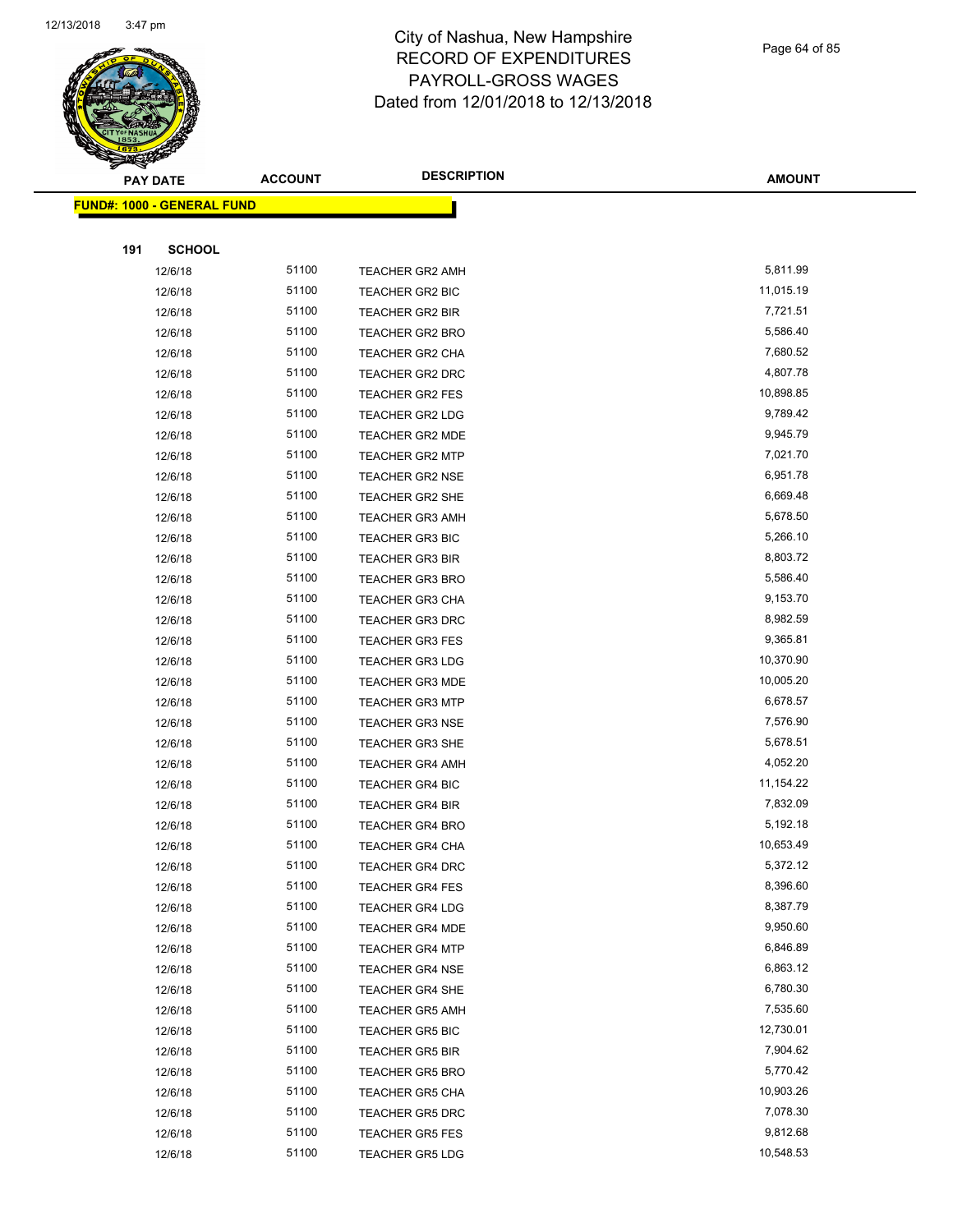

**FUND#: 1000 -**

**191** 

#### City of Nashua, New Hampshire RECORD OF EXPENDITURES PAYROLL-GROSS WAGES Dated from 12/01/2018 to 12/13/2018

|     | PAY DATE                    | <b>ACCOUNT</b> | <b>DESCRIPTION</b>            | <b>AMOUNT</b> |
|-----|-----------------------------|----------------|-------------------------------|---------------|
|     | <u> 1000 - GENERAL FUND</u> |                |                               |               |
|     |                             |                |                               |               |
| 191 | <b>SCHOOL</b>               |                |                               |               |
|     | 12/6/18                     | 51100          | <b>TEACHER GR5 MDE</b>        | 11,538.49     |
|     | 12/6/18                     | 51100          | <b>TEACHER GR5 MTP</b>        | 6,845.38      |
|     | 12/6/18                     | 51100          | <b>TEACHER GR5 NSE</b>        | 8,563.62      |
|     | 12/6/18                     | 51100          | <b>TEACHER GR5 SHE</b>        | 8,506.01      |
|     | 12/6/18                     | 51100          | <b>TEACHER GR6 ELM</b>        | 37,840.60     |
|     | 12/6/18                     | 51100          | <b>TEACHER GR6 FMS</b>        | 23,668.44     |
|     | 12/6/18                     | 51100          | <b>TEACHER GR6 PMS</b>        | 19,384.75     |
|     | 12/6/18                     | 51100          | <b>TEACHER GRAPH NHS</b>      | 3,475.80      |
|     | 12/6/18                     | 51100          | <b>TEACHER GRAPHICS NHN</b>   | 5,893.48      |
|     | 12/6/18                     | 51100          | TEACHER HEALTH NHN            | 3,518.69      |
|     | 12/6/18                     | 51100          | <b>TEACHER HEALTH NHS</b>     | 2,701.19      |
|     | 12/6/18                     | 51100          | TEACHER HEALTHOC NHS          | 5,058.40      |
|     | 12/6/18                     | 51100          | <b>TEACHER HVAC NHS</b>       | 1,951.09      |
|     | 12/6/18                     | 51100          | TEACHER IN SCH SUSPENSION ELM | 1,805.70      |
|     | 12/6/18                     | 51100          | TEACHER IN SCH SUSPENSION NHN | 2,885.21      |
|     | 12/6/18                     | 51100          | TEACHER IN SCH SUSPENSION NHS | 1,582.71      |
|     | 12/6/18                     | 51100          | TEACHER INST SPED WID         | 2,885.21      |
|     | 12/6/18                     | 51100          | <b>TEACHER KIND AMH</b>       | 5,770.42      |
|     | 12/6/18                     | 51100          | <b>TEACHER KIND BIC</b>       | 10,337.41     |
|     | 12/6/18                     | 51100          | <b>TEACHER KIND BIR</b>       | 7,070.03      |
|     | 12/6/18                     | 51100          | <b>TEACHER KIND BRO</b>       | 5,678.50      |
|     | 12/6/18                     | 51100          | <b>TEACHER KIND CHA</b>       | 8,691.92      |
|     | 12/6/18                     | 51100          | <b>TEACHER KIND DRC</b>       | 9,760.51      |
|     | 12/6/18                     | 51100          | <b>TEACHER KIND FES</b>       | 10,360.09     |
|     | 12/6/18                     | 51100          | <b>TEACHER KIND LDG</b>       | 10,682.67     |
|     | 12/6/18                     | 51100          | TEACHER KIND MDE              | 8,719.21      |
|     | 12/6/18                     | 51100          | <b>TEACHER KIND MTP</b>       | 6,034.40      |
|     | 12/6/18                     | 51100          | <b>TEACHER KIND NSE</b>       | 5,064.62      |
|     | 12/6/18                     | 51100          | TEACHER KIND SHE              | 6,896.99      |
|     | 12/6/18                     | 51100          | <b>TEACHER MATH ELM</b>       | 21,342.41     |
|     | 12/6/18                     | 51100          | <b>TEACHER MATH FMS</b>       | 14,605.63     |
|     | 12/6/18                     | 51100          | <b>TEACHER MATH NHN</b>       | 38,271.97     |
|     | 12/6/18                     | 51100          | TEACHER MATH NHS              | 49,069.52     |
|     | 12/6/18                     | 51100          | <b>TEACHER MATH PMS</b>       | 13,915.61     |
|     | 12/6/18                     | 51100          | <b>TEACHER MUSIC AMH</b>      | 1,819.69      |

12/6/18 51100 TEACHER MUSIC BIC 2,701.19 12/6/18 51100 TEACHER MUSIC BIR 1,730.41 12/6/18 51100 TEACHER MUSIC BRO 1,602.79 12/6/18 51100 TEACHER MUSIC CHA 2,885.21 12/6/18 51100 TEACHER MUSIC DRC 2,793.20 12/6/18 51100 TEACHER MUSIC ELM 4,615.62 12/6/18 51100 TEACHER MUSIC FES 1,670.29 12/6/18 5,770.42 12/6/18 51100 TEACHER MUSIC LDG 1,794.51

Page 65 of 85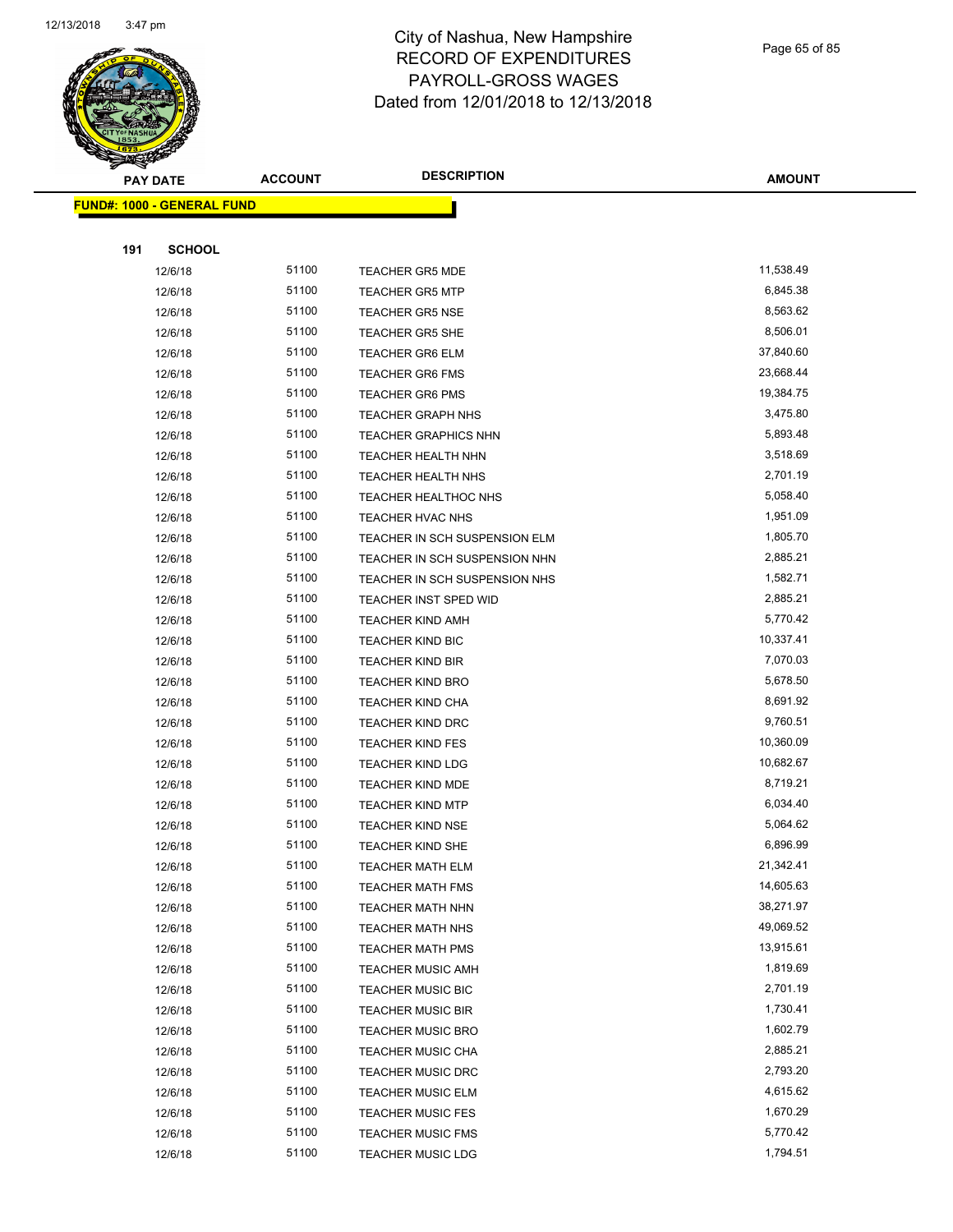

Page 66 of 85

|     | <b>PAY DATE</b>                   | <b>ACCOUNT</b> | <b>DESCRIPTION</b>           | <b>AMOUNT</b> |
|-----|-----------------------------------|----------------|------------------------------|---------------|
|     | <b>FUND#: 1000 - GENERAL FUND</b> |                |                              |               |
|     |                                   |                |                              |               |
| 191 | <b>SCHOOL</b>                     |                |                              |               |
|     | 12/6/18                           | 51100          | TEACHER MUSIC MDE            | 2,110.20      |
|     | 12/6/18                           | 51100          | <b>TEACHER MUSIC NHN</b>     | 4,690.91      |
|     | 12/6/18                           | 51100          | <b>TEACHER MUSIC NHS</b>     | 5,402.38      |
|     | 12/6/18                           | 51100          | <b>TEACHER MUSIC NSE</b>     | 2,626.80      |
|     | 12/6/18                           | 51100          | <b>TEACHER MUSIC PMS</b>     | 4,250.59      |
|     | 12/6/18                           | 51100          | <b>TEACHER MUSIC SHE</b>     | 2,701.19      |
|     | 12/6/18                           | 51100          | TEACHER PE BIC               | 2,490.99      |
|     | 12/6/18                           | 51100          | TEACHER PE BIR               | 2,977.31      |
|     | 12/6/18                           | 51100          | TEACHER PE BRO               | 2,793.20      |
|     | 12/6/18                           | 51100          | <b>TEACHER PE CHA</b>        | 2,674.40      |
|     | 12/6/18                           | 51100          | TEACHER PE DRC               | 2,885.21      |
|     | 12/6/18                           | 51100          | TEACHER PE ELM               | 9,536.99      |
|     | 12/6/18                           | 51100          | TEACHER PE FES               | 1,730.41      |
|     | 12/6/18                           | 51100          | TEACHER PE FMS               | 5,402.38      |
|     | 12/6/18                           | 51100          | TEACHER PE LDG               | 1,974.29      |
|     | 12/6/18                           | 51100          | TEACHER PE MDE               | 2,977.31      |
|     | 12/6/18                           | 51100          | <b>TEACHER PE MTP</b>        | 1,246.63      |
|     | 12/6/18                           | 51100          | TEACHER PE NHN               | 8,887.41      |
|     | 12/6/18                           | 51100          | TEACHER PE NHS               | 11,628.19     |
|     | 12/6/18                           | 51100          | <b>TEACHER PE NSE</b>        | 2,943.89      |
|     | 12/6/18                           | 51100          | TEACHER PE PMS               | 3,597.49      |
|     | 12/6/18                           | 51100          | TEACHER PE SHE               | 2,735.59      |
|     | 12/6/18                           | 51100          | TEACHER PRE SCHOOL BIR       | 4,570.00      |
|     | 12/6/18                           | 51100          | <b>TEACHER PRESCHOOL BIC</b> | 5,678.41      |
|     | 12/6/18                           | 51100          | <b>TEACHER PRESCHOOL BRO</b> | 11,635.80     |
|     | 12/6/18                           | 51100          | <b>TEACHER PRESCHOOL MTP</b> | 1,730.41      |
|     | 12/6/18                           | 51100          | TEACHER PRESCHOOL NHS        | 802.31        |
|     | 12/6/18                           | 51100          | TEACHER PRESCHOOL NSE        | 8,904.21      |
|     | 12/6/18                           | 51100          | <b>TEACHER READ AMH</b>      | 2,977.31      |
|     | 12/6/18                           | 51100          | TEACHER READ BIC             | 2,885.21      |
|     | 12/6/18                           | 51100          | <b>TEACHER READ BIR</b>      | 2,885.21      |
|     | 12/6/18                           | 51100          | <b>TEACHER READ BRO</b>      | 2,885.21      |
|     | 12/6/18                           | 51100          | TEACHER READ CHA             | 2,085.01      |
|     | 12/6/18                           | 51100          | TEACHER READ DRC             | 2,977.32      |
|     | 12/6/18                           | 51100          | TEACHER READ ELM             | 5,862.53      |
|     | 12/6/18                           | 51100          | <b>TEACHER READ FES</b>      | 2,885.21      |
|     | 12/6/18                           | 51100          | <b>TEACHER READ FMS</b>      | 2,885.21      |
|     | 12/6/18                           | 51100          | <b>TEACHER READ LDG</b>      | 3,518.69      |
|     | 12/6/18                           | 51100          | <b>TEACHER READ MDE</b>      | 2,885.21      |
|     | 12/6/18                           | 51100          | <b>TEACHER READ MTP</b>      | 2,257.01      |
|     | 12/6/18                           | 51100          | TEACHER READ NHN             | 1,951.09      |
|     | 12/6/18                           | 51100          | TEACHER READ NHS             | 2,885.21      |
|     | 12/6/18                           | 51100          | TEACHER READ NSE             | 2,885.21      |
|     | 12/6/18                           | 51100          | <b>TEACHER READ PMS</b>      | 2,885.21      |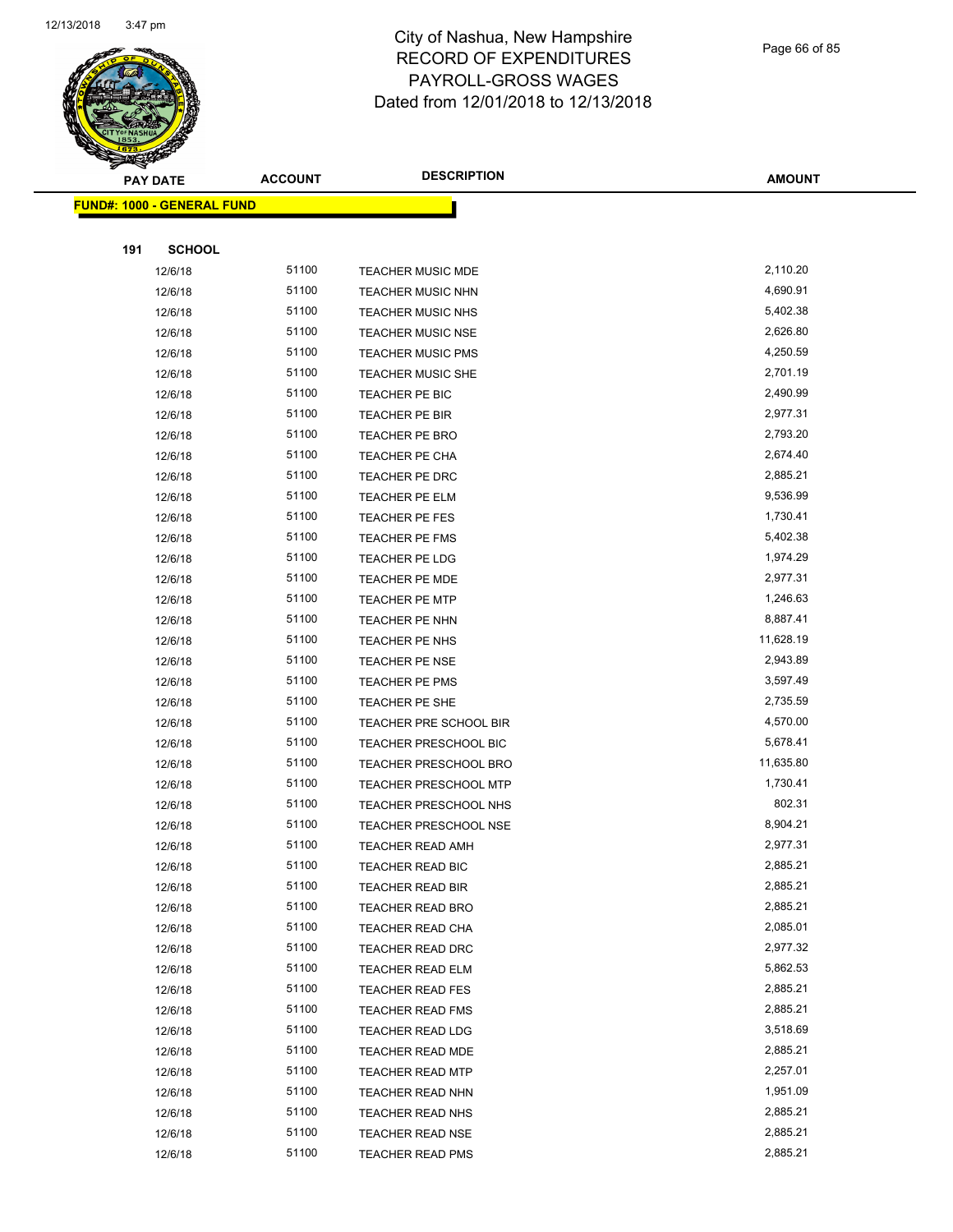

#### City of Nashua, New Hampshire RECORD OF EXPENDITURES PAYROLL-GROSS WAGES Dated from 12/01/2018 to 12/13/2018

|     | <b>PAY DATE</b>                   | <b>ACCOUNT</b> | <b>DESCRIPTION</b>                | <b>AMOUNT</b> |
|-----|-----------------------------------|----------------|-----------------------------------|---------------|
|     | <b>FUND#: 1000 - GENERAL FUND</b> |                |                                   |               |
| 191 | <b>SCHOOL</b>                     |                |                                   |               |
|     | 12/6/18                           | 51100          | <b>TEACHER READ SHE</b>           | 2,885.21      |
|     | 12/6/18                           | 51100          | <b>TEACHER ROTC NHN</b>           | 4,904.78      |
|     | 12/6/18                           | 51100          | <b>TEACHER SCIENCE ELM</b>        | 20,055.99     |
|     | 12/6/18                           | 51100          | TEACHER SCIENCE FMS               | 12,081.08     |
|     | 12/6/18                           | 51100          | <b>TEACHER SCIENCE NHN</b>        | 30,772.74     |
|     | 12/6/18                           | 51100          | <b>TEACHER SCIENCE NHS</b>        | 32,663.80     |
|     | 12/6/18                           | 51100          | <b>TEACHER SCIENCE PMS</b>        | 9,735.11      |
|     | 12/6/18                           | 51100          | TEACHER SOCIAL STUDIES ELM        | 16,957.30     |
|     | 12/6/18                           | 51100          | TEACHER SOCIAL STUDIES FMS        | 12,469.92     |
|     | 12/6/18                           | 51100          | TEACHER SOCIAL STUDIES NHN        | 33,358.54     |
|     | 12/6/18                           | 51100          | TEACHER SOCIAL STUDIES NHS        | 41,341.15     |
|     | 12/6/18                           | 51100          | <b>TEACHER SOCIAL STUDIES PMS</b> | 13,227.83     |
|     | 12/6/18                           | 51100          | <b>TEACHER SPED AMH</b>           | 9,013.98      |
|     | 12/6/18                           | 51100          | TEACHER SPED BIC                  | 5,483.48      |
|     | 12/6/18                           | 51100          | <b>TEACHER SPED BIR</b>           | 5,586.40      |
|     | 12/6/18                           | 51100          | <b>TEACHER SPED BRO</b>           | 8,143.54      |
|     | 12/6/18                           | 51100          | <b>TEACHER SPED CHA</b>           | 9,695.18      |
|     | 12/6/18                           | 51100          | <b>TEACHER SPED DRC</b>           | 5,483.40      |
|     | 12/6/18                           | 51100          | <b>TEACHER SPED ELM</b>           | 17,240.32     |
|     | 12/6/18                           | 51100          | <b>TEACHER SPED FES</b>           | 5,247.07      |
|     | 12/6/18                           | 51100          | <b>TEACHER SPED FMS</b>           | 12,831.52     |
|     | 12/6/18                           | 51100          | <b>TEACHER SPED LDG</b>           | 6,428.62      |
|     | 12/6/18                           | 51100          | TEACHER SPED MDE                  | 4,727.70      |
|     | 12/6/18                           | 51100          | <b>TEACHER SPED MTP</b>           | 3,870.40      |
|     | 12/6/18                           | 51100          | <b>TEACHER SPED NHN</b>           | 23,809.51     |
|     | 12/6/18                           | 51100          | <b>TEACHER SPED NHS</b>           | 36,911.66     |

| 12/6/18  | 51100 | TEACHER SOCIAL STUDIES ELM | 16,957.30 |
|----------|-------|----------------------------|-----------|
| 12/6/18  | 51100 | TEACHER SOCIAL STUDIES FMS | 12,469.92 |
| 12/6/18  | 51100 | TEACHER SOCIAL STUDIES NHN | 33,358.54 |
| 12/6/18  | 51100 | TEACHER SOCIAL STUDIES NHS | 41,341.15 |
| 12/6/18  | 51100 | TEACHER SOCIAL STUDIES PMS | 13,227.83 |
| 12/6/18  | 51100 | TEACHER SPED AMH           | 9,013.98  |
| 12/6/18  | 51100 | TEACHER SPED BIC           | 5,483.48  |
| 12/6/18  | 51100 | <b>TEACHER SPED BIR</b>    | 5,586.40  |
| 12/6/18  | 51100 | <b>TEACHER SPED BRO</b>    | 8,143.54  |
| 12/6/18  | 51100 | <b>TEACHER SPED CHA</b>    | 9,695.18  |
| 12/6/18  | 51100 | <b>TEACHER SPED DRC</b>    | 5,483.40  |
| 12/6/18  | 51100 | TEACHER SPED ELM           | 17,240.32 |
| 12/6/18  | 51100 | <b>TEACHER SPED FES</b>    | 5,247.07  |
| 12/6/18  | 51100 | <b>TEACHER SPED FMS</b>    | 12,831.52 |
| 12/6/18  | 51100 | <b>TEACHER SPED LDG</b>    | 6,428.62  |
| 12/6/18  | 51100 | <b>TEACHER SPED MDE</b>    | 4,727.70  |
| 12/6/18  | 51100 | <b>TEACHER SPED MTP</b>    | 3,870.40  |
| 12/6/18  | 51100 | <b>TEACHER SPED NHN</b>    | 23,809.51 |
| 12/6/18  | 51100 | TEACHER SPED NHS           | 36,911.66 |
| 12/6/18  | 51100 | <b>TEACHER SPED PMS</b>    | 12,668.11 |
| 12/6/18  | 51100 | TEACHER SPED SHE           | 7,020.50  |
| 12/6/18  | 51100 | <b>TEACHER TECHED ELM</b>  | 8,536.92  |
| 12/6/18  | 51100 | <b>TEACHER TECHED FMS</b>  | 3,532.22  |
| 12/6/18  | 51100 | TEACHER TECHED NHN         | 6,837.31  |
| 12/6/18  | 51100 | TEACHER TECHED NHS         | 11,264.90 |
| 12/6/18  | 51100 | <b>TEACHER TECHED PMS</b>  | 5,770.42  |
| 12/6/18  | 51100 | TEACHER TTI AMH            | 2,443.80  |
| 12/6/18  | 51100 | <b>TEACHER TTI LDG</b>     | 1,636.09  |
| 12/6/18  | 51100 | <b>TEACHER TTI MTP</b>     | 1,910.32  |
| 12/6/18  | 51100 | TEACHER TV PROD NHS        | 2,885.21  |
| 12/6/18  | 51100 | <b>TEACHER VISION WID</b>  | 5,324.39  |
| 12/6/18  | 51100 | TECH INTERGRATION ASST AMH | 677.35    |
| 12/13/18 | 51100 | TECH INTERGRATION ASST AMH | 699.02    |
| 12/6/18  | 51100 | TECH INTERGRATION ASST BIC | 591.34    |
| 12/13/18 | 51100 | TECH INTERGRATION ASST BIC | 591.34    |
| 12/6/18  | 51100 | TECH INTERGRATION ASST CHA | 540.00    |
| 12/13/18 | 51100 | TECH INTERGRATION ASST CHA | 549.00    |
|          |       |                            |           |

Page 67 of 85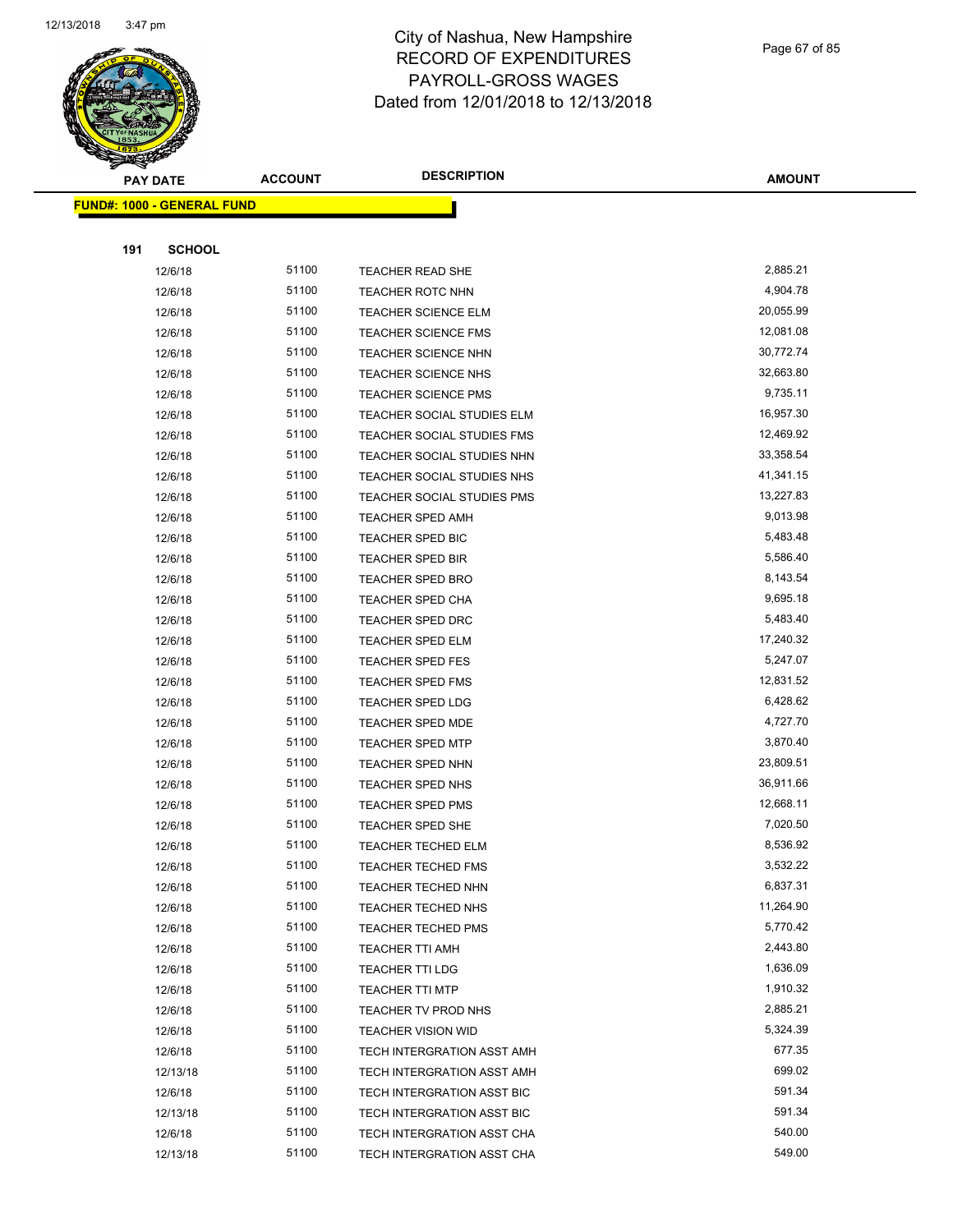

Page 68 of 85

| <b>PAY DATE</b>                   | <b>ACCOUNT</b> | <b>DESCRIPTION</b>                     | <b>AMOUNT</b>    |
|-----------------------------------|----------------|----------------------------------------|------------------|
| <b>FUND#: 1000 - GENERAL FUND</b> |                |                                        |                  |
|                                   |                |                                        |                  |
| <b>SCHOOL</b><br>191              |                |                                        |                  |
| 12/6/18                           | 51100          | TECH INTERGRATION ASST FES             | 607.37           |
| 12/13/18                          | 51100          | TECH INTERGRATION ASST FES             | 612.19           |
| 12/6/18                           | 51100          | TECH INTERGRATION ASST MDE             | 544.50           |
| 12/13/18                          | 51100          | TECH INTERGRATION ASST MDE             | 540.00           |
| 12/6/18                           | 51100          | TECH INTERGRATION ASST MTP             | 501.04           |
| 12/13/18                          | 51100          | TECH INTERGRATION ASST MTP             | 615.14           |
| 12/6/18                           | 51100          | TECH INTERGRATION ASST SHE             | 583.44           |
| 12/13/18                          | 51100          | TECH INTERGRATION ASST SHE             | 573.96           |
| 12/6/18                           | 51100          | TITLE ONE PARA FES                     | 586.22           |
| 12/13/18                          | 51100          | TITLE ONE PARA FES                     | 591.10           |
| 12/6/18                           | 51200          | ATHLETIC EQUIPMENT MANAGER NHN         | 60.00            |
| 12/6/18                           | 51200          | CLERICAL BOARD OF ED SUP               | 703.24           |
| 12/13/18                          | 51200          | CLERICAL BOARD OF ED SUP               | 731.60           |
| 12/6/18                           | 51200          | <b>CROSSING GUARD WPO</b>              | 2,279.71         |
| 12/13/18                          | 51200          | <b>CROSSING GUARD WPO</b>              | 2,179.79         |
| 12/13/18                          | 51200          | <b>CUSTODIAN AMH</b>                   | 15.59            |
| 12/13/18                          | 51200          | <b>CUSTODIAN ASST HEAD NHN</b>         | 179.82           |
| 12/13/18                          | 51200          | <b>CUSTODIAN BRO</b>                   | 31.18            |
| 12/6/18                           | 51200          | <b>CUSTODIAN HEAD BRO</b>              | 77.95            |
| 12/13/18                          | 51200          | <b>CUSTODIAN HEAD BRO</b>              | 62.36            |
| 12/6/18                           | 51200          | <b>CUSTODIAN HEAD DRC</b>              | 31.18            |
| 12/13/18                          | 51200          | <b>CUSTODIAN HEAD DRC</b>              | 15.59            |
| 12/6/18                           | 51200          | <b>CUSTODIAN MTP</b>                   | 62.36            |
| 12/13/18                          | 51200          | <b>CUSTODIAN MTP</b>                   | 46.77            |
| 12/6/18                           | 51200          | <b>CUSTODIAN NHS</b>                   | 316.26           |
| 12/13/18                          | 51200          | <b>CUSTODIAN NHS</b>                   | 316.26           |
| 12/6/18                           | 51200          | DIRECTOR ADULT ED                      | 2,658.30         |
| 12/6/18                           | 51200          | <b>FOOD SERVICE ASST PT AMH</b>        | 40.00            |
| 12/13/18                          | 51200          | FOOD SERVICE ASST PT AMH               | 40.00            |
| 12/6/18                           | 51200          | FOOD SERVICE ASST PT CHA               | 40.00            |
| 12/13/18                          | 51200          | FOOD SERVICE ASST PT CHA               | 40.00            |
| 12/6/18                           | 51200          | FOOD SERVICE ASST PT MDE               | 12.50            |
| 12/13/18                          | 51200          | FOOD SERVICE ASST PT MDE               | 12.50            |
| 12/6/18                           | 51200          | FOOD SERVICE ASST PT NHS               | 38.98            |
| 12/13/18                          | 51200          | FOOD SERVICE ASST PT NHS               | 38.98            |
| 12/6/18                           | 51200          | GUIDANCE COUNSELOR NHS                 | 1,704.90         |
| 12/6/18                           | 51200          | <b>INSTRUMENTAL MUSIC</b>              | 962.50           |
| 12/13/18                          | 51200          | <b>INSTRUMENTAL MUSIC</b>              | 962.50           |
| 12/6/18                           | 51200          | LUNCH MONITOR AMH                      | 407.13           |
| 12/13/18                          | 51200<br>51200 | LUNCH MONITOR AMH                      | 360.96<br>730.48 |
| 12/6/18                           | 51200          | LUNCH MONITOR BIC                      | 762.27           |
| 12/13/18<br>12/6/18               | 51200          | LUNCH MONITOR BIC                      | 566.31           |
| 12/13/18                          | 51200          | LUNCH MONITOR BIR<br>LUNCH MONITOR BIR | 508.56           |
|                                   |                |                                        |                  |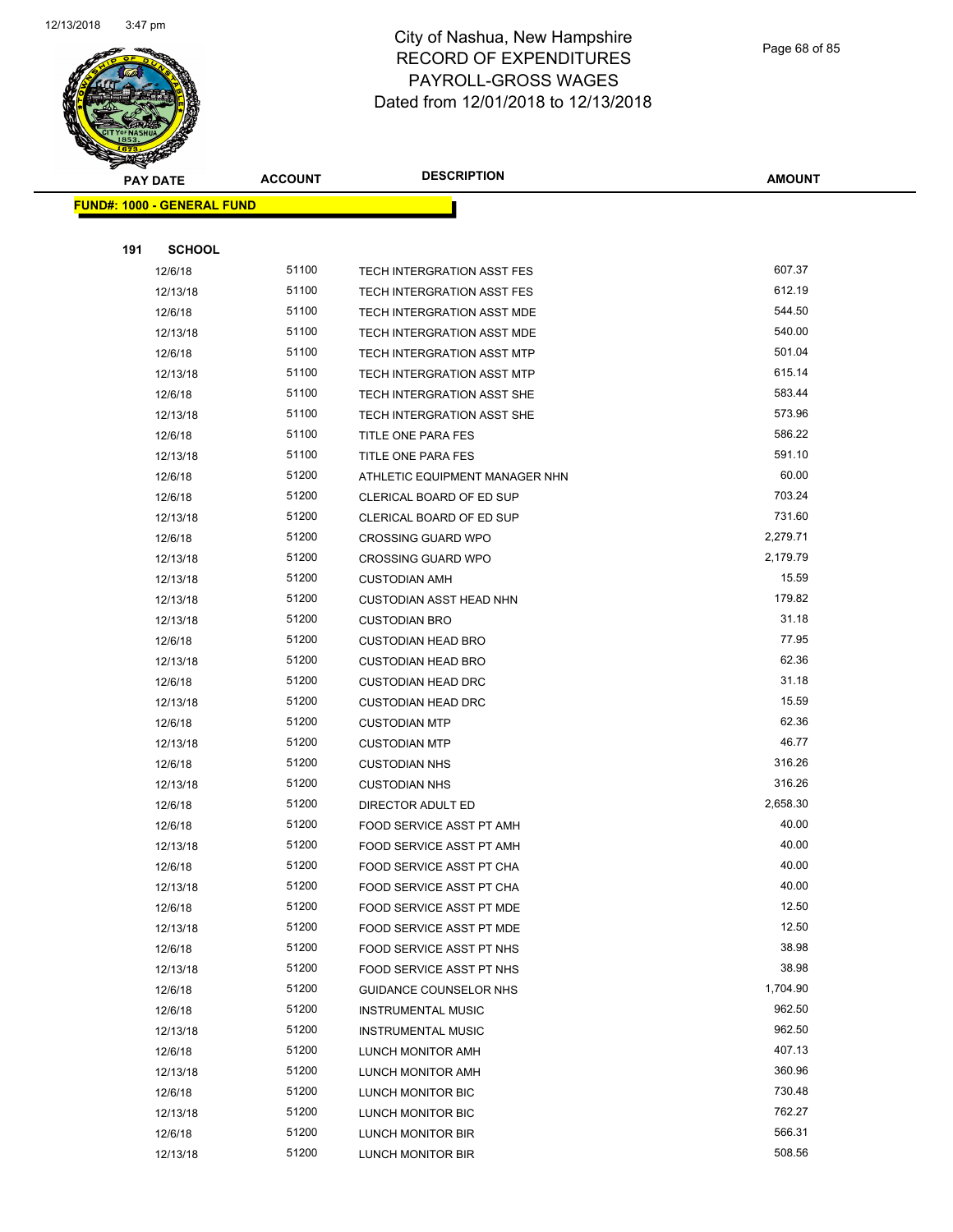

| Page 69 of 85 |  |  |  |  |
|---------------|--|--|--|--|
|---------------|--|--|--|--|

|     | <b>PAY DATE</b>                   | <b>ACCOUNT</b> | <b>DESCRIPTION</b>       | <b>AMOUNT</b> |
|-----|-----------------------------------|----------------|--------------------------|---------------|
|     | <b>FUND#: 1000 - GENERAL FUND</b> |                |                          |               |
|     |                                   |                |                          |               |
| 191 | <b>SCHOOL</b>                     |                |                          |               |
|     | 12/6/18                           | 51200          | LUNCH MONITOR BRO        | 524.40        |
|     | 12/13/18                          | 51200          | LUNCH MONITOR BRO        | 521.51        |
|     | 12/6/18                           | 51200          | LUNCH MONITOR CHA        | 832.94        |
|     | 12/13/18                          | 51200          | LUNCH MONITOR CHA        | 651.06        |
|     | 12/6/18                           | 51200          | LUNCH MONITOR DRC        | 557.92        |
|     | 12/13/18                          | 51200          | LUNCH MONITOR DRC        | 560.79        |
|     | 12/6/18                           | 51200          | LUNCH MONITOR ELM        | 329.16        |
|     | 12/13/18                          | 51200          | LUNCH MONITOR ELM        | 280.10        |
|     | 12/6/18                           | 51200          | LUNCH MONITOR FES        | 727.60        |
|     | 12/13/18                          | 51200          | LUNCH MONITOR FES        | 539.92        |
|     | 12/6/18                           | 51200          | LUNCH MONITOR FMS        | 248.66        |
|     | 12/13/18                          | 51200          | LUNCH MONITOR FMS        | 262.18        |
|     | 12/6/18                           | 51200          | <b>LUNCH MONITOR LDG</b> | 921.02        |
|     | 12/13/18                          | 51200          | LUNCH MONITOR LDG        | 862.72        |
|     | 12/6/18                           | 51200          | LUNCH MONITOR MDE        | 794.00        |
|     | 12/13/18                          | 51200          | LUNCH MONITOR MDE        | 669.87        |
|     | 12/6/18                           | 51200          | LUNCH MONITOR MTP        | 502.40        |
|     | 12/13/18                          | 51200          | <b>LUNCH MONITOR MTP</b> | 505.29        |
|     | 12/6/18                           | 51200          | LUNCH MONITOR NHN        | 288.80        |
|     | 12/13/18                          | 51200          | LUNCH MONITOR NHN        | 231.04        |
|     | 12/6/18                           | 51200          | LUNCH MONITOR NHS        | 254.10        |
|     | 12/13/18                          | 51200          | LUNCH MONITOR NHS        | 164.59        |
|     | 12/6/18                           | 51200          | LUNCH MONITOR NSE        | 529.02        |
|     | 12/13/18                          | 51200          | LUNCH MONITOR NSE        | 517.47        |
|     | 12/6/18                           | 51200          | LUNCH MONITOR PMS        | 326.30        |
|     | 12/13/18                          | 51200          | LUNCH MONITOR PMS        | 313.02        |
|     | 12/6/18                           | 51200          | LUNCH MONITOR SHE        | 569.46        |
|     | 12/13/18                          | 51200          | LUNCH MONITOR SHE        | 552.12        |
|     | 12/6/18                           | 51200          | PARA PRE SCHOOL BIR      | 719.04        |
|     | 12/13/18                          | 51200          | PARA PRE SCHOOL BIR      | 657.44        |
|     | 12/13/18                          | 51200          | PARA ALT FMS             | 10.00         |
|     | 12/6/18                           | 51200          | PARA DW SPEC ED BIR      | 911.08        |
|     | 12/13/18                          | 51200          | PARA DW SPEC ED BIR      | 887.81        |
|     | 12/6/18                           | 51200          | PARA DW SPEC ED MDE      | 212.99        |
|     | 12/13/18                          | 51200          | PARA DW SPEC ED MDE      | 212.99        |
|     | 12/6/18                           | 51200          | PARA ELL FES             | 37.50         |
|     | 12/13/18                          | 51200          | PARA ELL FES             | 37.50         |
|     | 12/6/18                           | 51200          | PARA INST AMH            | 821.38        |
|     | 12/13/18                          | 51200          | PARA INST AMH            | 897.27        |
|     | 12/6/18                           | 51200          | PARA INST BIC            | 742.08        |
|     | 12/13/18                          | 51200          | PARA INST BIC            | 854.44        |
|     | 12/6/18                           | 51200          | PARA INST BIR            | 25.00         |
|     | 12/13/18                          | 51200          | PARA INST BIR            | 25.00         |
|     | 12/6/18                           | 51200          | PARA INST DRC            | 70.00         |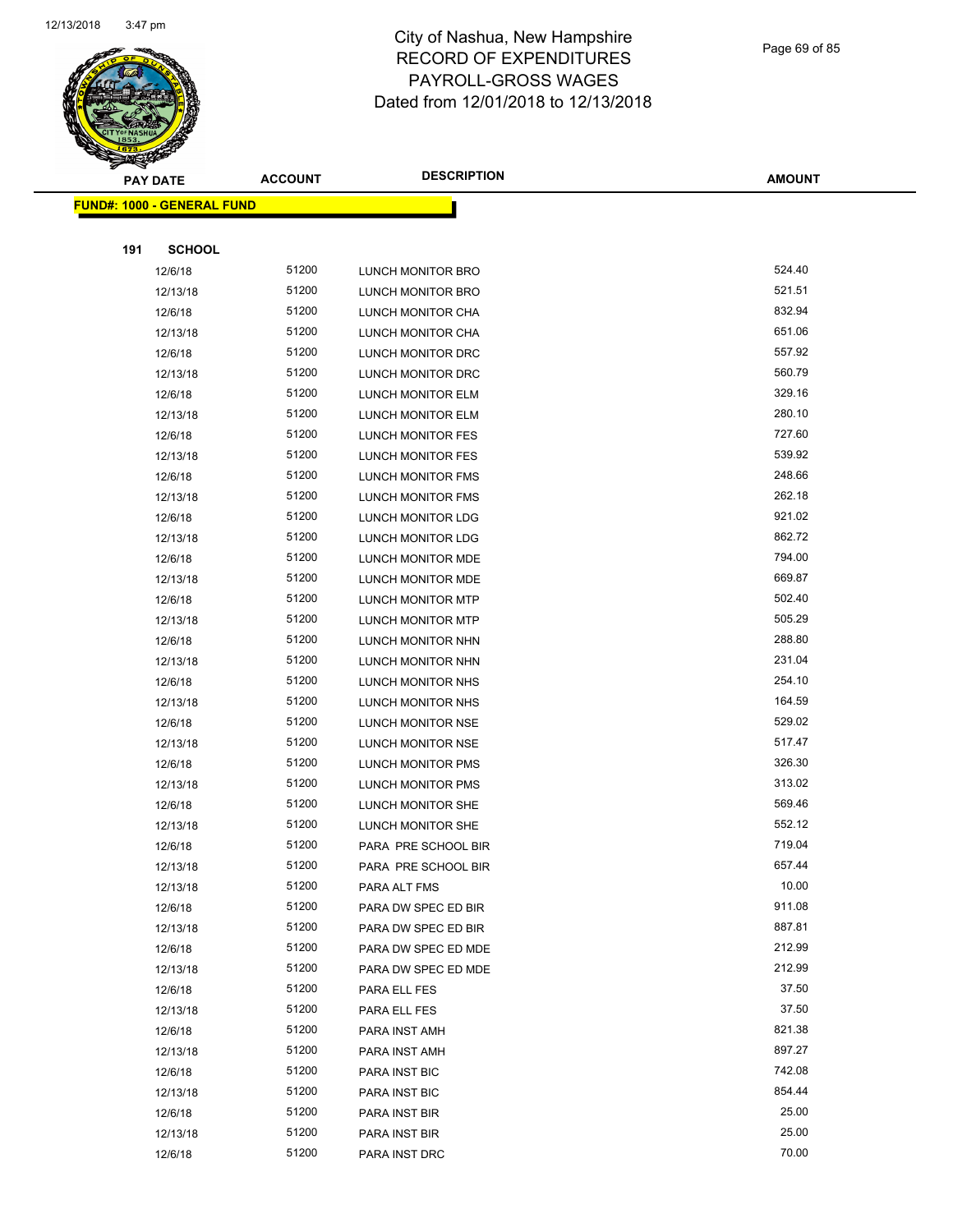

Page 70 of 85

| <b>STARBUNG</b>                   |                |                             |               |
|-----------------------------------|----------------|-----------------------------|---------------|
| <b>PAY DATE</b>                   | <b>ACCOUNT</b> | <b>DESCRIPTION</b>          | <b>AMOUNT</b> |
| <b>FUND#: 1000 - GENERAL FUND</b> |                |                             |               |
|                                   |                |                             |               |
| 191<br><b>SCHOOL</b>              |                |                             |               |
| 12/13/18                          | 51200          | PARA INST DRC               | 70.00         |
| 12/6/18                           | 51200          | PARA INST FES               | 37.50         |
| 12/13/18                          | 51200          | PARA INST FES               | 37.50         |
| 12/6/18                           | 51200          | PARA INST FMS               | 25.00         |
| 12/13/18                          | 51200          | PARA INST FMS               | 10.00         |
| 12/6/18                           | 51200          | PARA INST LDG               | 12.50         |
| 12/13/18                          | 51200          | PARA INST LDG               | 7.50          |
| 12/6/18                           | 51200          | PARA INST MTP               | 441.63        |
| 12/13/18                          | 51200          | PARA INST MTP               | 363.90        |
| 12/6/18                           | 51200          | PARA INST NHN               | 310.40        |
| 12/13/18                          | 51200          | PARA INST NHN               | 310.40        |
| 12/6/18                           | 51200          | PARA INST NSE               | 25.00         |
| 12/13/18                          | 51200          | PARA INST NSE               | 25.00         |
| 12/6/18                           | 51200          | PARA INST PMS               | 80.85         |
| 12/13/18                          | 51200          | PARA INST PMS               | 64.68         |
| 12/6/18                           | 51200          | PARA INST SHE               | 236.62        |
| 12/13/18                          | 51200          | PARA INST SHE               | 388.06        |
| 12/6/18                           | 51200          | PARA LIB PMS                | 312.05        |
| 12/13/18                          | 51200          | PARA LIB PMS                | 283.69        |
| 12/6/18                           | 51200          | PARA PRE SCH BIC            | 1,633.12      |
| 12/13/18                          | 51200          | PARA PRE SCH BIC            | 1,633.78      |
| 12/6/18                           | 51200          | PARA PRE SCH BRO            | 2,436.85      |
| 12/13/18                          | 51200          | PARA PRE SCH BRO            | 2,396.92      |
| 12/6/18                           | 51200          | PARA PRE SCH MTP            | 364.08        |
| 12/13/18                          | 51200          | PARA PRE SCH MTP            | 364.08        |
| 12/6/18                           | 51200          | PARA PRE SCH NSE            | 5,185.43      |
| 12/13/18                          | 51200          | PARA PRE SCH NSE            | 5,218.76      |
| 12/6/18                           | 51200          | PARA SCI NHS                | 50.00         |
| 12/13/18                          | 51200          | PARA SCI NHS                | 40.00         |
| 12/6/18                           | 51200          | PARA TTI LDG                | 77.95         |
| 12/13/18                          | 51200          | PARA TTI LDG                | 62.36         |
| 12/6/18                           | 51200          | PARA TTI NURSERY            | 820.31        |
| 12/13/18                          | 51200          | PARA TTI NURSERY            | 861.92        |
| 12/6/18                           | 51200          | PER DIEM TEMP WID           | 1,000.00      |
| 12/6/18                           | 51200          | SCHOOL PSYCHOLOGIST WID     | 3,880.01      |
| 12/13/18                          | 51200          | SECURITY MONITOR NHN        | 126.00        |
| 12/6/18                           | 51200          | SPEECH LANG PATHOLOGIST WID | 7,110.01      |
| 12/6/18                           | 51200          | STUDENT ACTIVITY COORD NHS  | 1,066.39      |
| 12/6/18                           | 51200          | SUB CLERICAL                | 437.27        |
| 12/13/18                          | 51200          | <b>SUB CLERICAL</b>         | 452.25        |
| 12/6/18                           | 51200          | SUB TEACHER                 | 937.50        |
| 12/13/18                          | 51200          | SUB TEACHER                 | 1,012.50      |
| 12/6/18                           | 51200          | <b>TEACHER ART FMS</b>      | 2,846.08      |
| 12/6/18                           | 51200          | <b>TEACHER ART NHS</b>      | 975.51        |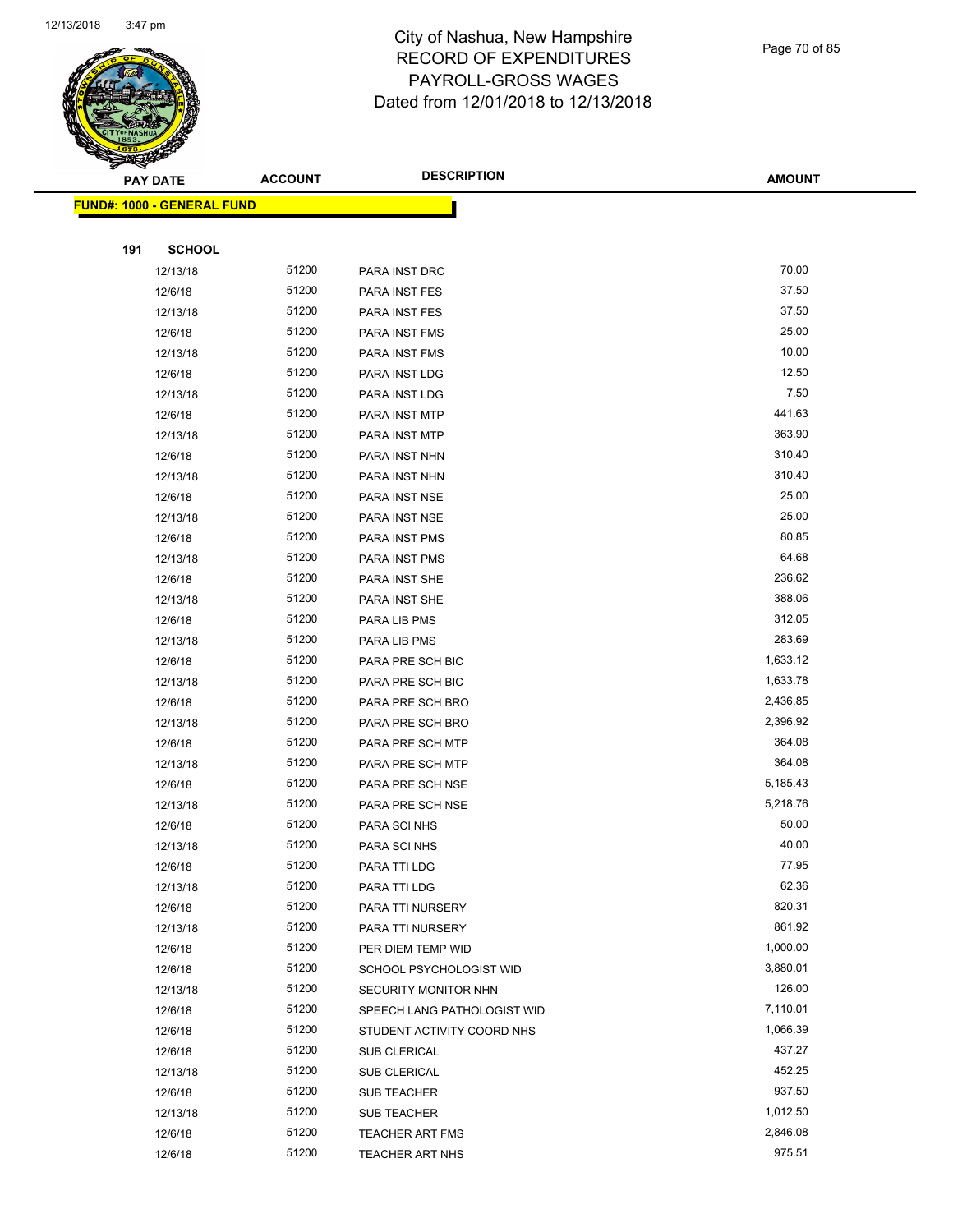

Page 71 of 85

| ॼ<br><b>PAY DATE</b>              | <b>ACCOUNT</b> | <b>DESCRIPTION</b>                     | <b>AMOUNT</b> |
|-----------------------------------|----------------|----------------------------------------|---------------|
| <b>FUND#: 1000 - GENERAL FUND</b> |                |                                        |               |
|                                   |                |                                        |               |
| 191<br><b>SCHOOL</b>              |                |                                        |               |
| 12/6/18                           | 51200          | TEACHER BIO TEC NHN                    | 551.29        |
| 12/6/18                           | 51200          | <b>TEACHER ENGLISH NHN</b>             | 425.00        |
| 12/6/18                           | 51200          | TEACHER FOREIGN LANG FMS               | 1,165.19      |
| 12/6/18                           | 51200          | <b>TEACHER GR3 BIR</b>                 | 25.00         |
| 12/6/18                           | 51200          | <b>TEACHER MUSIC AMH</b>               | 175.00        |
| 12/6/18                           | 51200          | <b>TEACHER MUSIC DRC</b>               | 375.00        |
| 12/6/18                           | 51200          | <b>TEACHER MUSIC ELM</b>               | 1,934.41      |
| 12/6/18                           | 51200          | <b>TEACHER MUSIC LDG</b>               | 112.50        |
| 12/6/18                           | 51200          | <b>TEACHER MUSIC MTP</b>               | 1,620.69      |
| 12/6/18                           | 51200          | TEACHER PE NHN                         | 50.00         |
| 12/6/18                           | 51200          | TEACHER READ ELM                       | 1,704.90      |
| 12/6/18                           | 51200          | <b>TEACHER READ NHN</b>                | 50.00         |
| 12/6/18                           | 51200          | TEACHER SCIENCE NHS                    | 774.70        |
| 12/6/18                           | 51200          | TEACHER SOCIAL STUDIES NHN             | 1,081.25      |
| 12/6/18                           | 51200          | TEACHER SPED NHN                       | 1,786.40      |
| 12/6/18                           | 51200          | TEACHER SPED NHS                       | 1,442.61      |
| 12/6/18                           | 51200          | <b>TEACHER TTI MTP</b>                 | 1,371.99      |
| 12/6/18                           | 51200          | <b>TEACHER VISION WID</b>              | 802.29        |
| 12/6/18                           | 51200          | <b>TICKETSELLER</b>                    | 90.00         |
| 12/6/18                           | 51300          | OVERTIME-REGULAR                       | 11,458.87     |
| 12/13/18                          | 51300          | OVERTIME-REGULAR                       | 12,815.37     |
| 12/6/18                           | 51400          | WAGES TEMPORARY-SEASONAL               | 2,708.11      |
| 12/13/18                          | 51400          | WAGES TEMPORARY-SEASONAL               | 4,038.39      |
| 12/6/18                           | 51412          | <b>WAGES PER DIEM</b>                  | 25,593.93     |
| 12/13/18                          | 51412          | <b>WAGES PER DIEM</b>                  | 25,635.05     |
| 12/6/18                           | 51650          | <b>ADDITIONAL HOURS</b>                | 7,662.46      |
| 12/13/18                          | 51650          | <b>ADDITIONAL HOURS</b>                | 674.29        |
| 12/6/18                           | 51700          | <b>STIPENDS</b>                        | 99,637.93     |
| 12/6/18                           | 51750          | <b>RETIREMENT &amp; SEPARATION PAY</b> | 830.00        |
| 12/6/18                           | 52800          | EDUCATIONAL ASSISTANCE                 | 3,878.00      |
|                                   |                |                                        |               |

#### **TOTAL 191 - SCHOOL \$3,499,671.23**

**TOTAL FUND 1000 - GENERAL FUND \$5,520,365.75** 

#### **FUND#: 1010 - GF-PRIOR YEAR ENC & ESCROWS**

| 102<br><b>BOARD OF ALDERMEN</b> |       |                                |        |  |
|---------------------------------|-------|--------------------------------|--------|--|
| 12/6/18                         | 51200 | LEGISLATIVE TRANSCRIPTION SPEC | 322.00 |  |
| 12/13/18                        | 51200 | LEGISLATIVE TRANSCRIPTION SPEC | 351.28 |  |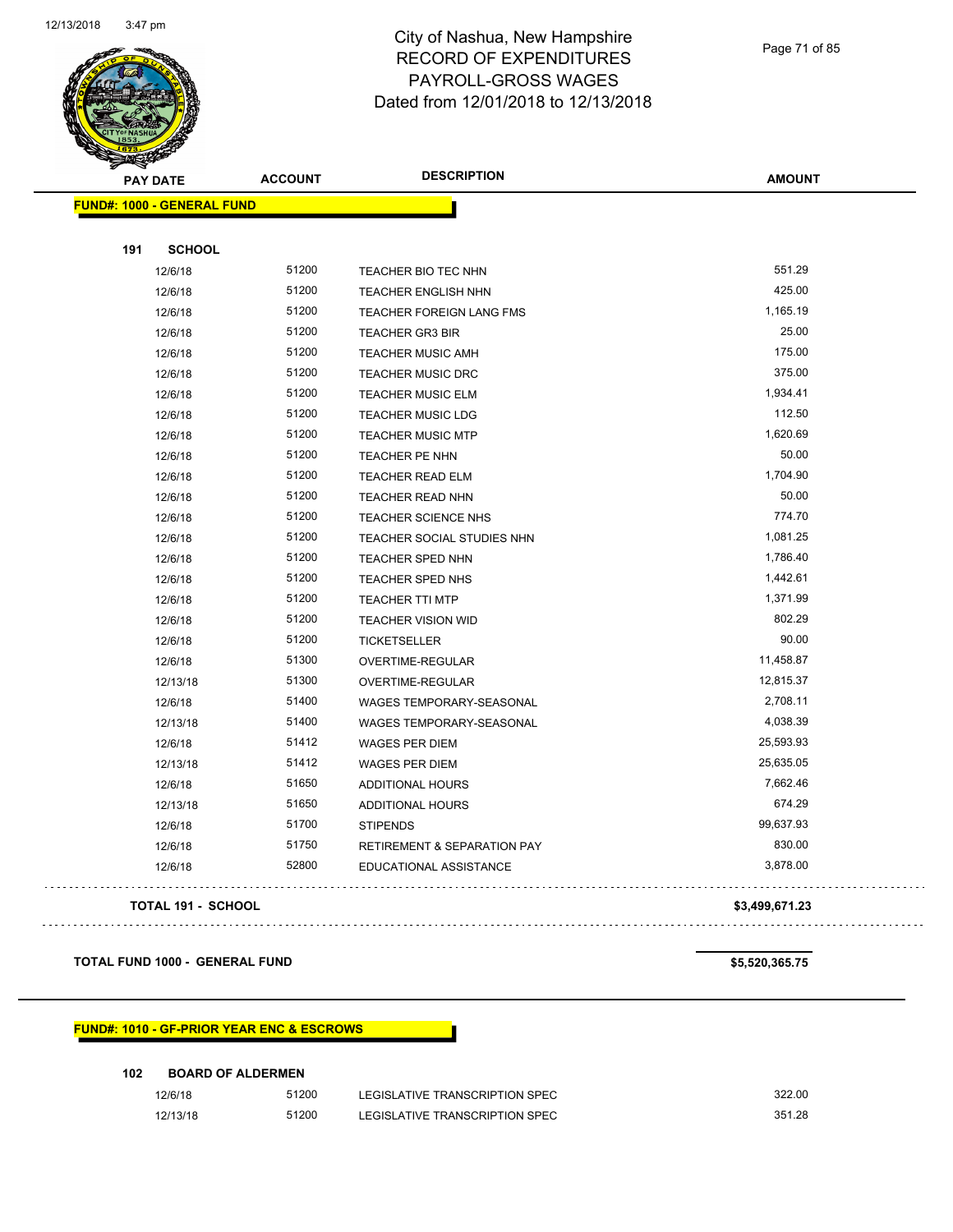

**TOTAL FUND 1010 - GF-PRIOR YEAR ENC & ESCROWS \$673.28** 

#### **FUND#: 2100 - FOOD SERVICES FUND**

| 12/6/18  | 51100 | CLERICAL FOOD SERVICE NHS            | 773.25   |
|----------|-------|--------------------------------------|----------|
| 12/13/18 | 51100 | CLERICAL FOOD SERVICE NHS            | 773.25   |
| 12/6/18  | 51100 | DELIVERY DRIVER FOOD SERVICE         | 734.40   |
| 12/13/18 | 51100 | DELIVERY DRIVER FOOD SERVICE         | 734.40   |
| 12/6/18  | 51100 | <b>FOOD SERVICE BUSINESS MANAGER</b> | 2,219.71 |
| 12/6/18  | 51100 | FOOD SERVICE COOK AMH                | 493.50   |
| 12/13/18 | 51100 | FOOD SERVICE COOK AMH                | 493.52   |
| 12/6/18  | 51100 | FOOD SERVICE COOK BIC                | 506.10   |
| 12/13/18 | 51100 | FOOD SERVICE COOK BIC                | 506.10   |
| 12/6/18  | 51100 | FOOD SERVICE COOK BIR                | 511.00   |
| 12/13/18 | 51100 | FOOD SERVICE COOK BIR                | 511.00   |
| 12/6/18  | 51100 | FOOD SERVICE COOK BRO                | 506.10   |
| 12/13/18 | 51100 | FOOD SERVICE COOK BRO                | 506.10   |
| 12/6/18  | 51100 | FOOD SERVICE COOK CHA                | 511.00   |
| 12/13/18 | 51100 | FOOD SERVICE COOK CHA                | 511.00   |
| 12/6/18  | 51100 | FOOD SERVICE COOK DRC                | 511.00   |
| 12/13/18 | 51100 | FOOD SERVICE COOK DRC                | 511.00   |
| 12/6/18  | 51100 | FOOD SERVICE COOK ELM                | 977.90   |
| 12/13/18 | 51100 | FOOD SERVICE COOK ELM                | 970.92   |
| 12/6/18  | 51100 | <b>FOOD SERVICE COOK FES</b>         | 511.00   |
| 12/13/18 | 51100 | <b>FOOD SERVICE COOK FES</b>         | 500.05   |
| 12/6/18  | 51100 | FOOD SERVICE COOK FMS                | 499.10   |
| 12/13/18 | 51100 | FOOD SERVICE COOK FMS                | 499.10   |
| 12/6/18  | 51100 | FOOD SERVICE COOK LDG                | 468.60   |
| 12/13/18 | 51100 | FOOD SERVICE COOK LDG                | 465.11   |
| 12/6/18  | 51100 | FOOD SERVICE COOK MDE                | 493.50   |
| 12/13/18 | 51100 | FOOD SERVICE COOK MDE                | 493.50   |
| 12/6/18  | 51100 | FOOD SERVICE COOK NHN                | 1,084.54 |
| 12/13/18 | 51100 | FOOD SERVICE COOK NHN                | 974.74   |
| 12/6/18  | 51100 | FOOD SERVICE COOK NHS                | 1,023.41 |
| 12/13/18 | 51100 | FOOD SERVICE COOK NHS                | 1,023.40 |
| 12/6/18  | 51100 | FOOD SERVICE COOK NSE                | 506.10   |
| 12/13/18 | 51100 | FOOD SERVICE COOK NSE                | 506.10   |
| 12/6/18  | 51100 | FOOD SERVICE COOK PMS                | 521.50   |
| 12/13/18 | 51100 | FOOD SERVICE COOK PMS                | 521.50   |
| 12/6/18  | 51100 | FOOD SERVICE COOK SHE                | 493.51   |
| 12/13/18 | 51100 | FOOD SERVICE COOK SHE                | 493.50   |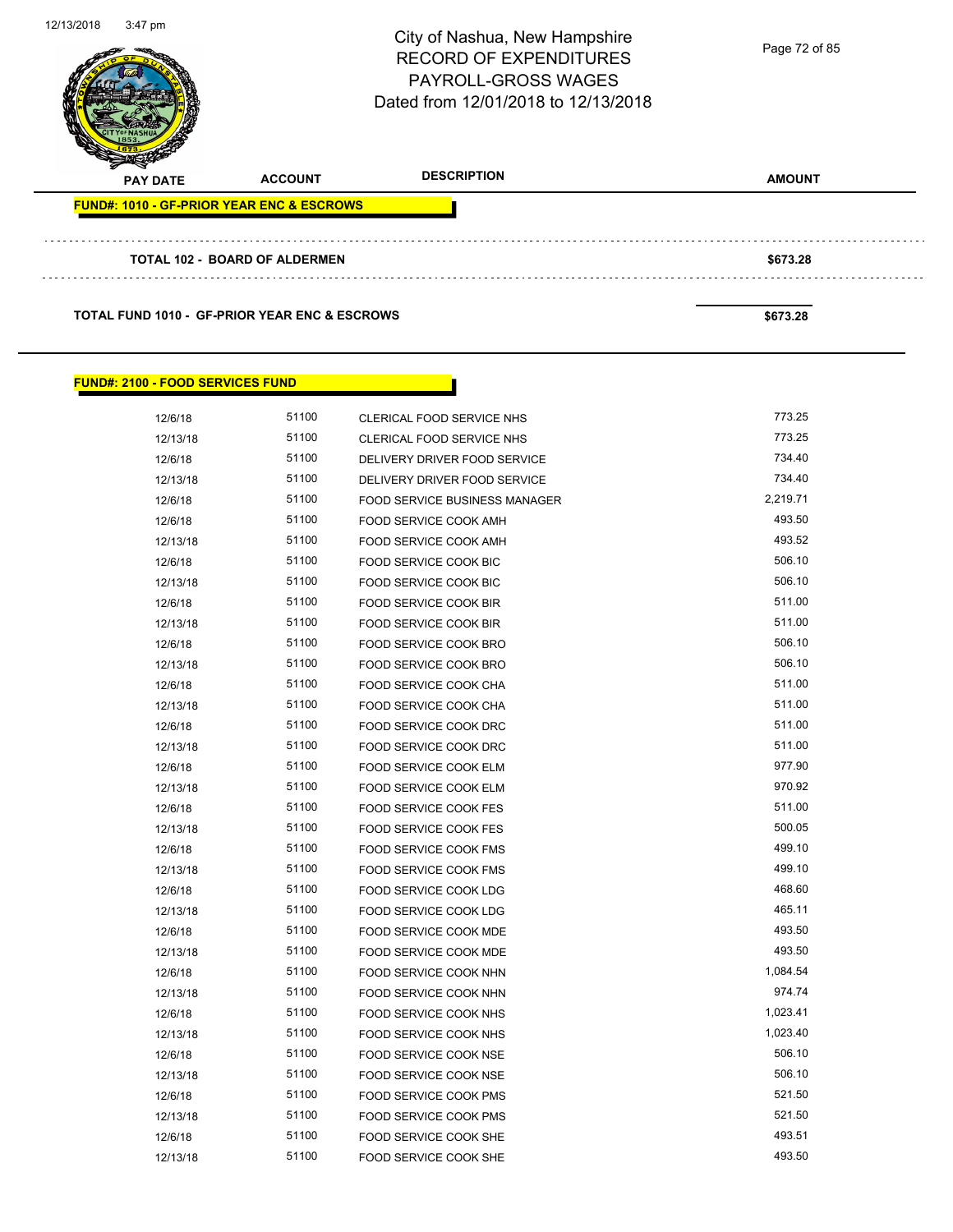

| <b>PAY DATE</b>                         | <b>ACCOUNT</b> | <b>DESCRIPTION</b>              | <b>AMOUNT</b> |
|-----------------------------------------|----------------|---------------------------------|---------------|
| <b>FUND#: 2100 - FOOD SERVICES FUND</b> |                |                                 |               |
| 12/6/18                                 | 51100          | <b>FOOD SERVICE SITE CORD</b>   | 12,176.53     |
| 12/6/18                                 | 51100          | <b>FOOD SERVICECOOK MTP</b>     | 466.55        |
| 12/13/18                                | 51100          | <b>FOOD SERVICECOOK MTP</b>     | 466.55        |
| 12/6/18                                 | 51200          | FOOD SERVICE ASST PT AMH        | 624.02        |
| 12/13/18                                | 51200          | FOOD SERVICE ASST PT AMH        | 592.80        |
| 12/6/18                                 | 51200          | FOOD SERVICE ASST PT BIC        | 492.43        |
| 12/13/18                                | 51200          | FOOD SERVICE ASST PT BIC        | 535.10        |
| 12/6/18                                 | 51200          | FOOD SERVICE ASST PT BIR        | 533.10        |
|                                         | 51200          | FOOD SERVICE ASST PT BIR        | 556.72        |
| 12/13/18<br>12/6/18                     | 51200          | FOOD SERVICE ASST PT BRO        | 365.70        |
|                                         | 51200          | FOOD SERVICE ASST PT BRO        | 374.84        |
| 12/13/18                                | 51200          |                                 | 556.20        |
| 12/6/18                                 | 51200          | FOOD SERVICE ASST PT CHA        | 583.76        |
| 12/13/18                                |                | FOOD SERVICE ASST PT CHA        | 634.77        |
| 12/6/18                                 | 51200          | FOOD SERVICE ASST PT DRC        |               |
| 12/13/18                                | 51200          | FOOD SERVICE ASST PT DRC        | 643.50        |
| 12/6/18                                 | 51200          | FOOD SERVICE ASST PT ELM        | 2,181.88      |
| 12/13/18                                | 51200          | FOOD SERVICE ASST PT ELM        | 2,240.49      |
| 12/6/18                                 | 51200          | FOOD SERVICE ASST PT FES        | 906.80        |
| 12/13/18                                | 51200          | FOOD SERVICE ASST PT FES        | 903.87        |
| 12/6/18                                 | 51200          | FOOD SERVICE ASST PT FMS        | 1,921.28      |
| 12/13/18                                | 51200          | FOOD SERVICE ASST PT FMS        | 2,131.35      |
| 12/6/18                                 | 51200          | FOOD SERVICE ASST PT LDG        | 856.75        |
| 12/13/18                                | 51200          | FOOD SERVICE ASST PT LDG        | 742.32        |
| 12/6/18                                 | 51200          | FOOD SERVICE ASST PT MDE        | 565.55        |
| 12/13/18                                | 51200          | FOOD SERVICE ASST PT MDE        | 565.55        |
| 12/6/18                                 | 51200          | FOOD SERVICE ASST PT MTP        | 204.75        |
| 12/13/18                                | 51200          | <b>FOOD SERVICE ASST PT MTP</b> | 204.75        |
| 12/6/18                                 | 51200          | FOOD SERVICE ASST PT NHN        | 4,371.92      |
| 12/13/18                                | 51200          | FOOD SERVICE ASST PT NHN        | 4,102.81      |
| 12/6/18                                 | 51200          | <b>FOOD SERVICE ASST PT NHS</b> | 3,977.01      |
| 12/13/18                                | 51200          | <b>FOOD SERVICE ASST PT NHS</b> | 4,049.18      |
| 12/6/18                                 | 51200          | FOOD SERVICE ASST PT NSE        | 324.82        |
| 12/13/18                                | 51200          | FOOD SERVICE ASST PT NSE        | 324.82        |
| 12/6/18                                 | 51200          | FOOD SERVICE ASST PT PMS        | 2,601.33      |
| 12/13/18                                | 51200          | FOOD SERVICE ASST PT PMS        | 2,688.49      |
| 12/6/18                                 | 51200          | FOOD SERVICE ASST PT SHE        | 390.09        |
| 12/13/18                                | 51200          | FOOD SERVICE ASST PT SHE        | 335.25        |
| 12/6/18                                 | 51300          | OVERTIME-REGULAR                | 179.70        |
| 12/13/18                                | 51300          | OVERTIME-REGULAR                | 287.10        |
| 12/6/18                                 | 51412          | WAGES PER DIEM                  | 1,880.78      |
| 12/13/18                                | 51412          | WAGES PER DIEM                  | 1,690.66      |
|                                         |                |                                 |               |

**TOTAL FUND 2100 - FOOD SERVICES FUND \$84,571.38**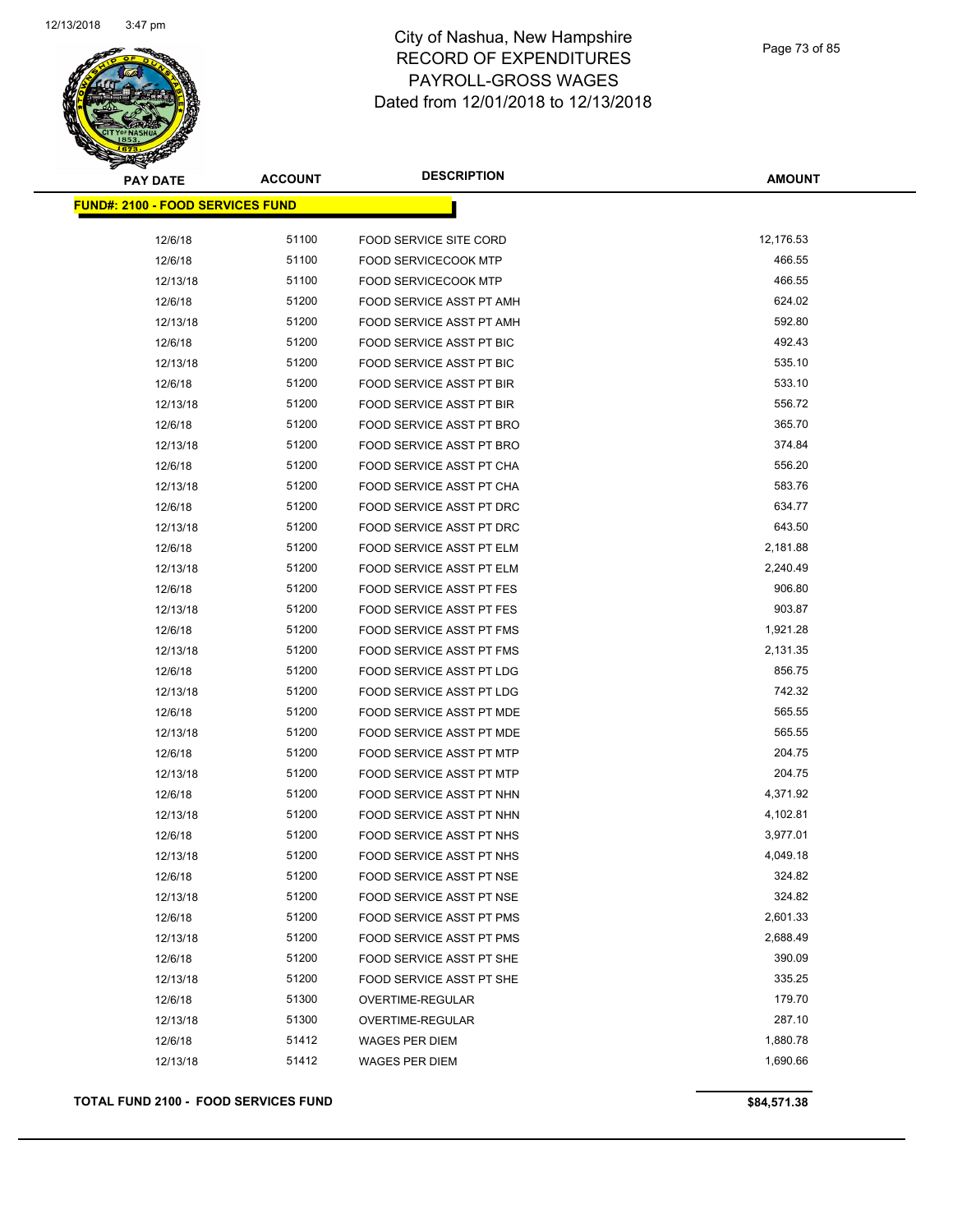

Page 74 of 85

**AMOUNT**

| <b>FUND#: 2252 - DAY CARE</b>               |                                                 |                             |            |
|---------------------------------------------|-------------------------------------------------|-----------------------------|------------|
|                                             | TOTAL FUND 2222 - AFTER SCHOOL PROGRAM          |                             | \$2,322.00 |
| 12/6/18                                     | 51100                                           | 21 CENTURY COORDINATOR      | 2,322.00   |
| <b>FUND#: 2222 - AFTER SCHOOL PROGRAM</b>   |                                                 |                             |            |
|                                             | TOTAL FUND 2207 - ADULT ED/CONTINUING ED        |                             | \$2,671.00 |
| 12/6/18                                     | 51200                                           | TEACHER ELL NHS             | 112.50     |
| 12/6/18                                     | 51200                                           | <b>TEACHER BUSINESS NHS</b> | 50.00      |
| 12/6/18                                     | 51200                                           | <b>TEACHER ART NHN</b>      | 75.00      |
| 12/13/18                                    | 51200                                           | <b>SUB TEACHER</b>          | 100.00     |
| 12/6/18                                     | 51200                                           | <b>SUB TEACHER</b>          | 100.00     |
| 12/6/18                                     | 51200                                           | ADULT ED INSTRUCTOR         | 50.00      |
| 12/13/18                                    | 51200                                           | ADULT ED ENRICHMENT TEACHER | 50.00      |
| 12/6/18                                     | 51200                                           | ADULT ED ENRICHMENT TEACHER | 125.00     |
| 12/13/18                                    | 51200                                           | ADULT ED ENRICHMENT INST    | 225.00     |
| 12/6/18                                     | 51200                                           | ADULT ED ENRICHMENT INST    | 225.00     |
| 12/13/18                                    | 51100                                           | CLERICAL ADULT ED NHN       | 779.00     |
| 12/6/18                                     | 51100                                           | CLERICAL ADULT ED NHN       | 779.50     |
| <b>FUND#: 2207 - ADULT ED/CONTINUING ED</b> |                                                 |                             |            |
|                                             |                                                 |                             |            |
|                                             | <b>TOTAL FUND 2201 - DRIVERS EDUCATION FUND</b> |                             | \$2,905.00 |
| 12/6/18                                     | 51200                                           | <b>TEACHER TECHED ELM</b>   | 280.00     |
| 12/6/18                                     | 51200                                           | <b>TEACHER ELL FES</b>      | 245.00     |
| 12/13/18                                    | 51200                                           | ELL TUTOR                   | 100.00     |
| 12/13/18                                    | 51200                                           | DRIVER INSTRUCTOR           | 1,205.00   |

| 12/6/18  | 51100 | PARA DW SPEC ED NHS | 364.61 |
|----------|-------|---------------------|--------|
| 12/13/18 | 51100 | PARA DW SPEC ED NHS | 436.81 |
| 12/6/18  | 51100 | PARA DW SPEC ED WID | 465.69 |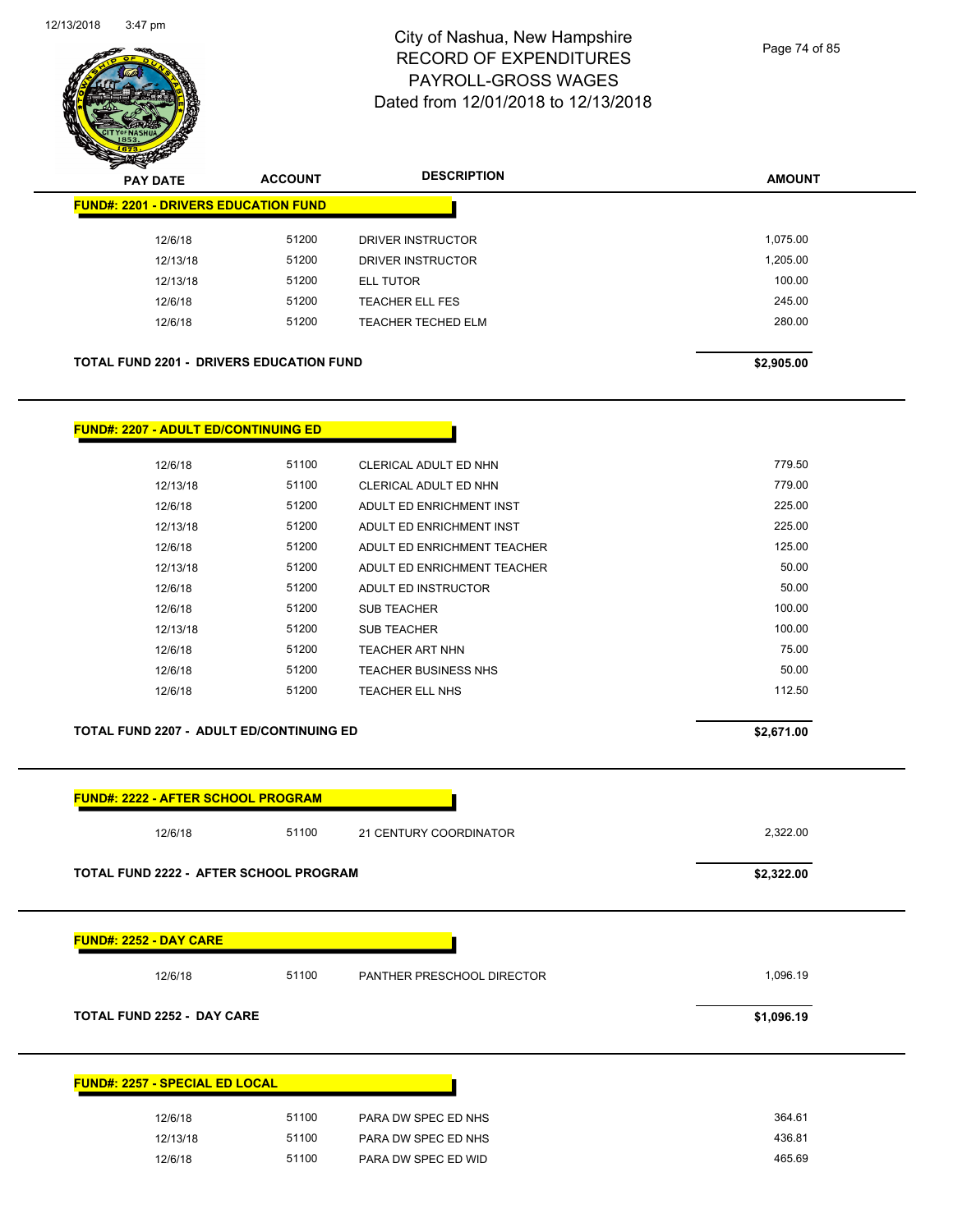

Page 75 of 85

| <b>PAY DATE</b>                                        | <b>ACCOUNT</b> | <b>DESCRIPTION</b>             | <b>AMOUNT</b> |
|--------------------------------------------------------|----------------|--------------------------------|---------------|
| <b>FUND#: 2257 - SPECIAL ED LOCAL</b>                  |                |                                |               |
| 12/13/18                                               | 51100          | PARA DW SPEC ED WID            | 458.47        |
| 12/6/18                                                | 51100          | PARA INST SHE                  | 610.65        |
| 12/13/18                                               | 51100          | PARA INST SHE                  | 610.65        |
| 12/13/18                                               | 51412          | <b>WAGES PER DIEM</b>          | 67.00         |
| <b>TOTAL FUND 2257 - SPECIAL ED LOCAL</b>              |                |                                | \$3,013.88    |
| <b>FUND#: 2503 - PARKS &amp; REC PROGRAMS FUND</b>     |                |                                |               |
| 12/6/18                                                | 51100          | PROGRAM COORDINATOR            | 382.71        |
| 12/13/18                                               | 51100          | PROGRAM COORDINATOR            | 382.70        |
| 12/6/18                                                | 51300          | OVERTIME-REGULAR               | 258.33        |
| 12/13/18                                               | 51300          | OVERTIME-REGULAR               | 64.59         |
| <b>TOTAL FUND 2503 - PARKS &amp; REC PROGRAMS FUND</b> |                |                                | \$1,088.33    |
| <b>FUND#: 2505 - PEG ACCESS CHANNELS FUND</b>          |                |                                |               |
| 12/6/18                                                | 51100          | ECHANNEL ACCESS ADMINISTRATOR  | 1,164.25      |
| 12/13/18                                               | 51100          | ECHANNEL ACCESS ADMINISTRATOR  | 1,164.25      |
| 12/6/18                                                | 51100          | PEG PROGRAM MANAGER            | 1,261.25      |
| 12/13/18                                               | 51100          | PEG PROGRAM MANAGER            | 1,261.25      |
| 12/6/18                                                | 51200          | <b>VIDEOGRAPHER</b>            | 480.00        |
| 12/13/18                                               | 51200          | <b>VIDEOGRAPHER</b>            | 720.00        |
| <b>TOTAL FUND 2505 - PEG ACCESS CHANNELS FUND</b>      |                |                                | \$6,051.00    |
| <b>FUND#: 2507 - FIRE TRAINING FACILITY RENTAL</b>     |                |                                |               |
| 12/6/18                                                | 51300          | OVERTIME-REGULAR               | 204.78        |
| TOTAL FUND 2507 - FIRE TRAINING FACILITY RENTAL        |                |                                | \$204.78      |
| <b>FUND#: 3030 - EMERGENCY MGMT GRANTS FUND</b>        |                |                                |               |
| 12/6/18                                                | 51200          | EMERGENCY MANAGEMENT COORDINAT | 718.17        |
| 12/13/18                                               | 51200          | EMERGENCY MANAGEMENT COORDINAT | 718.16        |
|                                                        |                |                                |               |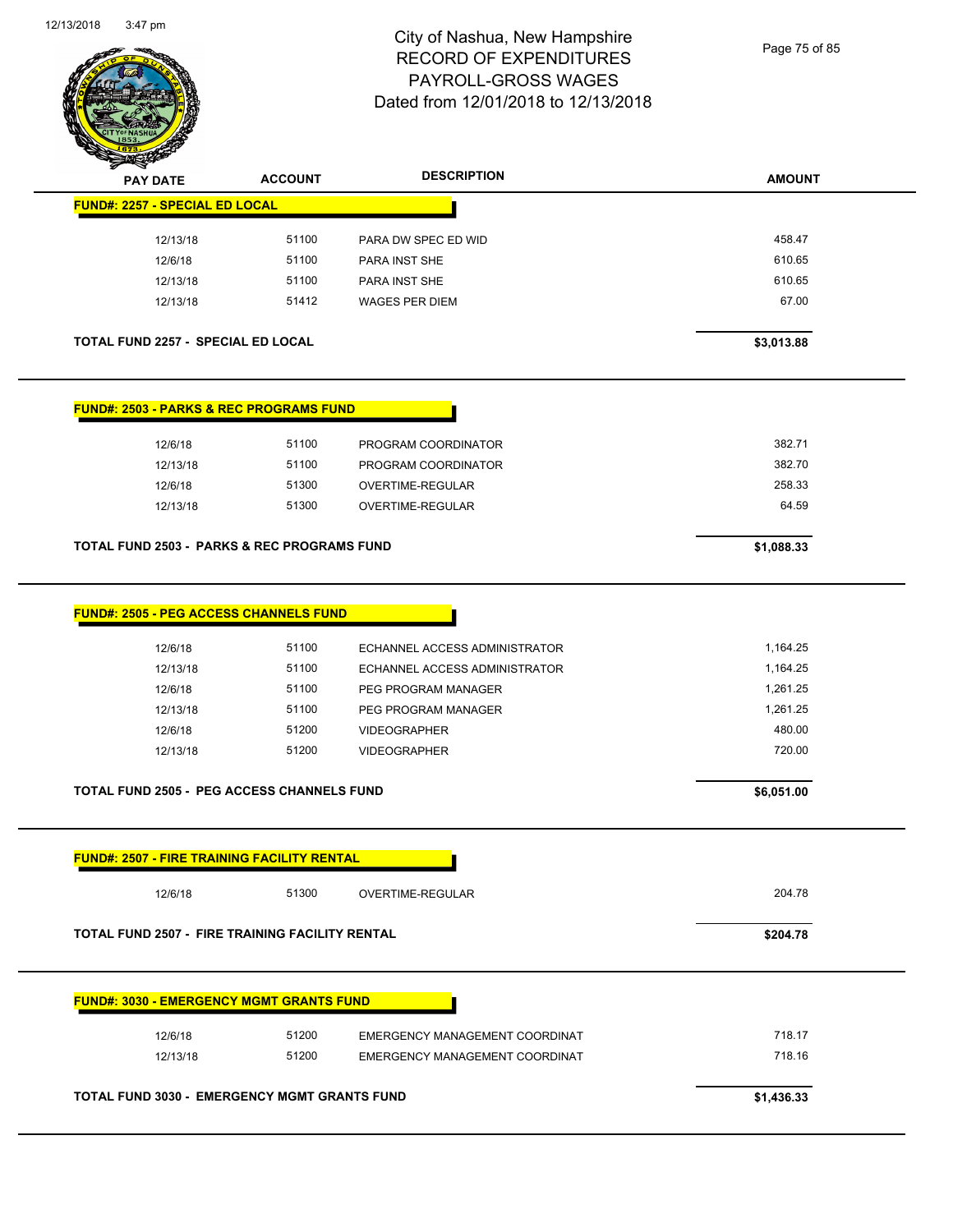

| <del>∽</del><br>$\tilde{\phantom{a}}$<br><b>PAY DATE</b> | <b>ACCOUNT</b> | <b>DESCRIPTION</b>         | <b>AMOUNT</b> |
|----------------------------------------------------------|----------------|----------------------------|---------------|
| <b>FUND#: 3050 - POLICE GRANTS FUND</b>                  |                |                            |               |
| 12/6/18                                                  | 51100          | DOMESTIC VIOLENCE ADVOCATE | 882.25        |
| 12/13/18                                                 | 51100          | DOMESTIC VIOLENCE ADVOCATE | 882.25        |
| 12/6/18                                                  | 51100          | PATROLMAN ALL RANKS        | 1,476.25      |
| 12/13/18                                                 | 51100          | PATROLMAN ALL RANKS        | 1,476.25      |
| 12/6/18                                                  | 51300          | <b>OVERTIME-REGULAR</b>    | 6,901.93      |
| 12/13/18                                                 | 51300          | OVERTIME-REGULAR           | 5,405.31      |
| <b>TOTAL FUND 3050 - POLICE GRANTS FUND</b>              |                |                            | \$17,024.24   |

### **FUND#: 3068 - COMMUNITY SERVICES GRANTS FUND**

|          | 51100 |                               | 92.13    |
|----------|-------|-------------------------------|----------|
| 12/6/18  |       | BILINGUAL COMM HEALTH WORKER  |          |
| 12/13/18 | 51100 | BILINGUAL COMM HEALTH WORKER  | 87.53    |
| 12/6/18  | 51100 | <b>EPIDEMIOLOGIST</b>         | 146.50   |
| 12/13/18 | 51100 | <b>EPIDEMIOLOGIST</b>         | 146.50   |
| 12/6/18  | 51100 | PHNS PROGRAM ASSISTANT        | 807.65   |
| 12/13/18 | 51100 | PHNS PROGRAM ASSISTANT        | 807.65   |
| 12/6/18  | 51100 | PROGRAM ASSISTANT             | 211.80   |
| 12/13/18 | 51100 | PROGRAM ASSISTANT             | 211.81   |
| 12/6/18  | 51100 | PUB HEALTH NET SVS COORD      | 1,317.40 |
| 12/13/18 | 51100 | PUB HEALTH NET SVS COORD      | 1,317.40 |
| 12/6/18  | 51100 | PUB HEALTH PREPAREDNESS COORD | 1,033.40 |
| 12/13/18 | 51100 | PUB HEALTH PREPAREDNESS COORD | 1,033.40 |
| 12/6/18  | 51100 | SMP PROGRAM COORDINATOR       | 975.35   |
| 12/13/18 | 51100 | SMP PROGRAM COORDINATOR       | 975.37   |
| 12/13/18 | 51300 | OVERTIME-REGULAR              | 3.97     |
|          |       |                               |          |

### **TOTAL FUND 3068 - COMMUNITY SERVICES GRANTS FUND \$9,167.86**

| 12/6/18  | 51100 | BILINGUAL COMM HEALTH WORKER | 644.94 |
|----------|-------|------------------------------|--------|
| 12/13/18 | 51100 | BILINGUAL COMM HEALTH WORKER | 612.68 |
| 12/6/18  | 51100 | PROGRAM ASSISTANT            | 635.39 |
| 12/13/18 | 51100 | PROGRAM ASSISTANT            | 635.38 |
| 12/13/18 | 51300 | OVERTIME-REGULAR             | 11.91  |
| 12/6/18  | 51412 | <b>WAGES PER DIEM</b>        | 143.50 |
| 12/13/18 | 51412 | <b>WAGES PER DIEM</b>        | 164.00 |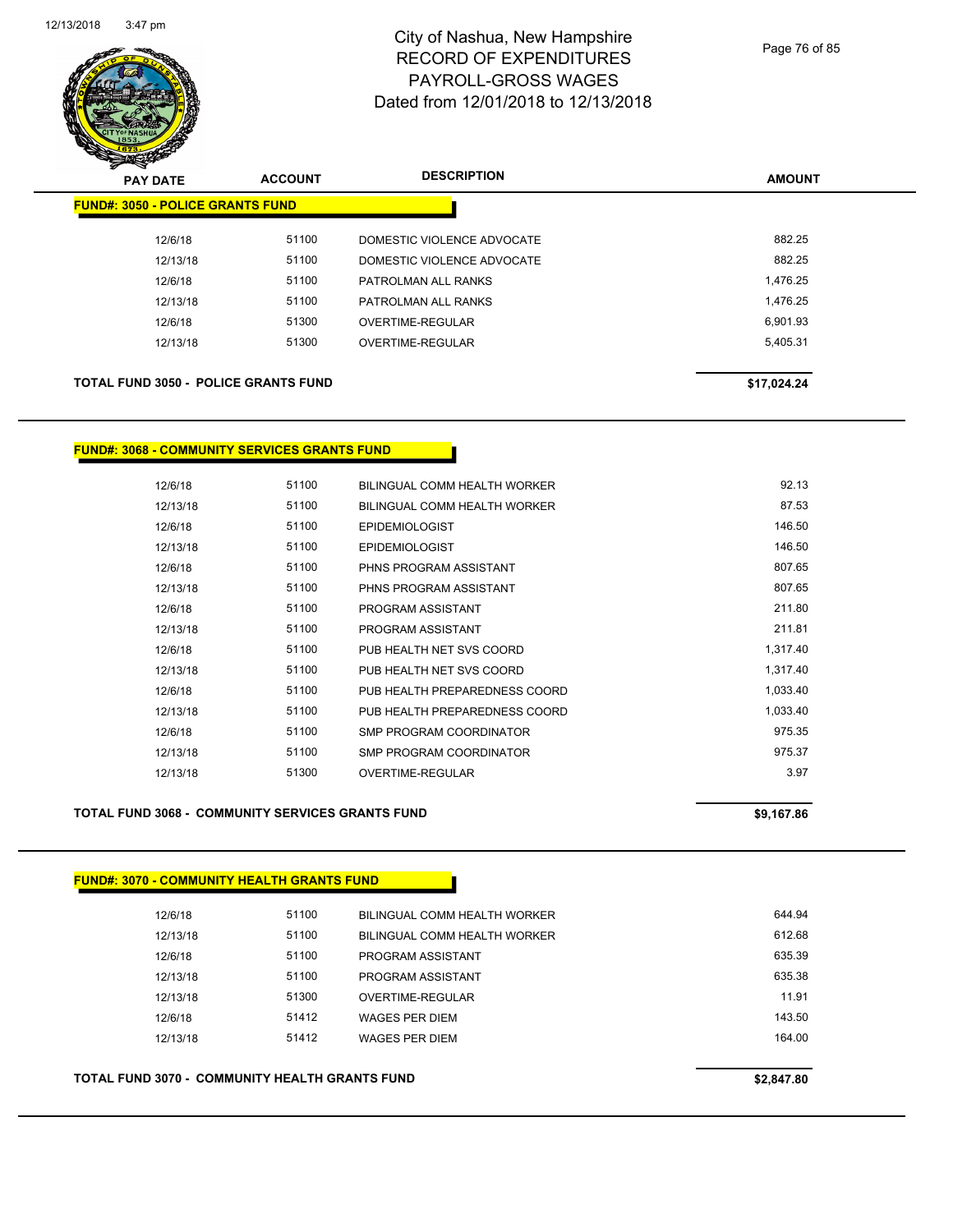

Page 77 of 85

| <b>PAY DATE</b>                                 | <b>ACCOUNT</b> | <b>DESCRIPTION</b>                     | <b>AMOUNT</b> |
|-------------------------------------------------|----------------|----------------------------------------|---------------|
| <u> FUND#: 3090 - URBAN PROGRAM GRANTS FUND</u> |                |                                        |               |
| 12/13/18                                        | 51100          | ARLINGTON ST COMMUNITY CENTER DIRECTOR | 986.62        |
| 12/6/18                                         | 51100          | <b>CODE ENFORCEMENT OFFICER II</b>     | 498.20        |
| 12/13/18                                        | 51100          | <b>CODE ENFORCEMENT OFFICER II</b>     | 498.20        |
| 12/6/18                                         | 51100          | <b>GRANT MGMT SPECIALIST</b>           | 1,080.35      |
| 12/13/18                                        | 51100          | <b>GRANT MGMT SPECIALIST</b>           | 1,080.35      |
| 12/6/18                                         | 51100          | <b>MANAGER URBAN PROGRAMS</b>          | 1,649.35      |
| 12/13/18                                        | 51100          | <b>MANAGER URBAN PROGRAMS</b>          | 1,649.35      |
| 12/6/18                                         | 51100          | PROGRAM COORDINATOR LP&HH              | 1,255.30      |
| 12/13/18                                        | 51100          | PROGRAM COORDINATOR LP&HH              | 1,255.30      |
| 12/6/18                                         | 51100          | PROJECT ADMINISTRATOR                  | 1,306.00      |
| 12/13/18                                        | 51100          | PROJECT ADMINISTRATOR                  | 1,306.00      |
| 12/6/18                                         | 51100          | PROJECT ADMINISTRATOR LP&HH            | 1,230.70      |
| 12/13/18                                        | 51100          | PROJECT ADMINISTRATOR LP&HH            | 1,230.70      |
| 12/6/18                                         | 51100          | PROJECT SPECIALIST URBAN PROGR         | 1,171.10      |
| 12/13/18                                        | 51100          | PROJECT SPECIALIST URBAN PROGR         | 1,171.10      |
|                                                 |                |                                        |               |

**TOTAL FUND 3090 - URBAN PROGRAM GRANTS FUND \$17,368.62** 

## **FUND#: 3120 - TRANSIT GRANTS FUND**

| 12/6/18  | 51100 | <b>COMMUNICATION SPEC</b>             | 996.55   |
|----------|-------|---------------------------------------|----------|
| 12/13/18 | 51100 | <b>COMMUNICATION SPEC</b>             | 996.54   |
| 12/6/18  | 51100 | <b>TRANSIT FINANCE COORDINATOR</b>    | 1,280.40 |
| 12/13/18 | 51100 | <b>TRANSIT FINANCE COORDINATOR</b>    | 1,280.40 |
| 12/6/18  | 51100 | <b>TRANSIT FLEET FACILITIES SUPV</b>  | 1,080.35 |
| 12/13/18 | 51100 | <b>TRANSIT FLEET FACILITIES SUPV</b>  | 1,080.35 |
| 12/6/18  | 51100 | <b>TRANSIT MECHANICS</b>              | 1,959.40 |
| 12/13/18 | 51100 | <b>TRANSIT MECHANICS</b>              | 1,959.40 |
| 12/6/18  | 51100 | <b>TRANSIT OPERATIONS COORDINATOR</b> | 970.00   |
| 12/13/18 | 51100 | <b>TRANSIT OPERATIONS COORDINATOR</b> | 970.00   |
| 12/6/18  | 51100 | <b>TRANSIT OPERATIONS SUPERVISOR</b>  | 1,161.20 |
| 12/13/18 | 51100 | <b>TRANSIT OPERATIONS SUPERVISOR</b>  | 1,161.20 |
| 12/6/18  | 51100 | <b>TRANSIT UTILITY SERVICE WORKER</b> | 1,476.84 |
| 12/13/18 | 51100 | <b>TRANSIT UTILITY SERVICE WORKER</b> | 1,442.65 |
| 12/6/18  | 51100 | <b>TRANSPORTATION DEPT MANAGER</b>    | 1,746.35 |
| 12/13/18 | 51100 | <b>TRANSPORTATION DEPT MANAGER</b>    | 1,746.35 |
| 12/6/18  | 51300 | OVERTIME-REGULAR                      | 152.43   |

#### **TOTAL FUND 3120 - TRANSIT GRANTS FUND \$21,460.41**

### **FUND#: 3800 - SCHOOL GRANTS FUND**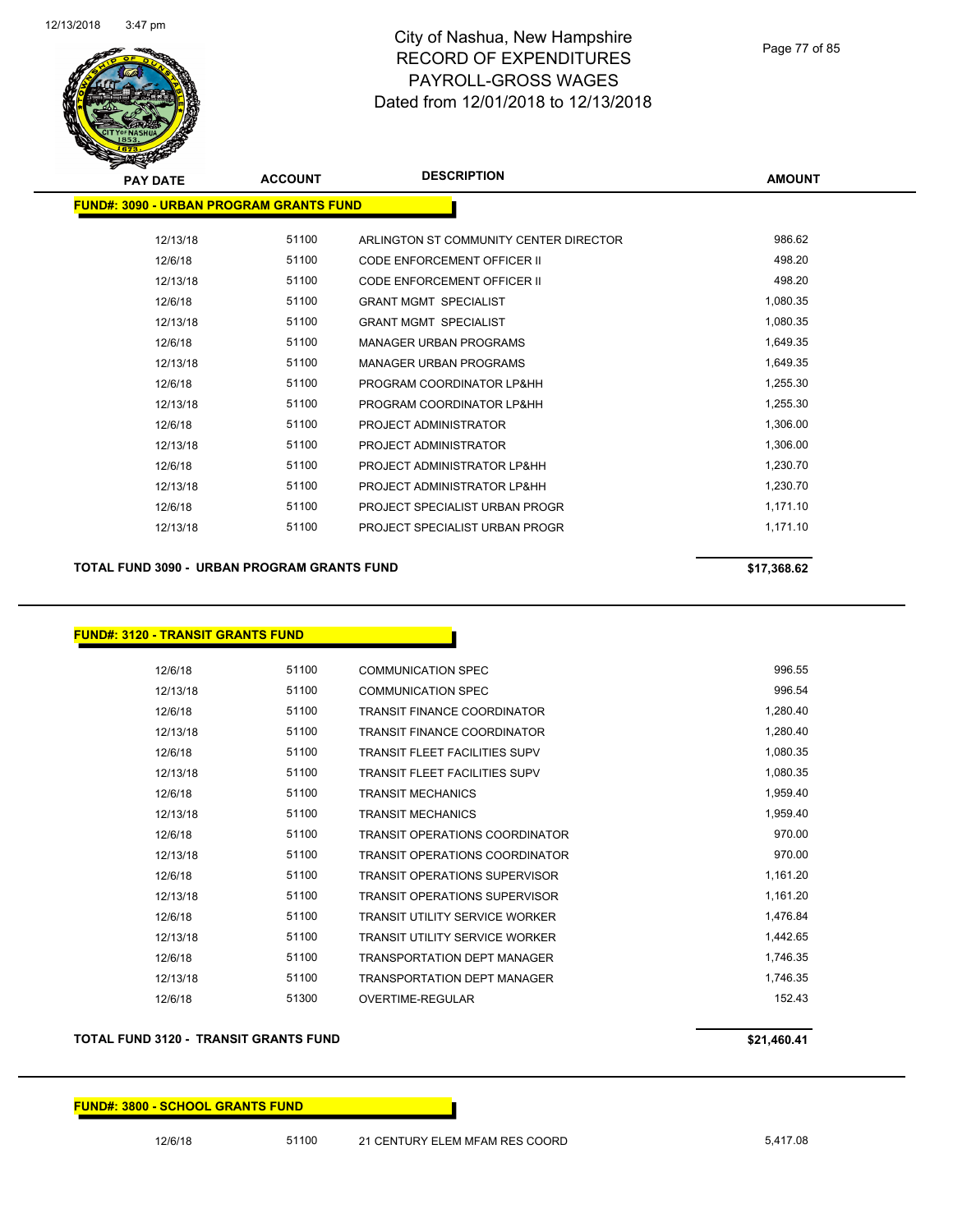

| PAY DATE                                | <b>ACCOUNT</b> | <b>DESCRIPTION</b>             | <b>AMOUNT</b> |
|-----------------------------------------|----------------|--------------------------------|---------------|
| <b>FUND#: 3800 - SCHOOL GRANTS FUND</b> |                |                                |               |
| 12/6/18                                 | 51100          | ASSISTANT PRINCIPAL AMH        | 1,469.60      |
| 12/6/18                                 | 51100          | ASSISTANT PRINCIPAL BRO        | 1,659.60      |
| 12/6/18                                 | 51100          | ASSISTANT PRINCIPAL DR CRSP    | 1,614.10      |
| 12/6/18                                 | 51100          | ASSISTANT PRINCIPAL SHE        | 1,437.50      |
| 12/6/18                                 | 51100          | <b>CLERICAL 21 CENTURY</b>     | 752.63        |
| 12/13/18                                | 51100          | CLERICAL 21 CENTURY            | 762.95        |
| 12/6/18                                 | 51100          | <b>CLERICAL PRINCIPAL FES</b>  | 668.25        |
| 12/13/18                                | 51100          | <b>CLERICAL PRINCIPAL FES</b>  | 668.25        |
| 12/6/18                                 | 51100          | DIRECTOR TITLE 1               | 3,248.20      |
| 12/6/18                                 | 51100          | DW TECHNOLOGY PEER COACH       | 3,068.81      |
| 12/6/18                                 | 51100          | ELL OUTREACH WORKER HOURLY     | 881.25        |
| 12/13/18                                | 51100          | ELL OUTREACH WORKER HOURLY     | 787.50        |
| 12/6/18                                 | 51100          | <b>INTRUCTIONAL LEADER FES</b> | 2,999.41      |
| 12/6/18                                 | 51100          | LICENSED PRACTICAL NURSE NHS   | 2,086.39      |
| 12/6/18                                 | 51100          | <b>OFFICE MANAGER TITLE 1</b>  | 1,619.30      |
| 12/6/18                                 | 51100          | PARA DW SPEC ED AMH            | 662.08        |
| 12/13/18                                | 51100          | PARA DW SPEC ED AMH            | 677.62        |
| 12/6/18                                 | 51100          | PARA INST AMH                  | 478.73        |
| 12/13/18                                | 51100          | PARA INST AMH                  | 586.20        |
| 12/6/18                                 | 51100          | PARA INST MTP                  | 412.91        |
| 12/13/18                                | 51100          | PARA INST MTP                  | 416.33        |
| 12/6/18                                 | 51100          | PARA TTI AMH                   | 402.68        |
| 12/13/18                                | 51100          | PARA TTI AMH                   | 395.85        |
| 12/6/18                                 | 51100          | PARA TTI DRC                   | 1,018.83      |
| 12/13/18                                | 51100          | PARA TTI DRC                   | 990.44        |
| 12/6/18                                 | 51100          | PARA TTI LDG                   | 2,413.40      |
| 12/13/18                                | 51100          | PARA TTI LDG                   | 2,413.06      |
| 12/6/18                                 | 51100          | PARA TTI MTP                   | 836.50        |
| 12/13/18                                | 51100          | PARA TTI MTP                   | 839.91        |
| 12/6/18                                 | 51100          | PEER COACH                     | 4,956.90      |
| 12/6/18                                 | 51100          | SIGN LANGUAGE INTERPRETER      | 863.02        |
| 12/13/18                                | 51100          | SIGN LANGUAGE INTERPRETER      | 1,161.17      |
| 12/6/18                                 | 51100          | SOCIAL WORKER                  | 2,885.21      |
| 12/6/18                                 | 51100          | <b>TEACHER DWSE BRO</b>        | 1,794.51      |
| 12/6/18                                 | 51100          | TEACHER DWSE CHA               | 3,976.00      |
| 12/6/18                                 | 51100          | TEACHER DWSE NHS               | 2,674.40      |
| 12/6/18                                 | 51100          | TEACHER PRESCHOOL NHS          | 1,872.09      |
| 12/6/18                                 | 51100          | <b>TEACHER SPED AMH</b>        | 2,085.01      |
| 12/6/18                                 | 51100          | TEACHER SPED BIC               | 1,949.20      |
| 12/6/18                                 | 51100          | <b>TEACHER SPED DRC</b>        | 1,805.70      |
| 12/6/18                                 | 51100          | TEACHER SPED ELM               | 1,737.51      |
| 12/6/18                                 | 51100          | <b>TEACHER SPED FES</b>        | 1,561.40      |
| 12/6/18                                 | 51100          | <b>TEACHER SPED FMS</b>        | 2,007.11      |
| 12/6/18                                 | 51100          | TEACHER SPED LDG               | 1,797.19      |
| 12/6/18                                 | 51100          | TEACHER SPED MDE               | 3,954.10      |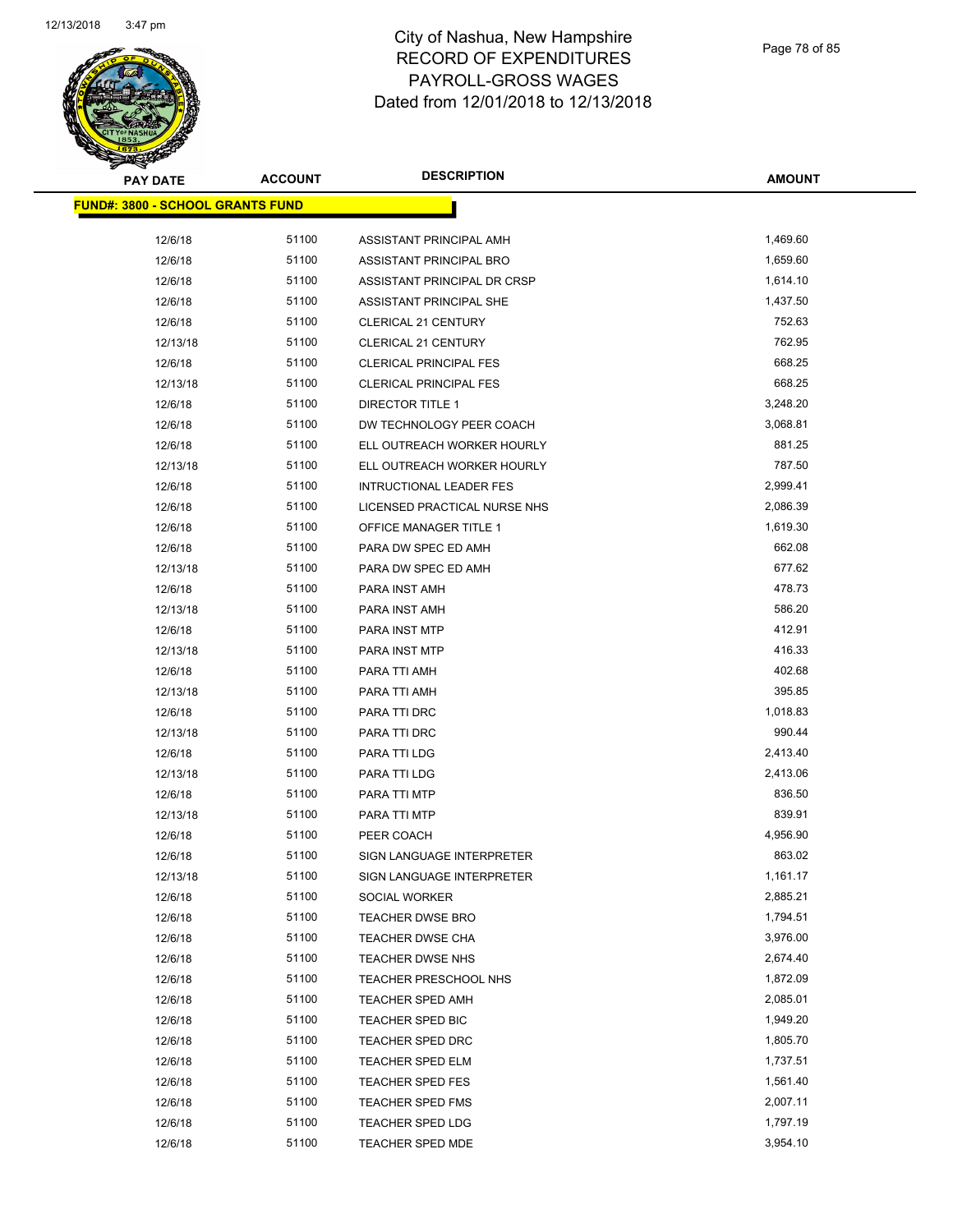

Page 79 of 85

| <b>PAY DATE</b>                         | <b>ACCOUNT</b> | <b>DESCRIPTION</b>            | <b>AMOUNT</b> |
|-----------------------------------------|----------------|-------------------------------|---------------|
| <b>FUND#: 3800 - SCHOOL GRANTS FUND</b> |                |                               |               |
|                                         |                |                               |               |
| 12/6/18                                 | 51100          | TEACHER SPED NHN              | 9,525.74      |
| 12/6/18                                 | 51100          | TEACHER SPED NHS              | 4,684.79      |
| 12/6/18                                 | 51100          | <b>TEACHER SPED NSE</b>       | 6,712.97      |
| 12/6/18                                 | 51100          | <b>TEACHER SPED PMS</b>       | 3,537.20      |
| 12/6/18                                 | 51100          | TITLE ONE PARA FES            | 1,032.92      |
| 12/13/18                                | 51100          | TITLE ONE PARA FES            | 1,032.92      |
| 12/6/18                                 | 51200          | 21 CENTURY PROGRAM ASSISTANT  | 1,745.00      |
| 12/13/18                                | 51200          | 21 CENTURY PROGRAM ASSISTANT  | 1,470.00      |
| 12/6/18                                 | 51200          | 21ST CENTURY INSTRUCTOR       | 705.00        |
| 12/13/18                                | 51200          | 21ST CENTURY INSTRUCTOR       | 572.50        |
| 12/6/18                                 | 51200          | <b>FAMILY LIAISON</b>         | 375.00        |
| 12/13/18                                | 51200          | <b>FAMILY LIAISON</b>         | 375.00        |
| 12/6/18                                 | 51200          | <b>GUIDANCE COUNSELOR FES</b> | 75.00         |
| 12/6/18                                 | 51200          | HOME SCHOOL CORD TTI          | 3,843.24      |
| 12/13/18                                | 51200          | HOME SCHOOL CORD TTI          | 3,608.36      |
| 12/6/18                                 | 51200          | LUNCH MONITOR DRC             | 187.50        |
| 12/13/18                                | 51200          | LUNCH MONITOR DRC             | 135.00        |
| 12/6/18                                 | 51200          | LUNCH MONITOR FES             | 110.00        |
| 12/13/18                                | 51200          | LUNCH MONITOR FES             | 75.00         |
| 12/6/18                                 | 51200          | SPECIAL EDUCATION TUTOR       | 1,606.25      |
| 12/13/18                                | 51200          | SPECIAL EDUCATION TUTOR       | 1,025.00      |
| 12/6/18                                 | 51200          | TEACHER GR1 DRC               | 106.25        |
| 12/6/18                                 | 51200          | <b>TEACHER GR1 FES</b>        | 25.00         |
| 12/6/18                                 | 51200          | <b>TEACHER GR1 LDG</b>        | 50.00         |
| 12/6/18                                 | 51200          | TEACHER GR2 FES               | 50.00         |
| 12/6/18                                 | 51200          | <b>TEACHER GR3 DRC</b>        | 25.00         |
| 12/6/18                                 | 51200          | <b>TEACHER GR3 LDG</b>        | 50.00         |
| 12/6/18                                 | 51200          | <b>TEACHER GR5 DRC</b>        | 50.00         |
| 12/6/18                                 | 51200          | <b>TEACHER KIND LDG</b>       | 75.00         |
| 12/6/18                                 | 51200          | <b>TEACHER TTI AMH</b>        | 8,627.38      |
| 12/6/18                                 | 51200          | <b>TEACHER TTI FES</b>        | 2,308.20      |
| 12/6/18                                 | 51200          | TEACHER TTI LDG               | 5,814.51      |
| 12/6/18                                 | 51200          | <b>TEACHER TTI MTP</b>        | 3,972.58      |
| 12/6/18                                 | 51200          | TEACHER TTI NURSERY           | 4,885.71      |
| 12/6/18                                 | 51200          | <b>TEACHER TTIDRC</b>         | 6,107.60      |
| 12/13/18                                | 51412          | WAGES PER DIEM                | 24.00         |
| 12/6/18                                 | 51650          | ADDITIONAL HOURS              | 3,918.75      |
| 12/13/18                                | 51650          | <b>ADDITIONAL HOURS</b>       | 700.00        |

### **TOTAL FUND 3800 - SCHOOL GRANTS FUND \$157,990.25**

### **FUND#: 3810 - FOOD SERVICE GRANTS FUND**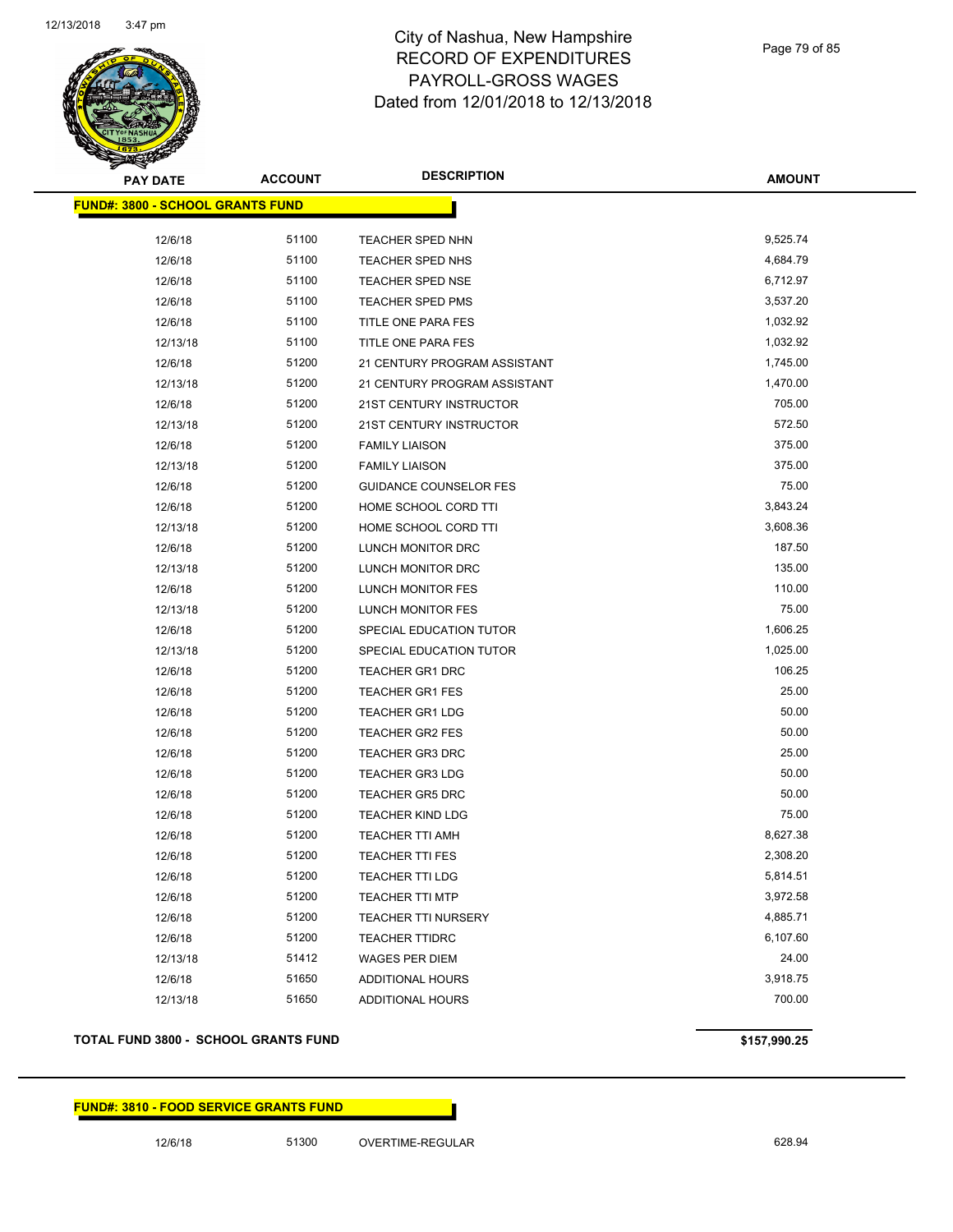

| <b>FUND#: 4005 - TRAFFIC VIOLATIONS FUND</b> |       |                                  |          |
|----------------------------------------------|-------|----------------------------------|----------|
|                                              |       |                                  |          |
| 12/6/18                                      | 51100 | <b>MVR CLERK II</b>              | 320.50   |
| 12/13/18                                     | 51100 | <b>MVR CLERK II</b>              | 320.50   |
| 11/21/18                                     | 51100 | ORDINANCE VIOLATIONS COORDINATOR | (233.44) |
| 11/29/18                                     | 51100 | ORDINANCE VIOLATIONS COORDINATOR | (291.80) |
| 12/6/18                                      | 51100 | ORDINANCE VIOLATIONS COORDINATOR | 450.01   |
| 12/13/18                                     | 51100 | ORDINANCE VIOLATIONS COORDINATOR | 437.70   |
| 12/6/18                                      | 51100 | <b>PARKING MANAGER</b>           | 298.80   |
| 12/13/18                                     | 51100 | <b>PARKING MANAGER</b>           | 298.80   |
| 12/6/18                                      | 51200 | <b>MVR CLERK I</b>               | 292.88   |
| 12/13/18                                     | 51200 | <b>MVR CLERK I</b>               | 292.88   |
| 12/6/18                                      | 51200 | PARKING ENFORCEMENT SPECIALIST   | 1,279.24 |
| 12/13/18                                     | 51200 | PARKING ENFORCEMENT SPECIALIST   | 970.21   |
| 12/6/18                                      | 51300 | <b>OVERTIME-REGULAR</b>          | 36.07    |
| 12/13/18                                     | 51300 | <b>OVERTIME-REGULAR</b>          | 3.01     |

#### **TOTAL FUND 4005 - TRAFFIC VIOLATIONS FUND \$4,475.36**

### **FUND#: 4030 - POLICE SPECIAL DETAILS FUND**

| 12/6/18  | 51710 | SPECIAL DETAIL-NON PENSIONABLE | 10.902.39 |
|----------|-------|--------------------------------|-----------|
| 12/13/18 | 51710 | SPECIAL DETAIL-NON PENSIONABLE | 15.325.80 |
| 12/6/18  | 51712 | SPECIAL DETAIL-PENSIONABLE     | 5.639.52  |
| 12/13/18 | 51712 | SPECIAL DETAIL-PENSIONABLE     | 5.552.07  |
|          |       |                                |           |

#### **TOTAL FUND 4030 - POLICE SPECIAL DETAILS FUND \$37,419.78**

| <b>FUND#: 4035 - POLICE OVERTIME BILLING FUND</b>     |       |                  |  |
|-------------------------------------------------------|-------|------------------|--|
| 12/6/18                                               | 51300 | OVERTIME-REGULAR |  |
| 12/13/18                                              | 51300 | OVERTIME-REGULAR |  |
| <b>TOTAL FUND 4035 - POLICE OVERTIME BILLING FUND</b> |       |                  |  |

**FUND#: 4065 - FIRE WATCHGUARDS FUND**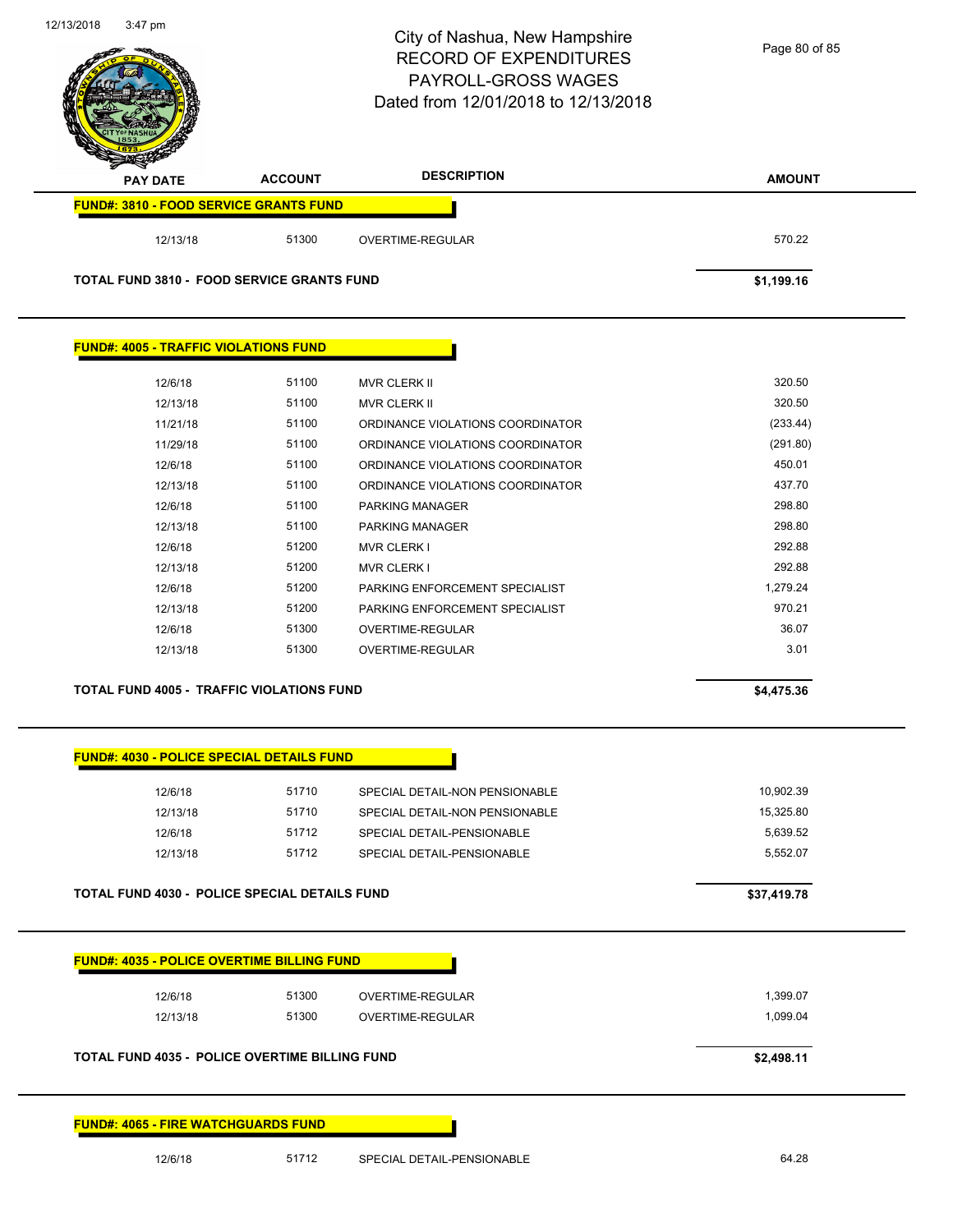| 12/13/2018 | $3:47$ pm                                          |                | City of Nashua, New Hampshire<br><b>RECORD OF EXPENDITURES</b><br>PAYROLL-GROSS WAGES<br>Dated from 12/01/2018 to 12/13/2018 | Page 81 of 85   |
|------------|----------------------------------------------------|----------------|------------------------------------------------------------------------------------------------------------------------------|-----------------|
|            | <b>PAY DATE</b>                                    | <b>ACCOUNT</b> | <b>DESCRIPTION</b>                                                                                                           | <b>AMOUNT</b>   |
|            | <b>TOTAL FUND 4065 - FIRE WATCHGUARDS FUND</b>     |                |                                                                                                                              | \$64.28         |
|            | <b>FUND#: 4068 - ENGINEERING SERVICES FUND</b>     |                |                                                                                                                              |                 |
|            | 12/13/18                                           | 51300          | OVERTIME-REGULAR                                                                                                             | 194.06          |
|            | <b>TOTAL FUND 4068 - ENGINEERING SERVICES FUND</b> |                |                                                                                                                              | \$194.06        |
|            | <b>FUND#: 6000 - SOLID WASTE FUND</b>              |                |                                                                                                                              |                 |
|            | 12/6/18                                            | 51100          | ADMINISTRATIVE ASSISTANT I                                                                                                   | 421.80          |
|            | 12/13/18                                           | 51100          | ADMINISTRATIVE ASSISTANT I                                                                                                   | 421.80          |
|            | 12/6/18                                            | 51100          | ADMINISTRATIVE ASSISTANT II                                                                                                  | 858.87          |
|            | 12/13/18                                           | 51100          | ADMINISTRATIVE ASSISTANT II                                                                                                  | 1,089.71        |
|            | 12/6/18                                            | 51100          | ASSIST DIRECTOR PUBLIC WORKS                                                                                                 | 202.40          |
|            | 12/13/18                                           | 51100          | ASSIST DIRECTOR PUBLIC WORKS                                                                                                 | 202.40          |
|            | 12/6/18                                            | 51100          | AUTOMATED TRASH COLLECTION OPR                                                                                               | 4,898.00        |
|            | 12/13/18                                           | 51100          | AUTOMATED TRASH COLLECTION OPR                                                                                               | 4,898.00        |
|            | 12/6/18                                            | 51100          | <b>CITY ENGINEER</b>                                                                                                         | 343.40          |
|            | 12/13/18                                           | 51100          | <b>CITY ENGINEER</b>                                                                                                         | 343.40          |
|            | 12/6/18                                            | 51100          | <b>COLLECTION EQUIP OPR</b>                                                                                                  | 8,370.07        |
|            | 12/13/18                                           | 51100          | <b>COLLECTION EQUIP OPR</b>                                                                                                  | 8,370.60        |
|            | 12/6/18                                            | 51100          | COLLECTION EQUIP OPR LANDFILL                                                                                                | 970.40          |
|            | 12/13/18                                           | 51100          | COLLECTION EQUIP OPR LANDFILL                                                                                                | 970.41          |
|            | 12/6/18                                            | 51100          | DEP TREASURER TAX COLLECTOR                                                                                                  | 261.95          |
|            | 12/13/18                                           | 51100          | DEP TREASURER TAX COLLECTOR                                                                                                  | 261.95          |
|            | 12/6/18                                            | 51100          | DEPUTY CITY ENGINEER                                                                                                         | 82.05           |
|            | 12/13/18                                           | 51100<br>51100 | DEPUTY CITY ENGINEER                                                                                                         | 82.05<br>261.20 |
|            | 12/6/18                                            | 51100          | <b>DIRECTOR PUBLIC WORKS</b>                                                                                                 | 261.20          |
|            | 12/13/18                                           | 51100          | DIRECTOR PUBLIC WORKS<br>DPW BILLING ACCOUNTANT                                                                              | 499.05          |
|            | 12/6/18<br>12/13/18                                | 51100          | DPW BILLING ACCOUNTANT                                                                                                       | 499.05          |
|            | 12/6/18                                            | 51100          | DPW COLLECTIONS SPEC III                                                                                                     | 406.05          |
|            | 12/13/18                                           | 51100          | DPW COLLECTIONS SPEC III                                                                                                     | 406.05          |
|            | 12/6/18                                            | 51100          | DPW CONTRACT ADMINISTRATOR                                                                                                   | 121.66          |
|            | 12/13/18                                           | 51100          | DPW CONTRACT ADMINISTRATOR                                                                                                   | 121.66          |
|            | 12/6/18                                            | 51100          | <b>ENVIRONMENTAL ENGINEER</b>                                                                                                | 1,480.85        |
|            | 12/13/18                                           | 51100          | <b>ENVIRONMENTAL ENGINEER</b>                                                                                                | 1,480.85        |
|            | 12/6/18                                            | 51100          | EQUIPMENT OPR LANDFILL                                                                                                       | 4,932.00        |
|            | 12/13/18                                           | 51100          | EQUIPMENT OPR LANDFILL                                                                                                       | 4,932.00        |
|            | 12/6/18                                            | 51100          | <b>EXECUTIVE ASSISTANT</b>                                                                                                   | 164.35          |
|            | 12/13/18                                           | 51100          | <b>EXECUTIVE ASSISTANT</b>                                                                                                   | 164.35          |
|            | 12/6/18                                            | 51100          | FINANCE AND ADMIN MANAGER                                                                                                    | 436.60          |
|            | 12/13/18                                           | 51100          | FINANCE AND ADMIN MANAGER                                                                                                    | 436.60          |
|            |                                                    |                |                                                                                                                              |                 |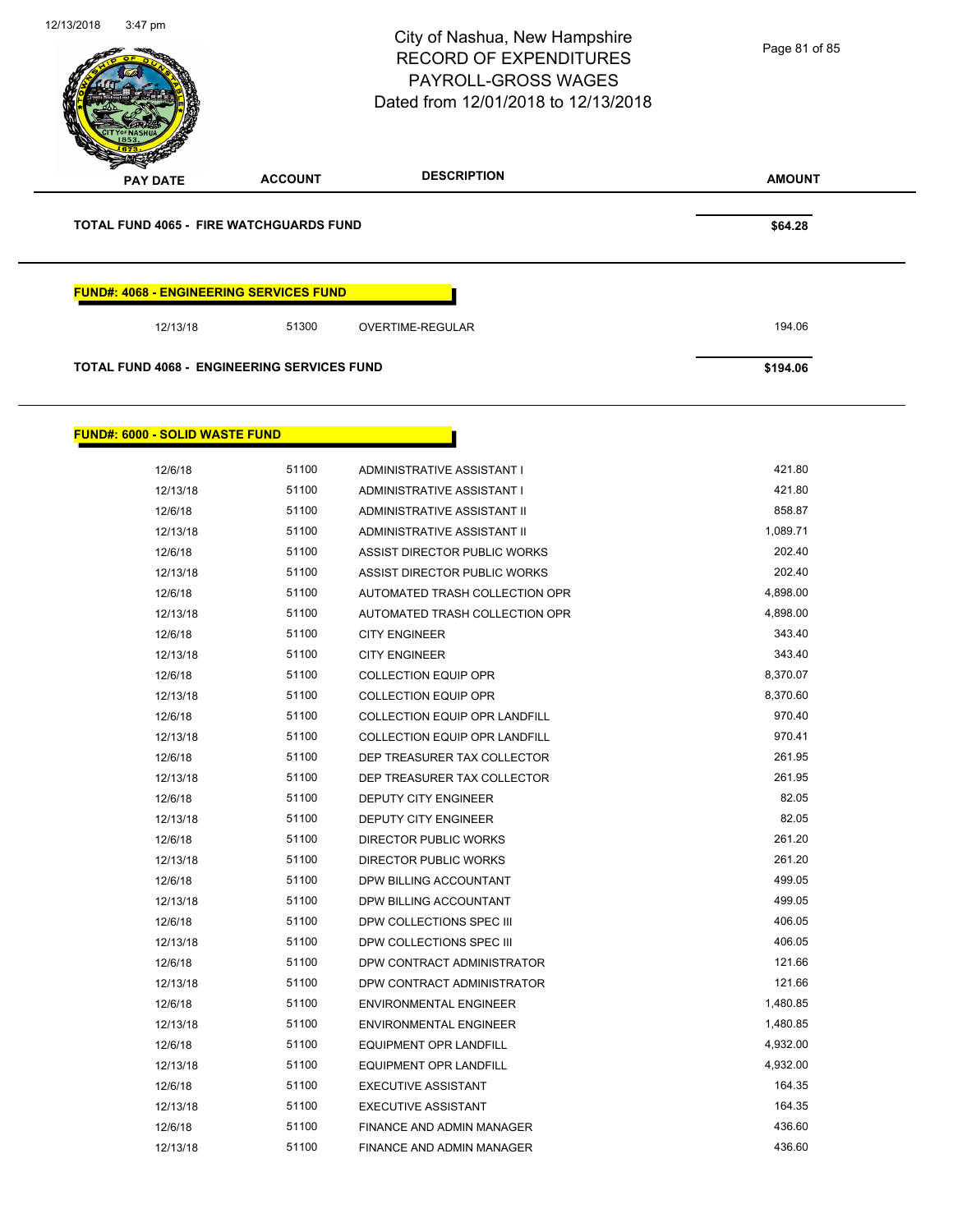

Page 82 of 85

| <b>PAY DATE</b>                       | <b>ACCOUNT</b> | <b>DESCRIPTION</b>                | <b>AMOUNT</b> |
|---------------------------------------|----------------|-----------------------------------|---------------|
| <b>FUND#: 6000 - SOLID WASTE FUND</b> |                |                                   |               |
|                                       |                |                                   |               |
| 12/6/18                               | 51100          | FLEET MANAGER STREET DEPT         | 346.35        |
| 12/13/18                              | 51100          | FLEET MANAGER STREET DEPT         | 346.35        |
| 12/13/18                              | 51100          | <b>LEAD GROUNDSMAN</b>            | 148.62        |
| 12/6/18                               | 51100          | LICENSED SCALE OPERATOR           | 522.21        |
| 12/13/18                              | 51100          | LICENSED SCALE OPERATOR           | 870.35        |
| 12/6/18                               | 51100          | PUBLIC RELATIONS ADMINISTRATOR    | 164.40        |
| 12/13/18                              | 51100          | PUBLIC RELATIONS ADMINISTRATOR    | 164.40        |
| 12/6/18                               | 51100          | RECYCLING COORDINATOR             | 1,192.80      |
| 12/13/18                              | 51100          | <b>RECYCLING COORDINATOR</b>      | 1,192.80      |
| 12/6/18                               | 51100          | <b>SENIOR STAFF ENGINEER</b>      | 143.80        |
| 12/13/18                              | 51100          | <b>SENIOR STAFF ENGINEER</b>      | 143.80        |
| 12/6/18                               | 51100          | <b>SOLID WASTE FOREMAN</b>        | 2,593.30      |
| 12/13/18                              | 51100          | <b>SOLID WASTE FOREMAN</b>        | 2,593.30      |
| 12/6/18                               | 51100          | SOLID WASTE TECHNICIAN            | 1,128.31      |
| 12/13/18                              | 51100          | SOLID WASTE TECHNICIAN            | 1,128.30      |
| 12/6/18                               | 51100          | SR MGR ACCT FIN REPORTING         | 191.25        |
| 12/13/18                              | 51100          | SR MGR ACCT FIN REPORTING         | 191.25        |
| 12/6/18                               | 51100          | SUPERINTENDENT OF SOLID WASTE     | 1,804.30      |
| 12/13/18                              | 51100          | SUPERINTENDENT OF SOLID WASTE     | 1,804.30      |
| 12/13/18                              | 51100          | <b>TRUCK DRIVER STREET REPAIR</b> | 1,852.80      |
| 12/6/18                               | 51100          | <b>WASTEWATER ASSISTANT</b>       | 1,667.52      |
| 12/13/18                              | 51100          | <b>WASTEWATER ASSISTANT</b>       | 1,482.24      |
| 12/6/18                               | 51300          | OVERTIME-REGULAR                  | 4,837.18      |
| 12/13/18                              | 51300          | <b>OVERTIME-REGULAR</b>           | 4,791.96      |
| 12/13/18                              | 51600          | <b>LONGEVITY</b>                  | 2,000.00      |

### **TOTAL FUND 6000 - SOLID WASTE FUND \$82,954.67**

## **FUND#: 6200 - WASTEWATER FUND**

| 12/6/18  | 51100 | ANALYTICAL CHEMIST              | 861.95   |
|----------|-------|---------------------------------|----------|
| 12/13/18 | 51100 | ANALYTICAL CHEMIST              | 861.95   |
| 12/6/18  | 51100 | ASSIST DIRECTOR PUBLIC WORKS    | 202.35   |
| 12/13/18 | 51100 | ASSIST DIRECTOR PUBLIC WORKS    | 202.35   |
| 12/6/18  | 51100 | ASSISTANT CONSTRUCTION ENGINEER | 1,339.75 |
| 12/13/18 | 51100 | ASSISTANT CONSTRUCTION ENGINEER | 1,339.75 |
| 12/6/18  | 51100 | <b>CITY ENGINEER</b>            | 801.30   |
| 12/13/18 | 51100 | <b>CITY ENGINEER</b>            | 801.30   |
| 12/6/18  | 51100 | COLLECTION SYSTEMS OPERATOR     | 2,126.66 |
| 12/13/18 | 51100 | COLLECTION SYSTEMS OPERATOR     | 2,141.06 |
| 12/6/18  | 51100 | COLLECTION SYSTEMS TECHNICIAN   | 2,103.22 |
| 12/13/18 | 51100 | COLLECTION SYSTEMS TECHNICIAN   | 2,103.21 |
| 12/6/18  | 51100 | COLLECTIONS SPEC II             | 854.85   |
| 12/13/18 | 51100 | <b>COLLECTIONS SPEC II</b>      | 854.85   |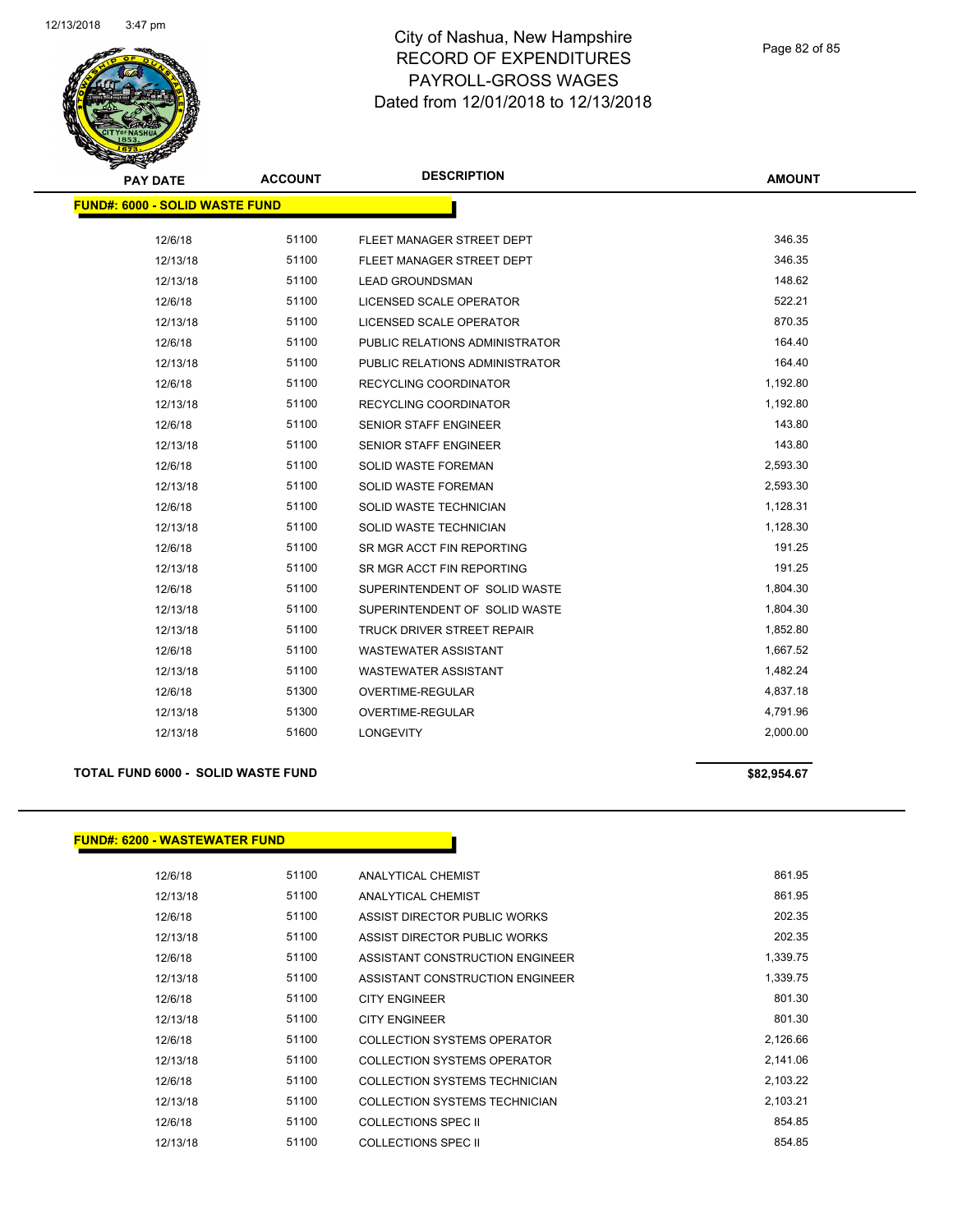

| <b>PAY DATE</b>                       | <b>ACCOUNT</b> | <b>DESCRIPTION</b>                                         | <b>AMOUNT</b>    |
|---------------------------------------|----------------|------------------------------------------------------------|------------------|
| <u> FUND#: 6200 - WASTEWATER FUND</u> |                |                                                            |                  |
|                                       | 51100          |                                                            | 261.95           |
| 12/6/18                               | 51100          | DEP TREASURER TAX COLLECTOR                                | 261.95           |
| 12/13/18<br>12/6/18                   | 51100          | DEP TREASURER TAX COLLECTOR<br><b>DEPUTY CITY ENGINEER</b> | 820.35           |
| 12/13/18                              | 51100          | <b>DEPUTY CITY ENGINEER</b>                                | 820.35           |
|                                       | 51100          |                                                            | 522.40           |
| 12/6/18<br>12/13/18                   | 51100          | DIRECTOR PUBLIC WORKS<br>DIRECTOR PUBLIC WORKS             | 522.40           |
|                                       | 51100          |                                                            | 499.05           |
| 12/6/18                               | 51100          | DPW BILLING ACCOUNTANT                                     | 499.05           |
| 12/13/18                              | 51100          | DPW BILLING ACCOUNTANT                                     | 406.10           |
| 12/6/18                               |                | DPW COLLECTIONS SPEC III                                   |                  |
| 12/13/18                              | 51100          | DPW COLLECTIONS SPEC III                                   | 406.10<br>730.00 |
| 12/6/18                               | 51100          | DPW CONTRACT ADMINISTRATOR                                 |                  |
| 12/13/18                              | 51100          | DPW CONTRACT ADMINISTRATOR                                 | 730.00           |
| 12/6/18                               | 51100          | ELECTRICAL DIAGNOSTIC TECH I                               | 2,240.00         |
| 12/13/18                              | 51100          | ELECTRICAL DIAGNOSTIC TECH I                               | 2,240.00         |
| 12/6/18                               | 51100          | <b>EXECUTIVE ASSISTANT</b>                                 | 164.40           |
| 12/13/18                              | 51100          | <b>EXECUTIVE ASSISTANT</b>                                 | 164.40           |
| 12/6/18                               | 51100          | <b>FINANCE AND ADMIN MANAGER</b>                           | 436.60           |
| 12/13/18                              | 51100          | <b>FINANCE AND ADMIN MANAGER</b>                           | 436.60           |
| 12/6/18                               | 51100          | FLEET MANAGER STREET DEPT                                  | 115.45           |
| 12/13/18                              | 51100          | FLEET MANAGER STREET DEPT                                  | 115.45           |
| 12/6/18                               | 51100          | MECHANIC WWTP 1ST CLASS                                    | 4,315.21         |
| 12/13/18                              | 51100          | MECHANIC WWTP 1ST CLASS                                    | 4,315.20         |
| 12/6/18                               | 51100          | OPERATOR II WWTP 1st                                       | 4,293.61         |
| 12/13/18                              | 51100          | OPERATOR II WWTP 1st                                       | 4,293.60         |
| 12/6/18                               | 51100          | OPERATOR II WWTP 2nd                                       | 2,172.81         |
| 12/13/18                              | 51100          | OPERATOR II WWTP 2nd                                       | 2,172.80         |
| 12/6/18                               | 51100          | OPERATOR II WWTP 3rd                                       | 2,180.85         |
| 12/13/18                              | 51100          | OPERATOR II WWTP 3rd                                       | 2,180.83         |
| 12/6/18                               | 51100          | <b>OPERATOR III WWTP 1st</b>                               | 3,390.80         |
| 12/13/18                              | 51100          | <b>OPERATOR III WWTP 1st</b>                               | 3,390.80         |
| 12/6/18                               | 51100          | PLANT OPERATIONS SUPERVISOR                                | 1,788.18         |
| 12/13/18                              | 51100          | PLANT OPERATIONS SUPERVISOR                                | 1,490.15         |
| 12/6/18                               | 51100          | PROCESS CHEMIST                                            | 800.80           |
| 12/13/18                              | 51100          | PROCESS CHEMIST                                            | 429.64           |
| 12/6/18                               | 51100          | PUBLIC RELATIONS ADMINISTRATOR                             | 219.15           |
| 12/13/18                              | 51100          | PUBLIC RELATIONS ADMINISTRATOR                             | 219.16           |
| 12/6/18                               | 51100          | SENIOR STAFF ENGINEER                                      | 1,559.20         |
| 12/13/18                              | 51100          | <b>SENIOR STAFF ENGINEER</b>                               | 1,559.20         |
| 12/6/18                               | 51100          | SR MGR ACCT FIN REPORTING                                  | 382.70           |
| 12/13/18                              | 51100          | SR MGR ACCT FIN REPORTING                                  | 382.70           |
| 12/6/18                               | 51100          | <b>STAFF ENGINEER</b>                                      | 1,595.90         |
| 12/13/18                              | 51100          | <b>STAFF ENGINEER</b>                                      | 1,595.91         |
| 12/6/18                               | 51100          | SUPERINTENDENT OF WASTEWATER                               | 1,890.35         |
| 12/13/18                              | 51100          | SUPERINTENDENT OF WASTEWATER                               | 1,890.34         |
| 12/6/18                               | 51100          | <b>SUPV LABORATORY</b>                                     | 1,211.50         |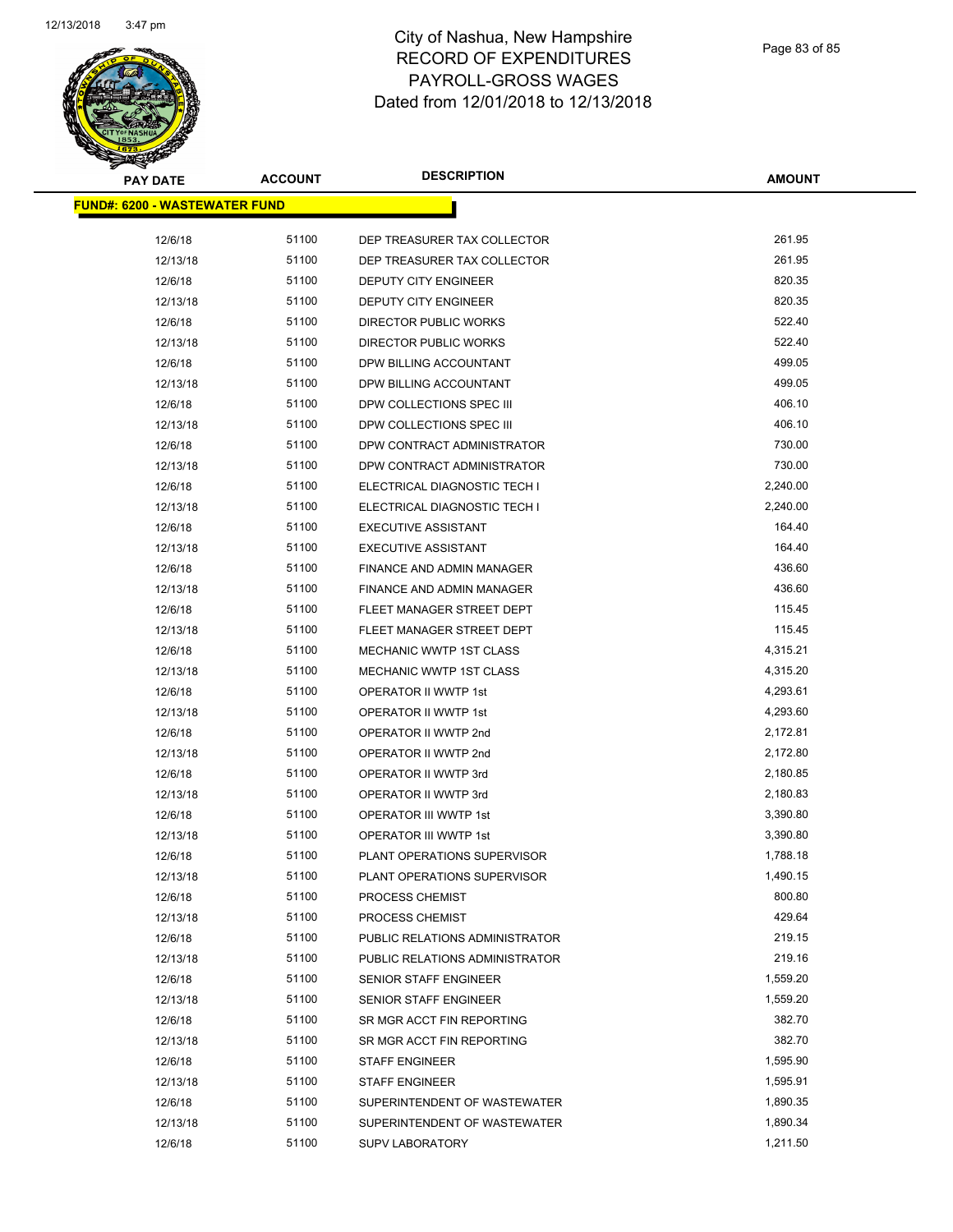

| $\mathbf{z}$<br><b>PAY DATE</b>      | <b>ACCOUNT</b> | <b>DESCRIPTION</b>                 | <b>AMOUNT</b> |
|--------------------------------------|----------------|------------------------------------|---------------|
| <b>FUND#: 6200 - WASTEWATER FUND</b> |                |                                    |               |
|                                      |                |                                    |               |
| 12/13/18                             | 51100          | <b>SUPV LABORATORY</b>             | 1,211.50      |
| 12/6/18                              | 51100          | TRUCK DRIVER STREET REPAIR         | 902.80        |
| 12/13/18                             | 51100          | TRUCK DRIVER STREET REPAIR         | 896.40        |
| 12/6/18                              | 51100          | <b>WASTEWATER ASSISTANT</b>        | 1,075.68      |
| 12/13/18                             | 51100          | WASTEWATER ASSISTANT               | 1,254.96      |
| 12/6/18                              | 51100          | <b>WASTEWATER FOREMAN</b>          | 2,593.31      |
| 12/13/18                             | 51100          | <b>WASTEWATER FOREMAN</b>          | 2,593.30      |
| 12/6/18                              | 51100          | <b>WASTEWATER PROJECT ENGINEER</b> | 1,524.70      |
| 12/13/18                             | 51100          | <b>WASTEWATER PROJECT ENGINEER</b> | 1,524.70      |
| 12/6/18                              | 51300          | OVERTIME-REGULAR                   | 3,779.34      |
| 12/13/18                             | 51300          | OVERTIME-REGULAR                   | 4,501.50      |
| 12/6/18                              | 51600          | <b>LONGEVITY</b>                   | 1,000.00      |
|                                      |                |                                    |               |

## **TOTAL FUND 6200 - WASTEWATER FUND \$101,566.73**

### **FUND#: 6500 - PROPERTY & CASUALTY FUND**

| 12/6/18  | 51100 | ADMINISTRATIVE ASSISTANT I         | 695.60   |
|----------|-------|------------------------------------|----------|
| 12/13/18 | 51100 | ADMINISTRATIVE ASSISTANT I         | 695.60   |
| 12/6/18  | 51100 | <b>PROGRAM SUPV</b>                | 1,347.95 |
| 12/13/18 | 51100 | <b>PROGRAM SUPV</b>                | 1.347.95 |
| 12/6/18  | 51100 | PROPERTY AND CASUALTY ADJUSTER     | 2,356.80 |
| 12/13/18 | 51100 | PROPERTY AND CASUALTY ADJUSTER     | 2,356.80 |
| 12/6/18  | 51100 | <b>RISK MANAGER</b>                | 1,808.50 |
| 12/13/18 | 51100 | <b>RISK MANAGER</b>                | 1,808.50 |
| 12/6/18  | 51100 | SAFETY LOSS PREVENTION SPEC        | 1,136.95 |
| 12/13/18 | 51100 | SAFETY LOSS PREVENTION SPEC        | 1,136.95 |
| 12/6/18  | 59207 | <b>WORKERS COMPENSATION CLAIMS</b> | 7,766.82 |
| 12/13/18 | 59207 | <b>WORKERS COMPENSATION CLAIMS</b> | 7,411.82 |
| 12/6/18  | 59290 | LONG TERM DISABILITY CLAIMS        | 627.48   |
| 12/13/18 | 59290 | LONG TERM DISABILITY CLAIMS        | 627.48   |

### **TOTAL FUND 6500 - PROPERTY & CASUALTY FUND \$31,125.20**

### **FUND#: 6600 - BENEFITS SELF INSURANCE FUND**

| 12/6/18  | 51100 | EMPLOYEE BENEFITS ASSISTANT      | 728 25   |
|----------|-------|----------------------------------|----------|
| 12/13/18 | 51100 | EMPLOYEE BENEFITS ASSISTANT      | 728 25   |
| 12/6/18  | 51100 | <b>EMPLOYEE BENEFITS MANAGER</b> | 1.438.15 |
| 12/13/18 | 51100 | EMPLOYEE BENEFITS MANAGER        | 1.438.15 |
| 12/6/18  | 51100 | EMPLOYEE BENEFITS SPEC           | 1.033.40 |
| 12/13/18 | 51100 | EMPLOYEE BENEFITS SPEC           | 1.033.42 |
| 12/6/18  | 51100 | HUMAN RESOURCES DIRECTOR         | 318 20   |
|          |       |                                  |          |